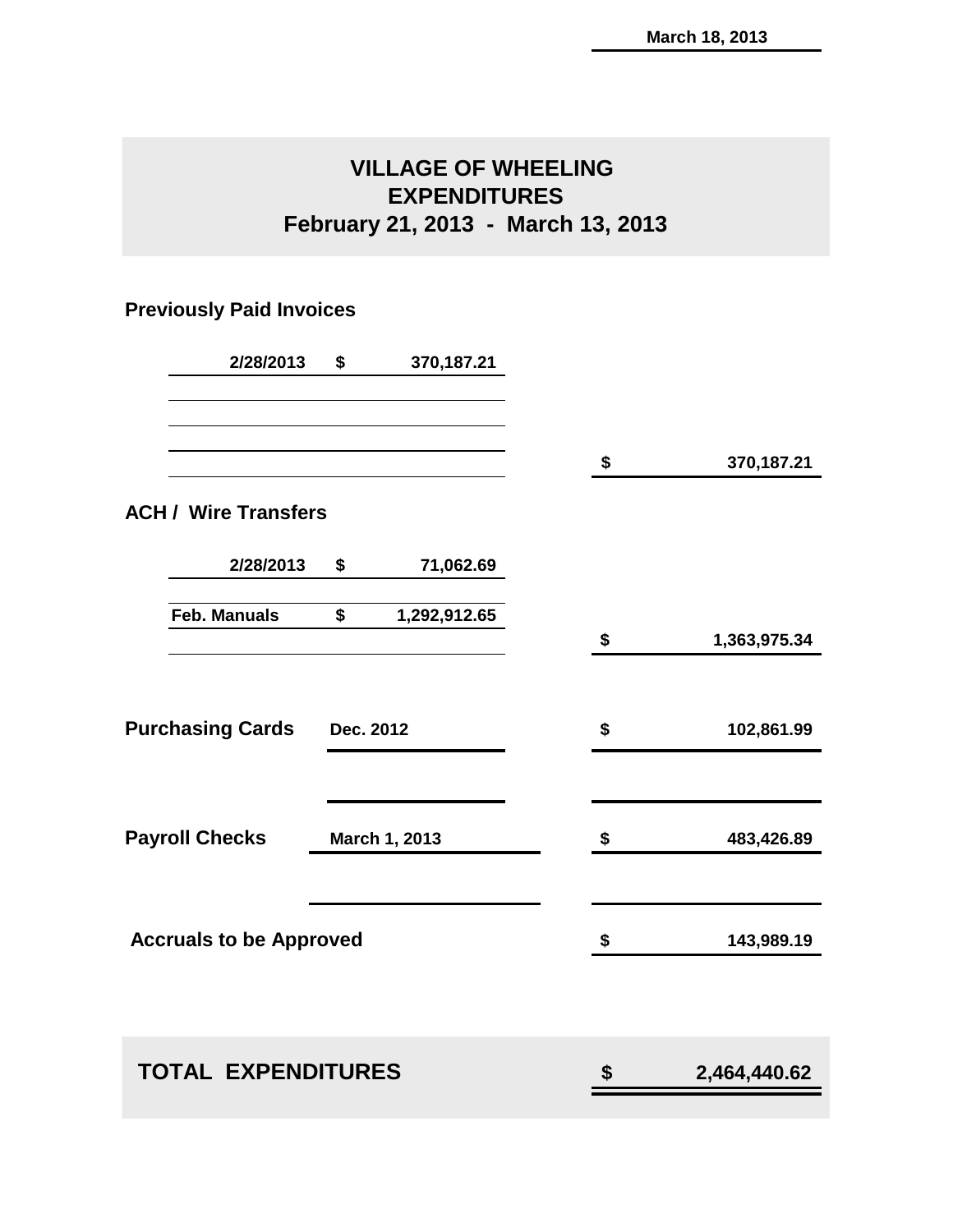DATE: 02/28/2013 VILLAGE OF WHEELING ACCTPA51

TIME: 08:49:39 CASH REQUIREMENTS - CHECK FORMAT - DUE DATE: 03/01/2013 ACCOUNTING PERIOD: 2/13

PAGE NUMBER: 1

| <b>VENDOR</b>                                     | <b>ORGANIZATION</b> | <b>ACCOUNT</b> | PURCHASE OR | INVOICE  | AMOUNT           | DESCRIPTION           |
|---------------------------------------------------|---------------------|----------------|-------------|----------|------------------|-----------------------|
| 50<br>ACCURATE TANK TECHNOLOGIES                  | 4100                | 5345           | 13000450    | 5835     | 750.00           | REPL OVERFILL VALVE   |
| TOTAL CHECK                                       |                     |                |             |          | 750.00           |                       |
| 69<br>ADVANCE ENGINE REBUILDERS IN<br>TOTAL CHECK | 4200                | 5310           | 13000442    | 24207    | 164.02<br>164.02 | REPLACE PLOW LIGHT    |
|                                                   |                     |                |             |          |                  |                       |
| 7109<br><b>AECOM</b><br>TOTAL CHECK               | 4310                | 5206           | 12002794    | 37316174 | 799.14<br>799.14 | GREATER NW PRESS ZONE |
|                                                   |                     |                |             |          |                  |                       |
| 8312<br>ALPHA DISTRIBUTORS INC<br>TOTAL CHECK     | 1320                | 5311           | 13000476    | IN366354 | 102.94<br>102.94 | CONDENSER FAN         |
|                                                   | 1220                | 5301           |             |          |                  |                       |
| 8035<br>AMERICAN WELDING & GAS INC<br>TOTAL CHECK |                     |                | 13000441    | 02069190 | 156.45<br>156.45 | PROPANE FOR FORKLIFT  |
| 127                                               | 1300                | 5310           | 13000588    | 13113    | 7.25             | JAN. CAR WASHES       |
| AMERICA'S CAR WASH - WHEELIN 1400                 |                     | 5310           | 13000588    | 13113    | 7.25             | JAN. CAR WASHES       |
| TOTAL CHECK                                       | 2100                | 5310           | 13000588    | 13113    | 652.50<br>667.00 | JAN. CAR WASHES       |
| 4175<br>ARLINGTON HEIGHTS FORD                    | 2100                | 5310           | 13000448    |          | 31.42            | REPAIR PARTS          |
| TOTAL CHECK                                       |                     |                |             |          | 31.42            |                       |
| 4920<br>AT&T                                      | 1600                | 5238           | 13000589    |          | 2,717.14         | 911 PHONE LINES       |
| TOTAL CHECK                                       |                     |                |             |          | 2,717.14         |                       |
| 8120<br>AUTOMATIC SYSTEMS CO                      | 4100                | 5237           | 13000471    | 26023    | 398.00           | SERVICE FEES SCADA    |
| TOTAL CHECK                                       |                     |                |             |          | 398.00           |                       |
| 8184<br>BAKER & MILLER, P.C.                      | 50                  | 2131           |             |          | 318.62           | DED:189 MISC DEDUC    |
| TOTAL CHECK                                       |                     |                |             |          | 318.62           |                       |
| 296<br>BAXTER & WOODMAN INC                       | 3410                | 5223           | 12000071    | 0166710  | 6,028.42         | JEFFERY AVE BRIDGE    |
| TOTAL CHECK                                       |                     |                |             |          | 6,028.42         |                       |
| 397<br>CALL ONE                                   | 1600                | 5238           | 13000271    |          | 13,881.48        | PHONE SERVICE-FEB.    |
| TOTAL CHECK                                       |                     |                |             |          | 13,881.48        |                       |
| 7740<br>CATHOLIC CHARITIES                        | 5500                | 5299           | 13000502    | 4        | 1,635.41         | JAN. CONGREGATE MEALS |
| TOTAL CHECK                                       |                     |                |             |          | 1,635.41         |                       |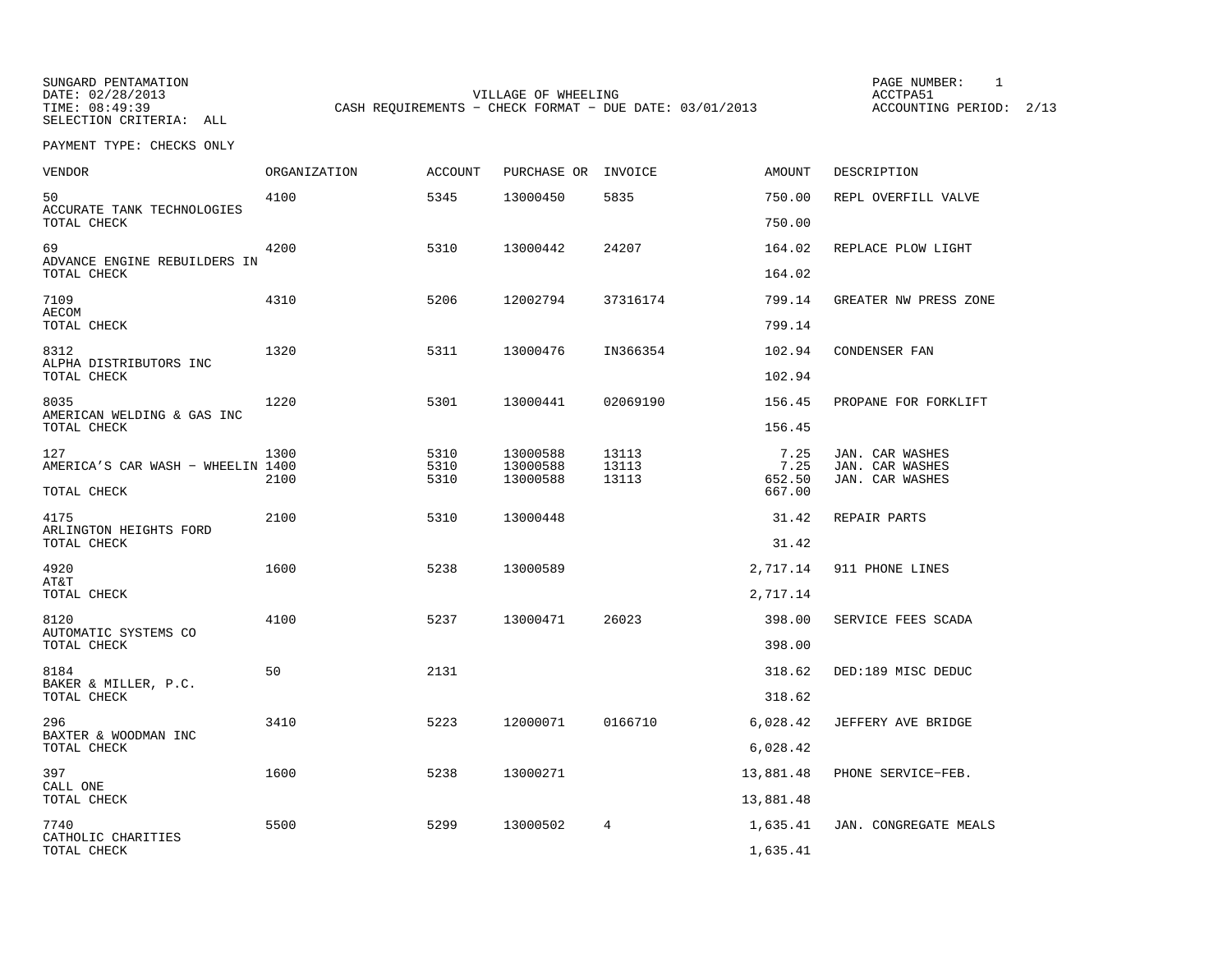DATE: 02/28/2013 VILLAGE OF WHEELING ACCTPA51 TIME: 08:49:39 CASH REQUIREMENTS - CHECK FORMAT - DUE DATE: 03/01/2013 ACCOUNTING PERIOD: 2/13

PAGE NUMBER: 2

| <b>VENDOR</b>                                       | <b>ORGANIZATION</b>  | <b>ACCOUNT</b>       | PURCHASE OR                      | INVOICE                 | <b>AMOUNT</b>                                    | DESCRIPTION                                                          |
|-----------------------------------------------------|----------------------|----------------------|----------------------------------|-------------------------|--------------------------------------------------|----------------------------------------------------------------------|
| 456<br>CERTIFIED FLEET SERVICES INC<br>TOTAL CHECK  | 2200                 | 5310                 | 13000445                         | S14336                  | 47.60<br>47.60                                   | REPL SWIVEL FOR LIGHT                                                |
| 8328<br><b>JUAN CHEN</b><br>TOTAL CHECK             | 40                   | 2207                 |                                  | <b>REFUND</b>           | 64.35<br>64.35                                   | <b>UB REFUND</b>                                                     |
| 8326<br>ALEX CHERNIS<br>TOTAL CHECK                 | 40                   | 2207                 |                                  | <b>REFUND</b>           | 31.22<br>31.22                                   | <b>UB REFUND</b>                                                     |
| 483<br>CHICAGO COMMUNICATIONS LLC<br>TOTAL CHECK    | 15<br>51             | 5221<br>5272         | 13000550<br>13000593             | 244981<br>245323        | 155.00<br>11,550.00<br>11,705.00                 | RADIO EQUIPMENT<br>RADIO EQUIPMENT                                   |
| 4174<br>CHICAGO INTERNATIONAL TRUCK<br>TOTAL CHECK  | 1420<br>2200         | 5310<br>5310         | 13000449<br>13000449             |                         | 20.06<br>482.98<br>503.04                        | REPAIR PARTS<br>REPAIR PARTS                                         |
| 7460<br>CHICAGO OFFICE TECHNOLOGY GR<br>TOTAL CHECK | 2100                 | 5318                 | 13000418                         | 191375 1                | 32.08<br>32.08                                   | COLOR COPY FEE                                                       |
| 498<br>CHIEF SUPPLY<br>TOTAL CHECK                  | 2100                 | 5106                 | 13000413                         | 171669                  | 140.77<br>140.77                                 | UNIFORM EQUIPMENT                                                    |
| 6697<br>CIVILTECH ENGINEERING INC<br>TOTAL CHECK    | 3000<br>3100<br>3410 | 5506<br>5506<br>5223 | 13000208<br>13000208<br>13000208 | 40619<br>40619<br>40619 | 21,596.70<br>5, 153. 76<br>7,193.42<br>33,943.88 | DUNDEE ROAD LIGHTING<br>DUNDEE ROAD LIGHTING<br>DUNDEE ROAD LIGHTING |
| 7259<br>CLARK BAIRD SMITH LLP<br>TOTAL CHECK        | 1900                 | 5218                 | 13000521                         |                         | 2,992.50<br>2,992.50                             | JAN LABOR LEGAL FEES                                                 |
| 8223<br>CONTINENTAL WIRELESS INC<br>TOTAL CHECK     | 15                   | 5221                 | 12002844                         | 407457                  | 20,997.90<br>20,997.90                           | 21 MOBILE RADIOS                                                     |
| 3160<br><b>CURRIE MOTORS</b><br>TOTAL CHECK         | 33                   | 5401                 | 12002515                         | DEA43124                | 66,303.00<br>66,303.00                           | 3 PICKUP TRUCKS                                                      |
| 707<br>DIRECTOR ILLINOIS STATE POLI<br>TOTAL CHECK  | 01                   | 2206                 | 13000551                         | 12-03992                | 1,186.00<br>1,186.00                             | ASSET FORFEITURE                                                     |
| 6413<br>DIXON ENGINEERING INC<br>TOTAL CHECK        | 4330                 | 5206                 | 12001932                         | $13 - 6107$             | 3,750.00<br>3,750.00                             | INSPECTION OF TANK 1                                                 |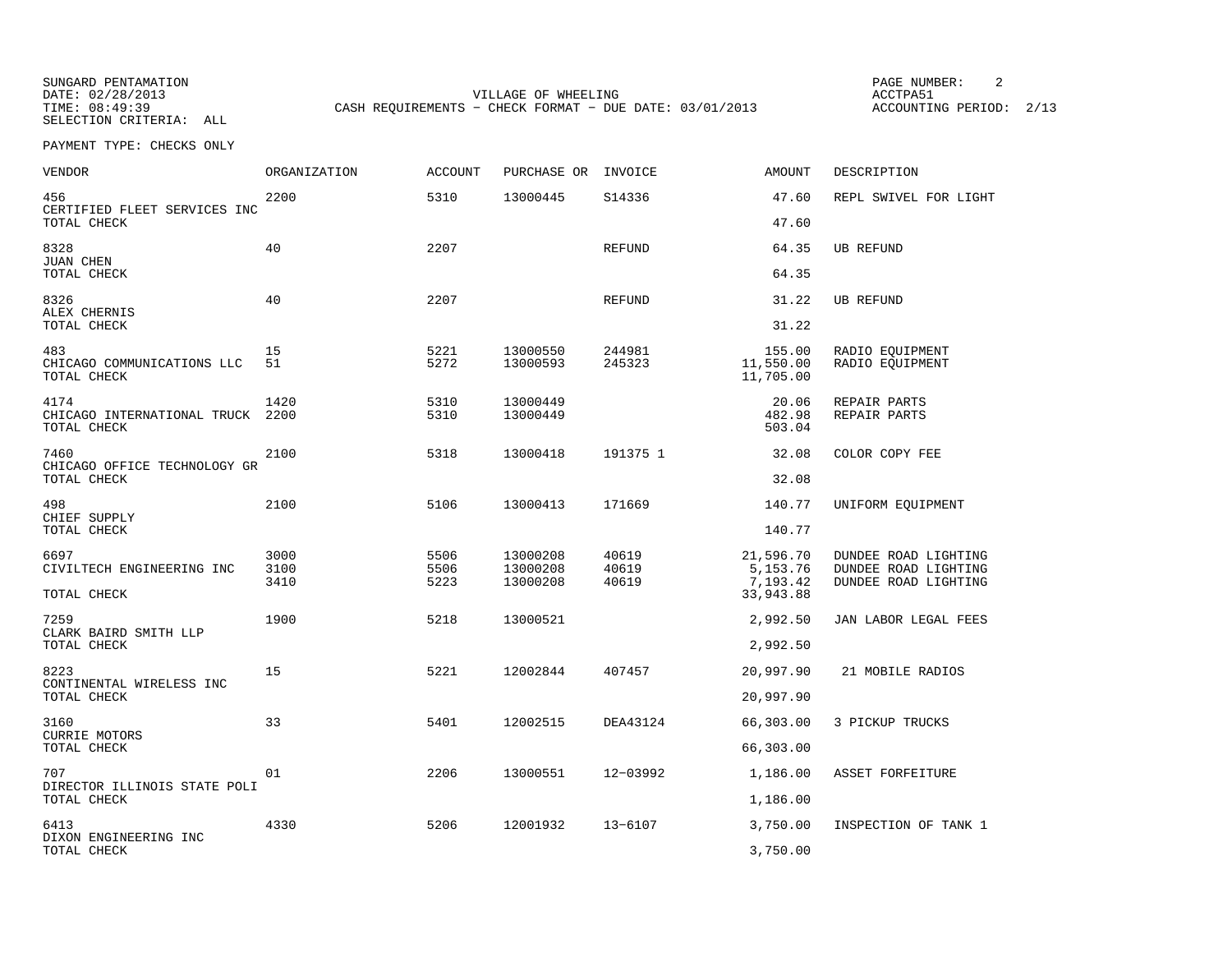DATE: 02/28/2013 VILLAGE OF WHEELING ACCTPA51 TIME: 08:49:39 CASH REQUIREMENTS - CHECK FORMAT - DUE DATE: 03/01/2013 ACCOUNTING PERIOD: 2/13

PAGE NUMBER: 3

| VENDOR                                          | ORGANIZATION                                                                 | <b>ACCOUNT</b>                                                               | PURCHASE OR                                                                                                          | INVOICE                                                                                | AMOUNT                                                                                         | DESCRIPTION                                                                                                                                                                                                    |
|-------------------------------------------------|------------------------------------------------------------------------------|------------------------------------------------------------------------------|----------------------------------------------------------------------------------------------------------------------|----------------------------------------------------------------------------------------|------------------------------------------------------------------------------------------------|----------------------------------------------------------------------------------------------------------------------------------------------------------------------------------------------------------------|
| 735<br>DOUGLAS TRUCK PARTS<br>TOTAL CHECK       | 1220<br>1240<br>1300<br>1400<br>1420<br>1430<br>2100<br>2200<br>4100<br>4200 | 5310<br>5310<br>5310<br>5310<br>5310<br>5310<br>5310<br>5310<br>5310<br>5310 | 13000395<br>13000395<br>13000395<br>13000395<br>13000395<br>13000395<br>13000395<br>13000395<br>13000395<br>13000395 | 51235<br>51235<br>51235<br>51235<br>51235<br>51235<br>51235<br>51235<br>51235<br>51235 | 9.90<br>10.50<br>13.00<br>9.90<br>22.90<br>31.50<br>42.00<br>22.90<br>23.50<br>33.40<br>219.50 | REPL WIPER BLADES<br>REPL WIPER BLADES<br>REPL WIPER BLADES<br>REPL WIPER BLADES<br>REPL WIPER BLADES<br>REPL WIPER BLADES<br>REPL WIPER BLADES<br>REPL WIPER BLADES<br>REPL WIPER BLADES<br>REPL WIPER BLADES |
| 5800                                            | 15                                                                           | 5207                                                                         | 13000516                                                                                                             | ECN-012865                                                                             | 15,000.00                                                                                      | CODE RED EXTENSION                                                                                                                                                                                             |
| EMERGENCY COMMUNICATIONS NET<br>TOTAL CHECK     |                                                                              |                                                                              |                                                                                                                      |                                                                                        | 15,000.00                                                                                      |                                                                                                                                                                                                                |
| 3939                                            | 2100                                                                         | 5106                                                                         | 13000420                                                                                                             | 54969/55008                                                                            | 91.00                                                                                          | UNIFORM EQUIPMENT                                                                                                                                                                                              |
| EXPRESS PRINTING CENTER<br>TOTAL CHECK          |                                                                              |                                                                              |                                                                                                                      |                                                                                        | 91.00                                                                                          |                                                                                                                                                                                                                |
| 4984                                            | 2200                                                                         | 5310                                                                         | 13000434                                                                                                             | 10873                                                                                  | 228.31                                                                                         | VEHICLE REPAIR PARTS                                                                                                                                                                                           |
| FOSTER COACH SALES INC<br>TOTAL CHECK           |                                                                              |                                                                              |                                                                                                                      |                                                                                        | 228.31                                                                                         |                                                                                                                                                                                                                |
| 3628<br>GARVEY'S OFFICE PRODUCTS<br>TOTAL CHECK | 2100                                                                         | 5318                                                                         | 13000423                                                                                                             | PINV556886                                                                             | 80.64<br>80.64                                                                                 | OFFICE SUPPLIES                                                                                                                                                                                                |
| 6418<br>GROUP C MEDIA INC<br>TOTAL CHECK        | 1600                                                                         | 5333                                                                         | 13000510                                                                                                             | 18343                                                                                  | 3,200.00<br>3,200.00                                                                           | BIZ FAC SITE LOC MAG AD:                                                                                                                                                                                       |
| 3606<br>GUARDIAN<br>TOTAL CHECK                 | 01                                                                           | 2011                                                                         | 13000591                                                                                                             |                                                                                        | 598.91<br>598.91                                                                               | AIRPORT/COBRA DENTAL                                                                                                                                                                                           |
| 6024<br>HAEGER ENGINEERING LLC<br>TOTAL CHECK   | 3410<br>3410<br>4330<br>4330<br>4330                                         | 5223<br>5223<br>5206<br>5206<br>5206                                         | 12001902<br>12001902<br>12001904<br>12001904<br>12001904                                                             | 74021<br>74022<br>74023<br>74024<br>74025                                              | 16,960.00<br>15, 144. 74<br>1,650.00<br>1,550.00<br>2,100.00<br>37,404.74                      | MFT STREET PROGRAM<br>MFT STREET PROGRAM<br>WATERMAIN REPLACEMENT<br>WATERMAIN REPLACEMENT<br>WATERMAIN REPLACEMENT                                                                                            |
| 8316<br>HARTIGAN & OCONNOR, P.C.<br>TOTAL CHECK | 01                                                                           | 2256                                                                         | 13000528                                                                                                             | $2008 - 30$                                                                            | 48.07<br>48.07                                                                                 | PLAN DEPOSIT REFUND                                                                                                                                                                                            |
| 5284<br>HD SUPPLY WATERWORKS LTD<br>TOTAL CHECK | 4330<br>4330                                                                 | 5503<br>5503                                                                 | 12001513<br>12001513                                                                                                 | 6135943<br>6147420                                                                     | 110.88<br>64,120.00<br>64,230.88                                                               | WATER METER PROGRAM<br>WATER METER PROGRAM                                                                                                                                                                     |
| 8296<br>I.U.O.E. LOCAL 150<br>TOTAL CHECK       | 50                                                                           | 2124                                                                         |                                                                                                                      |                                                                                        | 364.87<br>364.87                                                                               | DED:095 L150 MDUES                                                                                                                                                                                             |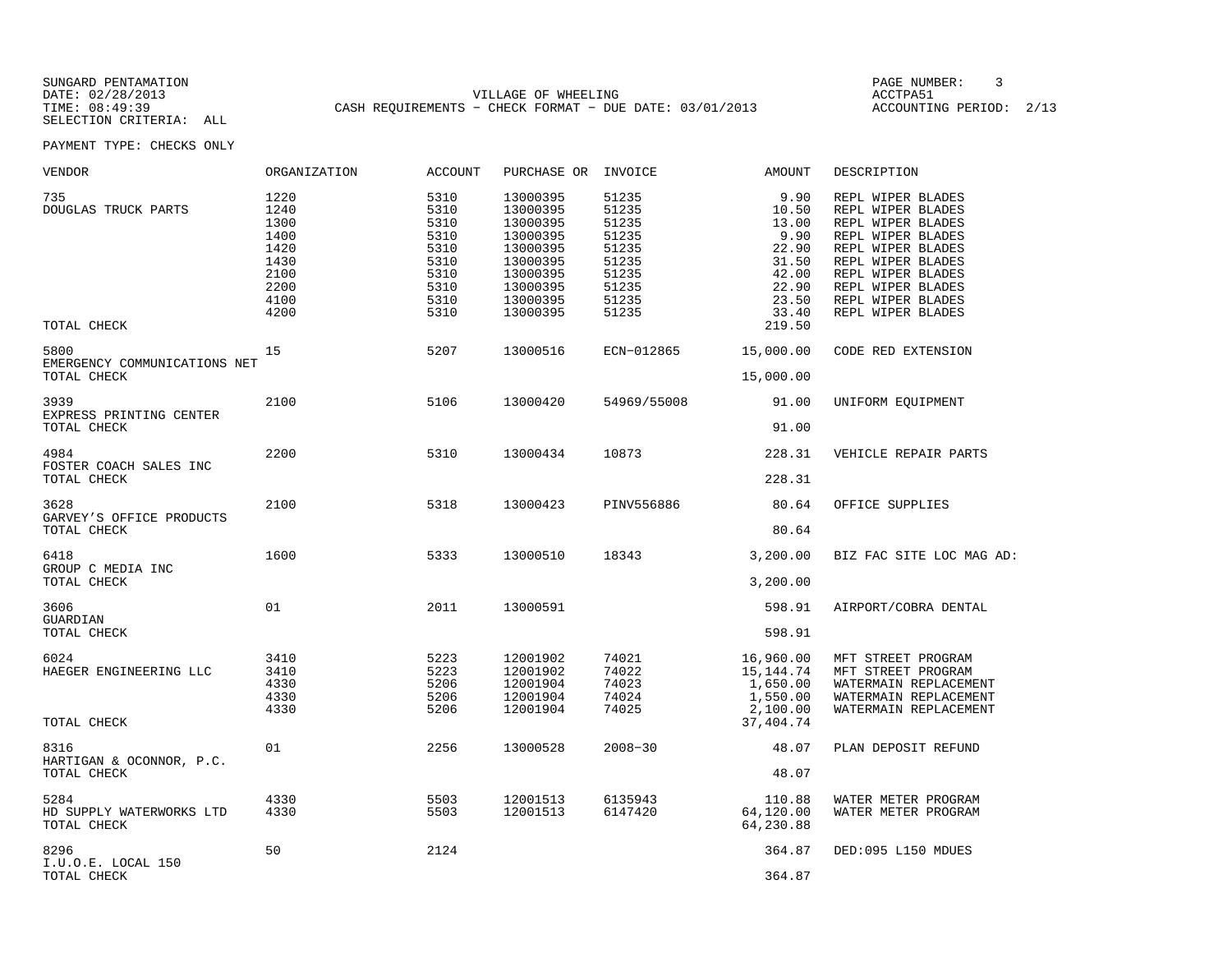DATE: 02/28/2013 VILLAGE OF WHEELING ACCTPA51 TIME: 08:49:39 CASH REQUIREMENTS - CHECK FORMAT - DUE DATE: 03/01/2013

PAGE NUMBER: 4

| VENDOR                                         | ORGANIZATION                 | <b>ACCOUNT</b>               | PURCHASE OR INVOICE                          |                  | AMOUNT                               | DESCRIPTION                                                                                  |
|------------------------------------------------|------------------------------|------------------------------|----------------------------------------------|------------------|--------------------------------------|----------------------------------------------------------------------------------------------|
| 8297<br>I.U.O.E. LOCAL 150                     | 50                           | 2124                         |                                              |                  | 783.73                               | DED:094 L150 ADUES                                                                           |
| TOTAL CHECK                                    |                              |                              |                                              |                  | 783.73                               |                                                                                              |
| 1175<br>ILLINOIS ASSN OF CODE ENFORC           | 1300                         | 5105                         | 13000535                                     |                  | 140.00                               | <b>OUARTERLY MEETING</b>                                                                     |
| TOTAL CHECK                                    |                              |                              |                                              |                  | 140.00                               |                                                                                              |
| 1135<br>IFAMA                                  | 1240                         | 5222                         | 13000444                                     |                  | 40.00                                | ANNUAL DUES                                                                                  |
| TOTAL CHECK                                    |                              |                              |                                              |                  | 40.00                                |                                                                                              |
| 1236<br>INLAND DETROIT DIESEL-ALLISO           | 2200                         | 5310                         | 13000435                                     | 5451274-00       | 22.95                                | REPLACE OIL CAP                                                                              |
| TOTAL CHECK                                    |                              |                              |                                              |                  | 22.95                                |                                                                                              |
| 8305<br>INTEGRITY SALES INC                    | 1420                         | 5315                         | 13000433                                     | 1325             | 87.90                                | ASPHALT BROOM                                                                                |
| TOTAL CHECK                                    |                              |                              |                                              |                  | 87.90                                |                                                                                              |
| 1275<br>IPELRA                                 | 1240<br>1420<br>1430<br>1500 | 5105<br>5105<br>5105<br>5105 | 13000539<br>13000539<br>13000539<br>13000539 |                  | 108.75<br>108.75<br>108.75<br>108.75 | SEMINAR REGISTRATION<br>SEMINAR REGISTRATION<br>SEMINAR REGISTRATION<br>SEMINAR REGISTRATION |
| TOTAL CHECK                                    |                              |                              |                                              |                  | 435.00                               |                                                                                              |
| 4379<br>KANZLER LANDSCAPE CONTRACTOR           | 4100                         | 5208                         | 13000468                                     | 196              | 2,200.00                             | CLAY REMOVED                                                                                 |
| TOTAL CHECK                                    |                              |                              |                                              |                  | 2,200.00                             |                                                                                              |
| 4463<br>LAKE/COOK C.V. JOINTS INC              | 1420                         | 5310                         | 13000396                                     | 67866            | 116.00                               | REPLACE U-JOINTS                                                                             |
| TOTAL CHECK                                    |                              |                              |                                              |                  | 116.00                               |                                                                                              |
| 1531<br>LEACH ENTERPRISES, INC                 | 2200                         | 5310                         | 13000432                                     | 946241           | 2,543.35                             | REPLACE BRAKE PARTS                                                                          |
| TOTAL CHECK                                    |                              |                              |                                              |                  | 2,543.35                             |                                                                                              |
| 1536<br>LEE JENSEN SALES CO INC<br>TOTAL CHECK | 4100<br>4200                 | 5315<br>5315                 | 13000467<br>13000467                         | 126364<br>126364 | 360.00<br>360.00<br>720.00           | MANHOLE LADDER<br>MANHOLE LADDER                                                             |
| 3956<br>LEROY'S WELDING & FABRICATIN           | 1240                         | 5317                         | 13000451                                     | 41364            | 25.00                                | STEEL STOCK FOR MISC REPA                                                                    |
| TOTAL CHECK                                    |                              |                              |                                              |                  | 25.00                                |                                                                                              |
| 7422<br>LORI LEE SMITH                         | 50                           | 2134                         |                                              |                  | 636.00                               | DED:192 MISC DEDUC                                                                           |
| TOTAL CHECK                                    |                              |                              |                                              |                  | 636.00                               |                                                                                              |
| 1596<br>LUND INDUSTRIES INC                    | 2100                         | 5310                         | 13000430                                     | 74942            | 439.96                               | BRACKETS FOR VEHICLES                                                                        |
| TOTAL CHECK                                    |                              |                              |                                              |                  | 439.96                               |                                                                                              |
|                                                |                              |                              |                                              |                  |                                      |                                                                                              |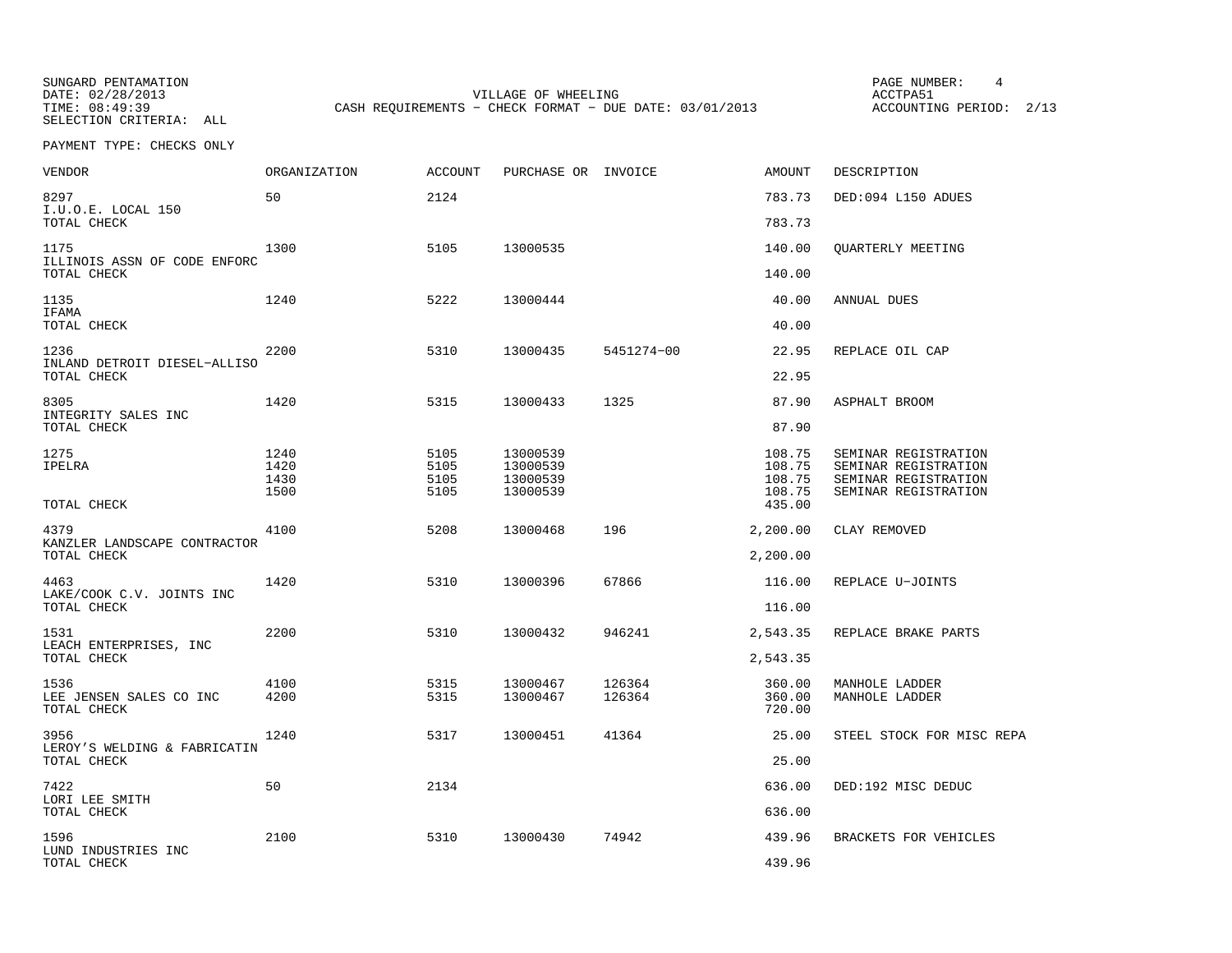DATE: 02/28/2013 VILLAGE OF WHEELING ACCTPA51 TIME: 08:49:39 CASH REQUIREMENTS - CHECK FORMAT - DUE DATE: 03/01/2013 ACCOUNTING PERIOD: 2/13

PAGE NUMBER: 5

| VENDOR                                            | <b>ORGANIZATION</b>                                  | <b>ACCOUNT</b>                                       | PURCHASE OR                                                                      | INVOICE                                  | <b>AMOUNT</b>                                                  | DESCRIPTION                                                                                                                         |
|---------------------------------------------------|------------------------------------------------------|------------------------------------------------------|----------------------------------------------------------------------------------|------------------------------------------|----------------------------------------------------------------|-------------------------------------------------------------------------------------------------------------------------------------|
| 1669<br>MCHENRY ANALYTICAL WATER LAB              | 4100                                                 | 5308                                                 | 13000474                                                                         | 1300663                                  | 525.00                                                         | WATER SAMPLES                                                                                                                       |
| TOTAL CHECK                                       |                                                      |                                                      |                                                                                  |                                          | 525.00                                                         |                                                                                                                                     |
| 1754<br>MIDAS AUTO SERVICE EXPERTS                | 4100                                                 | 5310                                                 | 13000394                                                                         | 0141690                                  | 79.99                                                          | FRONT END ALIGNMENT                                                                                                                 |
| TOTAL CHECK                                       |                                                      |                                                      |                                                                                  |                                          | 79.99                                                          |                                                                                                                                     |
| 6038<br>MILLBROOK POINTE LLC                      | 01                                                   | 2256                                                 | 13000505                                                                         | $2009 - 14$                              | 149.88                                                         | PLAN DEPOSIT REFUND                                                                                                                 |
| TOTAL CHECK                                       |                                                      |                                                      |                                                                                  |                                          | 149.88                                                         |                                                                                                                                     |
| 1783<br>MONROE TRUCK EQUIPMENT                    | 1420<br>4100<br>4200<br>1240<br>1420<br>4100<br>4200 | 5310<br>5310<br>5310<br>5317<br>5310<br>5310<br>5310 | 13000438<br>13000438<br>13000438<br>13000397<br>13000397<br>13000397<br>13000397 | 5230628<br>5230628<br>5230628<br>5230628 | 157.28<br>157.28<br>157.30<br>944.61<br>46.40<br>23.18<br>7.76 | PLOW REPAIR PARTS<br>PLOW REPAIR PARTS<br>PLOW REPAIR PARTS<br>REPL HYD MOTOR<br>REPL HYD MOTOR<br>REPL HYD MOTOR<br>REPL HYD MOTOR |
| TOTAL CHECK                                       |                                                      |                                                      |                                                                                  |                                          | 1,493.81                                                       |                                                                                                                                     |
| 5927<br>NICOR GAS                                 | 3420                                                 | 5209                                                 | 13000590                                                                         |                                          | 5,219.73                                                       | GAS SERVICE                                                                                                                         |
| TOTAL CHECK                                       |                                                      |                                                      |                                                                                  |                                          | 5,219.73                                                       |                                                                                                                                     |
| 1915<br>NORTH EAST MULTI REGIONAL TR              | 2100                                                 | 5105                                                 | 13000421                                                                         | 165213                                   | 125.00                                                         | TRAINING                                                                                                                            |
| TOTAL CHECK                                       |                                                      |                                                      |                                                                                  |                                          | 125.00                                                         |                                                                                                                                     |
| 5987<br>NORTH SUB WATER WORK ASSOC<br>TOTAL CHECK | 1500<br>4100                                         | 5222<br>5222                                         | 13000477<br>13000477                                                             |                                          | 25.00<br>75.00<br>100.00                                       | CORPORATE MEMBERSHIP DUES<br>CORPORATE MEMBERSHIP DUES                                                                              |
| 6629                                              | 01                                                   | 2256                                                 | 13000500                                                                         | $2009 - 8$                               | 22.00                                                          | PLAN DEPOSIT REFUND                                                                                                                 |
| NORTHBROOK COLLEGE OF HEALTH<br>TOTAL CHECK       |                                                      |                                                      |                                                                                  |                                          | 22.00                                                          |                                                                                                                                     |
| 5495                                              | 50                                                   | 2138                                                 |                                                                                  |                                          | 302.31                                                         | DED:191 MISC DEDUC                                                                                                                  |
| OFFICE OF CHAPTER 13 TRUSTEE<br>TOTAL CHECK       |                                                      |                                                      |                                                                                  |                                          | 302.31                                                         |                                                                                                                                     |
| 2017<br>PADDOCK PUBLICATIONS                      | 1320                                                 | 5302                                                 | 13000501                                                                         |                                          | 38.40                                                          | SUBSCRIPTION                                                                                                                        |
| TOTAL CHECK                                       |                                                      |                                                      |                                                                                  |                                          | 38.40                                                          |                                                                                                                                     |
| 6778<br>PARAMEDIC BILLING SERVICES I              | 01                                                   | 4409                                                 | 13000523                                                                         |                                          | 2,276.02                                                       | JAN BILLING REIMB                                                                                                                   |
| TOTAL CHECK                                       |                                                      |                                                      |                                                                                  |                                          | 2,276.02                                                       |                                                                                                                                     |
| 5892<br>PARENT PETROLEUM INC<br>TOTAL CHECK       | 2200<br>4100                                         | 5301<br>5301                                         | 13000439<br>13000439                                                             | 725736<br>725736                         | 509.71<br>509.71<br>1,019.42                                   | KEROSENE<br>KEROSENE                                                                                                                |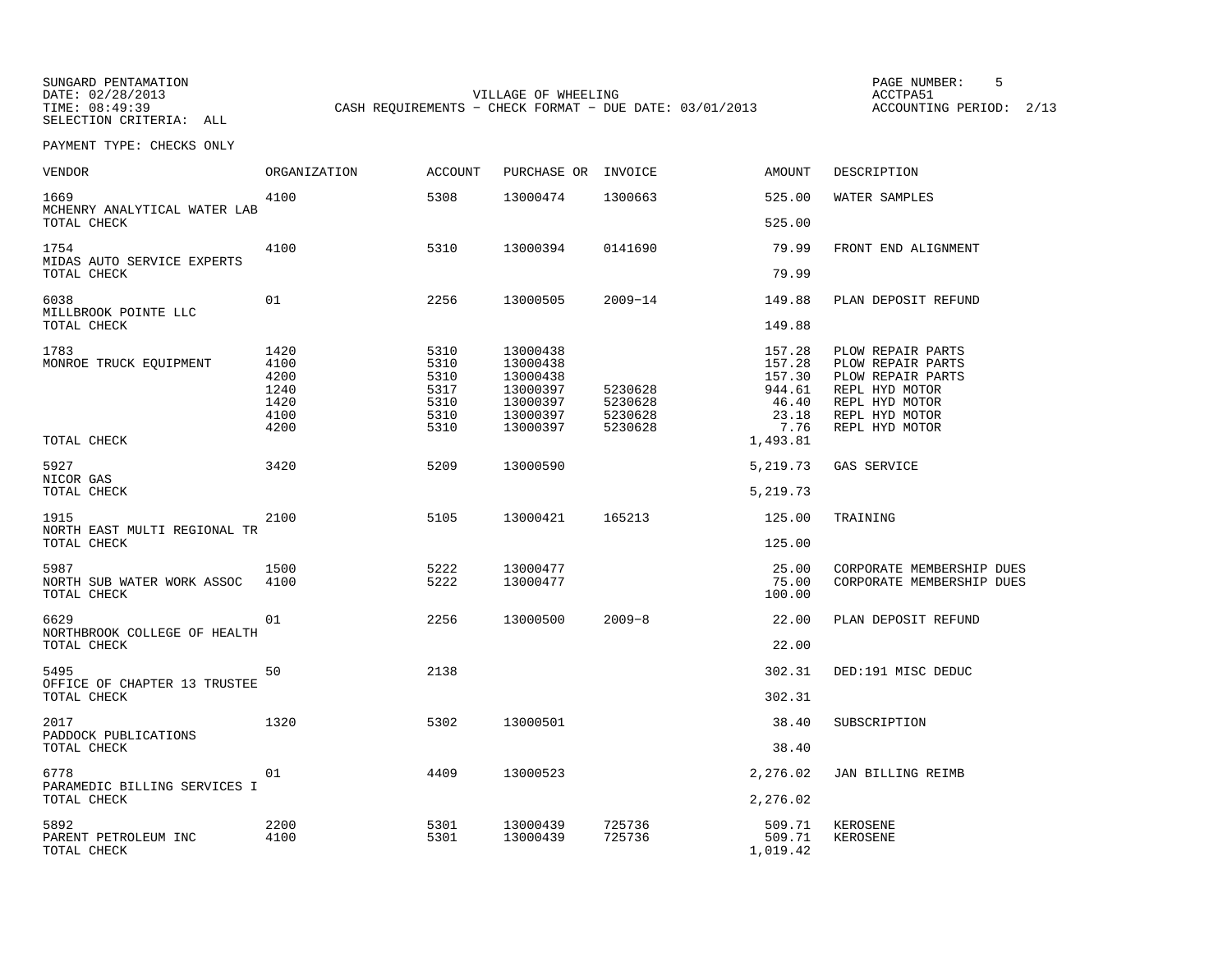DATE: 02/28/2013 VILLAGE OF WHEELING ACCTPA51 TIME: 08:49:39 CASH REQUIREMENTS - CHECK FORMAT - DUE DATE: 03/01/2013 ACCOUNTING PERIOD: 2/13

PAGE NUMBER: 6

| VENDOR                                             | ORGANIZATION                                         | ACCOUNT                                              | PURCHASE OR INVOICE                                                              |                 | AMOUNT                                                                 | DESCRIPTION                                                                                                                                                 |
|----------------------------------------------------|------------------------------------------------------|------------------------------------------------------|----------------------------------------------------------------------------------|-----------------|------------------------------------------------------------------------|-------------------------------------------------------------------------------------------------------------------------------------------------------------|
| 183<br>ANGELA PETERS<br>TOTAL CHECK                | 1300<br>1600<br>1600<br>1600<br>1800<br>1800<br>2100 | 5105<br>5105<br>5227<br>5239<br>5105<br>5323<br>5105 | 13000576<br>13000576<br>13000576<br>13000576<br>13000576<br>13000576<br>13000576 |                 | 98.00<br>66.04<br>13.75<br>15.00<br>19.18<br>25.90<br>177.62<br>415.49 | PETTY CASH FUND<br>PETTY CASH FUND<br>PETTY CASH FUND<br>PETTY CASH FUND<br>PETTY CASH FUND<br>PETTY CASH FUND<br>PETTY CASH FUND                           |
| 8269<br>POWER DMS                                  | 2100                                                 | 5231                                                 | 13000097                                                                         | 5961            | 9,400.00                                                               | SOFTWARE FOR CALEA                                                                                                                                          |
| TOTAL CHECK                                        |                                                      |                                                      |                                                                                  |                 | 9,400.00                                                               |                                                                                                                                                             |
| 3603<br>PRECISION SERVICE AND PARTS<br>TOTAL CHECK | 2100<br>2200                                         | 5310<br>5310                                         | 13000447<br>13000447                                                             |                 | 457.80<br>102.27<br>560.07                                             | RPL BATT'S AND WINDOW REG<br>RPL BATT'S AND WINDOW REG                                                                                                      |
| 5979<br>VICTOR E PUSCAS JR                         | 1900                                                 | 5218                                                 | 13000520                                                                         | 100             | 630.00                                                                 | ADMIN HEARING OFFICER --                                                                                                                                    |
| TOTAL CHECK                                        |                                                      |                                                      |                                                                                  |                 | 630.00                                                                 |                                                                                                                                                             |
| 2161<br>RADKIDS<br>TOTAL CHECK                     | 2100<br>2100                                         | 5105<br>5105                                         | 13000414<br>13000415                                                             |                 | 50.00<br>50.00<br>100.00                                               | RECERTIFICATION<br>RECERTIFICATION                                                                                                                          |
| 2185<br>RED CENTER<br>TOTAL CHECK                  | 15                                                   | 5231                                                 | 13000592                                                                         | $301 - 13 - 03$ | 24,805.69<br>24,805.69                                                 | MAR. DISPATCH SERVICE                                                                                                                                       |
| 2189<br>REGIONAL TRUCK EQUIPMENT<br>TOTAL CHECK    | 33                                                   | 5401                                                 | 12002898                                                                         | 180207          | 8,320.00<br>8,320.00                                                   | PLOWS FOR REPL TRUCKS                                                                                                                                       |
| 5716<br>ROLAND MACHINERY CO<br>TOTAL CHECK         | 4100                                                 | 5310                                                 | 13000446                                                                         | 32008976        | 324.43<br>324.43                                                       | FILTERS                                                                                                                                                     |
| 2291<br>SAM'S CLUB DIRECT                          | 2100<br>1320<br>1320<br>5500<br>1320<br>1320<br>1320 | 5317<br>5205<br>5317<br>5299<br>5205<br>5317<br>5205 | 13000218<br>13000372<br>13000376<br>13000376<br>13000377<br>13000377<br>13000503 |                 | 20.98<br>43.20<br>23.94<br>6.28<br>21.41<br>221.03<br>60.18            | SWEARING IN CAKE<br>PROGRAM REFRESHMENTS<br>SENIOR CENTER SUPPLY<br>SENIOR CENTER SUPPLY<br>SENIOR CENTER SUPPLY<br>SENIOR CENTER SUPPLY<br>VALENTINE PARTY |
| TOTAL CHECK                                        |                                                      |                                                      |                                                                                  |                 | 397.02                                                                 |                                                                                                                                                             |
| 2334<br>SECRETARY OF STATE<br>TOTAL CHECK          | 1420<br>4100<br>4200                                 | 5310<br>5310<br>5310                                 | 13000538<br>13000538<br>13000538                                                 |                 | 105.00<br>105.00<br>105.00<br>315.00                                   | REGISTRATION/LICENSE<br>REGISTRATION/LICENSE<br>REGISTRATION/LICENSE                                                                                        |
| 8314<br>KINAM SHIN<br>TOTAL CHECK                  | 40                                                   | 2207                                                 |                                                                                  | REFUND          | 78.22<br>78.22                                                         | <b>UB REFUND</b>                                                                                                                                            |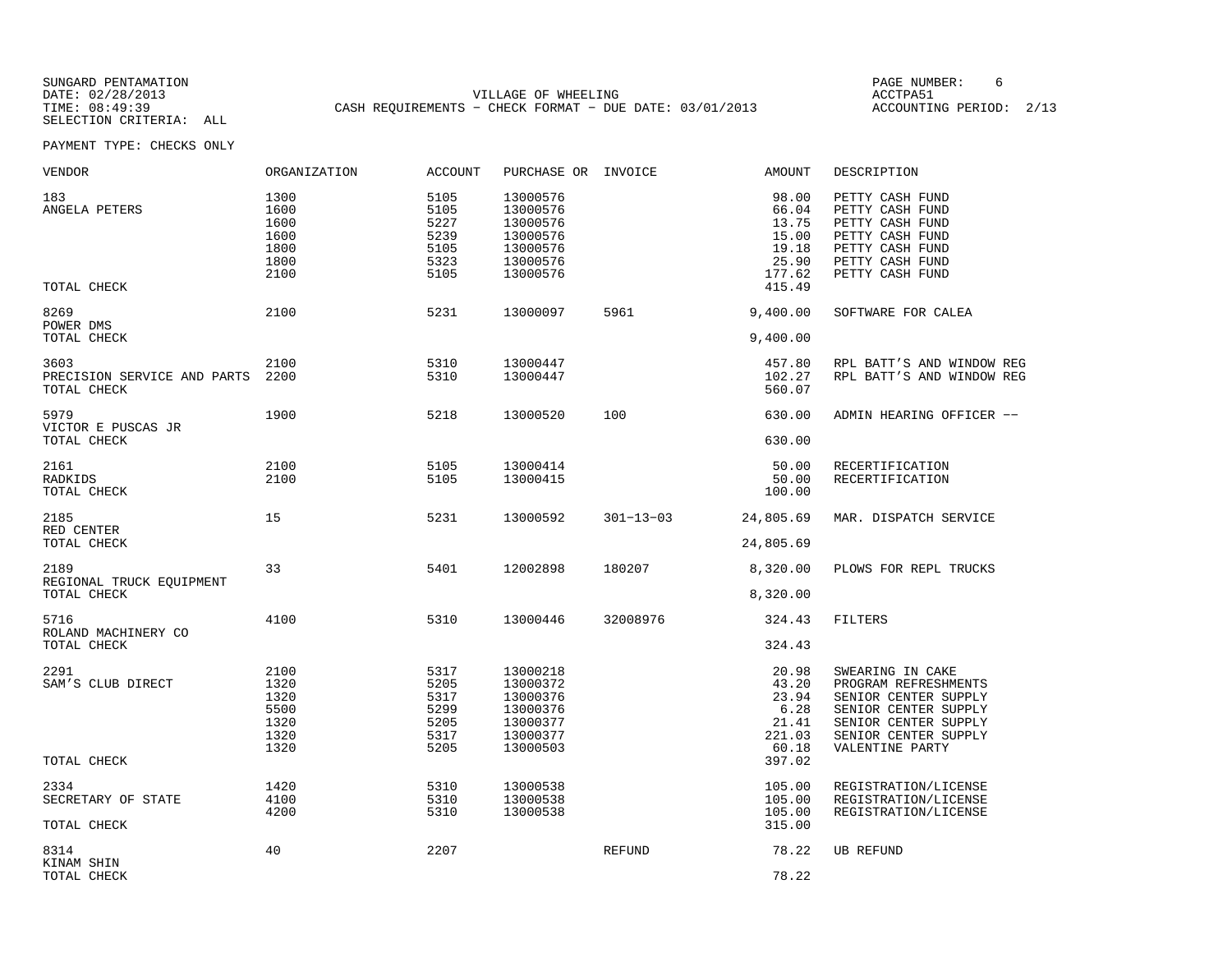DATE: 02/28/2013 VILLAGE OF WHEELING ACCTPA51 TIME: 08:49:39 CASH REQUIREMENTS - CHECK FORMAT - DUE DATE: 03/01/2013 ACCOUNTING PERIOD: 2/13

PAGE NUMBER: 7

| VENDOR                                            | <b>ORGANIZATION</b> | <b>ACCOUNT</b> | PURCHASE OR          | INVOICE    | <b>AMOUNT</b>             | DESCRIPTION                        |
|---------------------------------------------------|---------------------|----------------|----------------------|------------|---------------------------|------------------------------------|
| 2369<br>SICALCO LTD                               | 11                  | 5303           | 13000533             | 59451      | 2,329.34                  | CALCIUM CHLORIDE                   |
| TOTAL CHECK                                       |                     |                |                      |            | 2,329.34                  |                                    |
| 2436<br>STANDARD EQUIPMENT COMPANY<br>TOTAL CHECK | 1420                | 5310           | 13000443             | C80932     | 42.20<br>42.20            | SWEEPER BELTS                      |
| 5415<br>STAPLES                                   | 2100                | 5318           | 13000545             | 8024615052 | 169.99                    | OFFICE SUPPLIES                    |
| TOTAL CHECK                                       |                     |                |                      |            | 169.99                    |                                    |
| 320<br>BILL STASEK CHEVROLET<br>TOTAL CHECK       | 1240<br>2100        | 5310<br>5310   | 13000458<br>13000458 |            | 69.72<br>125.00<br>194.72 | VEHICLE REPAIRS<br>VEHICLE REPAIRS |
| 2440                                              | 50                  | 2140           |                      |            | 332.00                    | DED:198 MISC DEDUC                 |
| STATE DISBURSEMENT UNIT<br>TOTAL CHECK            |                     |                |                      |            | 332.00                    |                                    |
| 2441                                              | 50                  | 2136           |                      |            | 527.00                    | DED:193 MISC DEDUC                 |
| STATE DISBURSEMENT UNIT<br>TOTAL CHECK            |                     |                |                      |            | 527.00                    |                                    |
| 2444                                              | 50                  | 2136           |                      |            | 628.93                    | DED:502 MISC DEDUC                 |
| STATE DISBURSEMENT UNIT<br>TOTAL CHECK            |                     |                |                      |            | 628.93                    |                                    |
| 2445<br>STATE DISBURSEMENT UNIT                   | 50                  | 2136           |                      |            | 746.89                    | DED:195 MISC DEDUC                 |
| TOTAL CHECK                                       |                     |                |                      |            | 746.89                    |                                    |
| 2447                                              | 50                  | 2136           |                      |            | 494.77                    | DED:194 MISC DEDUC                 |
| STATE DISBURSEMENT UNIT<br>TOTAL CHECK            |                     |                |                      |            | 494.77                    |                                    |
| 8200<br>STATE DISBURSEMENT UNIT                   | 50                  | 2136           |                      |            | 703.85                    | DED:504 MISC DED                   |
| TOTAL CHECK                                       |                     |                |                      |            | 703.85                    |                                    |
| 3309<br>STITCH BY STITCH                          | 2100                | 5106           | 13000400             | 9094       | 36.00                     | UNIFORM EQUIPMENT                  |
| TOTAL CHECK                                       |                     |                |                      |            | 36.00                     |                                    |
| 2538                                              | 4200                | 5303           | 13000436             |            | 110.20                    | WELDING GASES                      |
| TERRACE SUPPLY CO<br>TOTAL CHECK                  | 4100                | 5233           | 13000452             | 00923814   | 12.40<br>122.60           | OXY-ACCY TANK RENTAL               |
| 2631                                              | 2100                | 5231           | 13000422             | 01300834   | 20.00                     | BACKGROUND CHECKS                  |
| TRANS UNION LLC<br>TOTAL CHECK                    |                     |                |                      |            | 20.00                     |                                    |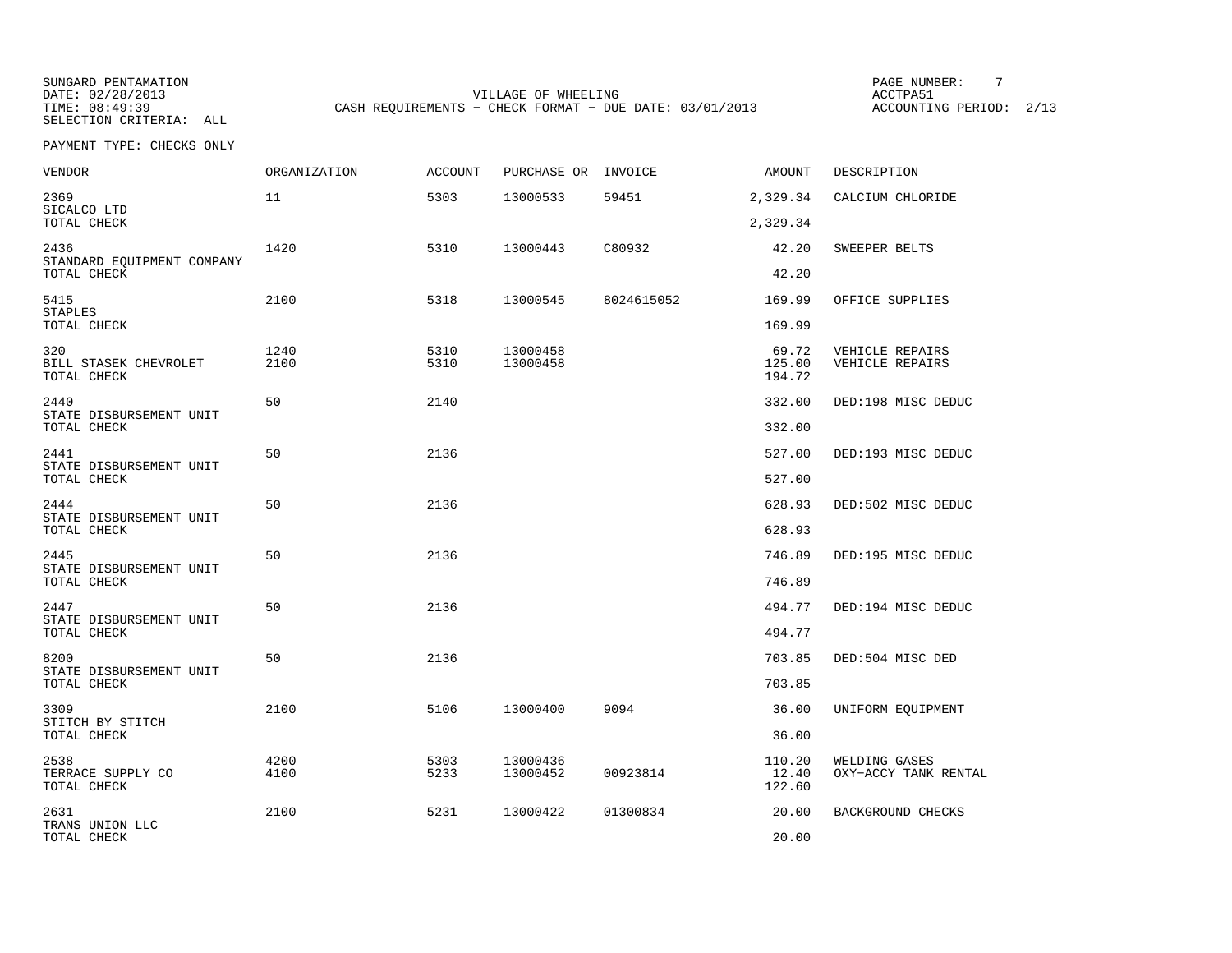DATE: 02/28/2013 VILLAGE OF WHEELING ACCTPA51 TIME: 08:49:39 CASH REQUIREMENTS - CHECK FORMAT - DUE DATE: 03/01/2013 ACCOUNTING PERIOD: 2/13

PAGE NUMBER: 8

| <b>VENDOR</b>                                                                                 | <b>ORGANIZATION</b> | <b>ACCOUNT</b> | PURCHASE OR          | INVOICE                    | <b>AMOUNT</b>                | DESCRIPTION                                            |
|-----------------------------------------------------------------------------------------------|---------------------|----------------|----------------------|----------------------------|------------------------------|--------------------------------------------------------|
| 8185<br>TRI STATE HYDRAULICS<br>TOTAL CHECK                                                   | 1240<br>1420        | 5317<br>5310   | 13000440<br>13000440 | 321737/750<br>321737/750   | 698.70<br>746.85<br>1,445.55 | REPR & REPL HYD. COMPONEN<br>REPR & REPL HYD. COMPONEN |
| 8053<br>TYCO INTEGRATED SECURITY LLC<br>TOTAL CHECK                                           | 1170                | 5238           | 13000546             | 90343880                   | 108.00<br>108.00             | METRA ALARM                                            |
| 3940<br>UNIFORMITY INC                                                                        | 2200                | 5106           | 13000461             |                            | 1,006.30                     | UNIFORM ALLOWANCE                                      |
| TOTAL CHECK                                                                                   |                     |                |                      |                            | 1,006.30                     |                                                        |
| 2707<br>VICTORIA INDUSTRIES, INC                                                              | 4100                | 5344           | 13000473             | 1809                       | 3,165.22                     | STONE DELIVERY                                         |
| TOTAL CHECK                                                                                   |                     |                |                      |                            | 3,165.22                     |                                                        |
| 6479<br>WELDON REALTY & INVESTMENT G 01<br>TOTAL CHECK                                        | 01                  | 2256<br>2256   | 13000488<br>13000482 | $2008 - 23$<br>$2008 - 32$ | 26.30<br>41.07<br>67.37      | PLAN DEPOSIT REFUND<br>PLAN DOCKET REFUND              |
| 3815<br>WEST PAYMENT CENTER<br>TOTAL CHECK                                                    | 2100                | 5231           | 13000411             | 826579345                  | 144.32<br>144.32             | BACKGROUND CHECK FEE                                   |
| 4339                                                                                          | 2100                | 5202           | 13000419             |                            | 190.00                       | ANIMAL IMPOUNDS                                        |
| WHEELING ANIMAL HOSPITAL<br>TOTAL CHECK                                                       |                     |                |                      |                            | 190.00                       |                                                        |
| 2609                                                                                          | 01                  | 2206           | 13000585             | $\mathbf{1}$               | 2,000.00                     | OFFICIAL ADVANCE FUNDS                                 |
| TODD WOLFF<br>TOTAL CHECK                                                                     |                     |                |                      |                            | 2,000.00                     |                                                        |
| 3021<br>ZIMMERMANN TRUE VALUE                                                                 | 4100                | 5315           | 13000472             | 148837                     | 10.49                        | MISC. SUPPLIES                                         |
| TOTAL CHECK                                                                                   |                     |                |                      |                            | 10.49                        |                                                        |
| TOTAL CASHABLE CHECKS<br>TOTAL EFT VOUCHERS                                                   |                     |                |                      |                            | 370,187.21<br>.00            |                                                        |
| TOTAL REPORT<br>NUMBER OF CHECKS TO BE ISSUED - 95<br>NUMBER OF EFT VOUCHERS TO BE ISSUED - 0 |                     |                |                      |                            | 370,187.21                   |                                                        |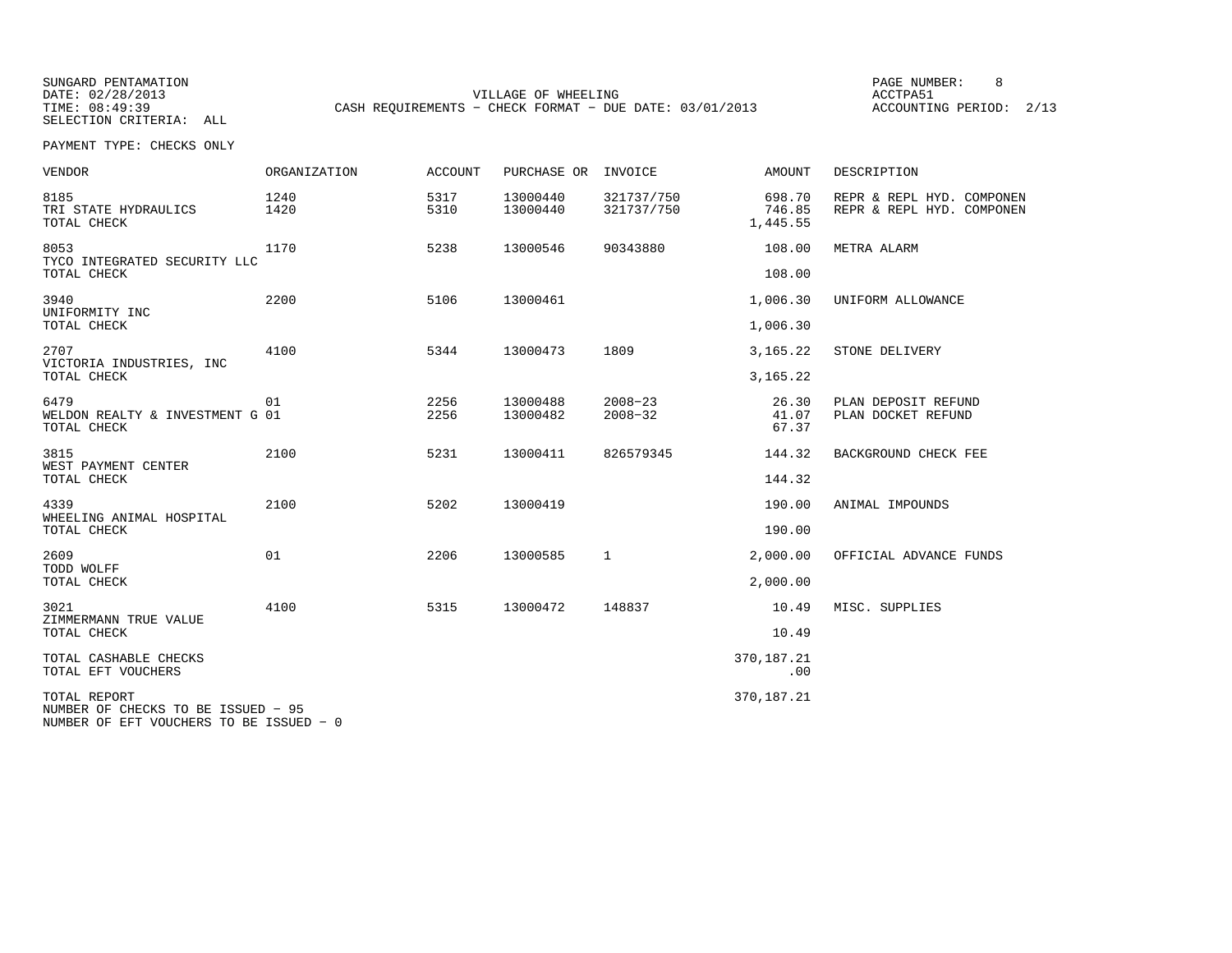SUNGARD PENTAMATION<br>DATE: 02/28/2013 SELECTION CRITERIA: ALL

VILLAGE OF WHEELING<br>
- CHECK FORMAT - DUE DATE: 03/01/2013 ACCOUNTING PERIOD: 2/13 TIME: 08:48:43 CASH REQUIREMENTS - CHECK FORMAT - DUE DATE: 03/01/2013

PAGE NUMBER: 1

PAYMENT TYPE: EFT ONLY

| <b>VENDOR</b>                                            | <b>ORGANIZATION</b> | <b>ACCOUNT</b> | PURCHASE OR INVOICE | <b>AMOUNT</b>                    | DESCRIPTION                              |
|----------------------------------------------------------|---------------------|----------------|---------------------|----------------------------------|------------------------------------------|
| 2818<br>WILLIAM BENSON                                   | 2100                | 5205           | 13000409            | 66.00                            | CONF. MEAL ADVANCE                       |
| TOTAL VOUCHER                                            |                     |                |                     | 66.00                            |                                          |
| 554<br>COMBINED COUNTIES POLICE ASN<br>TOTAL VOUCHER     | 50                  | 2108           |                     | 957.00<br>957.00                 | DED:090 CCPA DUES                        |
|                                                          |                     |                |                     |                                  |                                          |
| 1564<br>LINDA DAWSON<br>TOTAL VOUCHER                    | 2100                | 5242           | 13000478            | 104.90<br>104.90                 | MARCH MED B REIMB                        |
| 4972<br>DIVERSIFIED 457 INVESTMENT A 50<br>TOTAL VOUCHER | 50                  | 2115<br>2137   |                     | 1,250.00<br>1,003.01<br>2,253.01 | DED:042 DIVERS 457<br>DED:503 DIVER LOAN |
| 1106                                                     | 50                  | 2101           |                     | 10,479.90                        | DED:030 457 ICMA                         |
| I C M A RETIREMENT TRUST-457<br>TOTAL VOUCHER            |                     |                |                     | 10,479.90                        |                                          |
| 6327                                                     | 50                  | 2136           |                     | 584.07                           | DED:199 MISC DEDUC                       |
| JENNIFER KANCHES<br>TOTAL VOUCHER                        |                     |                |                     | 584.07                           |                                          |
| 4603<br>SUNG PHIL KIM                                    | 2100                | 5106           | 13000496            | 209.30                           | UNIFORM EQUIPMENT                        |
| TOTAL VOUCHER                                            |                     |                |                     | 209.30                           |                                          |
| 7836<br>ALYSIA MILLER-GOLDSTEIN<br>TOTAL VOUCHER         | 1320                | 5205           | 13000507            | 21.81<br>21.81                   | MILEAGE REIMBURSEMENT                    |
|                                                          |                     |                |                     |                                  |                                          |
| 1869<br>NATIONWIDE RETIREMENT SOLUTI<br>TOTAL VOUCHER    | 50                  | 2112           |                     | 17,497.34<br>17,497.34           | DED:040 457 NTWIDE                       |
|                                                          |                     |                |                     |                                  |                                          |
| 2114<br>PRESTON ROBERTSON<br>TOTAL VOUCHER               | 2100                | 5106           | 13000587            | 104.51<br>104.51                 | UNIFORM EQUPMENT                         |
| 3529                                                     | 2100                | 5106           | 13000568            | 150.13                           | UNIFORM EQUIPMENT                        |
| MARIA SOTO<br>TOTAL VOUCHER                              |                     |                |                     | 150.13                           |                                          |
| 1380                                                     | 2100                | 5205           | 13000410            | 66.00                            | CONF. MEAL ADVANCE                       |
| <b>JOHN TEEVANS</b><br>TOTAL VOUCHER                     |                     |                |                     | 66.00                            |                                          |
| 2735                                                     | 50                  | 2107           |                     | 15,612.18                        | DED:012 FIRE PENS                        |
| WHEELING FIRE PENSION FUND<br>TOTAL VOUCHER              |                     |                |                     | 15,612.18                        |                                          |
| 2792                                                     | 50                  | 2111           |                     | 1,608.20                         | DED:091 FIRE ASC                         |
| WHEELING FIREFIGHTER'S ASSN<br>TOTAL VOUCHER             |                     |                |                     | 1,608.20                         |                                          |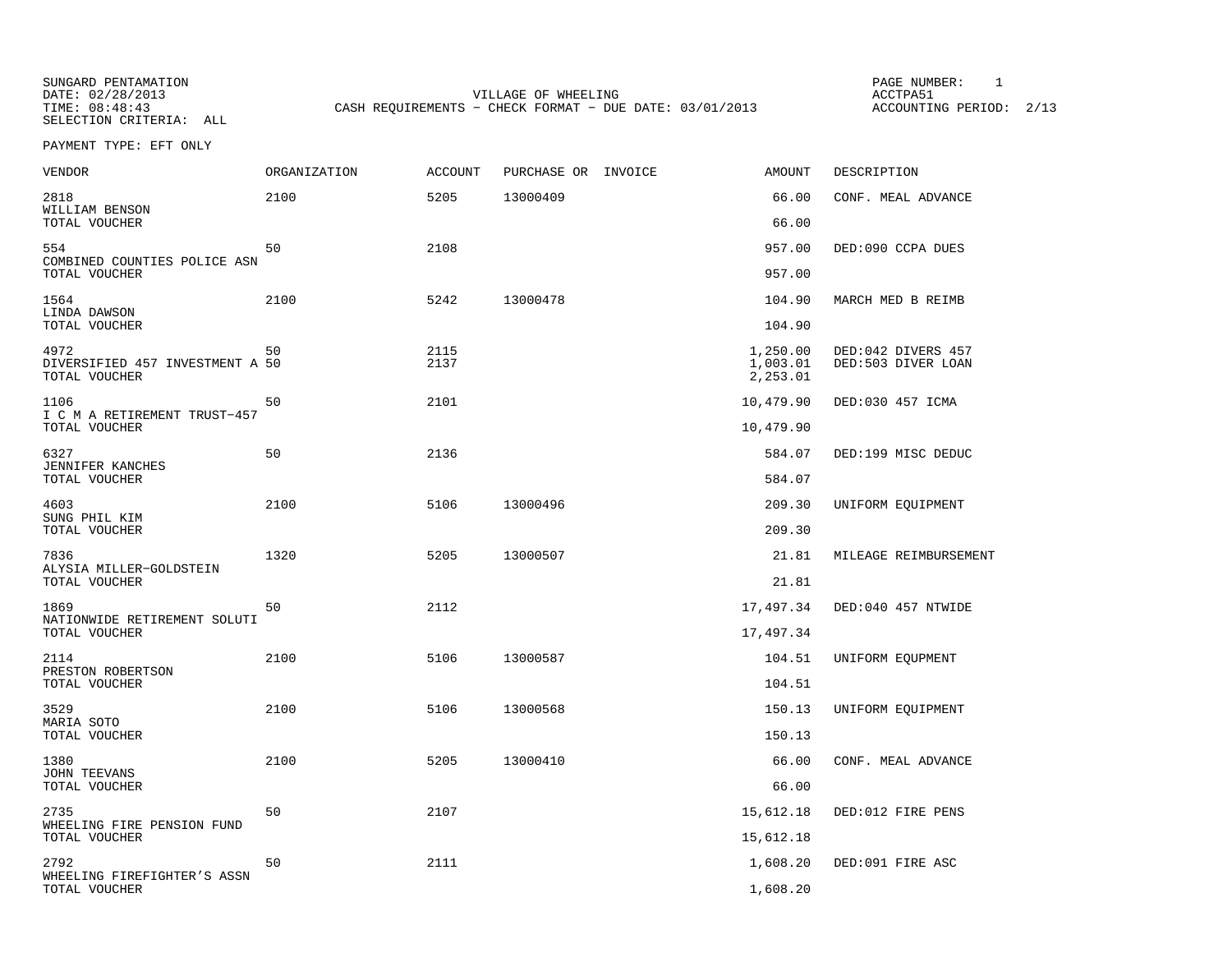| SUNGARD PENTAMATION<br>DATE: 02/28/2013<br>TIME: 08:48:43<br>SELECTION CRITERIA: ALL          |              |         | VILLAGE OF WHEELING<br>CASH REQUIREMENTS - CHECK FORMAT - DUE DATE: 03/01/2013 |                        | 2<br>PAGE NUMBER:<br>ACCTPA51<br>ACCOUNTING PERIOD: 2/13 |  |
|-----------------------------------------------------------------------------------------------|--------------|---------|--------------------------------------------------------------------------------|------------------------|----------------------------------------------------------|--|
| PAYMENT TYPE: EFT ONLY                                                                        |              |         |                                                                                |                        |                                                          |  |
| VENDOR                                                                                        | ORGANIZATION | ACCOUNT | PURCHASE OR INVOICE                                                            | AMOUNT                 | DESCRIPTION                                              |  |
| 2736<br>WHEELING POLICE PENSION FUND<br>TOTAL VOUCHER                                         | 50           | 2106    |                                                                                | 21,024.28<br>21,024.28 | DED:011 POL PENS                                         |  |
| 2609<br>TODD WOLFF<br>TOTAL VOUCHER                                                           | 2100         | 5106    | 13000544                                                                       | 324.06<br>324.06       | UNIFORM EOUIPMENT                                        |  |
| TOTAL CASHABLE CHECKS<br>TOTAL EFT VOUCHERS                                                   |              |         |                                                                                | .00<br>71,062.69       |                                                          |  |
| TOTAL REPORT<br>NUMBER OF CHECKS TO BE ISSUED - 0<br>NUMBER OF EFT VOUCHERS TO BE ISSUED - 16 |              |         |                                                                                | 71,062.69              |                                                          |  |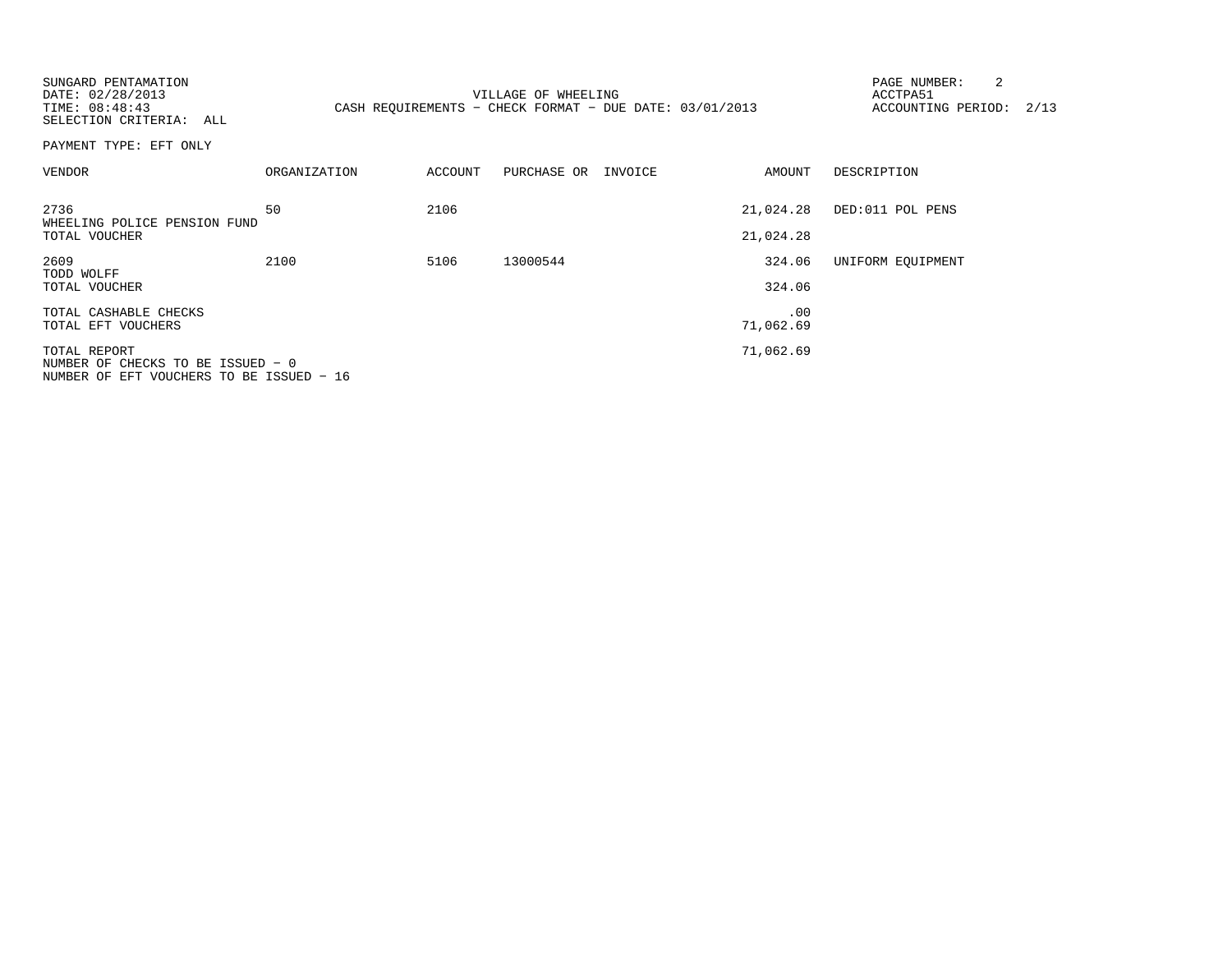#### SUNGARD PENTAMATION PAGE NUMBER: 1 DATE: 03/12/2013 DAILY51 VILLAGE OF WHEELING DAILY51 TIME: 14:15:16 MANUAL CHECK ACTIVITY

SELECTION CRITERIA:ACCOUNTING PERIOD: 2/13

FUND − 01 − GENERAL FUND

| ORGANIZATION                                                               | <b>VENDOR</b><br><b>ACCOUNT</b><br>CONTROL | DESCRIPTION                                          | 1099 PURCHASE ORDE TRANSACT PROJ/TAS CASH ACCT<br>T/C INVOICE | CHK DATE ACCOUNT     | CHECK NO        | SALES TAX<br>USE TAX | DISC DATE<br>DISC AMT | CHECK AMT<br>NET PAYABLE |
|----------------------------------------------------------------------------|--------------------------------------------|------------------------------------------------------|---------------------------------------------------------------|----------------------|-----------------|----------------------|-----------------------|--------------------------|
| 01                                                                         | IPBC<br>2011                               | AW020113 FEB. '13 INS PREMIUM 20                     | $_{\rm N}$                                                    | 02/01/13<br>02/01/13 | 1071<br>2013011 | 0.00<br>0.00         | 0.00                  | 101568.77<br>101568.77   |
| TOTAL GENERAL FUND CHECK AMT<br>TOTAL GENERAL FUND NET PAYABLE             |                                            |                                                      |                                                               |                      |                 |                      |                       | 101568.77<br>101568.77   |
| 1600                                                                       | 5227                                       | WELLS FARGO BANK, N.A N<br>AW022213 MAR. SWANCC FEES | 20                                                            | 02/22/13<br>02/22/13 | 1003<br>2013022 | 0.00<br>0.00         | 0.00                  | 20664.94<br>20664.94     |
| 1600                                                                       | 5227<br>AW022013 CAPS FEE                  | PERMIT 3 N<br>POSTMASTER                             | 20                                                            | 02/20/13<br>02/20/13 | 1003<br>2013021 | 0.00<br>0.00         | 0.00                  | 200.00<br>200.00         |
| 1600                                                                       | 5224                                       | POSTMASTER PERMIT 3 N<br>AW022613 VILLAGE NEWSLETTER | 20                                                            | 02/26/13<br>02/26/13 | 1003<br>2013023 | 0.00<br>0.00         | 0.00                  | 2451.65<br>2451.65       |
| TOTAL VENDOR CHECK AMT<br>TOTAL VENDOR NET PAYABLE                         |                                            |                                                      |                                                               |                      |                 |                      |                       | 2651.65<br>2651.65       |
| TOTAL ADMIN & BOT CHECK AMT<br>TOTAL ADMIN & BOT NET PAYABLE               |                                            |                                                      |                                                               |                      |                 |                      |                       | 23316.59<br>23316.59     |
| 1700                                                                       | 5299                                       | DISCOVERY BENEFITS<br>AW021113 FEB. PROCESSING FEE   | N<br>20                                                       | 02/11/13<br>02/11/13 | 1003<br>2013017 | 0.00<br>0.00         | 0.00                  | 356.00<br>356.00         |
| TOTAL FINANCE DEPARTMENT CHECK AMT<br>TOTAL FINANCE DEPARTMENT NET PAYABLE |                                            |                                                      |                                                               |                      |                 |                      |                       | 356.00<br>356.00         |
| TOTAL GENERAL FUND CHECK AMT<br>TOTAL GENERAL FUND NET PAYABLE             |                                            |                                                      |                                                               |                      |                 |                      |                       | 125241.36<br>125241.36   |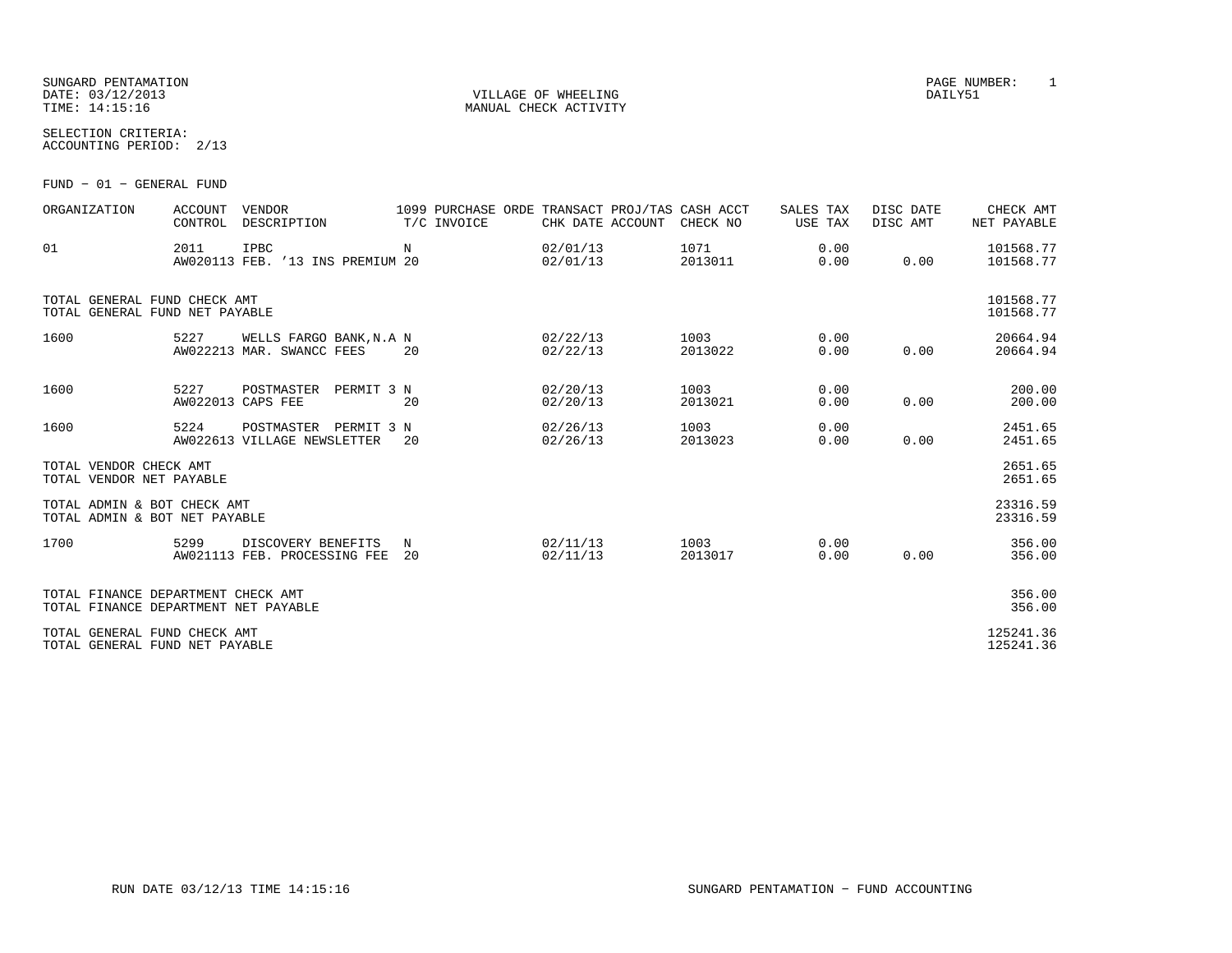SUNGARD PENTAMATION PAGE NUMBER: 2DATE: 03/12/2013 DAILY51 VILLAGE OF WHEELING TIME: 14:15:16 MANUAL CHECK ACTIVITY

SELECTION CRITERIA:ACCOUNTING PERIOD: 2/13

FUND − 23 − 2009 GEN OBLIG BOND FUND

| ORGANIZATION                             | ACCOUNT | VENDOR                                     |             |                  | 1099 PURCHASE ORDE TRANSACT PROJ/TAS CASH ACCT | SALES TAX | DISC DATE | CHECK AMT            |
|------------------------------------------|---------|--------------------------------------------|-------------|------------------|------------------------------------------------|-----------|-----------|----------------------|
|                                          | CONTROL | DESCRIPTION                                | T/C INVOICE | CHK DATE ACCOUNT | CHECK NO                                       | USE TAX   | DISC AMT  | NET PAYABLE          |
| 23                                       | 5624    | BANK OF AMERICA, CHI N                     |             | 02/01/13         | 1003                                           | 0.00      |           | 27454.46             |
|                                          |         | AW020113 SWAP PAYMENT FEB. '1 20           |             | 02/01/13         | 2013013                                        | 0.00      | 0.00      | 27454.46             |
|                                          |         |                                            |             |                  |                                                |           |           |                      |
| TOTAL 2009 GEN OBLIG BOND FUND CHECK AMT |         |                                            |             |                  |                                                |           |           | 27454.46             |
|                                          |         | TOTAL 2009 GEN OBLIG BOND FUND NET PAYABLE |             |                  |                                                |           |           | 27454.46             |
| TOTAL 2009 GEN OBLIG BOND FUND CHECK AMT |         | TOTAL 2009 GEN OBLIG BOND FUND NET PAYABLE |             |                  |                                                |           |           | 27454.46<br>27454.46 |
|                                          |         |                                            |             |                  |                                                |           |           |                      |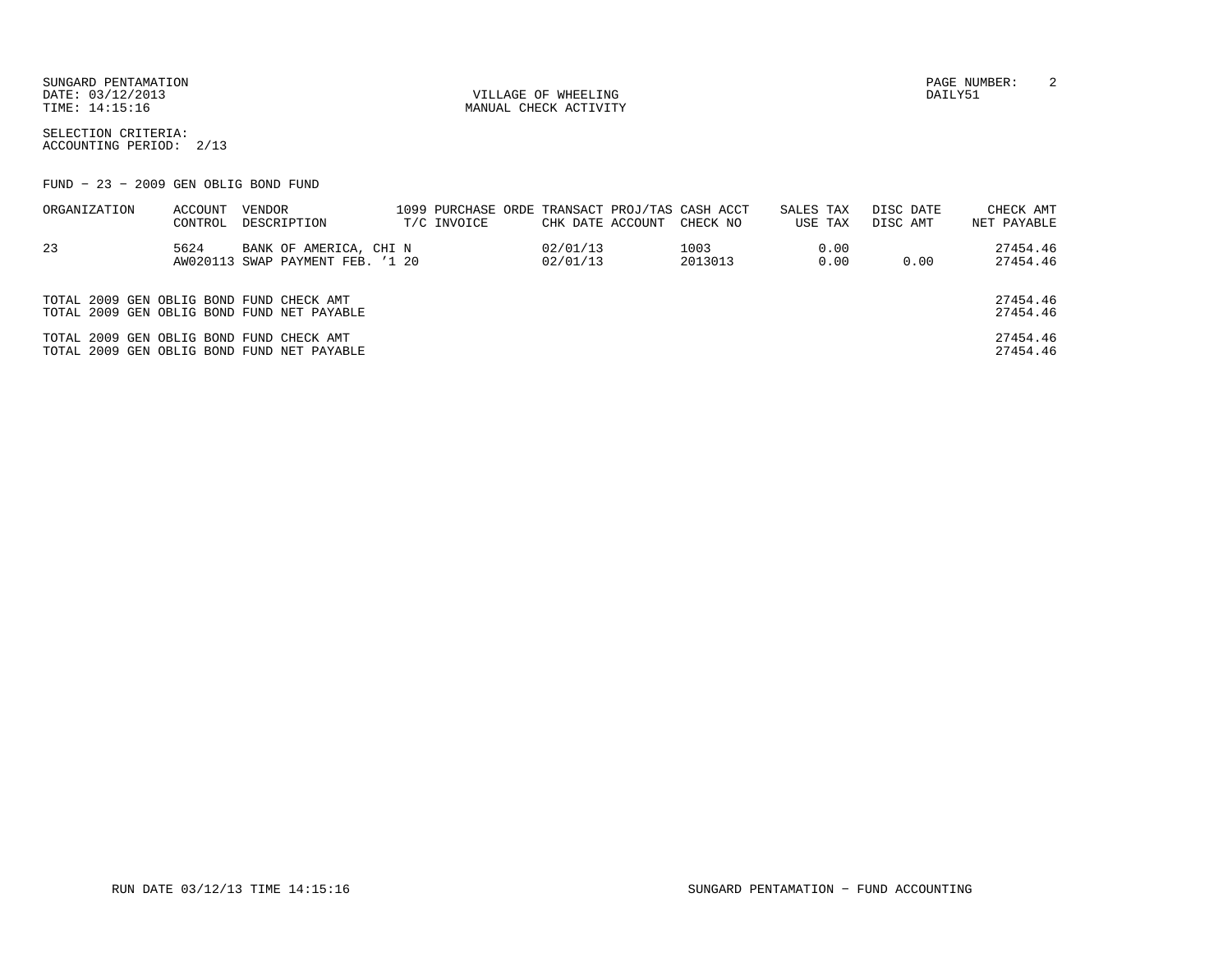| SUNGARD PENTAMATION |                            | NUMBER<br>PAGE |  |
|---------------------|----------------------------|----------------|--|
| DATE: 03/12/2013    | VILLAGE OF WHEELING        | DAILY51        |  |
| TIME: 14:15:16      | CHECK ACTIVITY<br>MANUAL ( |                |  |

SELECTION CRITERIA:ACCOUNTING PERIOD: 2/13

FUND − 40 − WATER AND SEWER FUND

| ORGANIZATION                                                                   | ACCOUNT | VENDOR                     |     |             |                  | 1099 PURCHASE ORDE TRANSACT PROJ/TAS CASH ACCT | SALES TAX | DISC DATE | CHECK AMT              |
|--------------------------------------------------------------------------------|---------|----------------------------|-----|-------------|------------------|------------------------------------------------|-----------|-----------|------------------------|
|                                                                                | CONTROL | DESCRIPTION                |     | T/C INVOICE | CHK DATE ACCOUNT | CHECK NO                                       | USE TAX   | DISC AMT  | NET PAYABLE            |
| 4100                                                                           | 5705    | NORTHWEST WATER COMM N     |     |             | 02/01/13         | 1071                                           | 0.00      |           | 335601.00              |
|                                                                                |         | AW020113 OUARTERLY PAYMENT | -20 |             | 02/01/13         | 2013012                                        | 0.00      | 0.00      | 335601.00              |
|                                                                                |         |                            |     |             |                  |                                                |           |           |                        |
| TOTAL WATER DIVISION CHECK AMT                                                 |         |                            |     |             |                  |                                                |           |           | 335601.00              |
| TOTAL WATER DIVISION NET PAYABLE                                               |         |                            |     |             |                  |                                                |           |           | 335601.00              |
| TOTAL WATER AND SEWER FUND CHECK AMT<br>TOTAL WATER AND SEWER FUND NET PAYABLE |         |                            |     |             |                  |                                                |           |           | 335601.00<br>335601.00 |
|                                                                                |         |                            |     |             |                  |                                                |           |           |                        |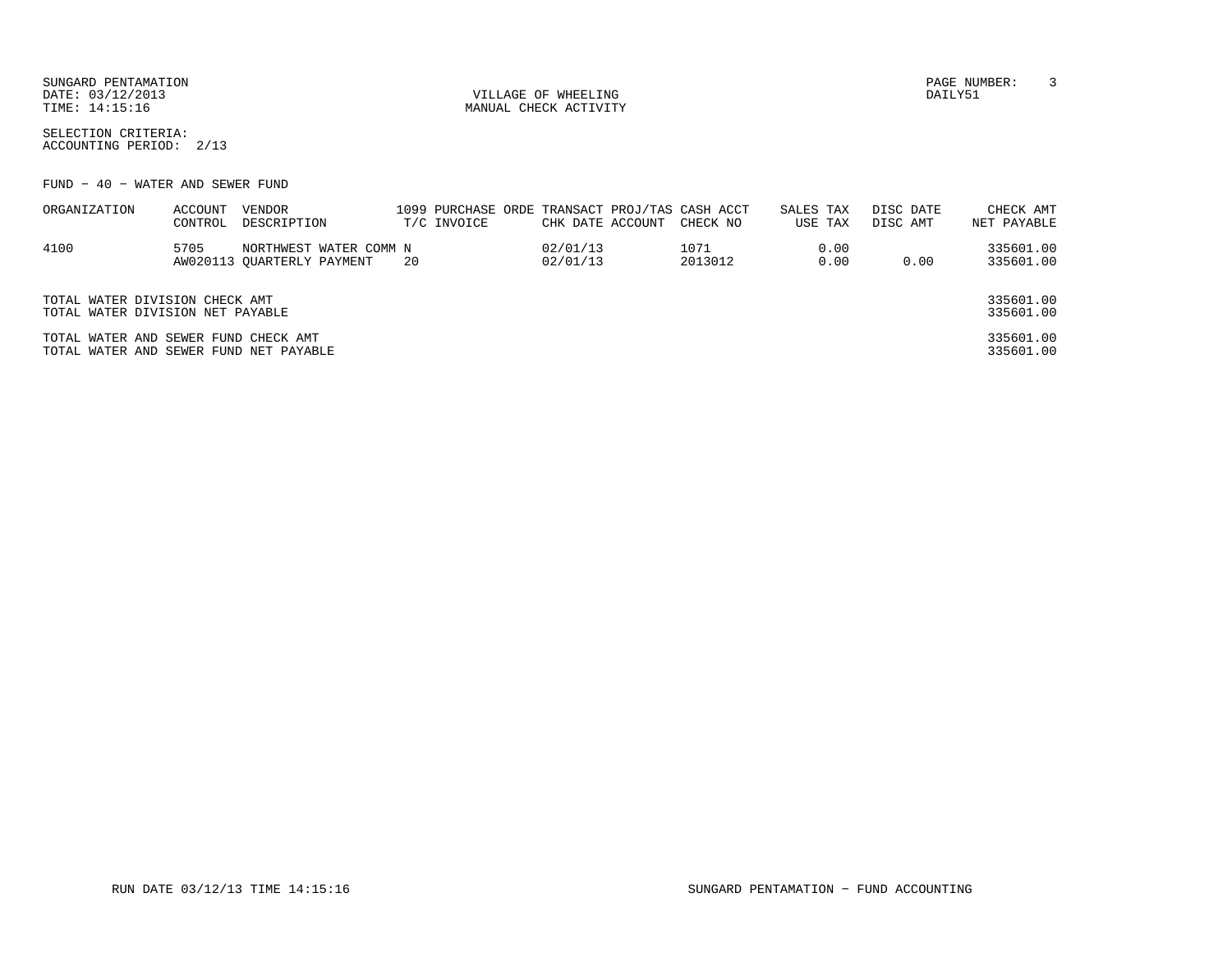#### SUNGARD PENTAMATION PAGE NUMBER: 4 DATE: 03/12/2013 DAILY51 VILLAGE OF WHEELING TIME: 14:15:16 MANUAL CHECK ACTIVITY

SELECTION CRITERIA:ACCOUNTING PERIOD: 2/13

FUND − 50 − PAYROLL FUND

| ORGANIZATION                                                   | ACCOUNT | VENDOR<br>CONTROL DESCRIPTION                              | 1099 PURCHASE ORDE TRANSACT PROJ/TAS CASH ACCT<br>T/C INVOICE | CHK DATE ACCOUNT     | CHECK NO        | SALES TAX<br>USE TAX | DISC DATE<br>DISC AMT | CHECK AMT<br>NET PAYABLE |
|----------------------------------------------------------------|---------|------------------------------------------------------------|---------------------------------------------------------------|----------------------|-----------------|----------------------|-----------------------|--------------------------|
| 50                                                             | 2104    | ILLINOIS MUNICIPAL R N<br>AW020813 PAYROLL DED JAN.        | 20                                                            | 02/08/13<br>02/08/13 | 1003<br>2013016 | 0.00<br>0.00         | 0.00                  | 122042.98<br>122042.98   |
| 50                                                             | 2105    | INTERNAL REVENUE SER N<br>AW020413 PAYROLL DED 02/01       | 20                                                            | 02/04/13<br>02/04/13 | 1003<br>2013014 | 0.00<br>0.00         | 0.00                  | 60124.04<br>60124.04     |
| 50                                                             | 2102    | INTERNAL REVENUE SER N<br>AW020413 PAYROLL DED 02/01       | 20                                                            | 02/04/13<br>02/04/13 | 1003<br>2013014 | 0.00<br>0.00         | 0.00                  | 93746.42<br>93746.42     |
| 50                                                             | 2102    | INTERNAL REVENUE SER N<br>AW021913 PAYROLL DED 02/15       | 20                                                            | 02/19/13<br>02/19/13 | 1003<br>2013019 | 0.00<br>0.00         | 0.00                  | 89780.18<br>89780.18     |
| 50                                                             | 2105    | INTERNAL REVENUE SER N<br>AW021913 PAYROLL DED 02/15       | 20                                                            | 02/19/13<br>02/19/13 | 1003<br>2013019 | 0.00<br>0.00         | 0.00                  | 59461.66<br>59461.66     |
| TOTAL VENDOR CHECK AMT<br>TOTAL VENDOR NET PAYABLE             |         |                                                            |                                                               |                      |                 |                      |                       | 303112.30<br>303112.30   |
| 50                                                             | 2103    | ILLINOIS DEPARTMENT N<br>AW020413 PAYROLL DED 02/01        | 20                                                            | 02/04/13<br>02/04/13 | 1003<br>2013015 | 0.00<br>0.00         | 0.00                  | 31589.07<br>31589.07     |
| 50                                                             | 2103    | ILLINOIS DEPARTMENT<br>AW021913 PAYROLL DED 02/15          | N<br>20                                                       | 02/19/13<br>02/19/13 | 1003<br>2013020 | 0.00<br>0.00         | 0.00                  | 30540.30<br>30540.30     |
| TOTAL VENDOR CHECK AMT<br>TOTAL VENDOR NET PAYABLE             |         |                                                            |                                                               |                      |                 |                      |                       | 62129.37<br>62129.37     |
| 50                                                             | 2117    | IPBC<br>AW020113 FEB. '13 INS PREMIUM 20                   | N                                                             | 02/01/13<br>02/01/13 | 1071<br>2013011 | 0.00<br>0.00         | 0.00                  | 124492.41<br>124492.41   |
| 50                                                             | 2118    | <b>IPBC</b><br>AW020113 FEB. '13 INS PREMIUM 20            | N                                                             | 02/01/13<br>02/01/13 | 1071<br>2013011 | 0.00<br>0.00         | 0.00                  | 192273.66<br>192273.66   |
| TOTAL VENDOR CHECK AMT<br>TOTAL VENDOR NET PAYABLE             |         |                                                            |                                                               |                      |                 |                      |                       | 316766.07<br>316766.07   |
| 50                                                             | 2109    | WISCONSIN DEPARTMENT N<br>AW021413 PAYROLL DED FEB. '13 20 |                                                               | 02/14/13<br>02/14/13 | 1003<br>2013018 | 0.00<br>0.00         | 0.00                  | 565.11<br>565.11         |
| TOTAL PAYROLL FUND CHECK AMT<br>TOTAL PAYROLL FUND NET PAYABLE |         |                                                            |                                                               |                      |                 |                      |                       | 804615.83<br>804615.83   |
| TOTAL PAYROLL FUND CHECK AMT<br>TOTAL PAYROLL FUND NET PAYABLE |         |                                                            |                                                               |                      |                 |                      |                       | 804615.83<br>804615.83   |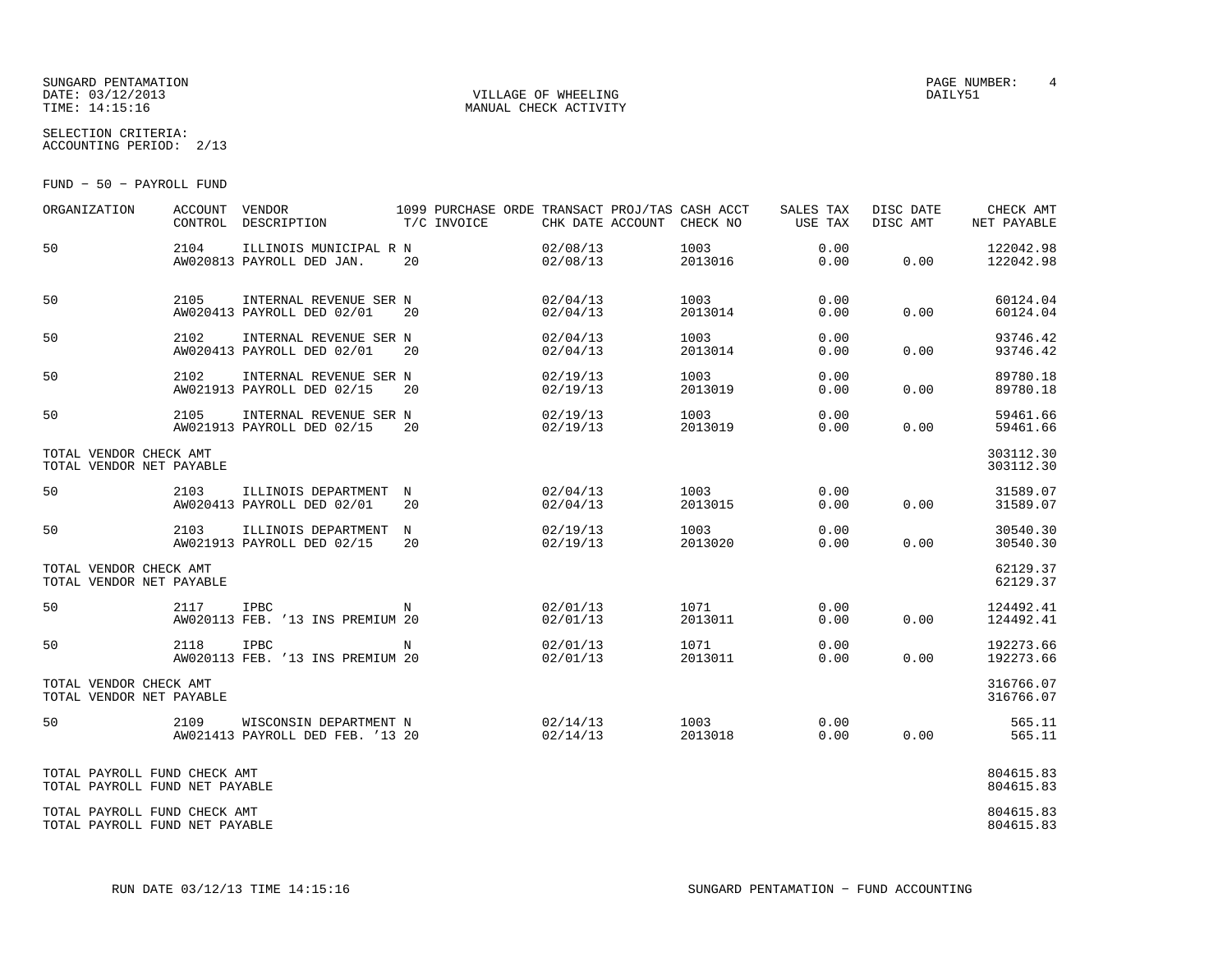SUNGARD PENTAMATION PAGE NUMBER: 5DATE: 03/12/2013 DAILY51 VILLAGE OF WHEELING

SELECTION CRITERIA:ACCOUNTING PERIOD: 2/13

FUND − 50 − PAYROLL FUND

| ORGANIZATION             | ACCOUNT | VENDOR      | 1099 PURCHASE ORDE TRANSACT PROJ/TAS CASH ACCT |                           |  | SALES TAX | DISC DATE | CHECK AMT   |
|--------------------------|---------|-------------|------------------------------------------------|---------------------------|--|-----------|-----------|-------------|
|                          | CONTROL | DESCRIPTION | T/C INVOICE                                    | CHK DATE ACCOUNT CHECK NO |  | USE TAX   | DISC AMT  | NET PAYABLE |
|                          |         |             |                                                |                           |  |           |           |             |
| TOTAL REPORT CHECK AMT   |         |             |                                                |                           |  |           |           | 1292912.65  |
| TOTAL REPORT NET PAYABLE |         |             |                                                |                           |  |           |           | 1292912.65  |
|                          |         |             |                                                |                           |  |           |           |             |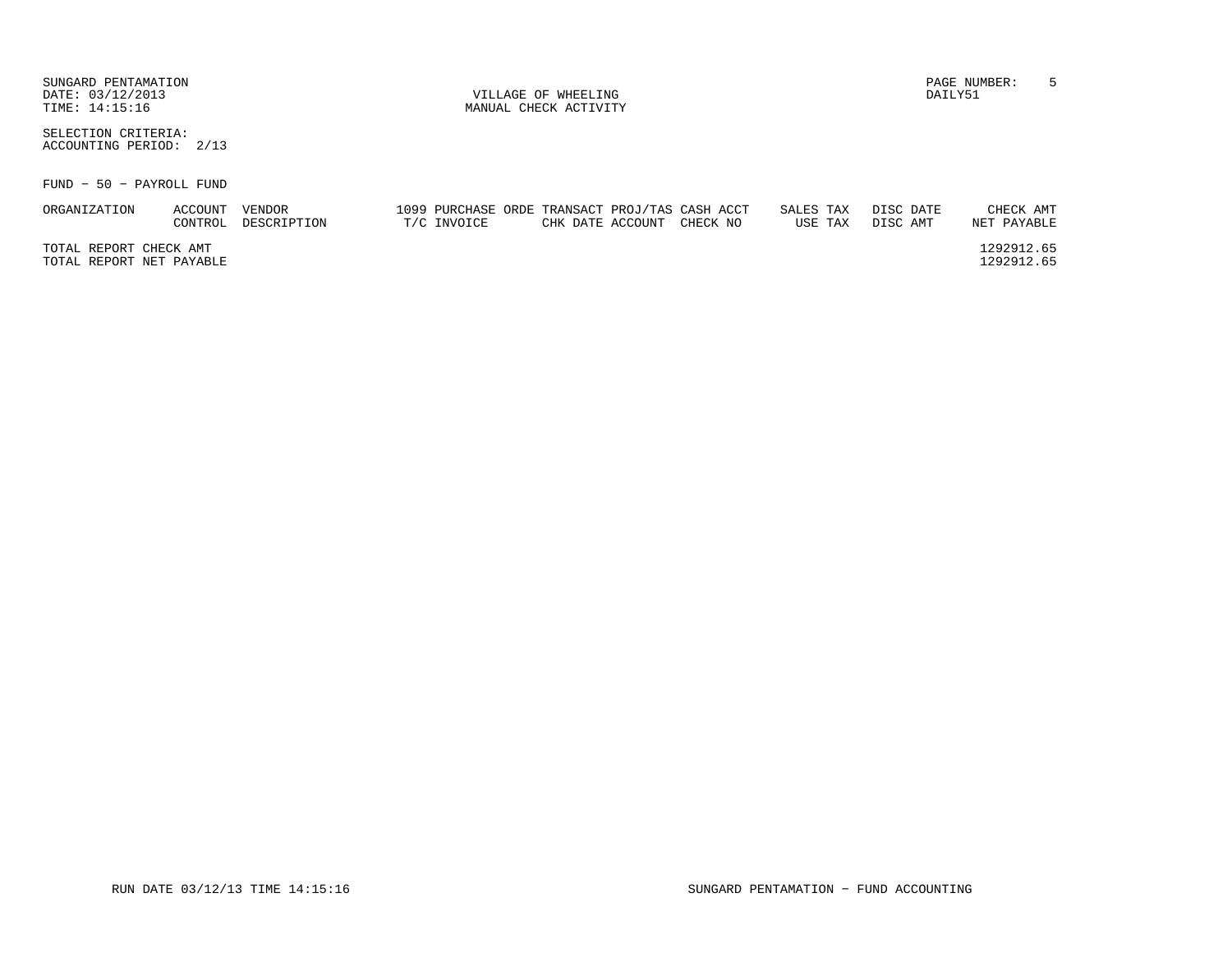# PURCHASE CARD REPORT December, 2012

**(12/05/2012 through 01/04/2013)**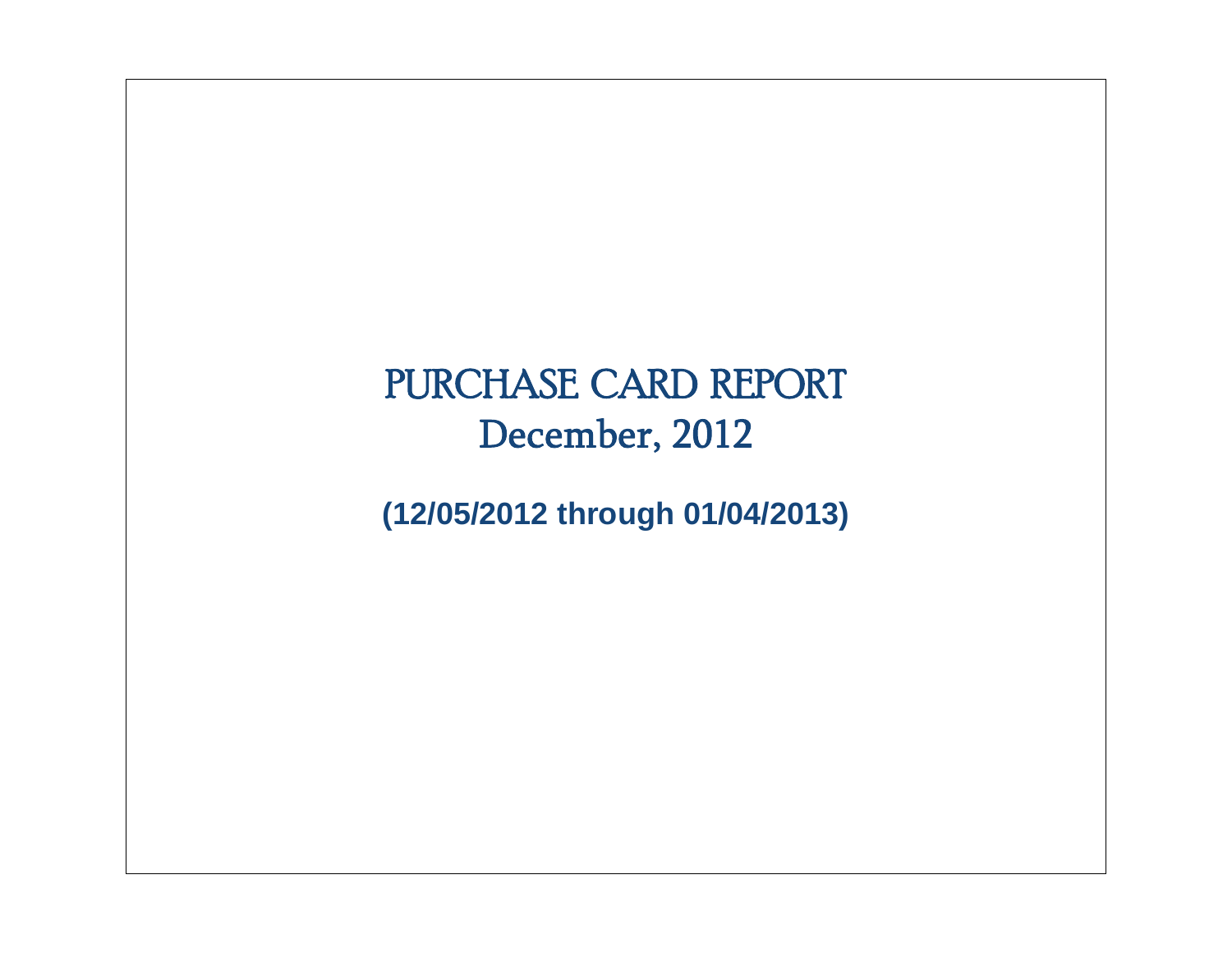#### **Account Statement (v2)**

Posting Date:12/05/2012 - 01/04/2013



#### **VILLAGE OF WHEELING**

| <b>Account Name</b>        | <b>Transaction</b><br><b>Count</b> | <b>Transaction</b><br>Amount | <b>Payment</b><br><b>Count</b> | <b>Payment</b><br><b>Amount</b> | <b>Total</b><br>Count | <b>Total</b><br><b>Amount</b> |
|----------------------------|------------------------------------|------------------------------|--------------------------------|---------------------------------|-----------------------|-------------------------------|
| LINDA JOHNSON              | $\overline{c}$                     | 940.39                       | 0                              | (0.00)                          | $\overline{2}$        | 940.39                        |
| LORI HAZLEWOOD             | 12                                 | 10,606.75                    | 0                              | (0.00)                          | 12                    | 10,606.75                     |
| LOUIS MAGURNO              | 6                                  | 1,138.18                     | 0                              | (0.00)                          | 6                     | 1,138.18                      |
| <b>LUCA URSAN</b>          | 38                                 | 8,178.99                     | 1                              | (113.97)                        | 39                    | 8,065.02                      |
| <b>MELODY BONK</b>         | 13                                 | 1,754.22                     | 0                              | (0.00)                          | 13                    | 1,754.22                      |
| <b>MICHAEL BLIEFERNICH</b> | 3                                  | 807.49                       | 0                              | (0.00)                          | 3                     | 807.49                        |
| <b>MICHAEL CROTTY</b>      | 3                                  | 1,627.60                     | $\mathbf 0$                    | (0.00)                          | 3                     | 1,627.60                      |
| MICHAEL SCHROEDER          | 5                                  | 770.03                       | 0                              | (0.00)                          | 5                     | 770.03                        |
| <b>PETER RODGERS</b>       | 3                                  | 291.67                       | 0                              | (0.00)                          | 3                     | 291.67                        |
| PETER VADOPALAS            | 2                                  | 2,402.21                     | 0                              | (0.00)                          | 2                     | 2,402.21                      |
| <b>SCOTT WILSON</b>        | 4                                  | 494.11                       | 0                              | (0.00)                          | 4                     | 494.11                        |
| <b>SEAN LINDSAY</b>        | 5                                  | 962.31                       | 0                              | (0.00)                          | 5                     | 962.31                        |
| SHARI MATTHEWS HUIZAR      |                                    | 20.39                        | 0                              | (0.00)                          |                       | 20.39                         |
| <b>STEPHEN D KRAUS</b>     | $\overline{7}$                     | 2,682.77                     | $\mathbf 0$                    | (0.00)                          | $\overline{7}$        | 2,682.77                      |
| <b>THOMAS LUEDERS</b>      | $\overline{2}$                     | 2,908.07                     | $\mathbf 0$                    | (0.00)                          | $\overline{2}$        | 2,908.07                      |

**Page** 01 of 02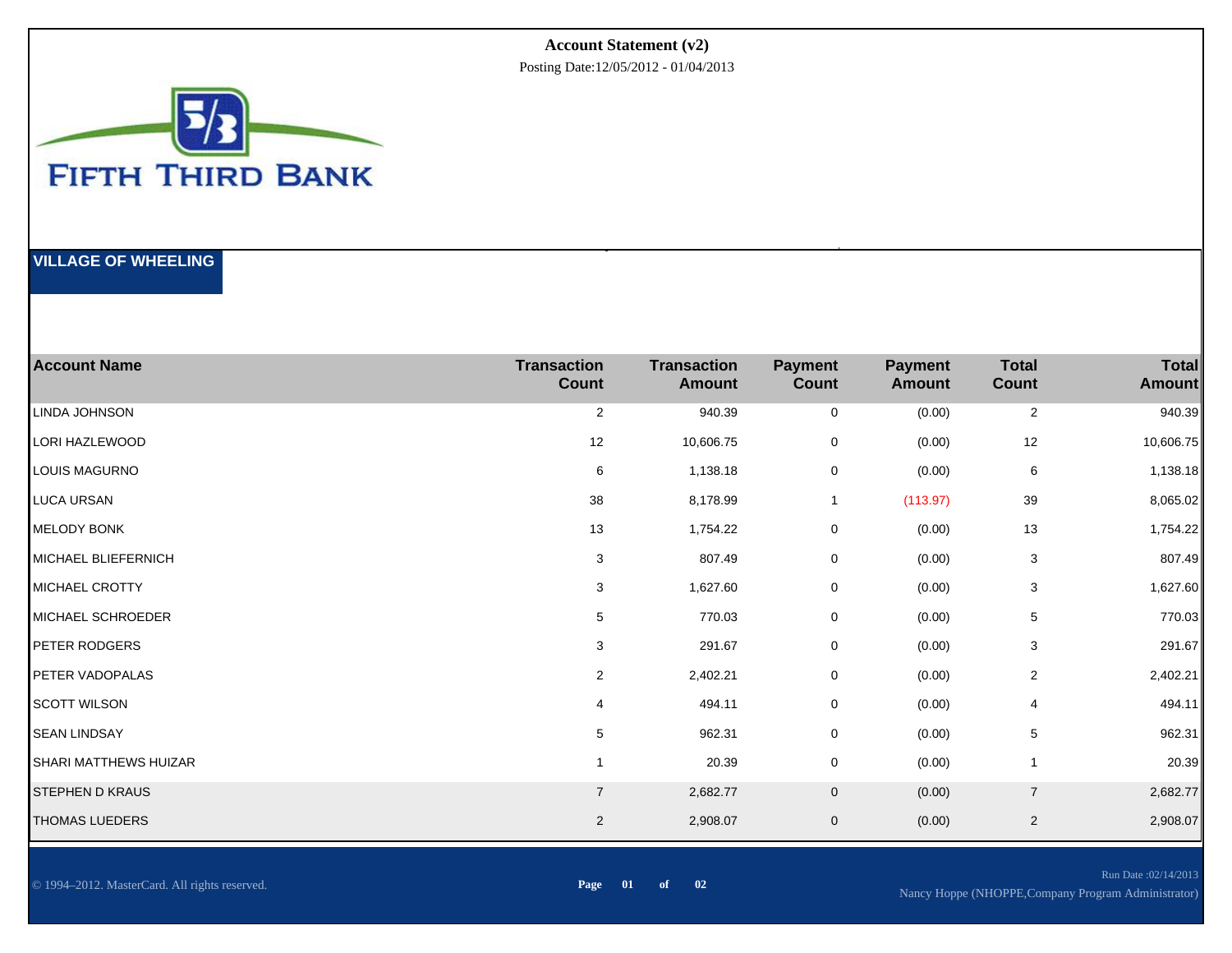#### **Account Statement (v2)**

Posting Date:12/05/2012 - 01/04/2013



#### **VILLAGE OF WHEELING**

| <b>Account Name</b>        | <b>Transaction</b><br><b>Count</b> | <b>Transaction</b><br>Amount | <b>Payment</b><br>Count | <b>Payment</b><br>Amount | <b>Total</b><br>Count | <b>Total</b><br><b>Amount</b> |
|----------------------------|------------------------------------|------------------------------|-------------------------|--------------------------|-----------------------|-------------------------------|
| <b>ITIMOTHY W MERRIHEW</b> |                                    | 350.00                       | $\mathbf 0$             | (0.00)                   |                       | 350.00                        |
| <b>TY JOHNSON</b>          | 4                                  | 661.00                       | 0                       | (0.00)                   | 4                     | 661.00                        |
| <b>VINCENT HOFFMAN</b>     |                                    | 25.51                        | $\mathbf 0$             | (0.00)                   |                       | 25.51                         |
| <b>Report Totals</b>       | 221                                | 102,861.99                   |                         |                          |                       |                               |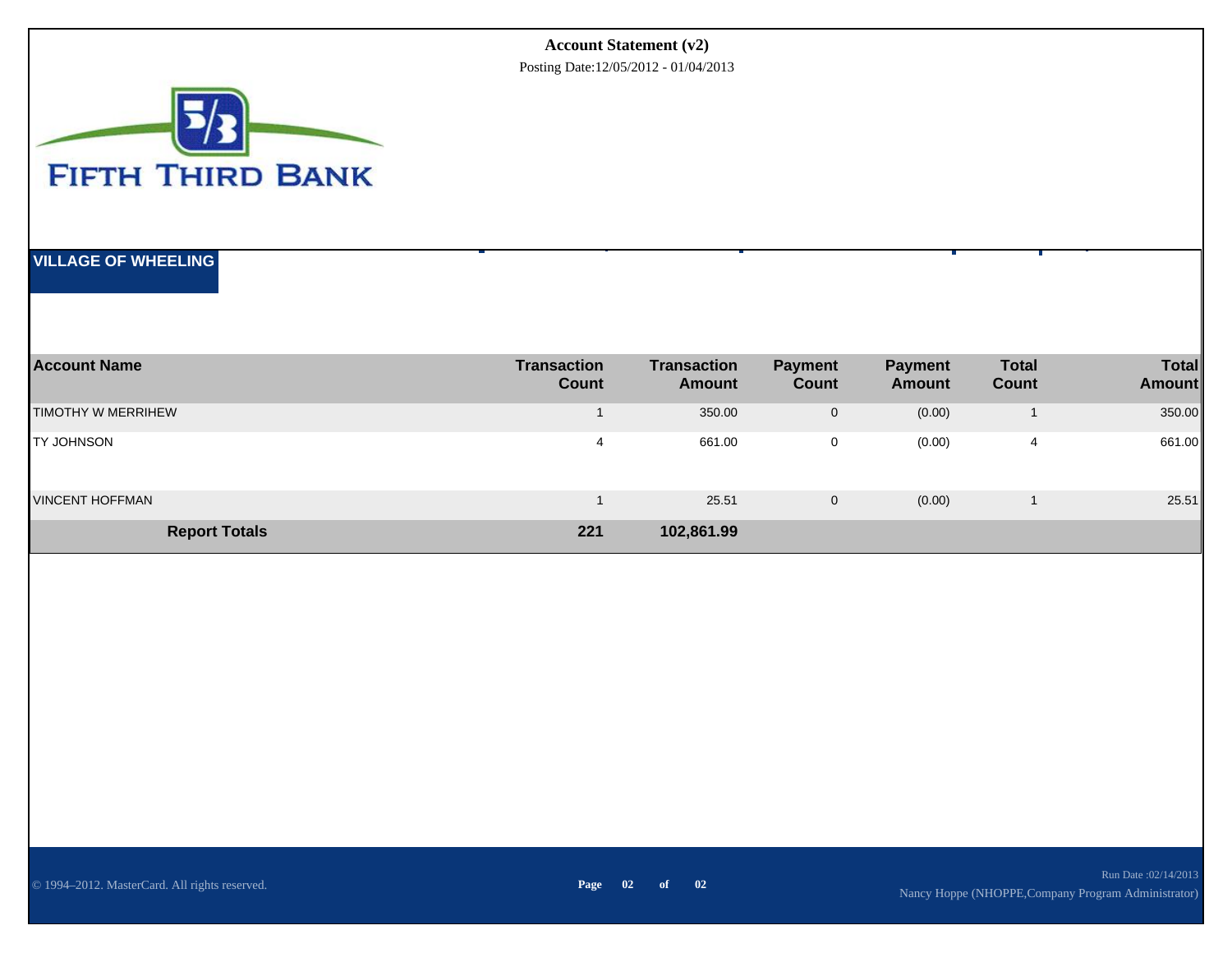

Posting Date:12/05/2012 - 01/04/2013

#### **ALYSIA MILLER GOLDSTEIN**

**Card Transactions**

| Posting<br><b>Date</b>  | <b>Date</b>           | <b>Transaction Description</b>                                         | <b>Expense</b><br><b>Description</b>   |                                                     | <b>Receipt</b><br><b>Amount</b> | <b>Posted</b><br>Amount |   | <b>Expense Reviewed Approved</b><br><b>Amount</b> |              |  |
|-------------------------|-----------------------|------------------------------------------------------------------------|----------------------------------------|-----------------------------------------------------|---------------------------------|-------------------------|---|---------------------------------------------------|--------------|--|
|                         | 12/10/2012 12/06/2012 | <b>CHICAGO BAGEL &amp;</b><br>BIALY-WHEELING, IL, 60090                | Lunch Around Wheeling                  |                                                     | 112.00 USD                      | 112.00 US               | D | 112.00 USD                                        | $\checkmark$ |  |
| <b>Accounting Codes</b> |                       | <b>FUND/PROGRAM: 1320 SENIOR</b><br><b>CITIZENS</b><br><b>SERVICES</b> | <b>EXPENDITURE</b><br><b>ACCOUNTS:</b> | 5205<br><b>CONFERENCES &amp;</b><br>MEETINGS        | <b>VENDOR#:</b>                 |                         |   | <b>PROJECT #:</b>                                 |              |  |
|                         | 12/19/2012 12/18/2012 | WA-PA-GHETTI'S<br>PIZZA-WHEELING, IL, 60090                            | Dinner before<br>Rockettes             |                                                     | 108.25 USD                      | 108.25 US               | D | 108.25 USD                                        | $\checkmark$ |  |
| <b>Accounting Codes</b> |                       | <b>FUND/PROGRAM: 1320 SENIOR</b><br><b>CITIZENS</b><br><b>SERVICES</b> | <b>EXPENDITURE</b><br><b>ACCOUNTS:</b> | 5205<br><b>CONFERENCES &amp;</b><br><b>MEETINGS</b> | <b>VENDOR#:</b>                 |                         |   | <b>PROJECT #:</b>                                 |              |  |
| 12/20/2012 12/18/2012   |                       | ORIENTAL TRADING<br>CO-800-2280475, NE, 68127                          | Year End Party<br>Supplies             |                                                     | 146.23 USD                      | 146.23 US               | D | 146.23 USD                                        | $\checkmark$ |  |
| <b>Accounting Codes</b> |                       | <b>FUND/PROGRAM: 1320 SENIOR</b><br><b>CITIZENS</b><br><b>SERVICES</b> | <b>EXPENDITURE</b><br><b>ACCOUNTS:</b> | 5205<br><b>CONFERENCES &amp;</b><br>MEETINGS        | <b>VENDOR#:</b>                 |                         |   | <b>PROJECT #:</b>                                 |              |  |
| 12/24/2012 12/21/2012   |                       | ORIENTAL TRADING<br>CO-800-2280475, NE, 68127                          | Mardi Gras Party<br><b>Supplies</b>    |                                                     | 140.45 USD                      | 140.45 US               | D | 140.45 USD                                        | $\checkmark$ |  |
| <b>Accounting Codes</b> |                       | <b>FUND/PROGRAM: 1320 SENIOR</b><br><b>CITIZENS</b><br><b>SERVICES</b> | <b>EXPENDITURE</b><br><b>ACCOUNTS:</b> | 5205<br><b>CONFERENCES &amp;</b><br><b>MEETINGS</b> | <b>VENDOR#:</b>                 |                         |   | <b>PROJECT #:</b>                                 |              |  |
| 12/28/2012 12/26/2012   |                       | <b>FACTORY CARD OUTLET</b><br>#3-SKOKIE, IL, 60077                     | Year End Party<br>Supplies             |                                                     | 19.98 USD                       | 19.98 US                | D | 19.98 USD                                         | $\checkmark$ |  |
| <b>Accounting Codes</b> |                       | <b>FUND/PROGRAM: 1320 SENIOR</b><br><b>CITIZENS</b><br><b>SERVICES</b> | <b>EXPENDITURE</b><br><b>ACCOUNTS:</b> | 5205<br><b>CONFERENCES &amp;</b><br><b>MEETINGS</b> | <b>VENDOR#:</b>                 |                         |   | <b>PROJECT #:</b>                                 |              |  |
| 12/28/2012 12/27/2012   |                       | D'AGOSTINO'S<br>PIZZERIA-847-808-8200, IL, 6009                        | Food End of Year Party                 |                                                     | 296.70 USD                      | 296.70 US               | D | 296.70 USD                                        | ✓            |  |
| <b>Accounting Codes</b> |                       | <b>FUND/PROGRAM: 1320 SENIOR</b><br><b>CITIZENS</b><br><b>SERVICES</b> | <b>EXPENDITURE</b><br><b>ACCOUNTS:</b> | 5205<br><b>CONFERENCES &amp;</b><br>MEETINGS        | <b>VENDOR#:</b>                 |                         |   | <b>PROJECT #:</b>                                 |              |  |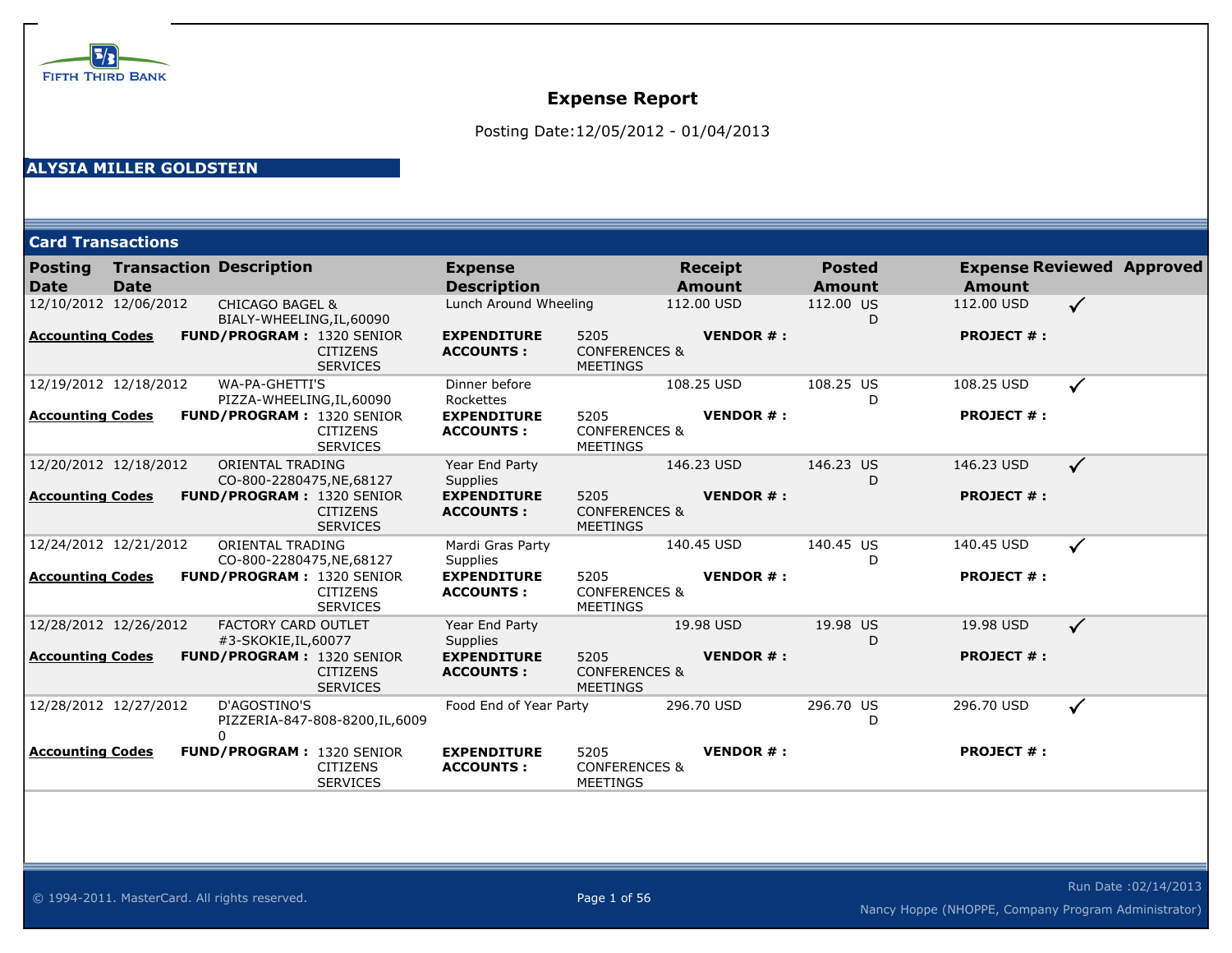

Posting Date:12/05/2012 - 01/04/2013

#### **ALYSIA MILLER GOLDSTEIN**

| <b>Card Transactions</b> |      | (Cont.)                                               |                                    |                                         |                                                     |                               |                                |                   |                                  |
|--------------------------|------|-------------------------------------------------------|------------------------------------|-----------------------------------------|-----------------------------------------------------|-------------------------------|--------------------------------|-------------------|----------------------------------|
| <b>Posting</b><br>Date   | Date | <b>Transaction Description</b>                        |                                    | <b>Expense</b><br><b>Description</b>    |                                                     | <b>Receipt</b><br>Amount      | <b>Posted</b><br><b>Amount</b> | Amount            | <b>Expense Reviewed Approved</b> |
| 01/03/2013 01/02/2013    |      |                                                       | WAL-MART-WHEELING, IL, 60090       | <b>Bingo Prizes</b>                     |                                                     | 20.00 USD                     | 20.00 US<br>D                  | 20.00 USD         | $\checkmark$                     |
| <b>Accounting Codes</b>  |      | <b>FUND/PROGRAM: 1320 SENIOR</b>                      | <b>CITIZENS</b><br><b>SERVICES</b> | <b>EXPENDITURE</b><br><b>ACCOUNTS :</b> | 5205<br><b>CONFERENCES &amp;</b><br><b>MEETINGS</b> | <b>VENDOR <math>#</math>:</b> |                                | <b>PROJECT #:</b> |                                  |
| 01/04/2013 01/03/2013    |      | LOU MALNATI'S<br>PIZZERIA-BUFFALO<br>GROVE, IL, 60089 |                                    | Lunch Around Wheeling                   |                                                     | 95.50 USD                     | 95.50 US<br>D                  | 95.50 USD         | $\checkmark$                     |
| <b>Accounting Codes</b>  |      | <b>FUND/PROGRAM: 1320 SENIOR</b>                      | <b>CITIZENS</b><br><b>SERVICES</b> | <b>EXPENDITURE</b><br><b>ACCOUNTS:</b>  | 5205<br><b>CONFERENCES &amp;</b><br><b>MEETINGS</b> | <b>VENDOR#:</b>               |                                | <b>PROJECT #:</b> |                                  |
| <b>Card Subtotal</b>     |      |                                                       |                                    |                                         |                                                     |                               |                                | 939.11            |                                  |
| <b>Grand Total</b>       |      |                                                       |                                    |                                         |                                                     |                               |                                | 939.11            |                                  |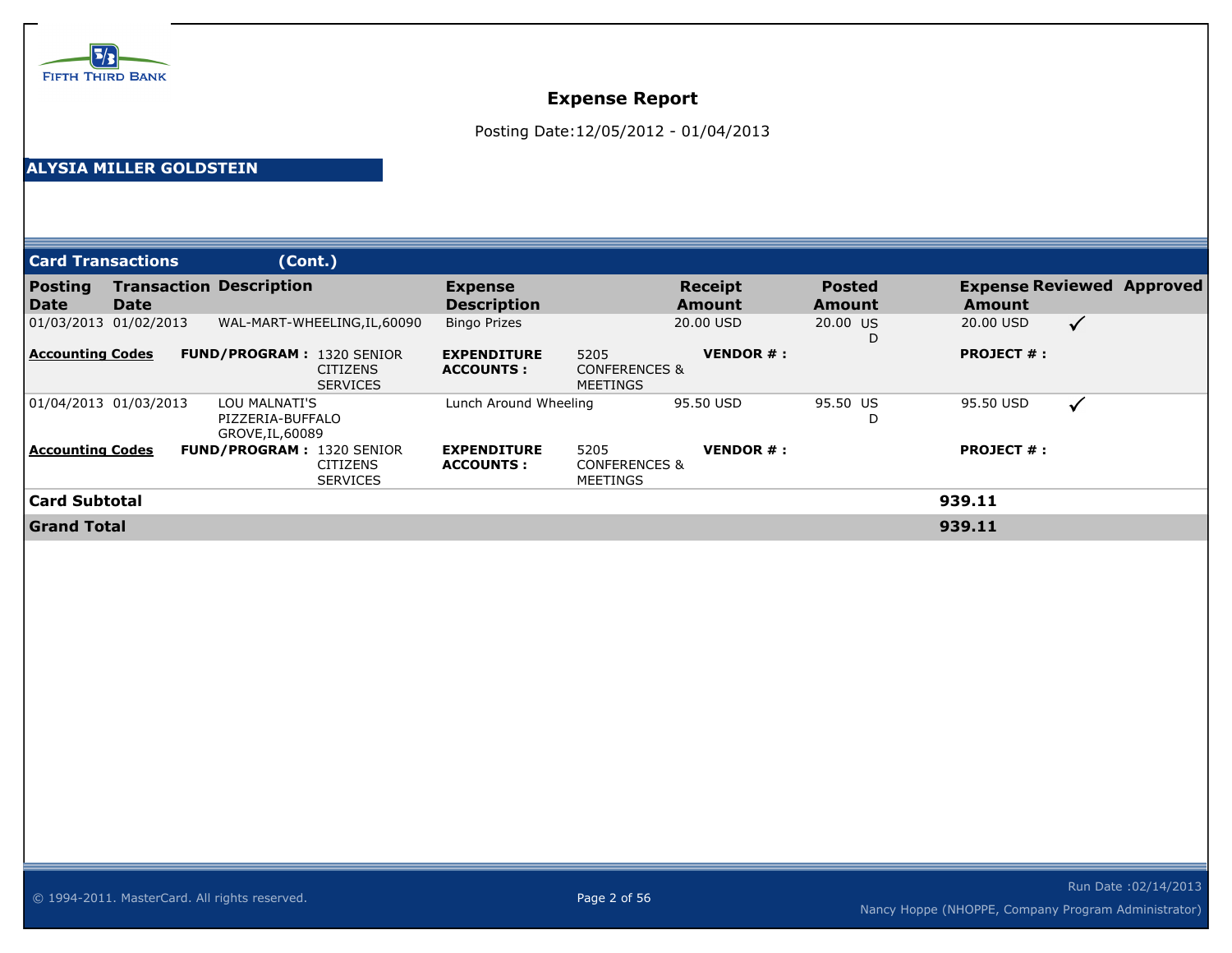

Posting Date:12/05/2012 - 01/04/2013

#### **ANGELA MORRIS**

| <b>Card Transactions</b> |  |  |
|--------------------------|--|--|
|                          |  |  |
|                          |  |  |

| <b>Posting</b><br><b>Date</b> | <b>Date</b> | <b>Transaction Description</b>                     |                                                     | <b>Expense</b><br><b>Description</b>   |                                                       | <b>Receipt</b><br><b>Amount</b> | <b>Posted</b><br><b>Amount</b> | <b>Amount</b>     | <b>Expense Reviewed Approved</b> |  |
|-------------------------------|-------------|----------------------------------------------------|-----------------------------------------------------|----------------------------------------|-------------------------------------------------------|---------------------------------|--------------------------------|-------------------|----------------------------------|--|
|                               |             |                                                    |                                                     | High Speed Internet                    |                                                       |                                 | 1,020.00 US                    | 1,020.00 USD      | $\checkmark$                     |  |
| 12/12/2012 12/11/2012         |             | 62                                                 | COMCAST-866-511-6489, PA, 194                       |                                        |                                                       | 1,020.00 USD                    |                                | D.                |                                  |  |
| <b>Accounting Codes</b>       |             | FUND/PROGRAM: 1750                                 | <b>INFORMATION</b><br><b>SYSTEMS</b>                | <b>EXPENDITURE</b><br><b>ACCOUNTS:</b> | 5207 IS SERV &<br><b>MAINT</b><br><b>AGREEMENT</b>    | <b>VENDOR#:</b>                 |                                | <b>PROJECT #:</b> |                                  |  |
| 12/13/2012 12/11/2012         |             | <b>VERIZON WRLS MYACCT</b><br>VN-FOLSOM, CA, 95630 |                                                     | <b>Cellular Services</b>               |                                                       | 4,704.64 USD                    | 4,704.64 US                    | 4,704.64 USD<br>D | $\checkmark$                     |  |
| <b>Accounting Codes</b>       |             |                                                    | FUND/PROGRAM: 1600 ADMIN &<br><b>BOT</b>            | <b>EXPENDITURE</b><br><b>ACCOUNTS:</b> | 5239 CELLULAR<br><b>SERVICES</b>                      | <b>VENDOR#:</b>                 |                                | <b>PROJECT #:</b> |                                  |  |
| 12/20/2012 12/19/2012         |             | <b>DAILY</b>                                       | HERALD-8474274348, IL, 60005                        | Legal Notice-Budget                    |                                                       | 67.50 USD                       | 67.50 US                       | 67.50 USD<br>D    | $\checkmark$                     |  |
| <b>Accounting Codes</b>       |             |                                                    | <b>FUND/PROGRAM: 1600 ADMIN &amp;</b><br><b>BOT</b> | <b>EXPENDITURE</b><br><b>ACCOUNTS:</b> | 5201<br><b>ADVERTISING &amp;</b><br><b>PUBLISHING</b> | <b>VENDOR#:</b>                 |                                | <b>PROJECT #:</b> |                                  |  |
| 12/24/2012 12/21/2012         |             | PRAMAC AMERICA00 OF<br>00-305-8889911, FL, 33178   |                                                     | <b>Generator Trailer</b>               |                                                       | 4,838.40 USD                    | 4,838.40 US                    | 4,838.40 USD<br>D | $\checkmark$                     |  |
| <b>Accounting Codes</b>       |             | <b>FUND/PROGRAM: 4200 SEWER</b>                    | <b>DIVISION</b>                                     | <b>EXPENDITURE</b><br><b>ACCOUNTS:</b> | 5401 MOBILE<br><b>EQUIPMENT</b>                       | <b>VENDOR#:</b>                 |                                | <b>PROJECT #:</b> |                                  |  |
| 12/31/2012 12/28/2012         |             | <b>DAILY</b>                                       | HERALD-8474274348, IL, 60005                        | Legal Notice-Seton<br>$Ct*D$           |                                                       | 312.45 USD                      | 312.45 US                      | 79.65 USD<br>D    | $\checkmark$                     |  |
| <b>Accounting Codes</b>       |             |                                                    | <b>FUND/PROGRAM: 1600 ADMIN &amp;</b><br><b>BOT</b> | <b>EXPENDITURE</b><br><b>ACCOUNTS:</b> | 5201<br><b>ADVERTISING &amp;</b><br>PUBLISHING        | <b>VENDOR#:</b>                 |                                | <b>PROJECT #:</b> |                                  |  |
| 12/31/2012 12/28/2012         |             | <b>DAILY</b>                                       | HERALD-8474274348, IL, 60005                        | Legal Notice-Alice St                  |                                                       | 312.45 USD                      | 312.45 US                      | 64.80 USD<br>D    | $\checkmark$                     |  |
| <b>Accounting Codes</b>       |             |                                                    | FUND/PROGRAM: 1600 ADMIN &<br><b>BOT</b>            | <b>EXPENDITURE</b><br><b>ACCOUNTS:</b> | 5201<br><b>ADVERTISING &amp;</b><br>PUBLISHING        | <b>VENDOR#:</b>                 |                                | <b>PROJECT #:</b> |                                  |  |
| 12/31/2012 12/28/2012         |             | <b>DAILY</b>                                       | HERALD-8474274348, IL, 60005                        | Legal Notice-Tax Levy                  |                                                       | 312.45 USD                      | 312.45 US                      | 168,00 USD<br>D   | $\checkmark$                     |  |
| <b>Accounting Codes</b>       |             |                                                    | <b>FUND/PROGRAM: 1600 ADMIN &amp;</b><br><b>BOT</b> | <b>EXPENDITURE</b><br><b>ACCOUNTS:</b> | 5201<br><b>ADVERTISING &amp;</b><br>PUBLISHING        | <b>VENDOR#:</b>                 |                                | <b>PROJECT #:</b> |                                  |  |

© 1994-2011. MasterCard. All rights reserved. Page 3 of 56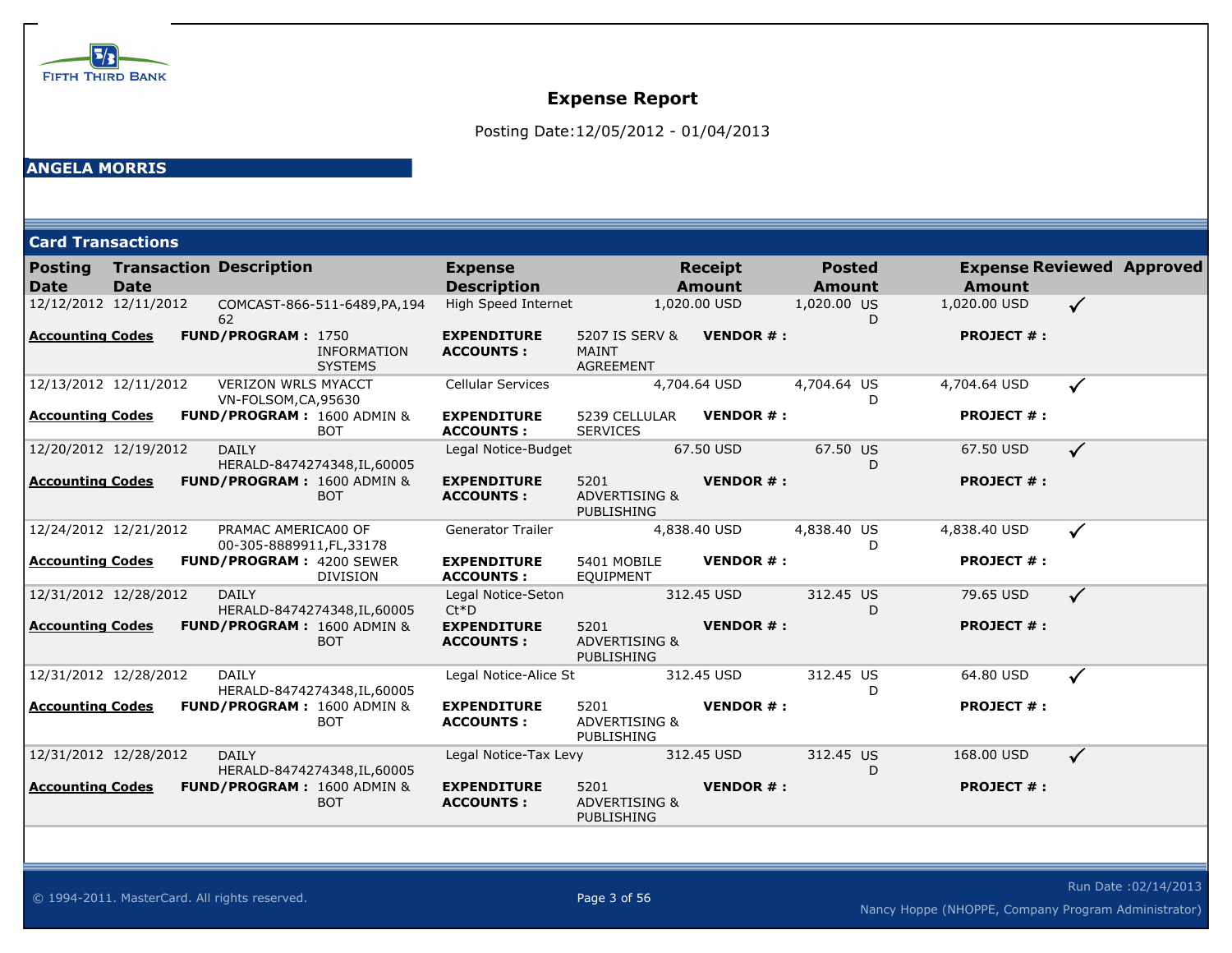

Posting Date:12/05/2012 - 01/04/2013

#### **ANGELA MORRIS**

**XX-04160539**

| <b>Card Transactions</b> |                       | (Cont.)                                                           |                                        |                                      |                                 |                                |                                                   |              |  |
|--------------------------|-----------------------|-------------------------------------------------------------------|----------------------------------------|--------------------------------------|---------------------------------|--------------------------------|---------------------------------------------------|--------------|--|
| <b>Posting</b><br>Date   | Date                  | <b>Transaction Description</b>                                    | <b>Expense</b><br><b>Description</b>   |                                      | <b>Receipt</b><br><b>Amount</b> | <b>Posted</b><br><b>Amount</b> | <b>Expense Reviewed Approved</b><br><b>Amount</b> |              |  |
|                          | 01/03/2013 01/03/2013 | DMI DELL<br>K-12/GOVT-800-981-3355, TX, 78<br>682                 | Software Contracts                     | 14,412.31 USD                        |                                 | 14,412.31 US                   | 14,412.31 USD                                     | $\checkmark$ |  |
| Accounting Codes         |                       | <b>FUND/PROGRAM: 1750</b><br><b>INFORMATION</b><br><b>SYSTEMS</b> | <b>EXPENDITURE</b><br><b>ACCOUNTS:</b> | 5207 IS SERV &<br>MAINT<br>AGREEMENT | <b>VENDOR <math>#</math>:</b>   |                                | <b>PROJECT #:</b>                                 |              |  |
| Card Subtotal            |                       |                                                                   |                                        |                                      |                                 |                                | 25,355.30                                         |              |  |
| <b>Grand Total</b>       |                       |                                                                   |                                        |                                      |                                 |                                | 25,355,30                                         |              |  |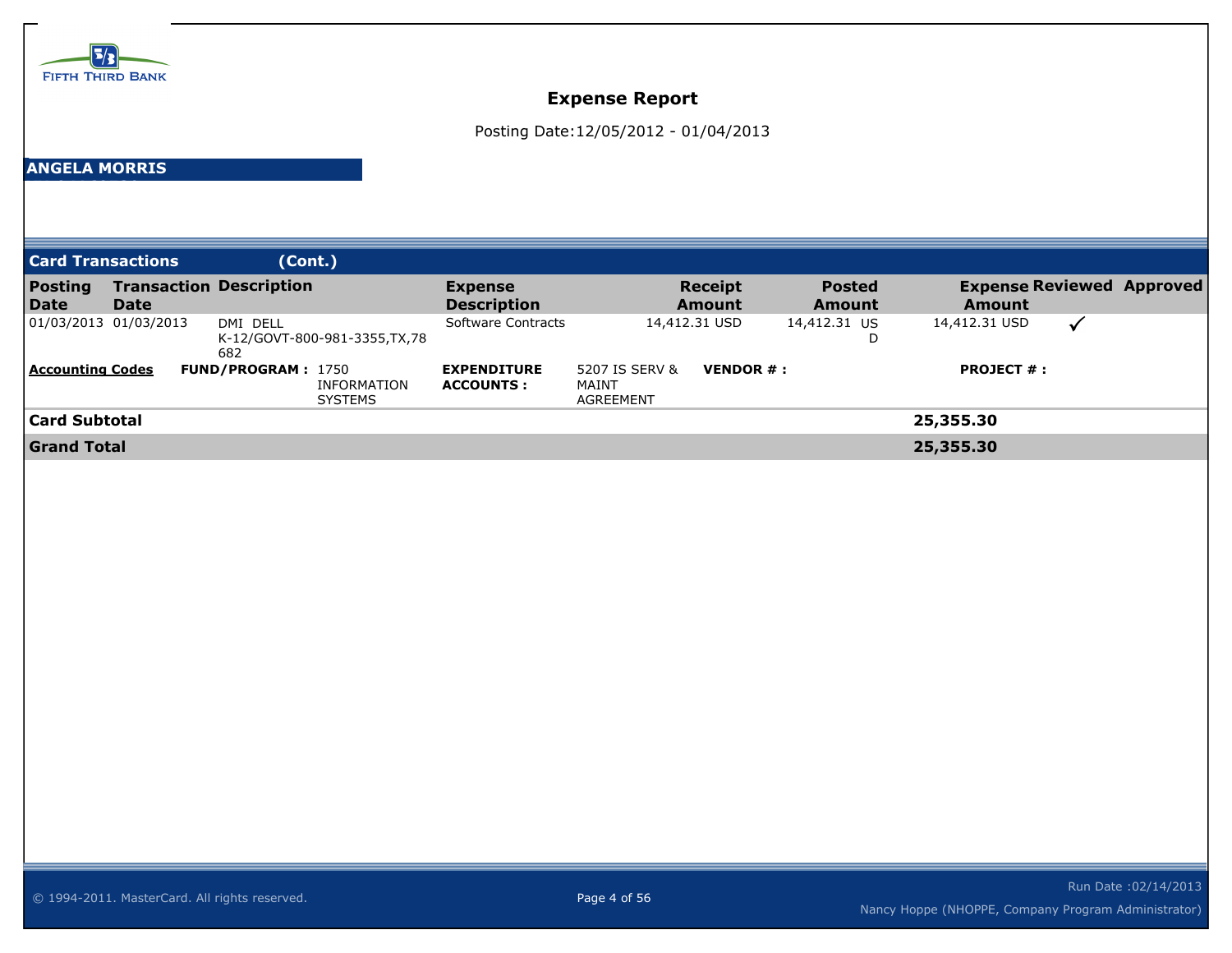

Posting Date:12/05/2012 - 01/04/2013

#### **CHRISTIE REVELAND**

|                         | <b>Card Transactions</b> |                                                           |                                        |                                   |                          |                         |                   |                                  |  |  |  |
|-------------------------|--------------------------|-----------------------------------------------------------|----------------------------------------|-----------------------------------|--------------------------|-------------------------|-------------------|----------------------------------|--|--|--|
| <b>Posting</b><br>Date  | <b>Date</b>              | <b>Transaction Description</b>                            | <b>Expense</b><br><b>Description</b>   |                                   | <b>Receipt</b><br>Amount | <b>Posted</b><br>Amount | <b>Amount</b>     | <b>Expense Reviewed Approved</b> |  |  |  |
| 01/04/2013              | 01/02/2013               | <b>QUILL</b><br>CORPORATION-08007898965, IL,<br>60069     | <b>Office Supplies</b>                 |                                   | 79.96 USD                | 79.96 US<br>D           | 79.96 USD         | $\checkmark$                     |  |  |  |
| <b>Accounting Codes</b> |                          | <b>FUND/PROGRAM: 1300 COMMUNITY</b><br><b>DEVELOPMENT</b> | <b>EXPENDITURE</b><br><b>ACCOUNTS:</b> | 5318 OFFICE<br><b>SUPPLIES</b>    | <b>VENDOR#:</b>          |                         | <b>PROJECT #:</b> |                                  |  |  |  |
|                         | 01/04/2013 01/03/2013    | <b>ILLINOIS</b><br>ENVIRONMEN-815-9775884,IL,61<br>107    | Membership<br>Dues-Slaby               |                                   | 45.00 USD                | 45.00 US<br>D           | 45.00 USD         | $\checkmark$                     |  |  |  |
| <b>Accounting Codes</b> |                          | <b>FUND/PROGRAM: 1300 COMMUNITY</b><br>DEVELOPMENT        | <b>EXPENDITURE</b><br><b>ACCOUNTS:</b> | 5222<br>MEMBERSHIP<br><b>DUES</b> | <b>VENDOR#:</b>          |                         | <b>PROJECT #:</b> |                                  |  |  |  |
| 01/04/2013 01/03/2013   |                          | <b>ILLINOIS</b><br>ENVIRONMEN-815-9775884,IL,61<br>107    | Membershup<br>Dues-Fried               |                                   | 45.00 USD                | 45.00 US<br>D           | 45,00 USD         | $\checkmark$                     |  |  |  |
| Accounting Codes        |                          | <b>FUND/PROGRAM: 1300 COMMUNITY</b><br><b>DEVELOPMENT</b> | <b>EXPENDITURE</b><br><b>ACCOUNTS:</b> | 5222<br>MEMBERSHIP<br><b>DUES</b> | <b>VENDOR#:</b>          |                         | <b>PROJECT #:</b> |                                  |  |  |  |
| Card Subtotal           |                          |                                                           |                                        |                                   |                          |                         | 169.96            |                                  |  |  |  |
| <b>Grand Total</b>      |                          |                                                           |                                        |                                   |                          |                         | 169.96            |                                  |  |  |  |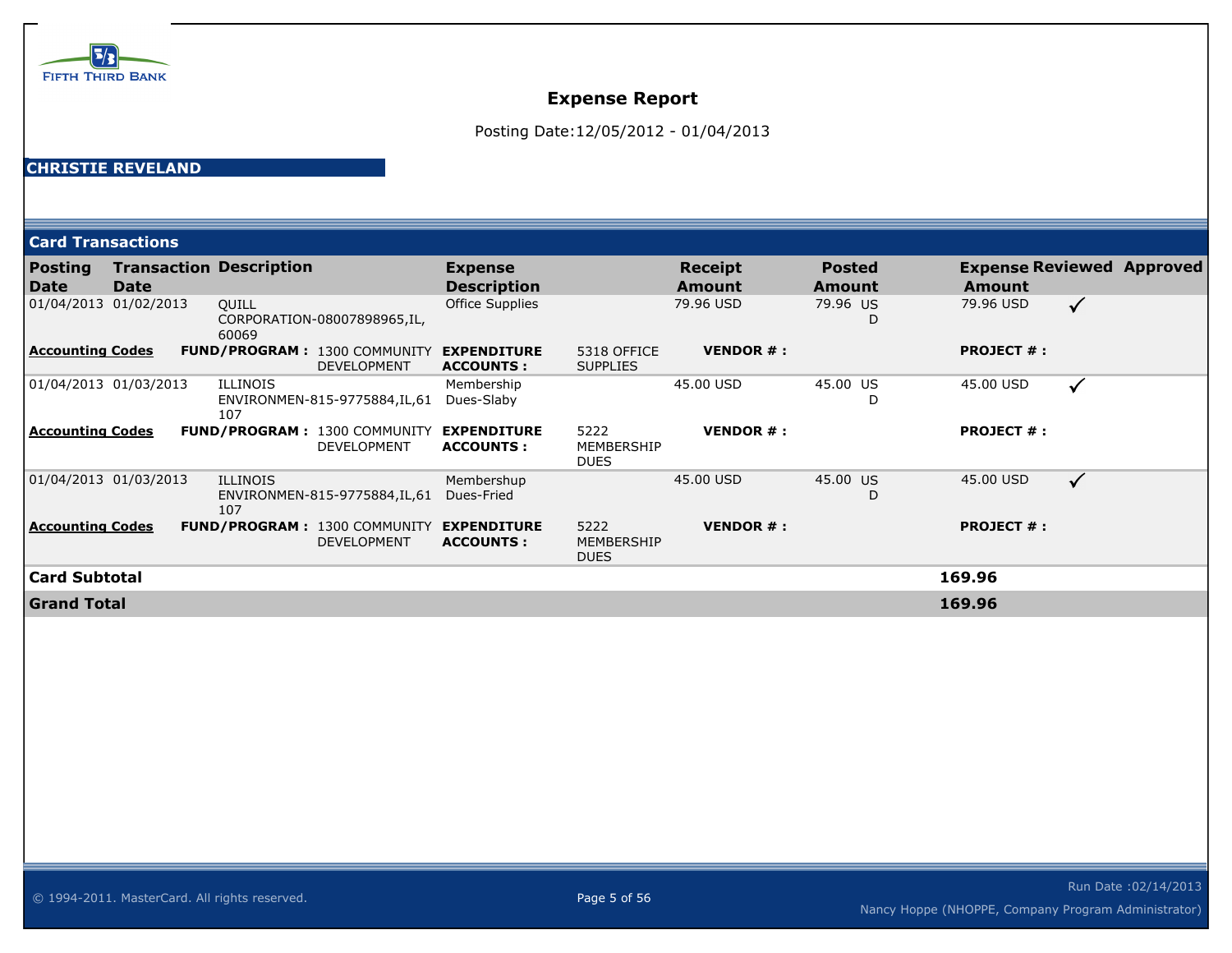

Posting Date:12/05/2012 - 01/04/2013

| <b>Card Transactions</b> |  |  |
|--------------------------|--|--|
|                          |  |  |

| Posting<br><b>Date</b>  | <b>Date</b> | <b>Transaction Description</b>                 |                                                      | <b>Expense</b><br><b>Description</b>   |                                              | <b>Receipt</b><br><b>Amount</b> | <b>Posted</b><br>Amount |   | <b>Expense Reviewed Approved</b><br><b>Amount</b> |              |  |
|-------------------------|-------------|------------------------------------------------|------------------------------------------------------|----------------------------------------|----------------------------------------------|---------------------------------|-------------------------|---|---------------------------------------------------|--------------|--|
| 12/06/2012 12/05/2012   |             | AMERICAN PUBLIC                                | WORKS-08164726100, MO, 94043                         | APWA Training Reimb                    |                                              | $(50.00)$ USD                   | $(50.00)$ US            | D | $(50.00)$ USD                                     | $\checkmark$ |  |
| <b>Accounting Codes</b> |             | <b>FUND/PROGRAM: 1500 PUBLIC</b>               | <b>WORKS</b><br>ADMINISTRATI                         | <b>EXPENDITURE</b><br><b>ACCOUNTS:</b> | 5105 TRAINING                                | <b>VENDOR#:</b>                 |                         |   | <b>PROJECT #:</b>                                 |              |  |
| 12/06/2012 12/05/2012   |             | LECHNER AND SONS INC-MT<br>PROSPECT, IL, 60056 |                                                      | Uniform Shirts &<br><b>Jackets</b>     |                                              | 4,787.56 USD                    | 4,787.56 US             | D | 1,200.00 USD                                      | $\checkmark$ |  |
| <b>Accounting Codes</b> |             |                                                | <b>FUND/PROGRAM: 1420 STREETS</b><br><b>DIVISION</b> | <b>EXPENDITURE</b><br><b>ACCOUNTS:</b> | 5106 UNIFORM<br>ALLOWANCE                    | <b>VENDOR#:</b>                 |                         |   | <b>PROJECT #:</b>                                 |              |  |
| 12/06/2012 12/05/2012   |             | LECHNER AND SONS INC-MT<br>PROSPECT, IL, 60056 |                                                      | Uniform Shirts &<br><b>Jackets</b>     |                                              | 4,787.56 USD                    | 4,787.56 US             | D | 1,200.00 USD                                      | $\checkmark$ |  |
| <b>Accounting Codes</b> |             |                                                | FUND/PROGRAM: 1430 FORESTRY<br><b>DIVISION</b>       | <b>EXPENDITURE</b><br><b>ACCOUNTS:</b> | 5106 UNIFORM<br><b>ALLOWANCE</b>             | <b>VENDOR#:</b>                 |                         |   | <b>PROJECT #:</b>                                 |              |  |
| 12/06/2012 12/05/2012   |             | LECHNER AND SONS INC-MT<br>PROSPECT, IL, 60056 |                                                      | Uniform Shirts &<br><b>Jackets</b>     |                                              | 4,787.56 USD                    | 4,787.56 US             | D | 600.00 USD                                        | $\checkmark$ |  |
| <b>Accounting Codes</b> |             |                                                | FUND/PROGRAM: 1220 BUILDING<br><b>SERVICES</b>       | <b>EXPENDITURE</b><br><b>ACCOUNTS:</b> | 5106 UNIFORM<br>ALLOWANCE                    | <b>VENDOR#:</b>                 |                         |   | <b>PROJECT #:</b>                                 |              |  |
| 12/06/2012 12/05/2012   |             | LECHNER AND SONS INC-MT<br>PROSPECT, IL, 60056 |                                                      | Uniform Shirts &<br><b>Jackets</b>     |                                              | 4,787.56 USD                    | 4,787.56 US             | D | 831.28 USD                                        | $\checkmark$ |  |
| <b>Accounting Codes</b> |             | <b>FUND/PROGRAM: 4100 WATER</b>                | <b>DIVISION</b>                                      | <b>EXPENDITURE</b><br><b>ACCOUNTS:</b> | 5106 UNIFORM<br><b>ALLOWANCE</b>             | <b>VENDOR#:</b>                 |                         |   | <b>PROJECT #:</b>                                 |              |  |
| 12/06/2012 12/05/2012   |             | LECHNER AND SONS INC-MT<br>PROSPECT, IL, 60056 |                                                      | Uniform Shirts &<br><b>Jackets</b>     |                                              | 4,787.56 USD                    | 4,787.56 US             | D | 831.28 USD                                        | $\checkmark$ |  |
| <b>Accounting Codes</b> |             | <b>FUND/PROGRAM: 4200 SEWER</b>                | <b>DIVISION</b>                                      | <b>EXPENDITURE</b><br><b>ACCOUNTS:</b> | 5106 UNIFORM<br>ALLOWANCE                    | <b>VENDOR#:</b>                 |                         |   | <b>PROJECT #:</b>                                 |              |  |
| 12/06/2012 12/05/2012   |             | LECHNER AND SONS INC-MT<br>PROSPECT, IL, 60056 |                                                      | Uniform Shirts &<br>Jackets            |                                              | 4,787.56 USD                    | 4,787.56 US             | D | 125.00 USD                                        | $\checkmark$ |  |
| <b>Accounting Codes</b> |             | <b>FUND/PROGRAM: 1500 PUBLIC</b>               | <b>WORKS</b><br>ADMINISTRATI                         | <b>EXPENDITURE</b><br><b>ACCOUNTS:</b> | 5319<br><b>PROTECTIVE</b><br><b>CLOTHING</b> | <b>VENDOR#:</b>                 |                         |   | <b>PROJECT #:</b>                                 |              |  |
| 12/06/2012 12/05/2012   |             | OFFICE DEPOT                                   | #1105-800-463-3768, IL, 60188                        | <b>Office Supplies</b>                 |                                              | 42.44 USD                       | 42.44 US                | D | 42.44 USD                                         | $\checkmark$ |  |
| <b>Accounting Codes</b> |             | <b>FUND/PROGRAM: 1500 PUBLIC</b>               | <b>WORKS</b><br>ADMINISTRATI                         | <b>EXPENDITURE</b><br><b>ACCOUNTS:</b> | 5318 OFFICE<br><b>SUPPLIES</b>               | <b>VENDOR#:</b>                 |                         |   | <b>PROJECT #:</b>                                 |              |  |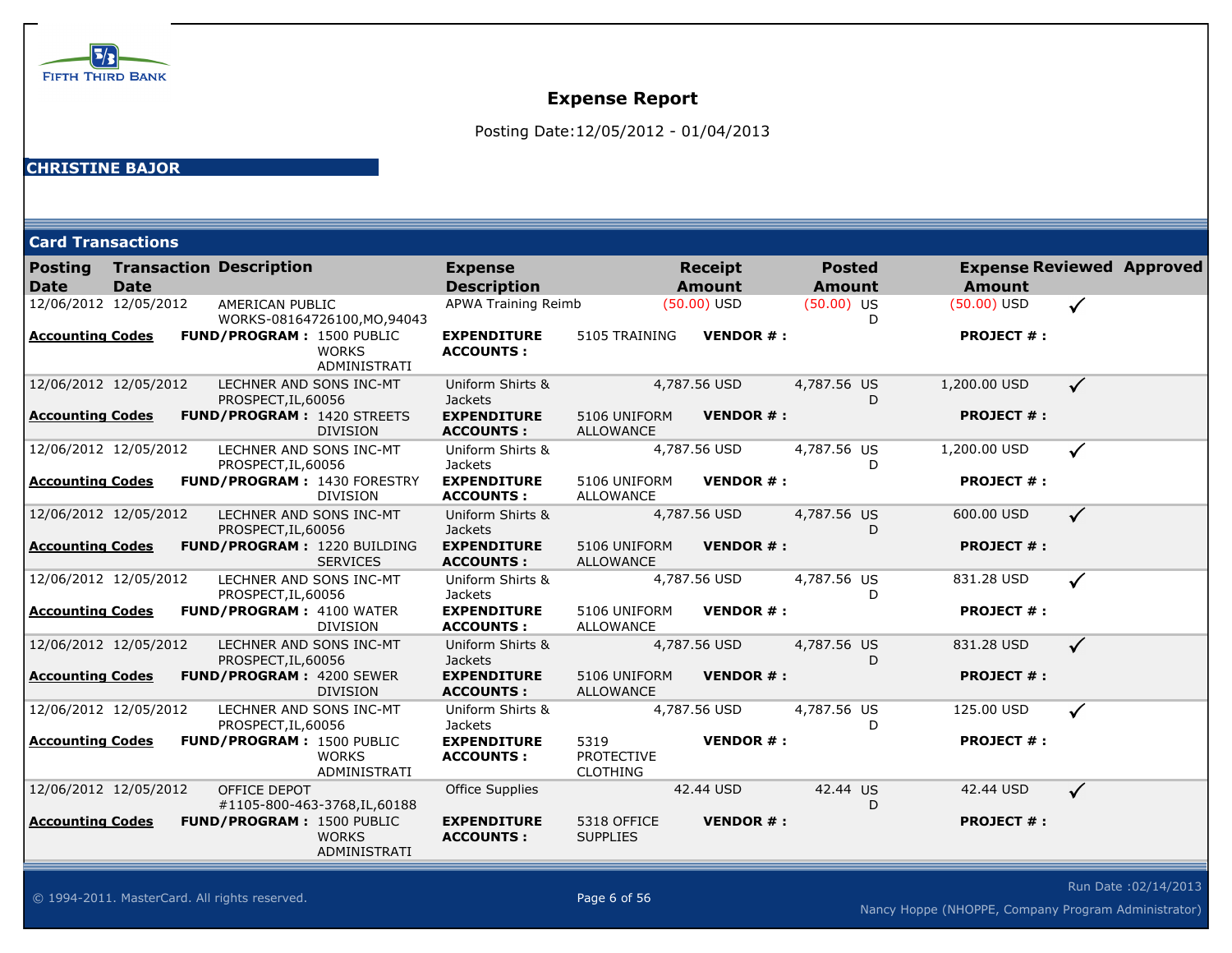

Posting Date:12/05/2012 - 01/04/2013

| <b>Card Transactions</b> |             | (Cont.)                                          |                                |                                        |                                  |                                 |                                |                   |                                  |
|--------------------------|-------------|--------------------------------------------------|--------------------------------|----------------------------------------|----------------------------------|---------------------------------|--------------------------------|-------------------|----------------------------------|
| <b>Posting</b><br>l Date | <b>Date</b> | <b>Transaction Description</b>                   |                                | <b>Expense</b><br><b>Description</b>   |                                  | <b>Receipt</b><br><b>Amount</b> | <b>Posted</b><br><b>Amount</b> | <b>Amount</b>     | <b>Expense Reviewed Approved</b> |
| 12/06/2012 12/05/2012    |             | OFFICE DEPOT                                     | #1170-800-463-3768, OH, 45011  | <b>Office Supplies</b>                 |                                  | 9.90 USD                        | 9.90 US<br>D                   | 9.90 USD          | $\checkmark$                     |
| <b>Accounting Codes</b>  |             | FUND/PROGRAM: 1500 PUBLIC                        | <b>WORKS</b><br>ADMINISTRATI   | <b>EXPENDITURE</b><br><b>ACCOUNTS:</b> | 5318 OFFICE<br><b>SUPPLIES</b>   | <b>VENDOR#:</b>                 |                                | <b>PROJECT #:</b> |                                  |
| 12/07/2012 12/05/2012    |             | <b>RED WING SHOE</b>                             | STORE-ARLINGTON HEI, IL, 60005 | Boots-Wegner                           |                                  | 182.74 USD                      | 182.74 US<br>D                 | 91.37 USD         | $\checkmark$                     |
| <b>Accounting Codes</b>  |             | <b>FUND/PROGRAM: 4100 WATER</b>                  | <b>DIVISION</b>                | <b>EXPENDITURE</b><br><b>ACCOUNTS:</b> | 5106 UNIFORM<br><b>ALLOWANCE</b> | <b>VENDOR#:</b>                 |                                | <b>PROJECT #:</b> |                                  |
| 12/07/2012 12/05/2012    |             | <b>RED WING SHOE</b>                             | STORE-ARLINGTON HEI, IL, 60005 | Boots-Wegner                           |                                  | 182.74 USD                      | 182.74 US<br>D                 | 91.37 USD         | ✓                                |
| Accounting Codes         |             | <b>FUND/PROGRAM: 4200 SEWER</b>                  | <b>DIVISION</b>                | <b>EXPENDITURE</b><br><b>ACCOUNTS:</b> | 5106 UNIFORM<br><b>ALLOWANCE</b> | <b>VENDOR#:</b>                 |                                | <b>PROJECT #:</b> |                                  |
| 12/07/2012 12/05/2012    |             | <b>WM</b>                                        | EZPAY-866-834-2080, TX, 77002  | <b>Commerical Pick</b><br>UP-Nov       |                                  | 91.30 USD                       | 91.30 US<br>D                  | 91.30 USD         | $\checkmark$                     |
| <b>Accounting Codes</b>  |             | <b>FUND/PROGRAM: 1420 STREETS</b>                | <b>DIVISION</b>                | <b>EXPENDITURE</b><br><b>ACCOUNTS:</b> | 5233 RENTAL<br><b>EQUIPMENT</b>  | <b>VENDOR#:</b>                 |                                | <b>PROJECT #:</b> |                                  |
| 12/07/2012 12/06/2012    |             | <b>AMAZON MKTPLACE</b>                           | PMTS-AMZN.COM/BILL, WA, 98108  | Lithium Batteries                      |                                  | 31.64 USD                       | 31.64 US<br>D                  | 31.64 USD         | $\checkmark$                     |
| <b>Accounting Codes</b>  |             | <b>FUND/PROGRAM: 1500 PUBLIC</b>                 | <b>WORKS</b><br>ADMINISTRATI   | <b>EXPENDITURE</b><br><b>ACCOUNTS:</b> | 5318 OFFICE<br><b>SUPPLIES</b>   | <b>VENDOR#:</b>                 |                                | <b>PROJECT #:</b> |                                  |
| 12/10/2012 12/06/2012    |             | OFFICE DEPOT                                     | #1105-800-463-3768, IL, 60188  | Office Supplies                        |                                  | 30.76 USD                       | 30.76 US<br>D                  | 30.76 USD         | $\checkmark$                     |
| <b>Accounting Codes</b>  |             | FUND/PROGRAM: 1500 PUBLIC                        | <b>WORKS</b><br>ADMINISTRATI   | <b>EXPENDITURE</b><br><b>ACCOUNTS:</b> | 5318 OFFICE<br><b>SUPPLIES</b>   | <b>VENDOR#:</b>                 |                                | <b>PROJECT #:</b> |                                  |
| 12/14/2012 12/12/2012    |             | MRA THE MANAGEMENT<br>ASS-262-5239090, WI, 56188 |                                | <b>Driver Training</b>                 |                                  | 1,925.00 USD                    | 1,925.00 US<br>D               | 385.00 USD        | $\checkmark$                     |
| Accounting Codes         |             | <b>FUND/PROGRAM: 1220 BUILDING</b>               | <b>SERVICES</b>                | <b>EXPENDITURE</b><br><b>ACCOUNTS:</b> | 5105 TRAINING                    | <b>VENDOR#:</b>                 |                                | <b>PROJECT #:</b> |                                  |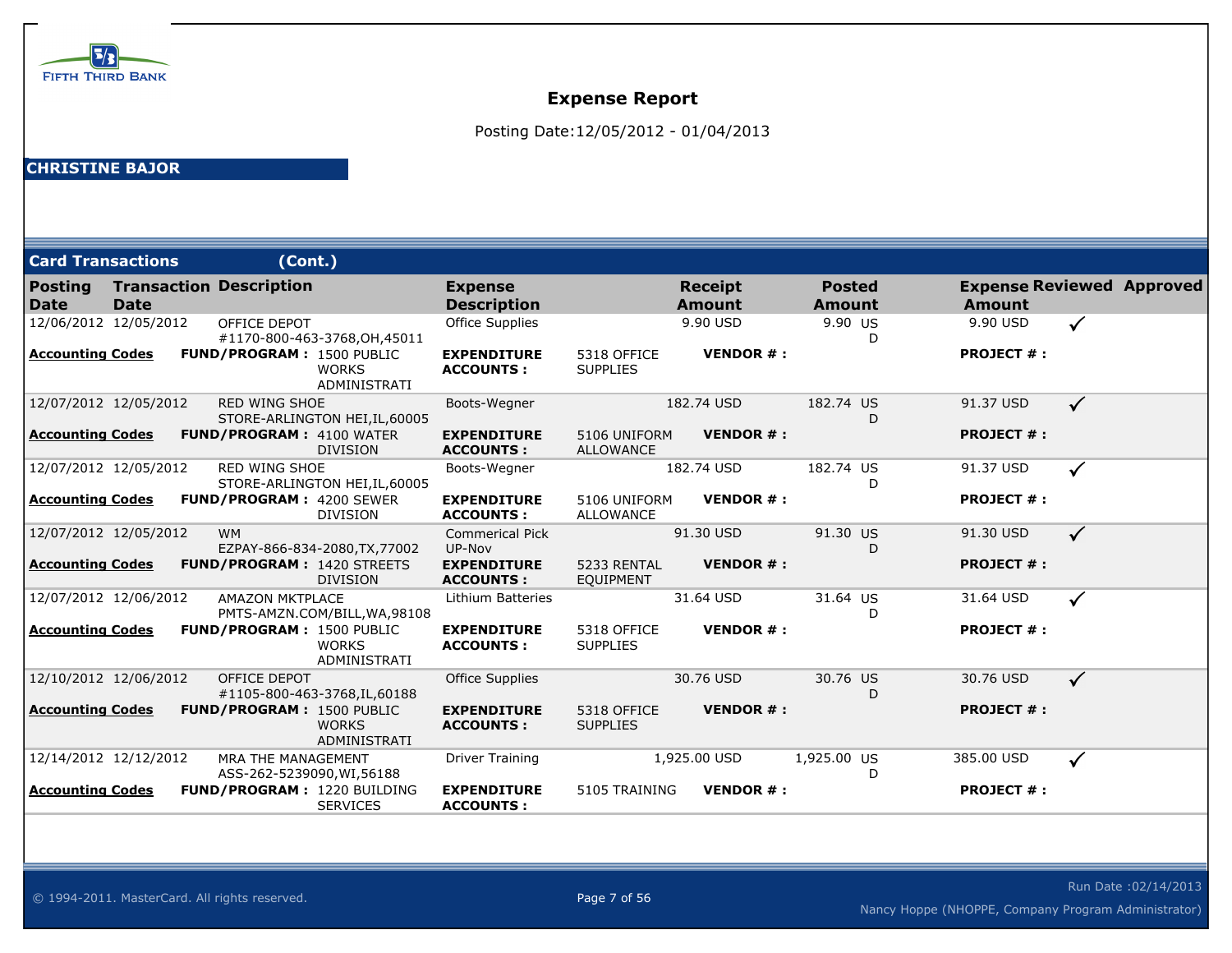

Posting Date:12/05/2012 - 01/04/2013

#### **CHRISTINE BAJOR**

| <b>Card Transactions</b> |             | (Cont.)                                          |                                                      |                                        |                                          |                                 |                                |   |                   |                                  |
|--------------------------|-------------|--------------------------------------------------|------------------------------------------------------|----------------------------------------|------------------------------------------|---------------------------------|--------------------------------|---|-------------------|----------------------------------|
| <b>Posting</b><br>Date   | <b>Date</b> | <b>Transaction Description</b>                   |                                                      | <b>Expense</b><br><b>Description</b>   |                                          | <b>Receipt</b><br><b>Amount</b> | <b>Posted</b><br><b>Amount</b> |   | <b>Amount</b>     | <b>Expense Reviewed Approved</b> |
| 12/14/2012 12/12/2012    |             | MRA THE MANAGEMENT<br>ASS-262-5239090, WI, 56188 |                                                      | <b>Driver Training</b>                 |                                          | 1,925.00 USD                    | 1,925.00 US                    | D | 385.00 USD        | $\checkmark$                     |
| Accounting Codes         |             |                                                  | <b>FUND/PROGRAM: 1420 STREETS</b><br><b>DIVISION</b> | <b>EXPENDITURE</b><br><b>ACCOUNTS:</b> | 5105 TRAINING                            | <b>VENDOR#:</b>                 |                                |   | <b>PROJECT #:</b> |                                  |
| 12/14/2012 12/12/2012    |             | MRA THE MANAGEMENT<br>ASS-262-5239090, WI, 56188 |                                                      | <b>Driver Training</b>                 |                                          | 1,925.00 USD                    | 1,925.00 US                    | D | 385.00 USD        | $\checkmark$                     |
| <b>Accounting Codes</b>  |             |                                                  | FUND/PROGRAM: 1430 FORESTRY<br><b>DIVISION</b>       | <b>EXPENDITURE</b><br><b>ACCOUNTS:</b> | 5105 TRAINING                            | <b>VENDOR#:</b>                 |                                |   | <b>PROJECT #:</b> |                                  |
| 12/14/2012 12/12/2012    |             | MRA THE MANAGEMENT<br>ASS-262-5239090, WI, 56188 |                                                      | <b>Driver Training</b>                 |                                          | 1,925.00 USD                    | 1,925.00 US                    | D | 385.00 USD        | $\checkmark$                     |
| <b>Accounting Codes</b>  |             | <b>FUND/PROGRAM: 1500 PUBLIC</b>                 | <b>WORKS</b><br>ADMINISTRATI                         | <b>EXPENDITURE</b><br><b>ACCOUNTS:</b> | 5105 TRAINING                            | <b>VENDOR#:</b>                 |                                |   | <b>PROJECT #:</b> |                                  |
| 12/14/2012 12/12/2012    |             | MRA THE MANAGEMENT<br>ASS-262-5239090, WI, 56188 |                                                      | <b>Driver Trainer</b>                  |                                          | 1,925.00 USD                    | 1,925.00 US                    | D | 385.00 USD        | $\checkmark$                     |
| <b>Accounting Codes</b>  |             | <b>FUND/PROGRAM: 4100 WATER</b>                  | <b>DIVISION</b>                                      | <b>EXPENDITURE</b><br><b>ACCOUNTS:</b> | 5105 TRAINING                            | <b>VENDOR#:</b>                 |                                |   | <b>PROJECT #:</b> |                                  |
| 12/14/2012 12/14/2012    |             | WA,98101                                         | AMAZON.COM-AMZN.COM/BILL,                            | Office Supplies                        |                                          | 31.14 USD                       | 31.14 US                       | D | 31.14 USD         | $\checkmark$                     |
| Accounting Codes         |             | <b>FUND/PROGRAM: 1500 PUBLIC</b>                 | <b>WORKS</b><br>ADMINISTRATI                         | <b>EXPENDITURE</b><br><b>ACCOUNTS:</b> | 5318 OFFICE<br><b>SUPPLIES</b>           | <b>VENDOR#:</b>                 |                                |   | <b>PROJECT #:</b> |                                  |
| 12/19/2012 12/18/2012    |             | <b>CHICAGO OFFICE</b><br>3558                    | TECHNO-630-424-8500, IL, 60440-                      | Copies/H2O Meter<br>Program            |                                          | 1,352.71 USD                    | 1,352.71 US                    | D | 1,352.71 USD      | $\checkmark$                     |
| <b>Accounting Codes</b>  |             | <b>FUND/PROGRAM: 4330 WATER</b>                  | <b>SYSTEM R&amp;R</b><br><b>PROJECTS</b>             | <b>EXPENDITURE</b><br><b>ACCOUNTS:</b> | 5503 WATER<br><b>IMPROVEMENTS</b>        | <b>VENDOR#:</b>                 |                                |   | <b>PROJECT #:</b> | 2011-018                         |
| 12/19/2012 12/18/2012    |             | CHICAGO OFFICE<br>3558                           | TECHNO-630-424-8500, IL, 60440-                      | Copies/H2O Meter<br>Upgrade            |                                          | 1,157.49 USD                    | 1,157.49 US                    | D | 1,157.49 USD      | $\checkmark$                     |
| <b>Accounting Codes</b>  |             | <b>FUND/PROGRAM: 4330 WATER</b>                  | <b>SYSTEM R&amp;R</b><br><b>PROJECTS</b>             | <b>EXPENDITURE</b><br><b>ACCOUNTS:</b> | <b>5503 WATER</b><br><b>IMPROVEMENTS</b> | <b>VENDOR#:</b>                 |                                |   | <b>PROJECT #:</b> | 2011-018                         |

Run Date :02/14/2013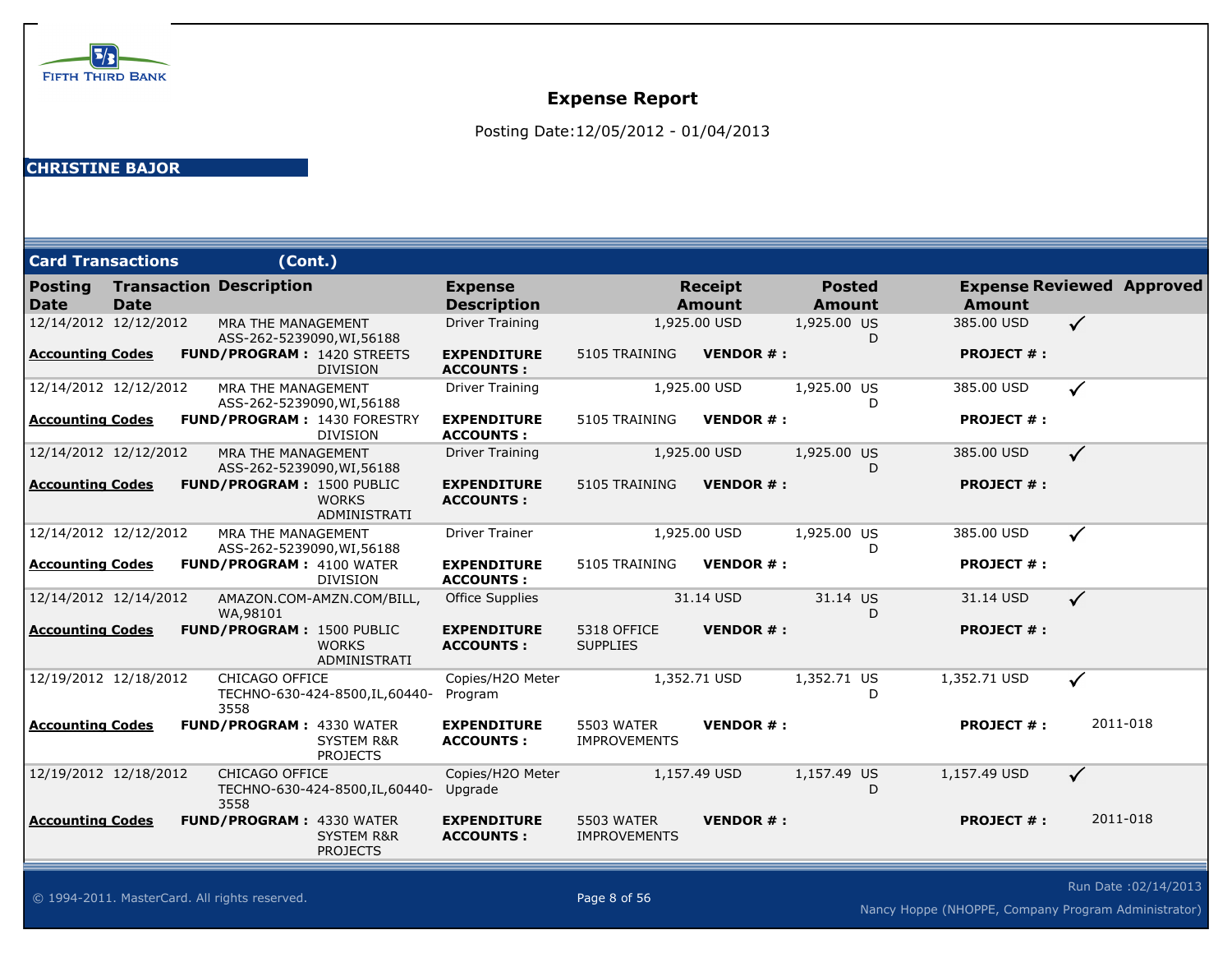

Posting Date:12/05/2012 - 01/04/2013

| <b>Card Transactions</b>              | (Cont.)                                               |                                        |                                              |                                 |                                |                   |                                  |
|---------------------------------------|-------------------------------------------------------|----------------------------------------|----------------------------------------------|---------------------------------|--------------------------------|-------------------|----------------------------------|
| <b>Posting</b><br>Date<br><b>Date</b> | <b>Transaction Description</b>                        | <b>Expense</b><br><b>Description</b>   |                                              | <b>Receipt</b><br><b>Amount</b> | <b>Posted</b><br><b>Amount</b> | <b>Amount</b>     | <b>Expense Reviewed Approved</b> |
| 12/19/2012 12/18/2012                 | <b>PRO SAFETY</b><br>INC-04143842345, WI, 53223       | Carhartt Coat Order                    |                                              | 3,270.20 USD                    | 3,270.20 US<br>D               | 966.10 USD        | $\checkmark$                     |
| <b>Accounting Codes</b>               | <b>FUND/PROGRAM: 4100 WATER</b><br><b>DIVISION</b>    | <b>EXPENDITURE</b><br><b>ACCOUNTS:</b> | 5319<br><b>PROTECTIVE</b><br><b>CLOTHING</b> | <b>VENDOR#:</b>                 |                                | <b>PROJECT #:</b> |                                  |
| 12/19/2012 12/18/2012                 | <b>PRO SAFETY</b><br>INC-04143842345, WI, 53223       | Carhartt Coat Order                    |                                              | 3,270.20 USD                    | 3,270.20 US<br>D               | 834.40 USD        | $\checkmark$                     |
| Accounting Codes                      | FUND/PROGRAM: 4200 SEWER<br><b>DIVISION</b>           | <b>EXPENDITURE</b><br><b>ACCOUNTS:</b> | 5319<br><b>PROTECTIVE</b><br><b>CLOTHING</b> | <b>VENDOR#:</b>                 |                                | <b>PROJECT #:</b> |                                  |
| 12/19/2012 12/18/2012                 | <b>PRO SAFETY</b><br>INC-04143842345, WI, 53223       | Carhartt Coat Order                    |                                              | 3,270.20 USD                    | 3,270.20 US<br>D               | 792.00 USD        | $\checkmark$                     |
| <b>Accounting Codes</b>               | <b>FUND/PROGRAM: 1220 BUILDING</b><br><b>SERVICES</b> | <b>EXPENDITURE</b><br><b>ACCOUNTS:</b> | 5319<br><b>PROTECTIVE</b><br><b>CLOTHING</b> | <b>VENDOR#:</b>                 |                                | <b>PROJECT #:</b> |                                  |
| 12/19/2012 12/18/2012                 | <b>PRO SAFETY</b><br>INC-04143842345, WI, 53223       | Carhartt Coat Order                    |                                              | 3,270.20 USD                    | 3,270.20 US<br>D               | 350.20 USD        | $\checkmark$                     |
| <b>Accounting Codes</b>               | FUND/PROGRAM: 1240 FLEET<br><b>SERVICES</b>           | <b>EXPENDITURE</b><br><b>ACCOUNTS:</b> | 5319<br><b>PROTECTIVE</b><br><b>CLOTHING</b> | <b>VENDOR#:</b>                 |                                | <b>PROJECT #:</b> |                                  |
| 12/19/2012 12/18/2012                 | <b>PRO SAFETY</b><br>INC-04143842345, WI, 53223       | Carhartt Coat Order                    |                                              | 3,270.20 USD                    | 3,270.20 US<br>D               | 175.20 USD        | ✓                                |
| <b>Accounting Codes</b>               | <b>FUND/PROGRAM: 1420 STREETS</b><br><b>DIVISION</b>  | <b>EXPENDITURE</b><br><b>ACCOUNTS:</b> | 5319<br><b>PROTECTIVE</b><br><b>CLOTHING</b> | <b>VENDOR#:</b>                 |                                | <b>PROJECT #:</b> |                                  |
| 12/19/2012 12/18/2012                 | <b>PRO SAFETY</b><br>INC-04143842345, WI, 53223       | Carhartt Coat Order                    |                                              | 3,270.20 USD                    | 3,270.20 US<br>D               | 152.30 USD        | $\checkmark$                     |
| <b>Accounting Codes</b>               | FUND/PROGRAM: 1430 FORESTRY<br><b>DIVISION</b>        | <b>EXPENDITURE</b><br><b>ACCOUNTS:</b> | 5319<br><b>PROTECTIVE</b><br><b>CLOTHING</b> | <b>VENDOR#:</b>                 |                                | <b>PROJECT #:</b> |                                  |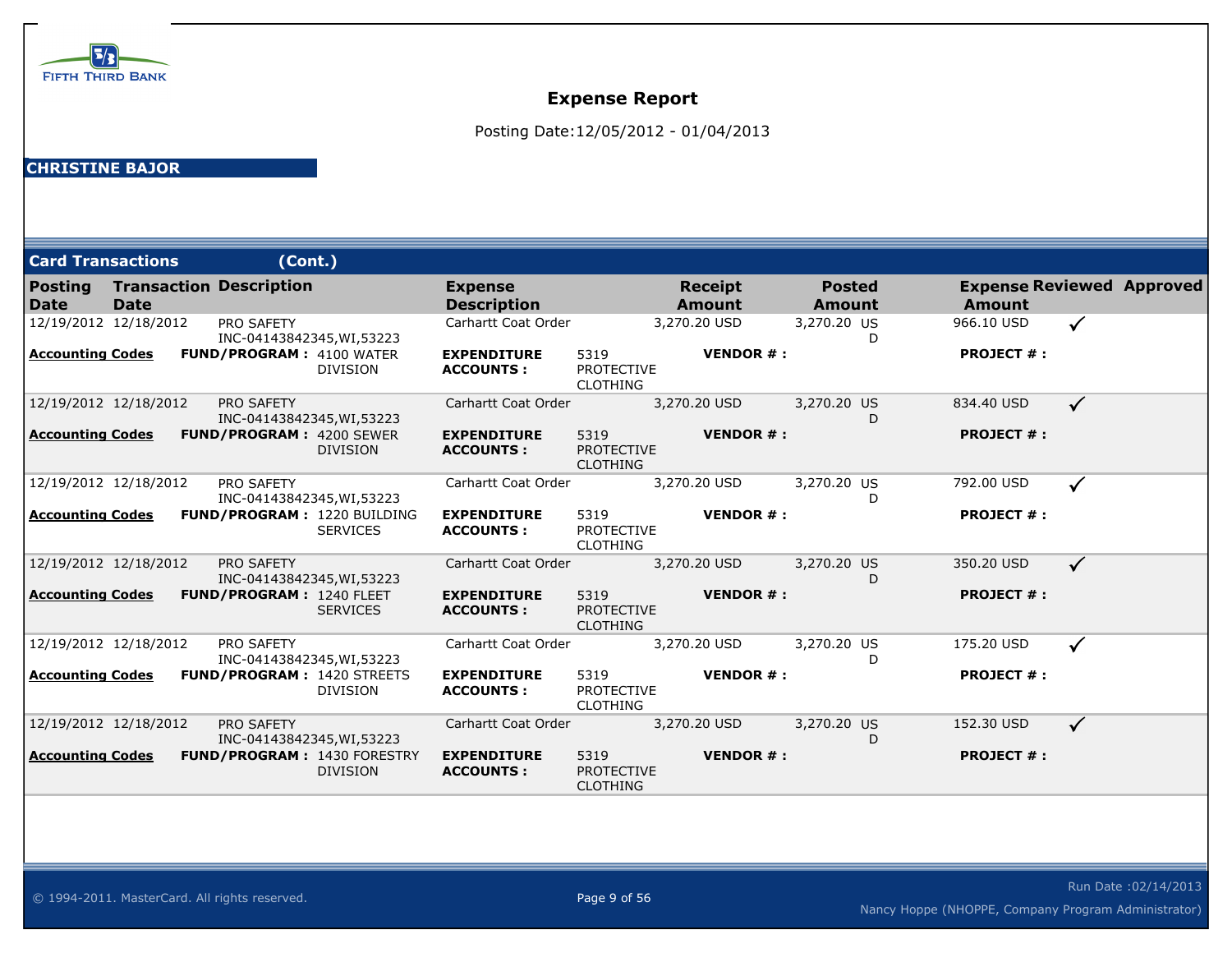

Posting Date:12/05/2012 - 01/04/2013

| <b>Card Transactions</b>                         |             | (Cont.)                                                                            |                               |                                                   |                                                  |                                 |                                |                                 |                                  |  |
|--------------------------------------------------|-------------|------------------------------------------------------------------------------------|-------------------------------|---------------------------------------------------|--------------------------------------------------|---------------------------------|--------------------------------|---------------------------------|----------------------------------|--|
| <b>Posting</b><br>Date                           | <b>Date</b> | <b>Transaction Description</b>                                                     |                               | <b>Expense</b><br><b>Description</b>              |                                                  | <b>Receipt</b><br><b>Amount</b> | <b>Posted</b><br><b>Amount</b> | <b>Amount</b>                   | <b>Expense Reviewed Approved</b> |  |
| 12/19/2012 12/18/2012<br><b>Accounting Codes</b> |             | <b>PRO SAFETY</b><br>INC-04143842345, WI, 53223<br><b>FUND/PROGRAM: 4100 WATER</b> |                               | Carhartt Coat &<br>Overalls<br><b>EXPENDITURE</b> | 5319                                             | 167.95 USD<br><b>VENDOR#:</b>   | 167.95 US<br>D                 | 167.95 USD<br><b>PROJECT #:</b> | $\checkmark$                     |  |
|                                                  |             |                                                                                    | <b>DIVISION</b>               | <b>ACCOUNTS:</b>                                  | <b>PROTECTIVE</b><br><b>CLOTHING</b>             |                                 |                                |                                 |                                  |  |
| 12/20/2012 12/18/2012                            |             | <b>RAINBOW</b><br>60090                                                            | REFRESHMENT-847-342-8820,IL,  | Dept. Coffee Supplies                             |                                                  | 2,366.50 USD                    | 2,366.50 US<br>D               | 1,000.00 USD                    | $\checkmark$                     |  |
| <b>Accounting Codes</b>                          |             | <b>FUND/PROGRAM: 1500 PUBLIC</b>                                                   | <b>WORKS</b><br>ADMINISTRATI  | <b>EXPENDITURE</b><br><b>ACCOUNTS:</b>            | 5317 MISC<br>OPERATING<br><b>SUPPLIES</b>        | <b>VENDOR#:</b>                 |                                | <b>PROJECT #:</b>               |                                  |  |
| 12/20/2012 12/18/2012                            |             | <b>RAINBOW</b><br>60090                                                            | REFRESHMENT-847-342-8820, IL, | Dept. Coffee Supplies                             |                                                  | 2,366.50 USD                    | 2,366.50 US<br>D               | 300.00 USD                      | $\checkmark$                     |  |
| <b>Accounting Codes</b>                          |             | <b>FUND/PROGRAM: 4100 WATER</b>                                                    | <b>DIVISION</b>               | <b>EXPENDITURE</b><br><b>ACCOUNTS:</b>            | 5317 MISC<br>OPERATING<br><b>SUPPLIES</b>        | <b>VENDOR#:</b>                 |                                | <b>PROJECT #:</b>               |                                  |  |
| 12/20/2012 12/18/2012                            |             | <b>RAINBOW</b><br>60090                                                            | REFRESHMENT-847-342-8820, IL, | Dept. Coffee Supplies                             |                                                  | 2,366.50 USD                    | 2,366.50 US<br>D               | 300.00 USD                      | $\checkmark$                     |  |
| <b>Accounting Codes</b>                          |             | <b>FUND/PROGRAM: 1420 STREETS</b>                                                  | <b>DIVISION</b>               | <b>EXPENDITURE</b><br><b>ACCOUNTS:</b>            | 5317 MISC<br><b>OPERATING</b><br><b>SUPPLIES</b> | <b>VENDOR#:</b>                 |                                | <b>PROJECT #:</b>               |                                  |  |
| 12/20/2012 12/18/2012                            |             | <b>RAINBOW</b><br>60090                                                            | REFRESHMENT-847-342-8820,IL,  | Dept. Coffee Supplies                             |                                                  | 2,366.50 USD                    | 2,366.50 US<br>D               | 100.00 USD                      | $\checkmark$                     |  |
| <b>Accounting Codes</b>                          |             | FUND/PROGRAM: 1430 FORESTRY                                                        | <b>DIVISION</b>               | <b>EXPENDITURE</b><br><b>ACCOUNTS:</b>            | 5317 MISC<br>OPERATING<br><b>SUPPLIES</b>        | <b>VENDOR#:</b>                 |                                | <b>PROJECT #:</b>               |                                  |  |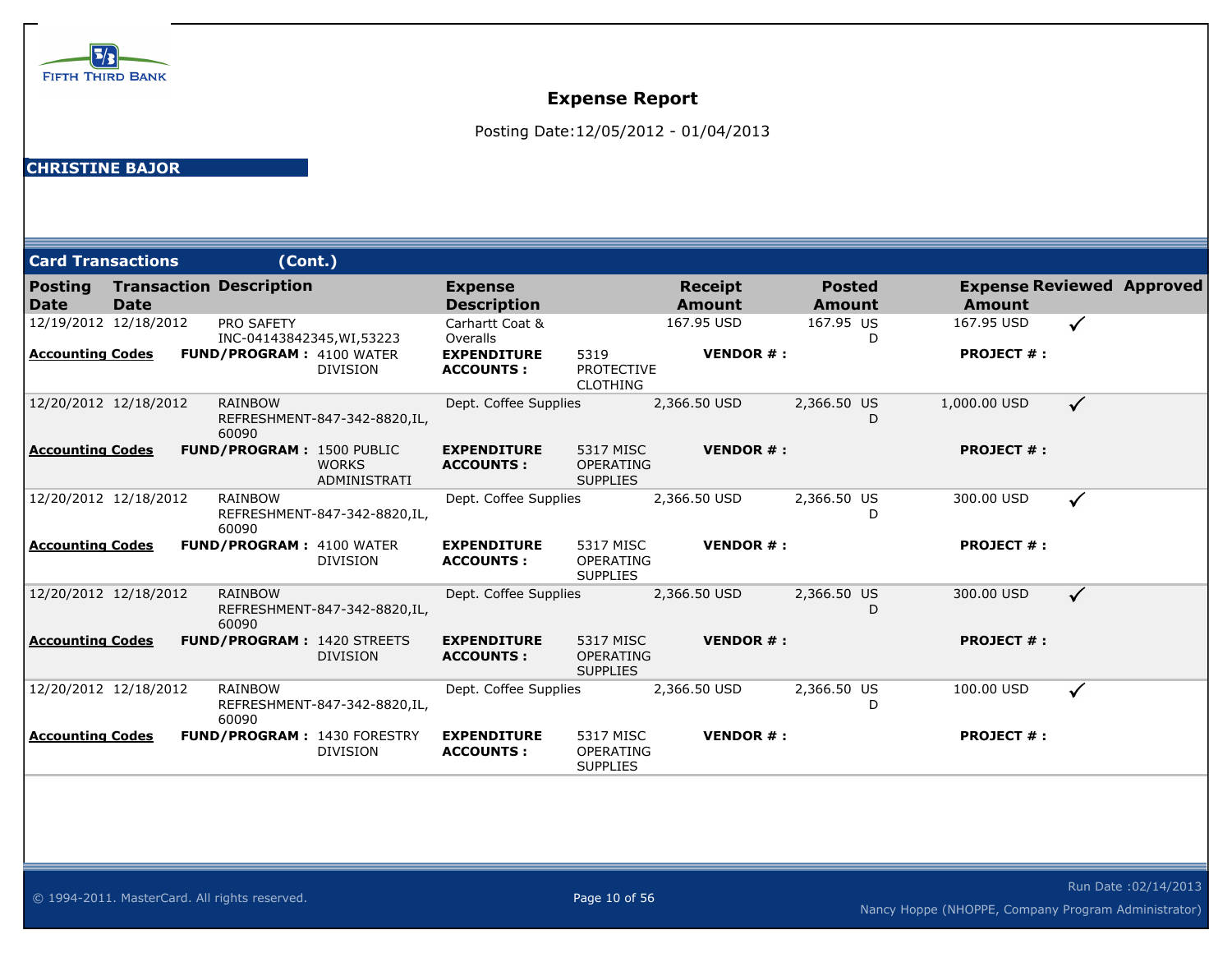

Posting Date:12/05/2012 - 01/04/2013

| <b>Card Transactions</b> |             | (Cont.)                             |                                                      |                                        |                                                  |                                 |                                |                   |                                  |
|--------------------------|-------------|-------------------------------------|------------------------------------------------------|----------------------------------------|--------------------------------------------------|---------------------------------|--------------------------------|-------------------|----------------------------------|
| <b>Posting</b><br>  Date | <b>Date</b> | <b>Transaction Description</b>      |                                                      | <b>Expense</b><br><b>Description</b>   |                                                  | <b>Receipt</b><br><b>Amount</b> | <b>Posted</b><br><b>Amount</b> | <b>Amount</b>     | <b>Expense Reviewed Approved</b> |
| 12/20/2012 12/18/2012    |             | <b>RAINBOW</b><br>60090             | REFRESHMENT-847-342-8820,IL,                         | Dept. Coffee Supplies                  |                                                  | 2,366.50 USD                    | 2,366.50 US<br>D               | 150.00 USD        | $\checkmark$                     |
| Accounting Codes         |             | <b>FUND/PROGRAM: 1240 FLEET</b>     | <b>SERVICES</b>                                      | <b>EXPENDITURE</b><br><b>ACCOUNTS:</b> | 5317 MISC<br><b>OPERATING</b><br><b>SUPPLIES</b> | <b>VENDOR#:</b>                 |                                | <b>PROJECT #:</b> |                                  |
| 12/20/2012 12/18/2012    |             | <b>RAINBOW</b><br>60090             | REFRESHMENT-847-342-8820, IL,                        | Dept. Coffee Supplies                  |                                                  | 2,366.50 USD                    | 2,366.50 US<br>D               | 516.50 USD        | $\checkmark$                     |
| <b>Accounting Codes</b>  |             | <b>FUND/PROGRAM: 4200 SEWER</b>     | <b>DIVISION</b>                                      | <b>EXPENDITURE</b><br><b>ACCOUNTS:</b> | 5317 MISC<br>OPERATING<br><b>SUPPLIES</b>        | <b>VENDOR#:</b>                 |                                | <b>PROJECT #:</b> |                                  |
| 12/28/2012 12/26/2012    |             | <b>WM</b>                           | EZPAY-866-834-2080, TX, 77002                        | <b>Commerical Pick</b><br>Up-Dec       |                                                  | 159.18 USD                      | 159.18 US<br>D                 | 159.18 USD        | $\checkmark$                     |
| <b>Accounting Codes</b>  |             |                                     | <b>FUND/PROGRAM: 1420 STREETS</b><br><b>DIVISION</b> | <b>EXPENDITURE</b><br><b>ACCOUNTS:</b> | 5233 RENTAL<br>EQUIPMENT                         | <b>VENDOR#:</b>                 |                                | <b>PROJECT #:</b> |                                  |
| 12/28/2012 12/27/2012    |             | WA,98101                            | AMAZON.COM-AMZN.COM/BILL,                            | Dept. Tea Supply                       |                                                  | 42.02 USD                       | 42.02 US<br>D                  | 42.02 USD         | $\checkmark$                     |
| <b>Accounting Codes</b>  |             | FUND/PROGRAM: 1500 PUBLIC           | <b>WORKS</b><br>ADMINISTRATI                         | <b>EXPENDITURE</b><br><b>ACCOUNTS:</b> | 5317 MISC<br><b>OPERATING</b><br><b>SUPPLIES</b> | <b>VENDOR#:</b>                 |                                | <b>PROJECT #:</b> |                                  |
| 12/31/2012 12/28/2012    |             | <b>PROVANTAGE</b><br>$\overline{7}$ | LLC-800-3361166, OH, 44720-713                       | Dept. Fax Machine                      |                                                  | 279.34 USD                      | 279.34 US<br>D                 | 279.34 USD        | $\checkmark$                     |
| <b>Accounting Codes</b>  |             | FUND/PROGRAM: 1500 PUBLIC           | <b>WORKS</b><br>ADMINISTRATI                         | <b>EXPENDITURE</b><br><b>ACCOUNTS:</b> | 5318 OFFICE<br><b>SUPPLIES</b>                   | <b>VENDOR#:</b>                 |                                | <b>PROJECT #:</b> |                                  |
| 12/31/2012 12/28/2012    |             | OFFICE DEPOT                        | #1105-800-463-3768, IL, 60188                        | <b>Office Supplies</b>                 |                                                  | 43.13 USD                       | 43.13 US<br>D                  | 43.13 USD         | $\checkmark$                     |
| <b>Accounting Codes</b>  |             | <b>FUND/PROGRAM: 1500 PUBLIC</b>    | <b>WORKS</b><br>ADMINISTRATI                         | <b>EXPENDITURE</b><br><b>ACCOUNTS:</b> | 5318 OFFICE<br><b>SUPPLIES</b>                   | <b>VENDOR#:</b>                 |                                | <b>PROJECT #:</b> |                                  |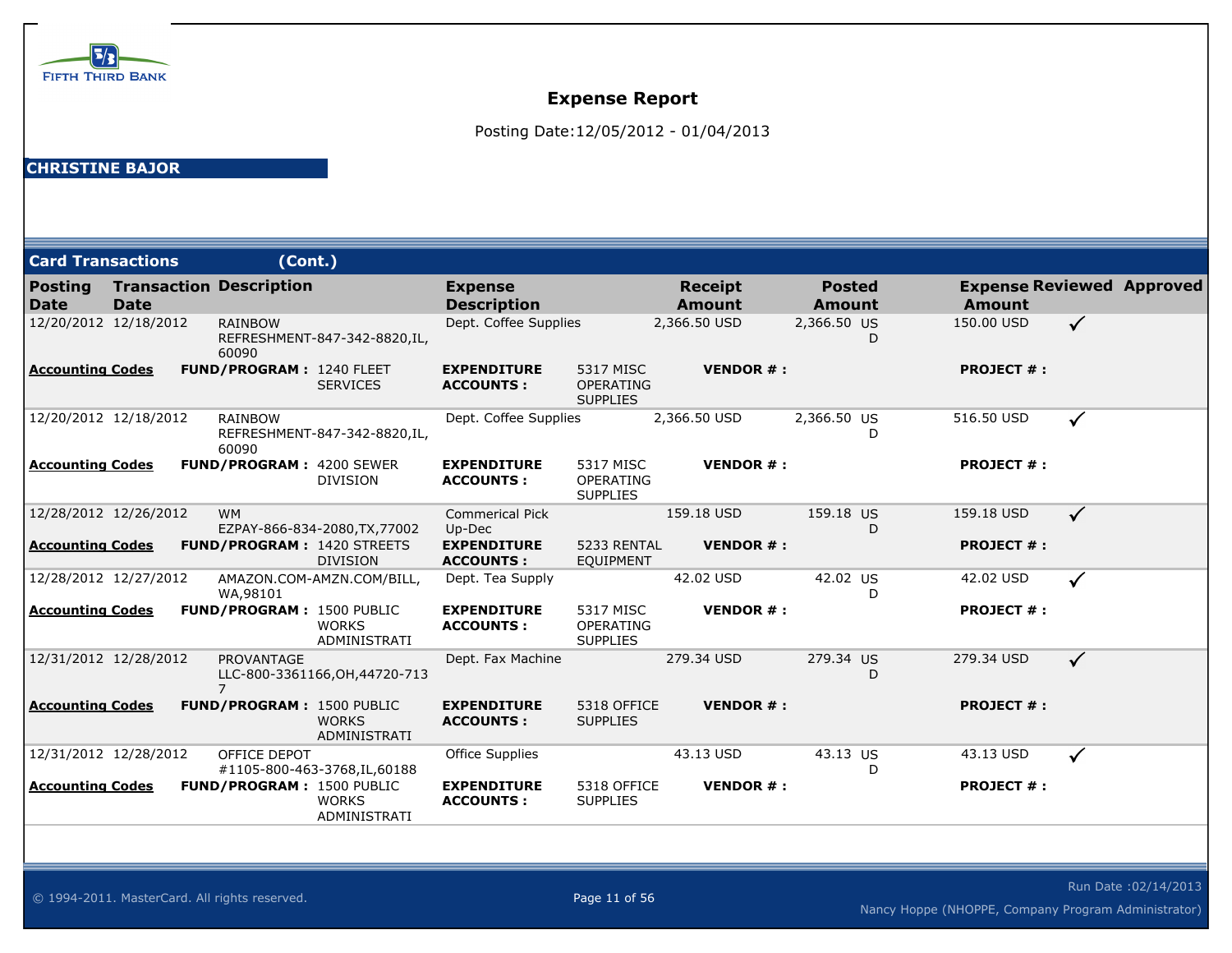

Posting Date:12/05/2012 - 01/04/2013

| <b>Card Transactions</b>      |             | (Cont.)                            |                                     |                                        |                                                   |                                 |                                |                   |                                  |
|-------------------------------|-------------|------------------------------------|-------------------------------------|----------------------------------------|---------------------------------------------------|---------------------------------|--------------------------------|-------------------|----------------------------------|
| <b>Posting</b><br><b>Date</b> | <b>Date</b> | <b>Transaction Description</b>     |                                     | <b>Expense</b><br><b>Description</b>   |                                                   | <b>Receipt</b><br><b>Amount</b> | <b>Posted</b><br><b>Amount</b> | <b>Amount</b>     | <b>Expense Reviewed Approved</b> |
| 12/31/2012 12/28/2012         |             | OFFICE DEPOT                       | #1105-800-463-3768, IL, 60188       | <b>Office Supplies</b>                 |                                                   | 247.17 USD                      | 247.17 US<br>D                 | 247.17 USD        | $\checkmark$                     |
| <b>Accounting Codes</b>       |             | FUND/PROGRAM: 1500 PUBLIC          | <b>WORKS</b><br>ADMINISTRATI        | <b>EXPENDITURE</b><br><b>ACCOUNTS:</b> | 5318 OFFICE<br><b>SUPPLIES</b>                    | <b>VENDOR#:</b>                 |                                | <b>PROJECT #:</b> |                                  |
| 12/31/2012 12/28/2012         |             | OFFICE DEPOT                       | #1105-800-463-3768, IL, 60188       | <b>Office Supplies</b>                 |                                                   | 27.90 USD                       | 27.90 US<br>D                  | 27.90 USD         | ✓                                |
| <b>Accounting Codes</b>       |             | <b>FUND/PROGRAM: 1500 PUBLIC</b>   | <b>WORKS</b><br><b>ADMINISTRATI</b> | <b>EXPENDITURE</b><br><b>ACCOUNTS:</b> | 5318 OFFICE<br><b>SUPPLIES</b>                    | <b>VENDOR#:</b>                 |                                | <b>PROJECT #:</b> |                                  |
| 01/03/2013 01/02/2013         |             | <b>OFFICE DEPOT</b>                | #1105-800-463-3768, IL, 60188       | <b>Office Supplies</b>                 |                                                   | 66.09 USD                       | 66.09 US<br>D                  | 66.09 USD         | $\checkmark$                     |
| <b>Accounting Codes</b>       |             | <b>FUND/PROGRAM: 1500 PUBLIC</b>   | <b>WORKS</b><br>ADMINISTRATI        | <b>EXPENDITURE</b><br><b>ACCOUNTS:</b> | 5318 OFFICE<br><b>SUPPLIES</b>                    | <b>VENDOR#:</b>                 |                                | <b>PROJECT #:</b> |                                  |
| 01/04/2013 01/02/2013         |             | <b>RED WING SHOE</b>               | STORE-ARLINGTON HEI, IL, 60005      | Boots - Johnson                        |                                                   | 344.23 USD                      | 344.23 US<br>D                 | 161.49 USD        | $\checkmark$                     |
| <b>Accounting Codes</b>       |             | FUND/PROGRAM: 1220 BUILDING        | <b>SERVICES</b>                     | <b>EXPENDITURE</b><br><b>ACCOUNTS:</b> | 5106 UNIFORM<br><b>ALLOWANCE</b>                  | <b>VENDOR#:</b>                 |                                | <b>PROJECT #:</b> |                                  |
| 01/04/2013 01/02/2013         |             | <b>RED WING SHOE</b>               | STORE-ARLINGTON HEI, IL, 60005      | Boots - Kraus                          |                                                   | 344.23 USD                      | 344.23 US<br>D                 | 91.37 USD         | $\checkmark$                     |
| <b>Accounting Codes</b>       |             | <b>FUND/PROGRAM: 4100 WATER</b>    | <b>DIVISION</b>                     | <b>EXPENDITURE</b><br><b>ACCOUNTS:</b> | 5106 UNIFORM<br><b>ALLOWANCE</b>                  | <b>VENDOR#:</b>                 |                                | <b>PROJECT #:</b> |                                  |
| 01/04/2013 01/02/2013         |             | <b>RED WING SHOE</b>               | STORE-ARLINGTON HEI, IL, 60005      | Boots - Kraus                          |                                                   | 344.23 USD                      | 344.23 US<br>D                 | 91.37 USD         | $\checkmark$                     |
| <b>Accounting Codes</b>       |             | <b>FUND/PROGRAM: 4200 SEWER</b>    | <b>DIVISION</b>                     | <b>EXPENDITURE</b><br><b>ACCOUNTS:</b> | 5106 UNIFORM<br><b>ALLOWANCE</b>                  | <b>VENDOR#:</b>                 |                                | <b>PROJECT #:</b> |                                  |
| 01/04/2013 01/03/2013         |             | <b>AMAZON MKTPLACE</b>             | PMTS-AMZN.COM/BILL, WA, 98108       | Replacement UPS<br>Battery             |                                                   | 36.60 USD                       | 36.60 US<br>D                  | 36.60 USD         | $\checkmark$                     |
| <b>Accounting Codes</b>       |             | <b>FUND/PROGRAM: 1220 BUILDING</b> | <b>SERVICES</b>                     | <b>EXPENDITURE</b><br><b>ACCOUNTS:</b> | <b>5220 MAINT</b><br>OFF/SPEC<br><b>EQUIPMENT</b> | <b>VENDOR#:</b>                 |                                | <b>PROJECT #:</b> |                                  |
| <b>Card Subtotal</b>          |             |                                    |                                     |                                        |                                                   |                                 |                                | 16,642.99         |                                  |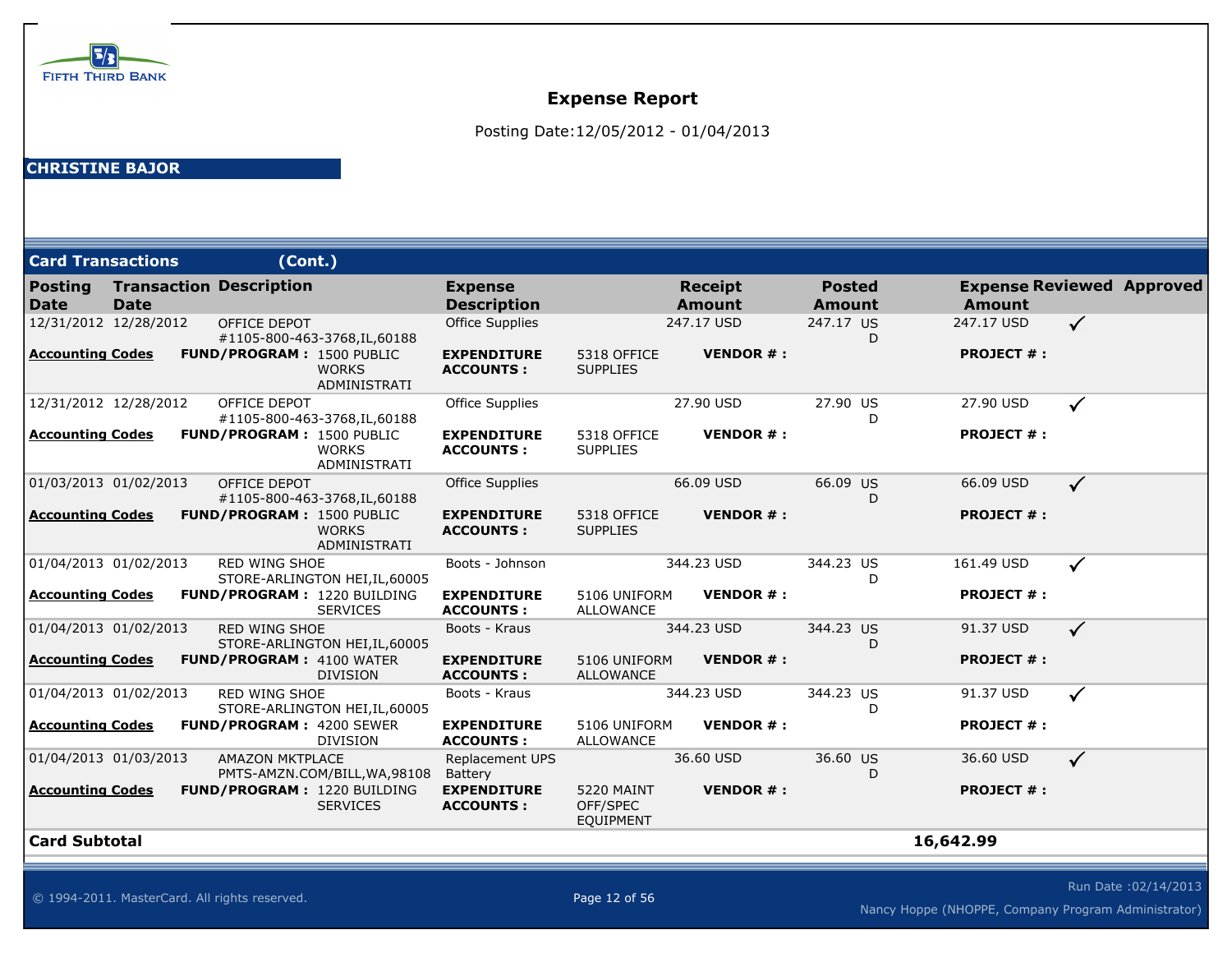

Posting Date:12/05/2012 - 01/04/2013

#### **CHUCK SPRATT**

| <b>Card Transactions</b>      |             |                                                       |                               |                                        |                                               |                                 |                                |                   |                                  |
|-------------------------------|-------------|-------------------------------------------------------|-------------------------------|----------------------------------------|-----------------------------------------------|---------------------------------|--------------------------------|-------------------|----------------------------------|
| <b>Posting</b><br><b>Date</b> | <b>Date</b> | <b>Transaction Description</b>                        |                               | <b>Expense</b><br><b>Description</b>   |                                               | <b>Receipt</b><br><b>Amount</b> | <b>Posted</b><br><b>Amount</b> | <b>Amount</b>     | <b>Expense Reviewed Approved</b> |
| 12/06/2012 12/05/2012         |             | <b>NAPLETON DESPLAIN</b><br>CJD-DESPLAINES, IL, 60016 |                               | Repl Parts/#703                        |                                               | 22.80 USD                       | 22.80 US<br>D                  | 22.80 USD         | $\checkmark$                     |
| <b>Accounting Codes</b>       |             | FUND/PROGRAM: 1220 BUILDING                           | <b>SERVICES</b>               | <b>EXPENDITURE</b><br><b>ACCOUNTS:</b> | 5310 VEHICLE<br>MAINTENANCE                   | <b>VENDOR#:</b>                 |                                | <b>PROJECT #:</b> |                                  |
| 12/06/2012 12/05/2012         |             | AUTOZONE #                                            | 3569-800-288-6966, IL, 60090  | Oil for Station 24                     |                                               | 158.16 USD                      | 158.16 US<br>D                 | 158.16 USD        | $\checkmark$                     |
| <b>Accounting Codes</b>       |             | FUND/PROGRAM: 2200 FIRE                               | <b>DEPARTMENT</b>             | <b>EXPENDITURE</b><br><b>ACCOUNTS:</b> | 5301 AUTO<br><b>PETROL</b><br><b>PRODUCTS</b> | <b>VENDOR#:</b>                 |                                | <b>PROJECT #:</b> |                                  |
| 12/07/2012 12/05/2012         |             | <b>CARQUEST</b>                                       | 01027804-WHEELING, IL, 60090  | Water Pump/#P49                        |                                               | 43.98 USD                       | 43.98 US<br>D                  | 43.98 USD         | $\checkmark$                     |
| <b>Accounting Codes</b>       |             | FUND/PROGRAM: 2100 POLICE                             | DEPARTMENT                    | <b>EXPENDITURE</b><br><b>ACCOUNTS:</b> | 5310 VEHICLE<br>MAINTENANCE                   | <b>VENDOR#:</b>                 |                                | <b>PROJECT #:</b> |                                  |
| 12/10/2012 12/07/2012         |             | <b>CAROUEST</b>                                       | 01027804-WHEELING, IL, 60090  | Misc. Filters                          |                                               | 142.90 USD                      | 142.90 US<br>D                 | 47.63 USD         | $\checkmark$                     |
| <b>Accounting Codes</b>       |             | <b>FUND/PROGRAM: 1420 STREETS</b>                     | <b>DIVISION</b>               | <b>EXPENDITURE</b><br><b>ACCOUNTS:</b> | 5310 VEHICLE<br>MAINTENANCE                   | <b>VENDOR#:</b>                 |                                | <b>PROJECT #:</b> |                                  |
| 12/10/2012 12/07/2012         |             | <b>CAROUEST</b>                                       | 01027804-WHEELING, IL, 60090  | Misc. Filters                          |                                               | 142.90 USD                      | 142.90 US<br>D                 | 47.63 USD         | $\checkmark$                     |
| <b>Accounting Codes</b>       |             | FUND/PROGRAM: 4100 WATER                              | <b>DIVISION</b>               | <b>EXPENDITURE</b><br><b>ACCOUNTS:</b> | 5310 VEHICLE<br>MAINTENANCE                   | <b>VENDOR#:</b>                 |                                | <b>PROJECT #:</b> |                                  |
| 12/10/2012 12/07/2012         |             | <b>CARQUEST</b>                                       | 01027804-WHEELING, IL, 60090  | Misc. Filters                          |                                               | 142.90 USD                      | 142.90 US<br>D                 | 47.64 USD         | $\checkmark$                     |
| <b>Accounting Codes</b>       |             | <b>FUND/PROGRAM: 4200 SEWER</b>                       | <b>DIVISION</b>               | <b>EXPENDITURE</b><br><b>ACCOUNTS:</b> | 5310 VEHICLE<br>MAINTENANCE                   | <b>VENDOR#:</b>                 |                                | <b>PROJECT #:</b> |                                  |
| 12/11/2012 12/10/2012         |             | PAYPAL<br>8178                                        | ANGUSSUPPLY-4029357733, MI, 4 | Carbon<br>Clean/Motorvac               |                                               | 225.98 USD                      | 225.98 US<br>D                 | 225.98 USD        | $\checkmark$                     |
| <b>Accounting Codes</b>       |             | <b>FUND/PROGRAM: 1240 FLEET</b>                       | <b>SERVICES</b>               | <b>EXPENDITURE</b><br><b>ACCOUNTS:</b> | 5317 MISC<br>OPERATING<br><b>SUPPLIES</b>     | <b>VENDOR#:</b>                 |                                | <b>PROJECT #:</b> |                                  |
| 12/12/2012 12/10/2012         |             | <b>CAROUEST</b>                                       | 01027804-WHEELING, IL, 60090  | <b>Brake Parts</b>                     |                                               | 165.10 USD                      | 165.10 US<br>D                 | 91.42 USD         | $\checkmark$                     |
| <b>Accounting Codes</b>       |             | <b>FUND/PROGRAM: 1400 CIP</b>                         | ENGINEERING                   | <b>EXPENDITURE</b><br><b>ACCOUNTS:</b> | 5310 VEHICLE<br>MAINTENANCE                   | <b>VENDOR#:</b>                 |                                | <b>PROJECT #:</b> |                                  |

Run Date :02/14/2013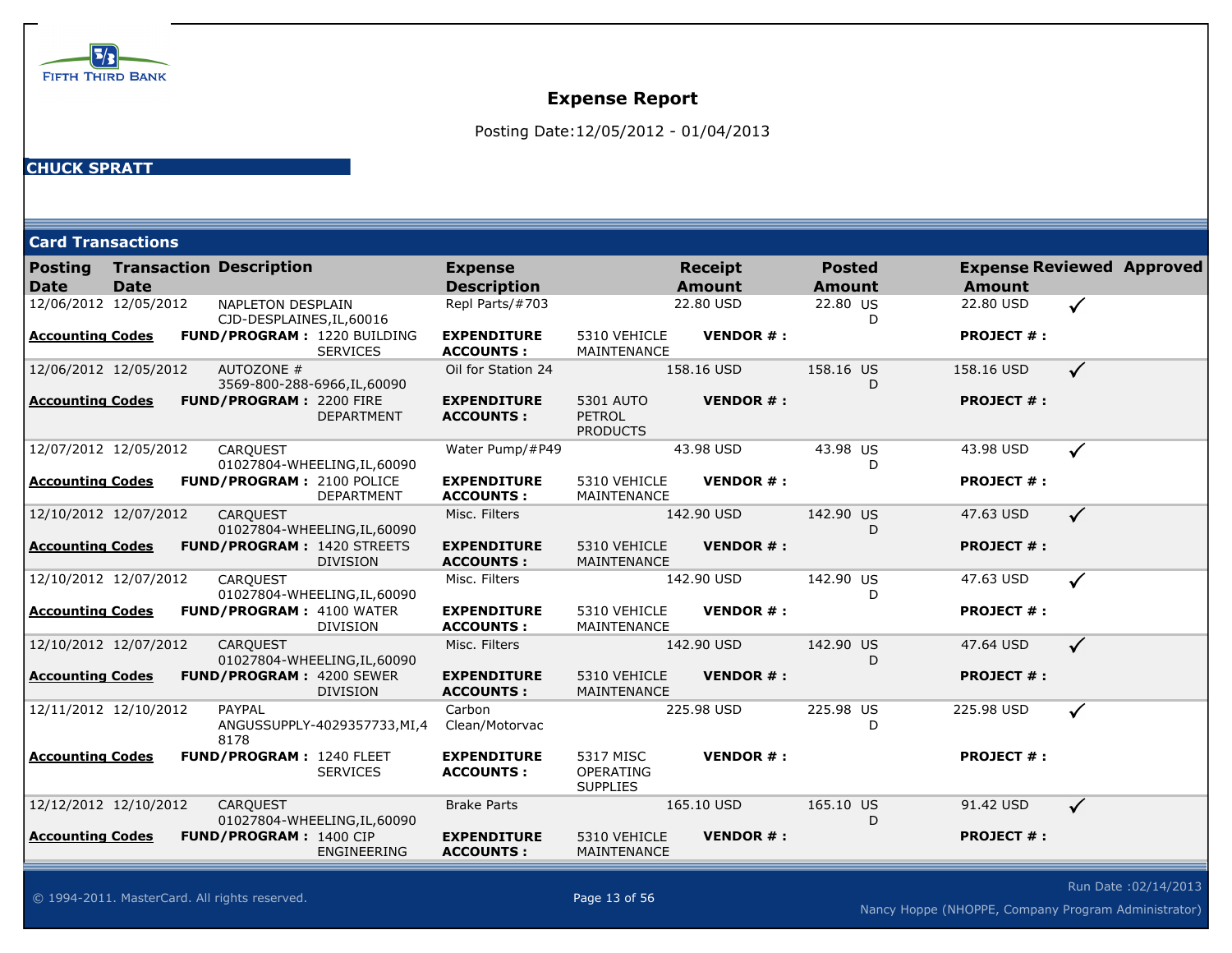

Posting Date:12/05/2012 - 01/04/2013

| <b>Card Transactions</b>      |             | (Cont.)                                                   |                                |                                        |                                                  |                          |                         |                   |                                  |  |
|-------------------------------|-------------|-----------------------------------------------------------|--------------------------------|----------------------------------------|--------------------------------------------------|--------------------------|-------------------------|-------------------|----------------------------------|--|
| <b>Posting</b><br><b>Date</b> | <b>Date</b> | <b>Transaction Description</b>                            |                                | <b>Expense</b><br><b>Description</b>   |                                                  | <b>Receipt</b><br>Amount | <b>Posted</b><br>Amount | <b>Amount</b>     | <b>Expense Reviewed Approved</b> |  |
| 12/12/2012 12/10/2012         |             | <b>CARQUEST</b>                                           | 01027804-WHEELING, IL, 60090   | Hyd Fittings                           |                                                  | 165.10 USD               | 165.10 US               | 73.68 USD<br>D    | $\checkmark$                     |  |
| <b>Accounting Codes</b>       |             | <b>FUND/PROGRAM: 1240 FLEET</b>                           | <b>SERVICES</b>                | <b>EXPENDITURE</b><br><b>ACCOUNTS:</b> | 5317 MISC<br><b>OPERATING</b><br><b>SUPPLIES</b> | <b>VENDOR#:</b>          |                         | <b>PROJECT #:</b> |                                  |  |
| 12/13/2012 12/12/2012         |             | <b>FASTENAL</b>                                           | COMPANY01-WHEELING, IL, 60090  | Misc Fasteners                         |                                                  | 267.29 USD               | 267.29 US               | 267.29 USD<br>D   | $\checkmark$                     |  |
| <b>Accounting Codes</b>       |             | FUND/PROGRAM: 1240 FLEET                                  | <b>SERVICES</b>                | <b>EXPENDITURE</b><br><b>ACCOUNTS:</b> | 5317 MISC<br>OPERATING<br><b>SUPPLIES</b>        | <b>VENDOR#:</b>          |                         | <b>PROJECT #:</b> |                                  |  |
| 12/14/2012 12/13/2012         |             | <b>SOL SNAP-ON</b><br>1820                                | INDUSTRIAL-877-740-1900, GA, 3 | <b>Motorvac Chemicals</b>              |                                                  | 78.71 USD                | 78.71 US                | 78.71 USD<br>D    | ✓                                |  |
| <b>Accounting Codes</b>       |             | <b>FUND/PROGRAM: 1240 FLEET</b>                           | <b>SERVICES</b>                | <b>EXPENDITURE</b><br><b>ACCOUNTS:</b> | 5317 MISC<br>OPERATING<br><b>SUPPLIES</b>        | <b>VENDOR#:</b>          |                         | <b>PROJECT #:</b> |                                  |  |
| 12/17/2012 12/13/2012         |             | <b>CARQUEST</b>                                           | 01027804-WHEELING, IL, 60090   | Filter for Vac                         |                                                  | 7.06 USD                 | 7.06 US                 | 7.06 USD<br>D     | $\checkmark$                     |  |
| <b>Accounting Codes</b>       |             | <b>FUND/PROGRAM: 1240 FLEET</b>                           | <b>SERVICES</b>                | <b>EXPENDITURE</b><br><b>ACCOUNTS:</b> | 5310 VEHICLE<br>MAINTENANCE                      | <b>VENDOR#:</b>          |                         | <b>PROJECT #:</b> |                                  |  |
| 12/17/2012 12/14/2012         |             | <b>HARBOR FREIGHT TOOLS</b><br>1-ARLINGTON HEI, IL, 60004 |                                | <b>Batteries for Shop</b><br>Equip     |                                                  | 46.88 USD                | 46.88 US                | 46.88 USD<br>D    | $\checkmark$                     |  |
| <b>Accounting Codes</b>       |             | <b>FUND/PROGRAM: 1240 FLEET</b>                           | <b>SERVICES</b>                | <b>EXPENDITURE</b><br><b>ACCOUNTS:</b> | 5317 MISC<br><b>OPERATING</b><br><b>SUPPLIES</b> | <b>VENDOR#:</b>          |                         | <b>PROJECT #:</b> |                                  |  |
| 12/17/2012 12/14/2012         |             | <b>CARQUEST</b>                                           | 01027804-WHEELING, IL, 60090   | Die for Hose Machine                   |                                                  | 170.99 USD               | 170.99 US               | 170.99 USD<br>D   | $\checkmark$                     |  |
| <b>Accounting Codes</b>       |             | <b>FUND/PROGRAM: 1240 FLEET</b>                           | <b>SERVICES</b>                | <b>EXPENDITURE</b><br><b>ACCOUNTS:</b> | 5315 SMALL<br>TOOLS &<br><b>EQUIPMENT</b>        | <b>VENDOR#:</b>          |                         | <b>PROJECT #:</b> |                                  |  |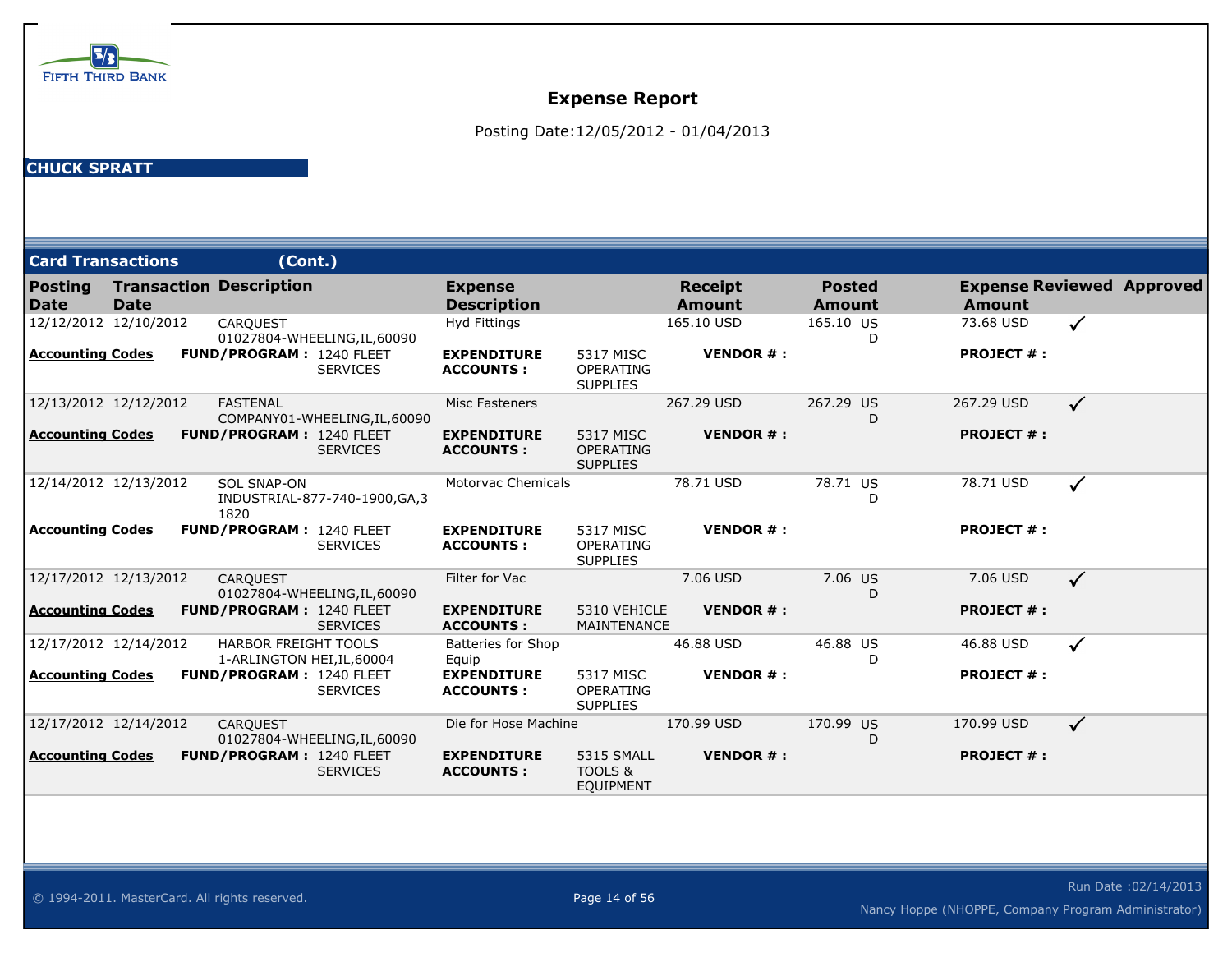

Posting Date:12/05/2012 - 01/04/2013

| <b>Card Transactions</b><br>(Cont.) |             |  |                                 |                                                       |                                        |                                           |                                 |                                |                   |                                  |
|-------------------------------------|-------------|--|---------------------------------|-------------------------------------------------------|----------------------------------------|-------------------------------------------|---------------------------------|--------------------------------|-------------------|----------------------------------|
| <b>Posting</b><br><b>Date</b>       | <b>Date</b> |  | <b>Transaction Description</b>  |                                                       | <b>Expense</b><br><b>Description</b>   |                                           | <b>Receipt</b><br><b>Amount</b> | <b>Posted</b><br><b>Amount</b> | <b>Amount</b>     | <b>Expense Reviewed Approved</b> |
| 12/19/2012 12/18/2012               |             |  | <b>MAP MACNEIL</b><br>0515      | AUTOMOTIVE-800-441-6287, IL, 6                        | Floor Mats/#350                        |                                           | 69.95 USD                       | 69.95 US<br>D                  | 69.95 USD         | $\checkmark$                     |
| <b>Accounting Codes</b>             |             |  | <b>FUND/PROGRAM: 1240 FLEET</b> | <b>SERVICES</b>                                       | <b>EXPENDITURE</b><br><b>ACCOUNTS:</b> | 5310 VEHICLE<br>MAINTENANCE               | <b>VENDOR#:</b>                 |                                | <b>PROJECT #:</b> |                                  |
| 12/20/2012 12/19/2012               |             |  | <b>CENTURY TOOL &amp;</b><br>4  | EQUIPME-06369269333, MO, 6330                         | Adapt. for Motorvac                    |                                           | 90.87 USD                       | 90.87 US<br>D                  | 90.87 USD         | $\checkmark$                     |
| <b>Accounting Codes</b>             |             |  | FUND/PROGRAM: 1240 FLEET        | <b>SERVICES</b>                                       | <b>EXPENDITURE</b><br><b>ACCOUNTS:</b> | 5315 SMALL<br>TOOLS &<br><b>EQUIPMENT</b> | <b>VENDOR#:</b>                 |                                | <b>PROJECT #:</b> |                                  |
| 12/21/2012 12/19/2012               |             |  | <b>CAROUEST</b>                 | 01027804-WHEELING, IL, 60090                          | Fuel Pump/1511                         |                                           | 180.10 USD                      | 180.10 US<br>D                 | 180.10 USD        | $\checkmark$                     |
| <b>Accounting Codes</b>             |             |  |                                 | <b>FUND/PROGRAM: 1420 STREETS</b><br><b>DIVISION</b>  | <b>EXPENDITURE</b><br><b>ACCOUNTS:</b> | 5310 VEHICLE<br>MAINTENANCE               | <b>VENDOR#:</b>                 |                                | <b>PROJECT #:</b> |                                  |
| 12/24/2012 12/20/2012               |             |  | <b>CARQUEST</b>                 | 01027804-WHEELING, IL, 60090                          | <b>Brake Chambers</b>                  |                                           | 134.70 USD                      | 134.70 US<br>D                 | 134.70 USD        | $\checkmark$                     |
| <b>Accounting Codes</b>             |             |  |                                 | <b>FUND/PROGRAM: 1420 STREETS</b><br><b>DIVISION</b>  | <b>EXPENDITURE</b><br><b>ACCOUNTS:</b> | 5310 VEHICLE<br>MAINTENANCE               | <b>VENDOR#:</b>                 |                                | <b>PROJECT #:</b> |                                  |
| 12/24/2012 12/20/2012               |             |  | CARQUEST                        | 01027804-WHEELING, IL, 60090                          | V Belt/#671                            |                                           | 56.11 USD                       | 56.11 US<br>D                  | 56.11 USD         | $\checkmark$                     |
| Accounting Codes                    |             |  | <b>FUND/PROGRAM: 2200 FIRE</b>  | <b>DEPARTMENT</b>                                     | <b>EXPENDITURE</b><br><b>ACCOUNTS:</b> | 5310 VEHICLE<br>MAINTENANCE               | <b>VENDOR#:</b>                 |                                | <b>PROJECT #:</b> |                                  |
| 12/24/2012 12/21/2012               |             |  | <b>SEARS ROEBUC</b><br>648701   | INTERNET-800-676-5543, TX, 786                        | Carb/Snowblower                        |                                           | 86.23 USD                       | 86.23 US<br>D                  | 86.23 USD         | $\checkmark$                     |
| <b>Accounting Codes</b>             |             |  |                                 | FUND/PROGRAM: 1420 STREETS<br><b>DIVISION</b>         | <b>EXPENDITURE</b><br><b>ACCOUNTS:</b> | 5310 VEHICLE<br>MAINTENANCE               | <b>VENDOR#:</b>                 |                                | <b>PROJECT #:</b> |                                  |
| 12/26/2012 12/24/2012               |             |  | <b>CAROUEST</b>                 | 01027804-WHEELING, IL, 60090                          | Heater Parts/#500                      |                                           | 92.66 USD                       | 92.66 US<br>D                  | 92.66 USD         | $\checkmark$                     |
| Accounting Codes                    |             |  |                                 | <b>FUND/PROGRAM: 1430 FORESTRY</b><br><b>DIVISION</b> | <b>EXPENDITURE</b><br><b>ACCOUNTS:</b> | 5310 VEHICLE<br>MAINTENANCE               | <b>VENDOR#:</b>                 |                                | <b>PROJECT #:</b> |                                  |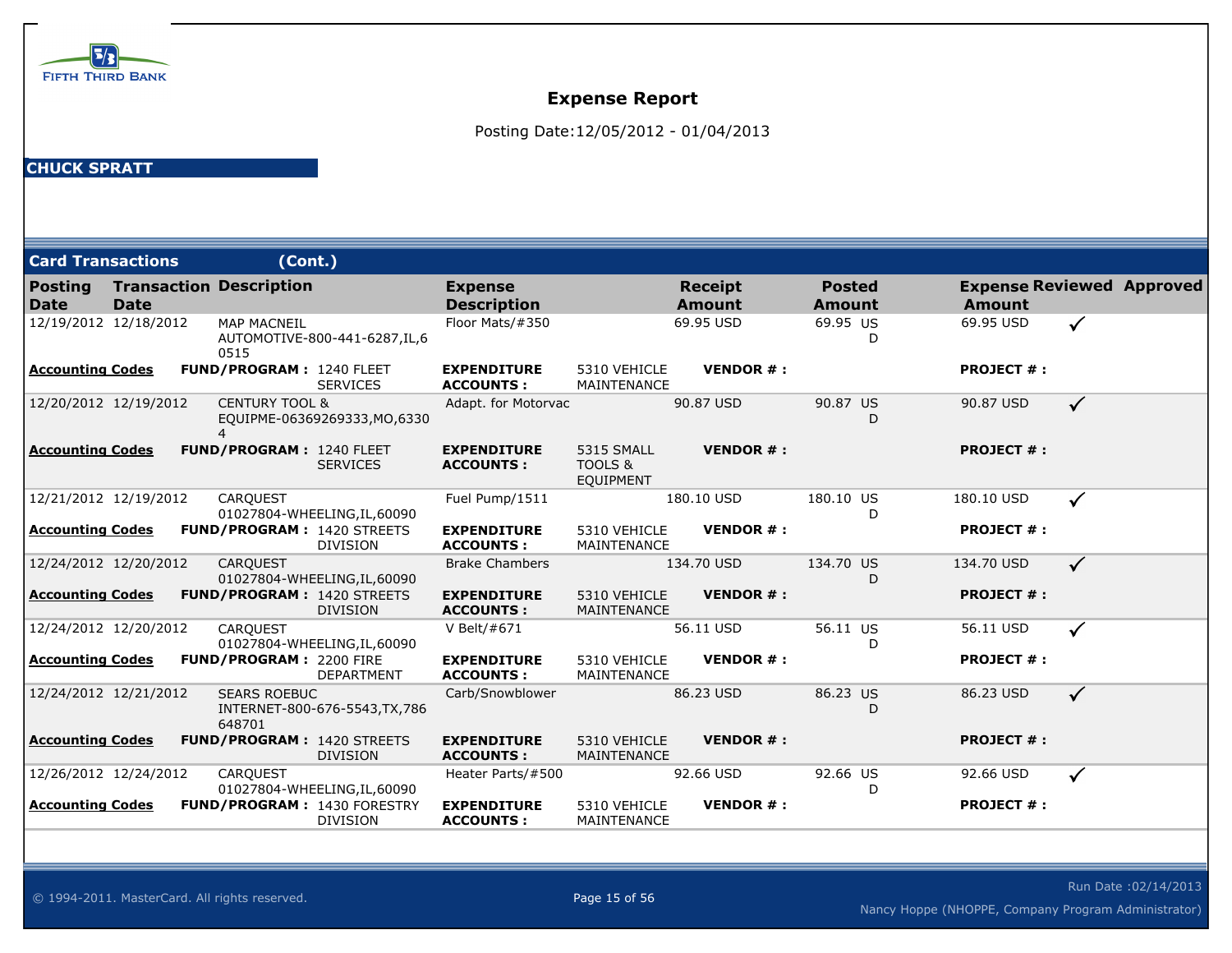

Posting Date:12/05/2012 - 01/04/2013

| <b>Card Transactions</b>      |             | (Cont.)                           |                                                       |                                        |                                                  |                                 |                 |                         |   |                                                   |              |  |
|-------------------------------|-------------|-----------------------------------|-------------------------------------------------------|----------------------------------------|--------------------------------------------------|---------------------------------|-----------------|-------------------------|---|---------------------------------------------------|--------------|--|
| <b>Posting</b><br><b>Date</b> | <b>Date</b> | <b>Transaction Description</b>    |                                                       | <b>Expense</b><br><b>Description</b>   |                                                  | <b>Receipt</b><br><b>Amount</b> |                 | <b>Posted</b><br>Amount |   | <b>Expense Reviewed Approved</b><br><b>Amount</b> |              |  |
| 12/26/2012 12/24/2012         |             | <b>CARQUEST</b>                   | 01027804-WHEELING, IL, 60090                          | <b>Replacement Filters</b>             |                                                  | 149.87 USD                      |                 | 149.87 US               | D | 149.87 USD                                        | $\checkmark$ |  |
| <b>Accounting Codes</b>       |             | <b>FUND/PROGRAM: 4200 SEWER</b>   | <b>DIVISION</b>                                       | <b>EXPENDITURE</b><br><b>ACCOUNTS:</b> | 5310 VEHICLE<br>MAINTENANCE                      |                                 | <b>VENDOR#:</b> |                         |   | <b>PROJECT #:</b>                                 |              |  |
| 12/26/2012 12/24/2012         |             | <b>CARQUEST</b>                   | 01027804-WHEELING, IL, 60090                          | <b>Replacement Filters</b>             |                                                  | 49.12 USD                       |                 | 49.12 US                | D | 49.12 USD                                         | $\checkmark$ |  |
| Accounting Codes              |             | <b>FUND/PROGRAM: 4100 WATER</b>   | <b>DIVISION</b>                                       | <b>EXPENDITURE</b><br><b>ACCOUNTS:</b> | 5310 VEHICLE<br>MAINTENANCE                      |                                 | <b>VENDOR#:</b> |                         |   | <b>PROJECT #:</b>                                 |              |  |
| 01/02/2013 12/31/2012         |             | <b>STAPLES</b>                    | 00116897-WHEELING, IL, 60090                          | Supplies for UST Regs                  |                                                  | 63.02 USD                       |                 | 63.02 US                |   | 63.02 USD                                         | $\checkmark$ |  |
| <b>Accounting Codes</b>       |             | <b>FUND/PROGRAM: 4100 WATER</b>   | <b>DIVISION</b>                                       | <b>EXPENDITURE</b><br><b>ACCOUNTS:</b> | 5243 PUMPHOUSE VENDOR #:<br>MAINTENANCE          |                                 |                 |                         |   | <b>PROJECT #:</b>                                 |              |  |
| 01/02/2013 12/31/2012         |             | PROSPECT, IL, 60056               | MENARDS MOUNT PROSPECT-MT                             | RV Anti-frz for<br><b>Spreaders</b>    |                                                  | 26.82 USD                       |                 | 26.82 US                | D | 26.82 USD                                         | $\checkmark$ |  |
| <b>Accounting Codes</b>       |             | <b>FUND/PROGRAM: 1420 STREETS</b> | <b>DIVISION</b>                                       | <b>EXPENDITURE</b><br><b>ACCOUNTS:</b> | 5303 CHEMICALS VENDOR #:                         |                                 |                 |                         |   | <b>PROJECT #:</b>                                 |              |  |
| 01/03/2013 01/02/2013         |             | 0,80303                           | DRILLSPOT.COM-7202043660,C                            | <b>Magnets for Signs</b>               |                                                  | 20.03 USD                       |                 | 20.03 US                | D | 20.03 USD                                         | $\checkmark$ |  |
| Accounting Codes              |             | <b>FUND/PROGRAM: 4100 WATER</b>   | <b>DIVISION</b>                                       | <b>EXPENDITURE</b><br><b>ACCOUNTS:</b> | 5317 MISC<br><b>OPERATING</b><br><b>SUPPLIES</b> |                                 | <b>VENDOR#:</b> |                         |   | <b>PROJECT #:</b>                                 |              |  |
| 01/03/2013 01/02/2013         |             | UNIFORM&CAREER                    | APPAREL-800-504-0328, IL, 60616                       | Mat Service                            |                                                  | 1,444.50 USD                    |                 | 1,444.50 US             | D | 651.25 USD                                        | $\checkmark$ |  |
| <b>Accounting Codes</b>       |             |                                   | <b>FUND/PROGRAM: 1220 BUILDING</b><br><b>SERVICES</b> | <b>EXPENDITURE</b><br><b>ACCOUNTS:</b> | 5215 JANITORIAL VENDOR #:<br><b>SERVICES</b>     |                                 |                 |                         |   | <b>PROJECT #:</b>                                 |              |  |
| 01/03/2013 01/02/2013         |             | UNIFORM&CAREER                    | APPAREL-800-504-0328, IL, 60616                       | Uniform Service                        |                                                  | 1,444.50 USD                    |                 | 1,444.50 US             | D | 793.25 USD                                        | $\checkmark$ |  |
| <b>Accounting Codes</b>       |             | <b>FUND/PROGRAM: 1240 FLEET</b>   | <b>SERVICES</b>                                       | <b>EXPENDITURE</b><br><b>ACCOUNTS:</b> | 5106 UNIFORM<br><b>ALLOWANCE</b>                 |                                 | <b>VENDOR#:</b> |                         |   | <b>PROJECT #:</b>                                 |              |  |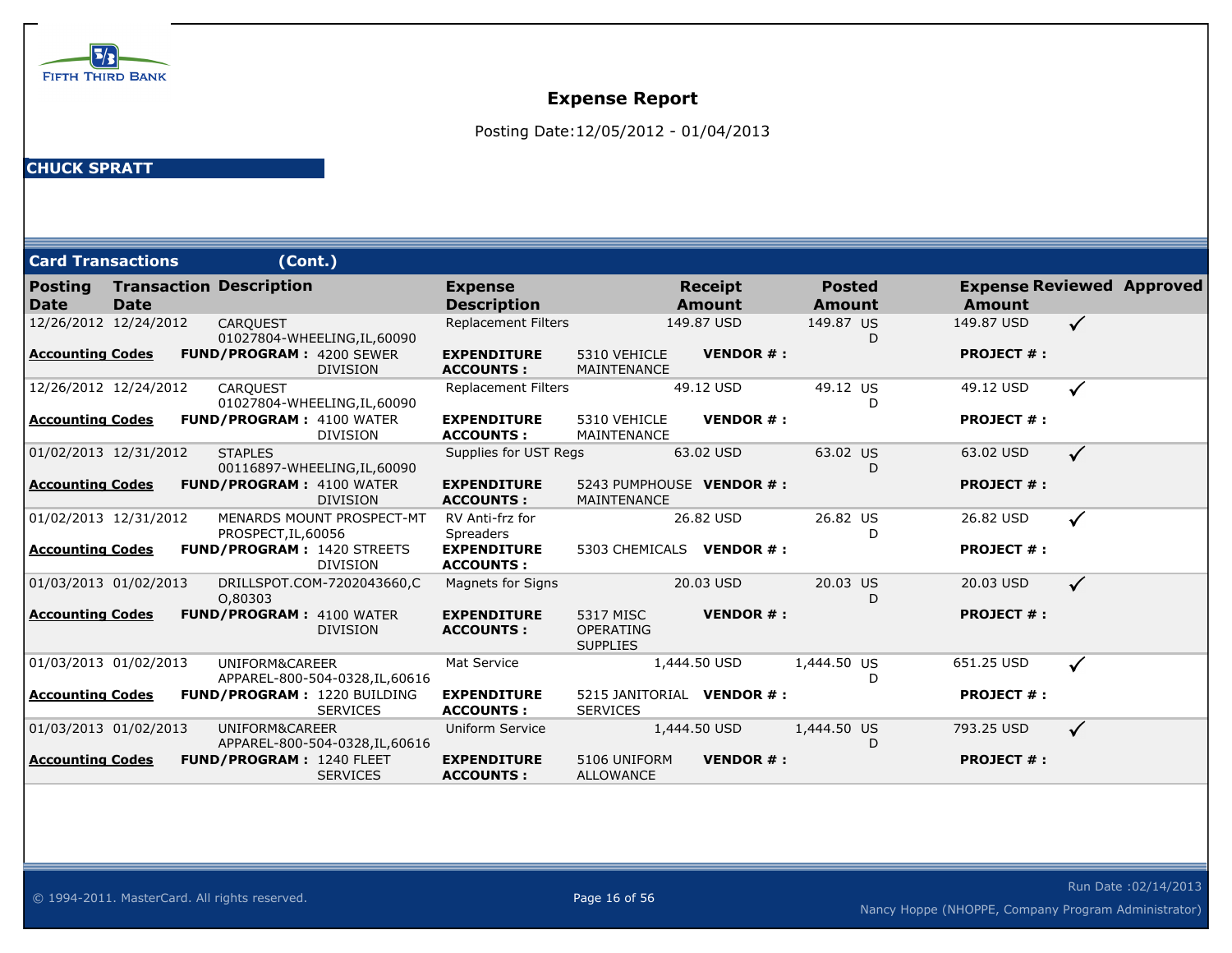

Posting Date:12/05/2012 - 01/04/2013

| <b>Card Transactions</b> |                       | (Cont.)                                                  |                                        |                                    |                               |                                |                                                   |                            |  |
|--------------------------|-----------------------|----------------------------------------------------------|----------------------------------------|------------------------------------|-------------------------------|--------------------------------|---------------------------------------------------|----------------------------|--|
| Posting<br><b>Date</b>   | <b>Date</b>           | <b>Transaction Description</b>                           | <b>Expense</b><br><b>Description</b>   |                                    | Receipt<br><b>Amount</b>      | <b>Posted</b><br><b>Amount</b> | <b>Expense Reviewed Approved</b><br><b>Amount</b> |                            |  |
|                          | 01/04/2013 01/03/2013 | <b>AUTOMOTIVE LIFTS &amp;</b><br>MAC-STREATOR, IL, 61364 | Replacement<br>Switch/Lift             |                                    | 62.00 USD                     | 62.00 US<br>D                  | 62.00 USD                                         | $\boldsymbol{\mathcal{U}}$ |  |
| <b>Accounting Codes</b>  |                       | <b>FUND/PROGRAM: 1240 FLEET</b><br><b>SERVICES</b>       | <b>EXPENDITURE</b><br><b>ACCOUNTS:</b> | 5315 SMALL<br>TOOLS &<br>EQUIPMENT | <b>VENDOR <math>#</math>:</b> |                                | <b>PROJECT #:</b>                                 |                            |  |
| <b>Card Subtotal</b>     |                       | 3,855.83                                                 |                                        |                                    |                               |                                |                                                   |                            |  |
| <b>Grand Total</b>       |                       |                                                          |                                        |                                    | 3,855.83                      |                                |                                                   |                            |  |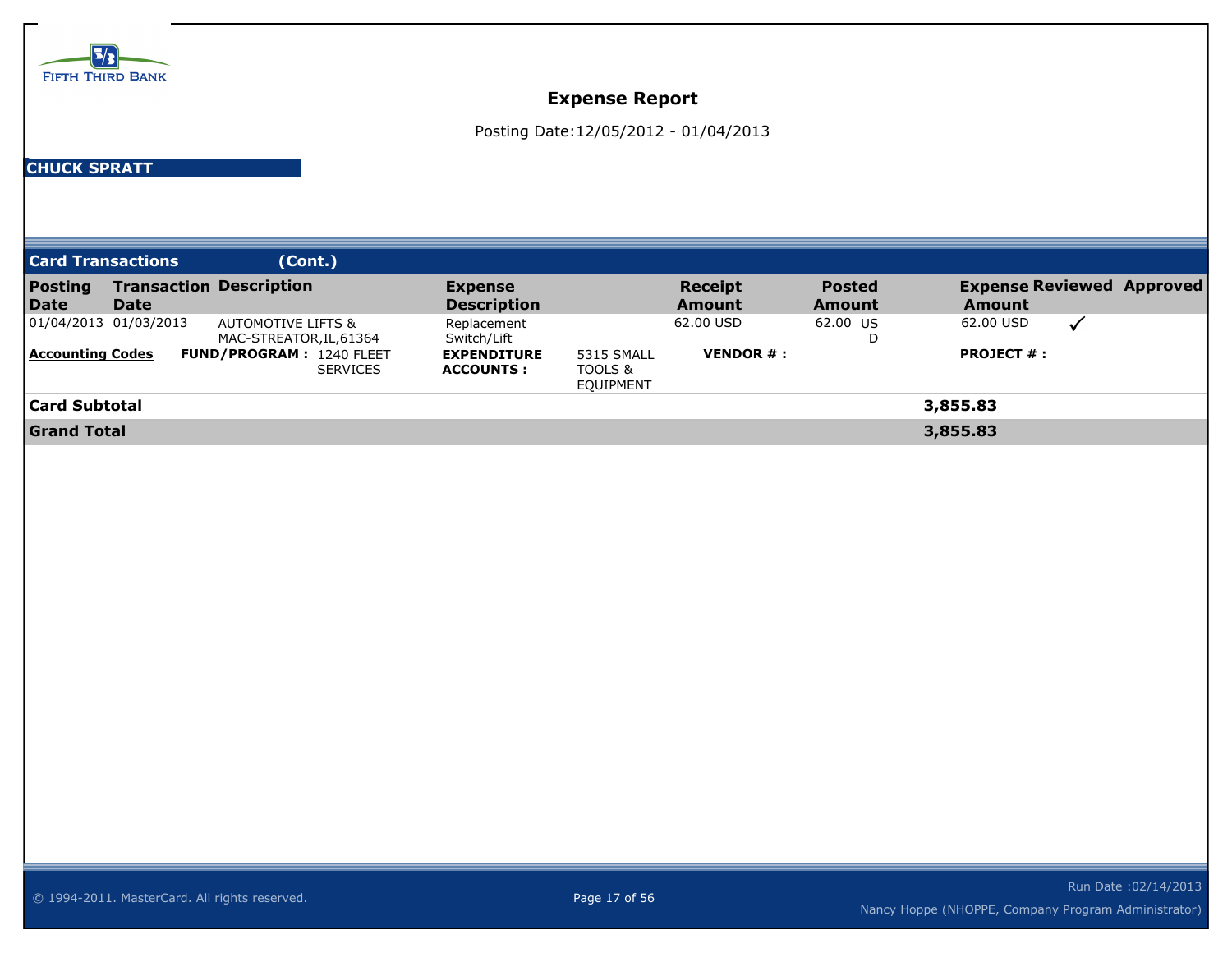

Posting Date:12/05/2012 - 01/04/2013

#### **DARLA CALLANAN**

|  | <b>Card Transactions</b> |
|--|--------------------------|
|  |                          |

| Posting<br><b>Date</b>  | <b>Date</b> | <b>Transaction Description</b>                      |                              | <b>Expense</b><br><b>Description</b>   |                                                     | <b>Receipt</b><br><b>Amount</b> |                 | <b>Posted</b><br><b>Amount</b> |   | <b>Expense Reviewed Approved</b><br><b>Amount</b> |              |                      |
|-------------------------|-------------|-----------------------------------------------------|------------------------------|----------------------------------------|-----------------------------------------------------|---------------------------------|-----------------|--------------------------------|---|---------------------------------------------------|--------------|----------------------|
| 12/14/2012 12/13/2012   |             | SQ FIREFIGHTING<br>SERVI-PONTIAC, IL, 61764         |                              | Fireground<br>Seminar-Eilken           |                                                     | 355.00 USD                      |                 | 355.00 US                      | D | 355.00 USD                                        | $\checkmark$ |                      |
| <b>Accounting Codes</b> |             | FUND/PROGRAM: 2200 FIRE                             | DEPARTMENT                   | <b>EXPENDITURE</b><br><b>ACCOUNTS:</b> | 5105 TRAINING                                       |                                 | <b>VENDOR#:</b> |                                |   | <b>PROJECT #:</b>                                 |              |                      |
| 12/18/2012 12/17/2012   |             | D'AGOSTINO'S                                        | PIZZERIA-WHEELING, IL, 60090 | Refreshments/Red Ctr<br>Mtg            |                                                     | 104.22 USD                      |                 | 104.22 US                      | D | 104.22 USD                                        | $\checkmark$ |                      |
| <b>Accounting Codes</b> |             | <b>FUND/PROGRAM: 2200 FIRE</b>                      | <b>DEPARTMENT</b>            | <b>EXPENDITURE</b><br><b>ACCOUNTS:</b> | 5205<br><b>CONFERENCES &amp;</b><br><b>MEETINGS</b> |                                 | <b>VENDOR#:</b> |                                |   | <b>PROJECT #:</b>                                 |              |                      |
| 12/19/2012 12/18/2012   |             | AUTOZONE #                                          | 3569-800-288-6966, IL, 60090 | Wheel Charger                          |                                                     | 299.99 USD                      |                 | 299.99 US                      | D | 299.99 USD                                        | $\checkmark$ |                      |
| <b>Accounting Codes</b> |             | <b>FUND/PROGRAM: 2200 FIRE</b>                      | <b>DEPARTMENT</b>            | <b>EXPENDITURE</b><br><b>ACCOUNTS:</b> | 5310 VEHICLE<br>MAINTENANCE                         |                                 | <b>VENDOR#:</b> |                                |   | <b>PROJECT #:</b>                                 |              |                      |
| 12/20/2012 12/19/2012   |             | STE OIL COMPANY<br>INC-512-3963399, TX, 78666       |                              | 5 gal CP70T                            |                                                     | 436.11 USD                      |                 | 436.11 US                      | D | 436.11 USD                                        | $\checkmark$ |                      |
| <b>Accounting Codes</b> |             | <b>FUND/PROGRAM: 2200 FIRE</b>                      | <b>DEPARTMENT</b>            | <b>EXPENDITURE</b><br><b>ACCOUNTS:</b> | 5310 VEHICLE<br><b>MAINTENANCE</b>                  |                                 | <b>VENDOR#:</b> |                                |   | <b>PROJECT #:</b>                                 |              |                      |
| 12/20/2012 12/19/2012   |             | <b>BERRY DIVE CENTER</b><br>LLC-PALATINE, IL, 60074 |                              | Dive Equipment                         |                                                     | 121.92 USD                      |                 | 121.92 US                      | D | 121.92 USD                                        | $\checkmark$ |                      |
| <b>Accounting Codes</b> |             | FUND/PROGRAM: 2200 FIRE                             | <b>DEPARTMENT</b>            | <b>EXPENDITURE</b><br><b>ACCOUNTS:</b> | 5305<br><b>FIREFIGHTING</b><br><b>SUPPLIES</b>      |                                 | <b>VENDOR#:</b> |                                |   | <b>PROJECT #:</b>                                 |              |                      |
| 12/21/2012 12/20/2012   |             |                                                     | WAL-MART-WHEELING, IL, 60090 | Kitchen Utensils                       |                                                     | 167.07 USD                      |                 | 167.07 US                      | D | 167.07 USD                                        | $\checkmark$ |                      |
| <b>Accounting Codes</b> |             | <b>FUND/PROGRAM: 2200 FIRE</b>                      | DEPARTMENT                   | <b>EXPENDITURE</b><br><b>ACCOUNTS:</b> | 5317 MISC<br>OPERATING<br><b>SUPPLIES</b>           |                                 | <b>VENDOR#:</b> |                                |   | <b>PROJECT #:</b>                                 |              |                      |
| 12/21/2012 12/20/2012   |             |                                                     | WAL-MART-WHEELING, IL, 60090 | Snow Shovels                           |                                                     | 147.48 USD                      |                 | 147.48 US                      | D | 147.48 USD                                        | $\checkmark$ |                      |
| <b>Accounting Codes</b> |             | FUND/PROGRAM: 2200 FIRE                             | <b>DEPARTMENT</b>            | <b>EXPENDITURE</b><br><b>ACCOUNTS:</b> | 5311<br><b>BLDG/GROUNDS</b><br>MAINTENANCE          |                                 | <b>VENDOR#:</b> |                                |   | <b>PROJECT #:</b>                                 |              |                      |
| <b>Card Subtotal</b>    |             |                                                     |                              |                                        |                                                     |                                 |                 |                                |   | 1,631.79                                          |              |                      |
| <b>Grand Total</b>      |             |                                                     |                              |                                        |                                                     |                                 |                 |                                |   | 1,631.79                                          |              |                      |
|                         |             |                                                     |                              |                                        |                                                     |                                 |                 |                                |   |                                                   |              | Run Date: 02/14/2013 |

 $\odot$  1994-2011. MasterCard. All rights reserved. Page 18 of 56

Nancy Hoppe (NHOPPE, Company Program Administrator)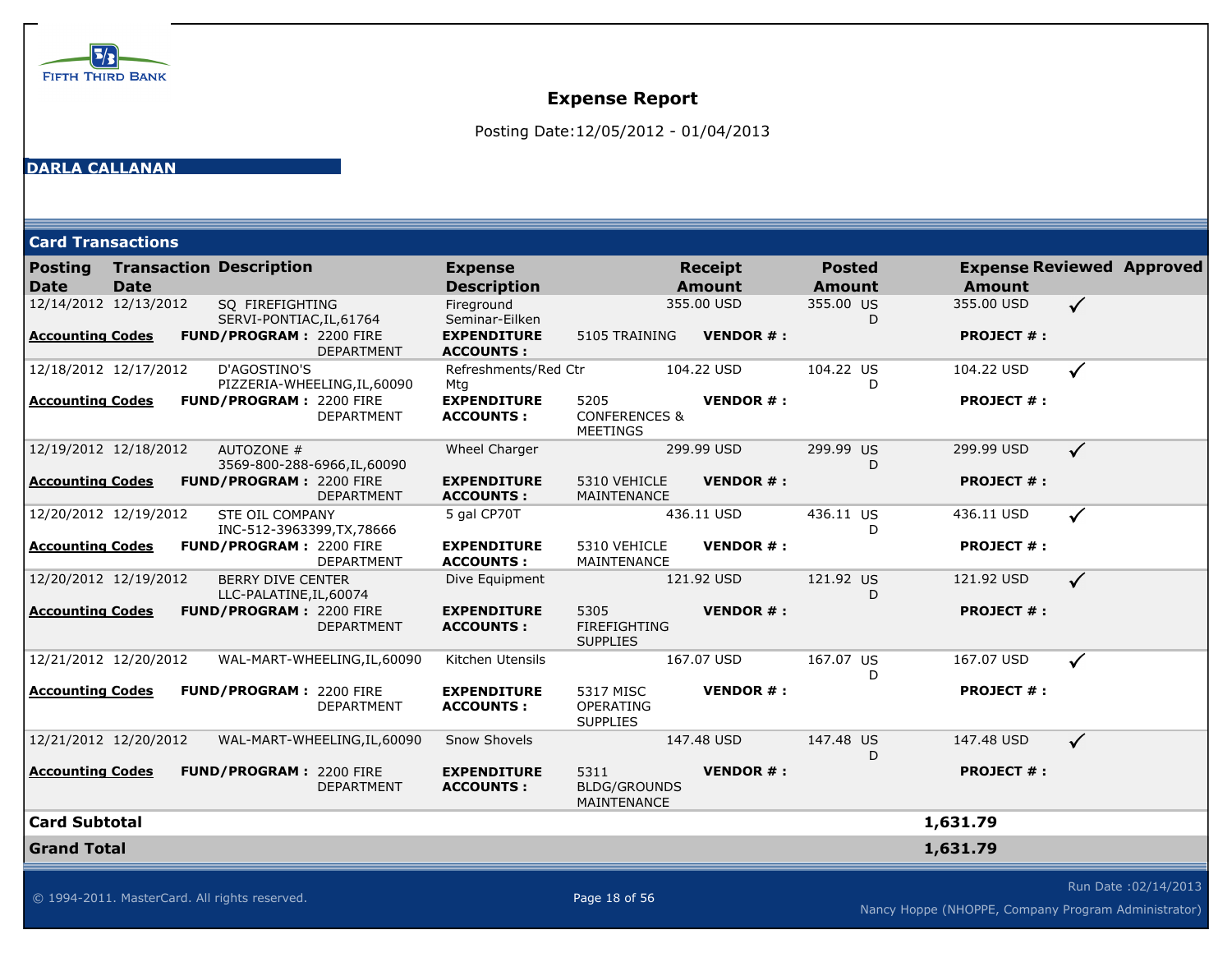

Posting Date:12/05/2012 - 01/04/2013

### **DERRYL SHAPIRO**

| <b>Card Transactions</b>      |             |                                   |                                      |                                        |                                                  |                                 |                 |                                |                   |                                  |
|-------------------------------|-------------|-----------------------------------|--------------------------------------|----------------------------------------|--------------------------------------------------|---------------------------------|-----------------|--------------------------------|-------------------|----------------------------------|
| <b>Posting</b><br><b>Date</b> | <b>Date</b> | <b>Transaction Description</b>    |                                      | <b>Expense</b><br><b>Description</b>   |                                                  | <b>Receipt</b><br><b>Amount</b> |                 | <b>Posted</b><br><b>Amount</b> | <b>Amount</b>     | <b>Expense Reviewed Approved</b> |
| 12/07/2012 12/05/2012         |             | MICROSOFT TECH<br>52-6399         | SUPPORT-800-936-3500, WA, 980        | MsftTechSupportExch                    |                                                  | 259.00 USD                      |                 | 259.00 US<br>D                 | 259.00 USD        | $\checkmark$                     |
| <b>Accounting Codes</b>       |             | FUND/PROGRAM: 1750                | <b>INFORMATION</b><br><b>SYSTEMS</b> | <b>EXPENDITURE</b><br><b>ACCOUNTS:</b> | 5207 IS SERV &<br>MAINT<br><b>AGREEMENT</b>      |                                 | <b>VENDOR#:</b> |                                | <b>PROJECT #:</b> |                                  |
| 12/07/2012 12/06/2012         |             | CK, NY, 12572                     | BATTERYSHARKS.COM-RHINEBE            | <b>UPS Batteries ST23</b>              |                                                  | 39.42 USD                       |                 | 39.42 US<br>D                  | 39.42 USD         | $\checkmark$                     |
| <b>Accounting Codes</b>       |             | <b>FUND/PROGRAM: 2200 FIRE</b>    | <b>DEPARTMENT</b>                    | <b>EXPENDITURE</b><br><b>ACCOUNTS:</b> | 5317 MISC<br><b>OPERATING</b><br><b>SUPPLIES</b> |                                 | <b>VENDOR#:</b> |                                | <b>PROJECT #:</b> |                                  |
| 12/19/2012 12/17/2012         |             | <b>GENESIS</b><br>L,60062         | TECHNOLOGIES,-NORTHBROOK,I           | LaserTonerCartr Lyns                   |                                                  | 321.16 USD                      |                 | 321.16 US<br>D                 | 321.16 USD        | $\checkmark$                     |
| <b>Accounting Codes</b>       |             | FUND/PROGRAM: 1800 HUMAN          | <b>RESOURCES</b><br><b>DEPT</b>      | <b>EXPENDITURE</b><br><b>ACCOUNTS:</b> | 5318 OFFICE<br><b>SUPPLIES</b>                   |                                 | <b>VENDOR#:</b> |                                | <b>PROJECT #:</b> |                                  |
| 12/28/2012 12/26/2012         |             | <b>GENESIS</b><br>L,60062         | TECHNOLOGIES,-NORTHBROOK,I           | LaserTonerCart LJ3800                  |                                                  | 125.00 USD                      |                 | 125.00 US<br>D                 | 125.00 USD        | $\checkmark$                     |
| <b>Accounting Codes</b>       |             | <b>FUND/PROGRAM: 1700 FINANCE</b> | <b>DEPARTMENT</b>                    | <b>EXPENDITURE</b><br><b>ACCOUNTS:</b> | 5318 OFFICE<br><b>SUPPLIES</b>                   |                                 | <b>VENDOR#:</b> |                                | <b>PROJECT #:</b> |                                  |
| 12/31/2012 12/28/2012         |             | <b>GENESIS</b><br>L,60062         | TECHNOLOGIES,-NORTHBROOK,I           | LaserTonerCart LJ2055                  |                                                  | 119.00 USD                      |                 | 119.00 US<br>D                 | 119.00 USD        | $\checkmark$                     |
| <b>Accounting Codes</b>       |             | <b>FUND/PROGRAM: 1700 FINANCE</b> | <b>DEPARTMENT</b>                    | <b>EXPENDITURE</b><br><b>ACCOUNTS:</b> | 5318 OFFICE<br><b>SUPPLIES</b>                   |                                 | <b>VENDOR#:</b> |                                | <b>PROJECT #:</b> |                                  |
| 01/03/2013 01/03/2013         |             | DMI DELL<br>682                   | K-12/GOVT-800-981-3355, TX, 78       | Monitor Cord Rose L                    |                                                  | 26.00 USD                       |                 | 26.00 US<br>D                  | 26.00 USD         | $\checkmark$                     |
| <b>Accounting Codes</b>       |             | FUND/PROGRAM: 1500 PUBLIC         | <b>WORKS</b><br>ADMINISTRATI         | <b>EXPENDITURE</b><br><b>ACCOUNTS:</b> | 5313 IS MISC<br><b>EQPT &amp; SUPPLIES</b>       |                                 | <b>VENDOR#:</b> |                                | <b>PROJECT #:</b> |                                  |
| <b>Card Subtotal</b>          |             |                                   |                                      |                                        |                                                  |                                 |                 |                                | 889.58            |                                  |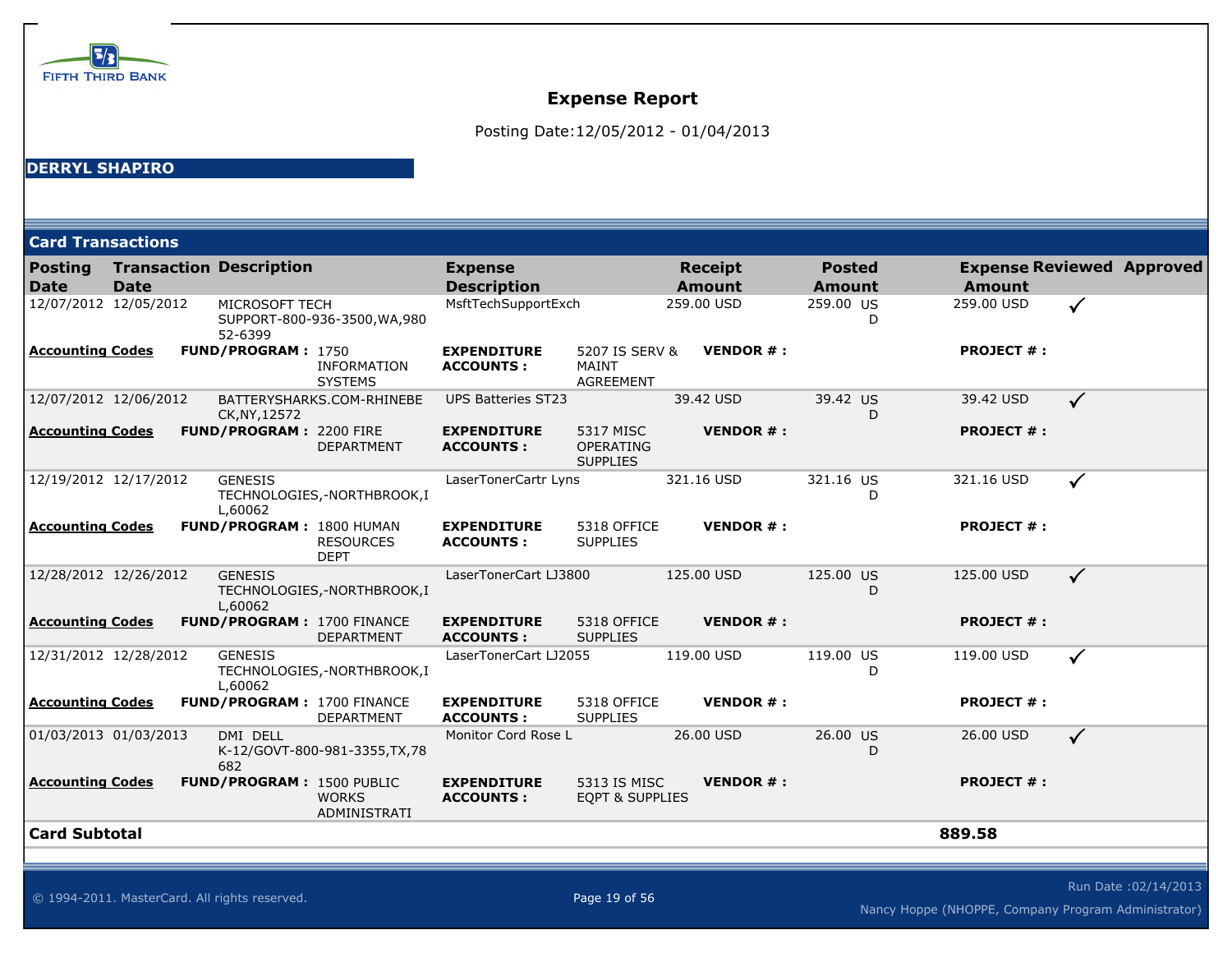

Posting Date:12/05/2012 - 01/04/2013

### **DONALD WENNERSTROM**

| <b>Card Transactions</b> |                       |                                             |                                |                                        |                                              |                          |                                |                   |                                  |
|--------------------------|-----------------------|---------------------------------------------|--------------------------------|----------------------------------------|----------------------------------------------|--------------------------|--------------------------------|-------------------|----------------------------------|
| Posting<br><b>Date</b>   | <b>Date</b>           | <b>Transaction Description</b>              |                                | <b>Expense</b><br><b>Description</b>   |                                              | <b>Receipt</b><br>Amount | <b>Posted</b><br><b>Amount</b> | <b>Amount</b>     | <b>Expense Reviewed Approved</b> |
|                          | 12/14/2012 12/12/2012 | LEE JENSEN SALES-CRYSTAL<br>LAKE, IL, 60014 |                                | Cylinder for Shoring                   |                                              | 1,440.00 USD             | 1,440.00 US<br>D               | 1,440.00 USD      | $\checkmark$                     |
| <b>Accounting Codes</b>  |                       | <b>FUND/PROGRAM: 4100 WATER</b>             | <b>DIVISION</b>                | <b>EXPENDITURE</b><br><b>ACCOUNTS:</b> | 5345 WATER<br><b>STORAGE MAINT</b>           | <b>VENDOR#:</b>          |                                | <b>PROJECT #:</b> |                                  |
|                          | 12/14/2012 12/13/2012 | METROPOLITAN                                | INDUSTRIE-ROMEOVILLE, IL, 6044 | <b>Swtich Mechanical Float</b>         |                                              | 503.54 USD               | 503.54 US<br>D                 | 503.54 USD        | $\checkmark$                     |
| <b>Accounting Codes</b>  |                       | <b>FUND/PROGRAM: 4200 SEWER</b>             | <b>DIVISION</b>                | <b>EXPENDITURE</b><br><b>ACCOUNTS:</b> | 5340 LIFT<br><b>STATIONS</b>                 | <b>VENDOR#:</b>          |                                | <b>PROJECT #:</b> |                                  |
|                          | 12/21/2012 12/19/2012 | <b>FULLIFE</b><br>SAFETY-ROSELLE, IL, 60172 |                                | <b>Gas Monitor Repairs</b>             |                                              | 392.00 USD               | 392.00 US<br>D                 | 392.00 USD        | $\checkmark$                     |
| <b>Accounting Codes</b>  |                       | <b>FUND/PROGRAM: 4200 SEWER</b>             | <b>DIVISION</b>                | <b>EXPENDITURE</b><br><b>ACCOUNTS:</b> | 5220 MAINT<br>OFF/SPEC<br><b>EQUIPMENT</b>   | <b>VENDOR#:</b>          |                                | <b>PROJECT #:</b> |                                  |
|                          | 12/24/2012 12/21/2012 | <b>FULLIFE</b><br>SAFETY-ROSELLE, IL, 60172 |                                | Gloves                                 |                                              | 1,210.75 USD             | 1,210.75 US<br>D               | 605.38 USD        | $\checkmark$                     |
| <b>Accounting Codes</b>  |                       | <b>FUND/PROGRAM: 4100 WATER</b>             | <b>DIVISION</b>                | <b>EXPENDITURE</b><br><b>ACCOUNTS:</b> | 5319<br><b>PROTECTIVE</b><br><b>CLOTHING</b> | <b>VENDOR#:</b>          |                                | <b>PROJECT #:</b> |                                  |
|                          | 12/24/2012 12/21/2012 | <b>FULLIFE</b><br>SAFETY-ROSELLE, IL, 60172 |                                | Gloves                                 |                                              | 1,210.75 USD             | 1,210.75 US<br>D               | 605.37 USD        | $\checkmark$                     |
| <b>Accounting Codes</b>  |                       | <b>FUND/PROGRAM: 4200 SEWER</b>             | <b>DIVISION</b>                | <b>EXPENDITURE</b><br><b>ACCOUNTS:</b> | 5319<br><b>PROTECTIVE</b><br><b>CLOTHING</b> | <b>VENDOR#:</b>          |                                | <b>PROJECT #:</b> |                                  |
| <b>Card Subtotal</b>     |                       |                                             |                                |                                        |                                              |                          |                                | 3,546.29          |                                  |
| <b>Grand Total</b>       |                       |                                             |                                |                                        |                                              |                          |                                | 3,546.29          |                                  |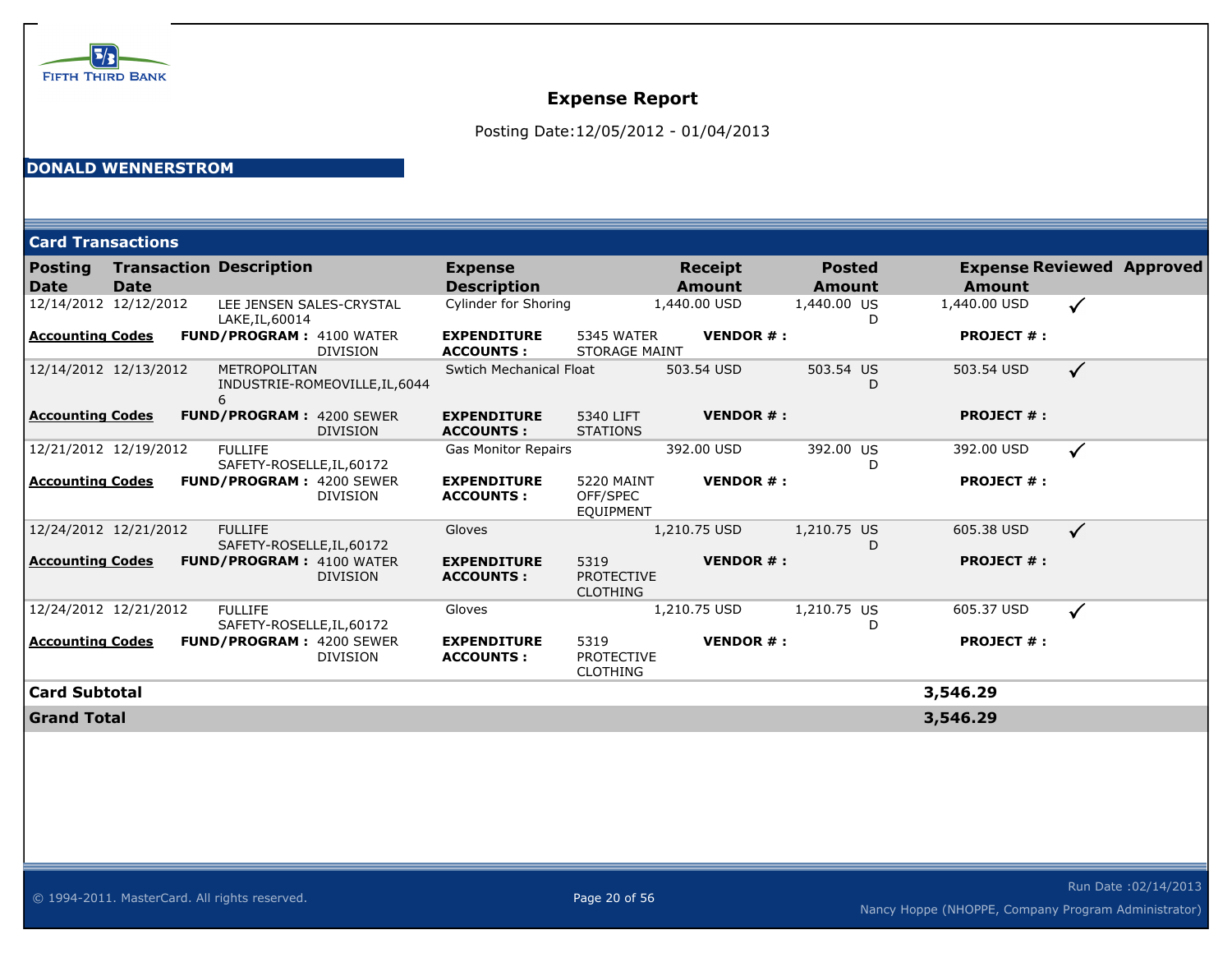

Posting Date:12/05/2012 - 01/04/2013

### **DRUCILLA GARCIA**

**Card Transactions**

| <b>Posting</b><br><b>Date</b> | <b>Date</b> | <b>Transaction Description</b>                           |                                                        | <b>Expense</b><br><b>Description</b>   |                                     | <b>Receipt</b><br><b>Amount</b> |                               | <b>Posted</b><br><b>Amount</b> |   | <b>Amount</b>     |              | <b>Expense Reviewed Approved</b> |
|-------------------------------|-------------|----------------------------------------------------------|--------------------------------------------------------|----------------------------------------|-------------------------------------|---------------------------------|-------------------------------|--------------------------------|---|-------------------|--------------|----------------------------------|
| 12/20/2012 12/18/2012         |             | PAYPAL                                                   | MCIMEK-4029357733,CA,95131                             | Deposit: Bizin Whlngguid<br>ebk        |                                     | 600.00 USD                      |                               | 600.00 US                      | D | 600,00 USD        | $\checkmark$ |                                  |
| <b>Accounting Codes</b>       |             |                                                          | FUND/PROGRAM: 1600 ADMIN &<br><b>BOT</b>               | <b>EXPENDITURE</b><br><b>ACCOUNTS:</b> | 5333 BUSINESS<br><b>RECRUITMENT</b> |                                 | <b>VENDOR#:</b>               |                                |   | <b>PROJECT #:</b> |              |                                  |
| 12/20/2012 12/18/2012         |             | PAYPAL                                                   | MCIMEK-4029357733,CA,95131                             | WidWhingYouTubepgde<br>sign            |                                     | 400.00 USD                      |                               | 400.00 US                      | D | 400.00 USD        | $\checkmark$ |                                  |
| <b>Accounting Codes</b>       |             |                                                          | FUND/PROGRAM: 1600 ADMIN &<br><b>BOT</b>               | <b>EXPENDITURE</b><br><b>ACCOUNTS:</b> | 5333 BUSINESS<br><b>RECRUITMENT</b> |                                 | <b>VENDOR#:</b>               |                                |   | <b>PROJECT #:</b> |              |                                  |
| 12/20/2012 12/19/2012         |             | <b>SPECIALTY DESIGN &amp;</b><br>MFG-MARATHON, WI, 54448 |                                                        | NewVoWRibbonCuttng<br><b>Scissrs</b>   |                                     | 259.01 USD                      |                               | 259.01 US                      | D | 259.01 USD        | $\checkmark$ |                                  |
| <b>Accounting Codes</b>       |             |                                                          | FUND/PROGRAM: 1600 ADMIN &<br><b>BOT</b>               | <b>EXPENDITURE</b><br><b>ACCOUNTS:</b> | 5318 OFFICE<br><b>SUPPLIES</b>      |                                 | <b>VENDOR#:</b>               |                                |   | <b>PROJECT #:</b> |              |                                  |
| 01/03/2013 01/02/2013         |             | 60614                                                    | BROKERSAVANT-7738442830,IL,                            | Comm RE Subscription                   |                                     | 300.00 USD                      |                               | 300.00 US                      | D | 50.00 USD         | $\checkmark$ |                                  |
| <b>Accounting Codes</b>       |             | <b>FUND/PROGRAM: 3000 TOWN</b>                           | <b>CENTER TIF</b>                                      | <b>EXPENDITURE</b><br><b>ACCOUNTS:</b> | 5333 BUSINESS<br><b>RECRUITMENT</b> |                                 | <b>VENDOR#:</b>               |                                |   | <b>PROJECT #:</b> |              | 2013-002                         |
| 01/03/2013 01/02/2013         |             | 60614                                                    | BROKERSAVANT-7738442830,IL,                            | Comm RE Subscription                   |                                     | 300.00 USD                      |                               | 300.00 US                      | D | 50.00 USD         | $\checkmark$ |                                  |
| <b>Accounting Codes</b>       |             | FUND/PROGRAM: 3100                                       | <b>CROSSROAD TIF</b><br>IMPLEMENT.                     | <b>EXPENDITURE</b><br><b>ACCOUNTS:</b> | 5333 BUSINESS<br><b>RECRUITMENT</b> |                                 | <b>VENDOR#:</b>               |                                |   | <b>PROJECT #:</b> |              | 2013-002                         |
| 01/03/2013 01/02/2013         |             | 60614                                                    | BROKERSAVANT-7738442830,IL,                            | Comm RE Subscription                   |                                     | 300.00 USD                      |                               | 300.00 US                      | D | 50.00 USD         | $\checkmark$ |                                  |
| <b>Accounting Codes</b>       |             |                                                          | <b>FUND/PROGRAM: 3200 SOUTH TIF</b><br><b>DISTRICT</b> | <b>EXPENDITURE</b><br><b>ACCOUNTS:</b> | 5333 BUSINESS<br><b>RECRUITMENT</b> |                                 | <b>VENDOR#:</b>               |                                |   | <b>PROJECT #:</b> |              | 2013-002                         |
| 01/03/2013 01/02/2013         |             | 60614                                                    | BROKERSAVANT-7738442830,IL,                            | Comm RE Subscription                   |                                     | 300.00 USD                      |                               | 300.00 US                      | D | 50.00 USD         | $\checkmark$ |                                  |
| <b>Accounting Codes</b>       |             |                                                          | <b>FUND/PROGRAM: 3900 NORTH TIF</b><br><b>DISTRICT</b> | <b>EXPENDITURE</b><br><b>ACCOUNTS:</b> | 5333 BUSINESS<br><b>RECRUITMENT</b> |                                 | <b>VENDOR <math>#</math>:</b> |                                |   | <b>PROJECT #:</b> |              | 2013-002                         |
| 01/03/2013 01/02/2013         |             | 60614                                                    | BROKERSAVANT-7738442830, IL,                           | Comm RE Subscription                   |                                     | 300.00 USD                      |                               | 300.00 US                      | D | 50.00 USD         |              |                                  |
| <b>Accounting Codes</b>       |             |                                                          | <b>FUND/PROGRAM: 3900 NORTH TIF</b><br><b>DISTRICT</b> | <b>EXPENDITURE</b><br><b>ACCOUNTS:</b> | 5333 BUSINESS<br><b>RECRUITMENT</b> |                                 | <b>VENDOR#:</b>               |                                |   | <b>PROJECT #:</b> |              | 2013-002                         |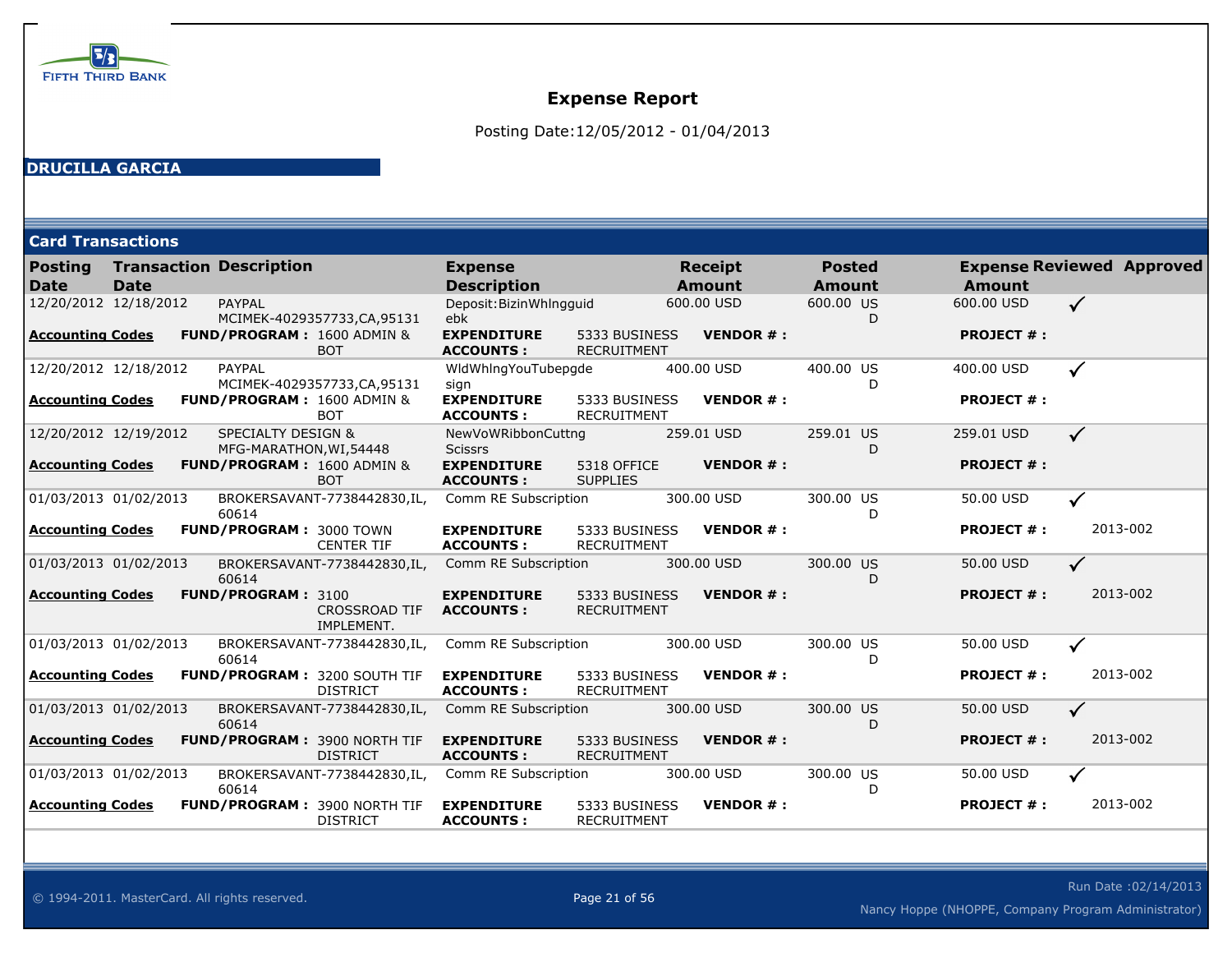

Posting Date:12/05/2012 - 01/04/2013

### **DRUCILLA GARCIA**

| <b>Card Transactions</b>      |             | (Cont.)                        |                                                 |                                        |                                     |                                 |                  |                                |                   |              |                                  |
|-------------------------------|-------------|--------------------------------|-------------------------------------------------|----------------------------------------|-------------------------------------|---------------------------------|------------------|--------------------------------|-------------------|--------------|----------------------------------|
| <b>Posting</b><br><b>Date</b> | <b>Date</b> | <b>Transaction Description</b> |                                                 | <b>Expense</b><br><b>Description</b>   |                                     | <b>Receipt</b><br><b>Amount</b> |                  | <b>Posted</b><br><b>Amount</b> | <b>Amount</b>     |              | <b>Expense Reviewed Approved</b> |
| 01/03/2013 01/02/2013         |             | 60614                          | BROKERSAVANT-7738442830,IL,                     | Comm RE Subscription                   |                                     | 300.00 USD                      |                  | 300.00 US<br>D                 | 50.00 USD         | $\checkmark$ |                                  |
| Accounting Codes              |             |                                | FUND/PROGRAM: 1600 ADMIN &<br><b>BOT</b>        | <b>EXPENDITURE</b><br><b>ACCOUNTS:</b> | 5333 BUSINESS<br><b>RECRUITMENT</b> |                                 | <b>VENDOR #:</b> |                                | <b>PROJECT #:</b> |              | 2013-002                         |
| 01/03/2013 01/02/2013         |             | 60614                          | BROKERSAVANT-7738442830,IL,                     | Comm RE Subscription                   |                                     | 60.00 USD                       |                  | 60.00 US<br>D                  | 10.00 USD         | ✓            |                                  |
| <b>Accounting Codes</b>       |             | <b>FUND/PROGRAM: 3000 TOWN</b> | <b>CENTER TIF</b>                               | <b>EXPENDITURE</b><br><b>ACCOUNTS:</b> | 5333 BUSINESS<br><b>RECRUITMENT</b> |                                 | <b>VENDOR#:</b>  |                                | <b>PROJECT #:</b> |              | 2012-001                         |
| 01/03/2013 01/02/2013         |             | 60614                          | BROKERSAVANT-7738442830,IL,                     | Comm RE Subscription                   |                                     | 60.00 USD                       |                  | 60.00 US<br>D                  | 10.00 USD         | $\checkmark$ |                                  |
| <b>Accounting Codes</b>       |             | FUND/PROGRAM: 3100             | <b>CROSSROAD TIF</b><br>IMPLEMENT.              | <b>EXPENDITURE</b><br><b>ACCOUNTS:</b> | 5333 BUSINESS<br><b>RECRUITMENT</b> |                                 | <b>VENDOR#:</b>  |                                | <b>PROJECT #:</b> |              | 2012-001                         |
| 01/03/2013 01/02/2013         |             | 60614                          | BROKERSAVANT-7738442830,IL,                     | Comm RE Subscription                   |                                     | 60.00 USD                       |                  | 60.00 US<br>D                  | 10.00 USD         | ✓            |                                  |
| <b>Accounting Codes</b>       |             |                                | FUND/PROGRAM: 3200 SOUTH TIF<br><b>DISTRICT</b> | <b>EXPENDITURE</b><br><b>ACCOUNTS:</b> | 5333 BUSINESS<br><b>RECRUITMENT</b> |                                 | <b>VENDOR#:</b>  |                                | <b>PROJECT #:</b> |              | 2012-001                         |
| 01/03/2013 01/02/2013         |             | 60614                          | BROKERSAVANT-7738442830,IL,                     | Comm RE Subscription                   |                                     | 60.00 USD                       |                  | 60.00 US<br>D                  | 10.00 USD         | $\checkmark$ |                                  |
| <b>Accounting Codes</b>       |             |                                | FUND/PROGRAM: 3900 NORTH TIF<br><b>DISTRICT</b> | <b>EXPENDITURE</b><br><b>ACCOUNTS:</b> | 5333 BUSINESS<br><b>RECRUITMENT</b> |                                 | <b>VENDOR #:</b> |                                | <b>PROJECT #:</b> |              | 2012-001                         |
| 01/03/2013 01/02/2013         |             | 60614                          | BROKERSAVANT-7738442830,IL,                     | Comm RE Subscription                   |                                     | 60.00 USD                       |                  | 60.00 US<br>D                  | 10.00 USD         | ✓            |                                  |
| <b>Accounting Codes</b>       |             |                                | FUND/PROGRAM: 3900 NORTH TIF<br><b>DISTRICT</b> | <b>EXPENDITURE</b><br><b>ACCOUNTS:</b> | 5333 BUSINESS<br><b>RECRUITMENT</b> |                                 | <b>VENDOR#:</b>  |                                | <b>PROJECT #:</b> |              | 2012-001                         |
| 01/03/2013 01/02/2013         |             | 60614                          | BROKERSAVANT-7738442830,IL,                     | Comm RE Subscription                   |                                     | 60.00 USD                       |                  | 60.00 US<br>D                  | 10.00 USD         | $\checkmark$ |                                  |
| <b>Accounting Codes</b>       |             |                                | FUND/PROGRAM: 1600 ADMIN &<br><b>BOT</b>        | <b>EXPENDITURE</b><br><b>ACCOUNTS:</b> | 5333 BUSINESS<br><b>RECRUITMENT</b> |                                 | <b>VENDOR#:</b>  |                                | <b>PROJECT #:</b> |              | 2012-001                         |
| 01/03/2013 01/02/2013         |             | 60614                          | BROKERSAVANT-7738442830,IL,                     | Comm RE Listings                       |                                     | 60.00 USD                       |                  | 60.00 US<br>D                  | 10.00 USD         |              |                                  |
| <b>Accounting Codes</b>       |             | <b>FUND/PROGRAM: 3000 TOWN</b> | <b>CENTER TIF</b>                               | <b>EXPENDITURE</b><br><b>ACCOUNTS:</b> | 5333 BUSINESS<br><b>RECRUITMENT</b> |                                 | <b>VENDOR#:</b>  |                                | <b>PROJECT #:</b> |              | 2013-002                         |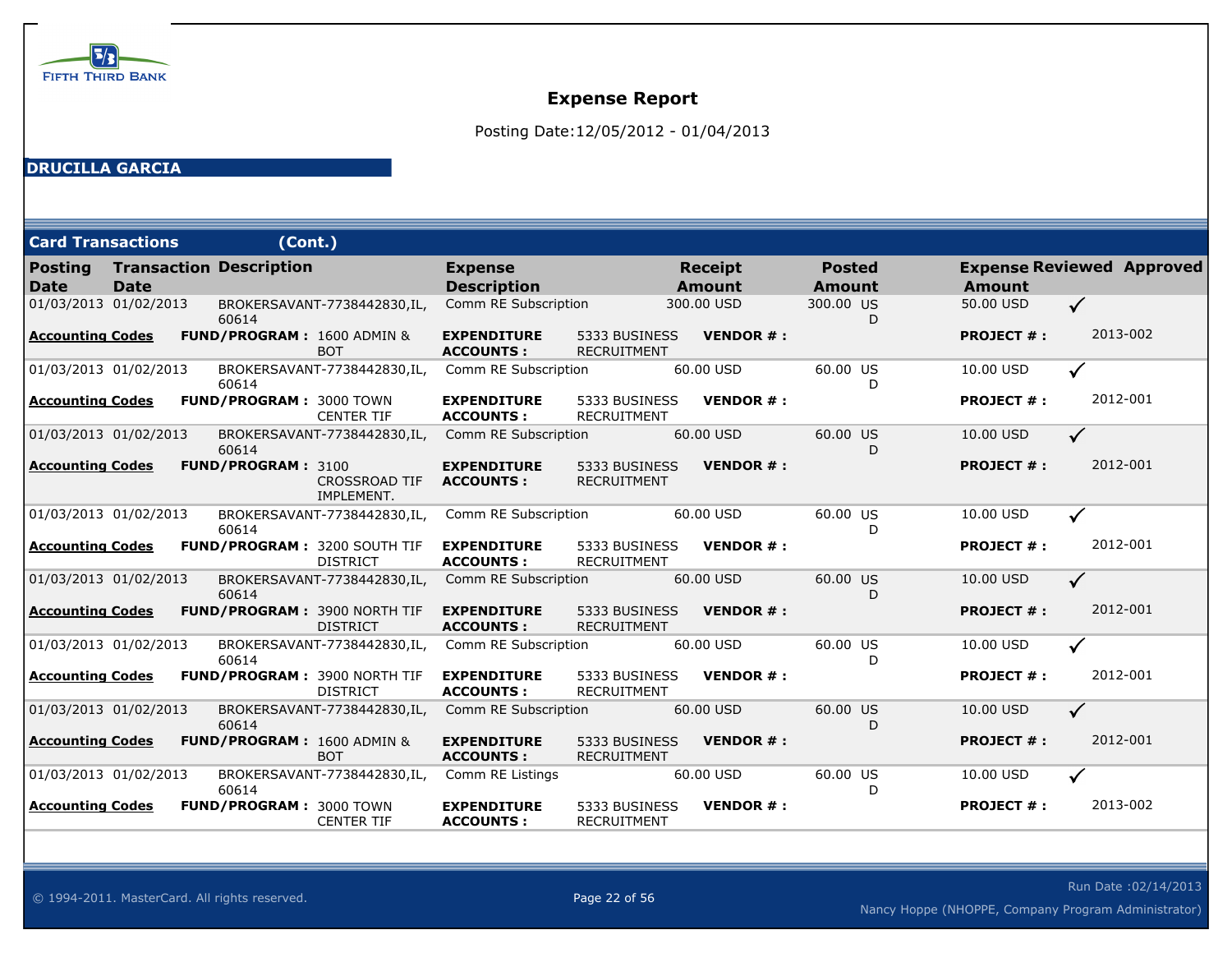

Posting Date:12/05/2012 - 01/04/2013

### **DRUCILLA GARCIA**

| <b>Card Transactions</b> |             | (Cont.)                               |                                    |                                        |                                     |                          |                         |                   |                                  |
|--------------------------|-------------|---------------------------------------|------------------------------------|----------------------------------------|-------------------------------------|--------------------------|-------------------------|-------------------|----------------------------------|
| <b>Posting</b><br>Date   | <b>Date</b> | <b>Transaction Description</b>        |                                    | <b>Expense</b><br><b>Description</b>   |                                     | <b>Receipt</b><br>Amount | <b>Posted</b><br>Amount | Amount            | <b>Expense Reviewed Approved</b> |
| 01/03/2013 01/02/2013    |             | 60614                                 | BROKERSAVANT-7738442830,IL,        | Comm RE Listings                       |                                     | 60.00 USD                | 60.00 US<br>D           | 10.00 USD         | $\checkmark$                     |
| <b>Accounting Codes</b>  |             | <b>FUND/PROGRAM: 3100</b>             | <b>CROSSROAD TIF</b><br>IMPLEMENT. | <b>EXPENDITURE</b><br><b>ACCOUNTS:</b> | 5333 BUSINESS<br><b>RECRUITMENT</b> | <b>VENDOR#:</b>          |                         | <b>PROJECT #:</b> | 2013-002                         |
| 01/03/2013 01/02/2013    |             | 60614                                 | BROKERSAVANT-7738442830,IL,        | Comm RE Listings                       |                                     | 60.00 USD                | 60.00 US<br>D           | 10.00 USD         | $\checkmark$                     |
| Accounting Codes         |             | <b>FUND/PROGRAM: 3200 SOUTH TIF</b>   | <b>DISTRICT</b>                    | <b>EXPENDITURE</b><br><b>ACCOUNTS:</b> | 5333 BUSINESS<br><b>RECRUITMENT</b> | <b>VENDOR#:</b>          |                         | <b>PROJECT #:</b> | 2013-002                         |
| 01/03/2013 01/02/2013    |             | 60614                                 | BROKERSAVANT-7738442830,IL,        | Comm RE Listings                       |                                     | 60.00 USD                | 60.00 US<br>D           | 10.00 USD         | $\checkmark$                     |
| <b>Accounting Codes</b>  |             | <b>FUND/PROGRAM: 3900 NORTH TIF</b>   | <b>DISTRICT</b>                    | <b>EXPENDITURE</b><br><b>ACCOUNTS:</b> | 5333 BUSINESS<br><b>RECRUITMENT</b> | <b>VENDOR#:</b>          |                         | <b>PROJECT #:</b> | 2013-002                         |
| 01/03/2013 01/02/2013    |             | 60614                                 | BROKERSAVANT-7738442830,IL,        | Comm RE Listings                       |                                     | 60.00 USD                | 60.00 US<br>D           | 10.00 USD         | $\checkmark$                     |
| Accounting Codes         |             | <b>FUND/PROGRAM: 3900 NORTH TIF</b>   | <b>DISTRICT</b>                    | <b>EXPENDITURE</b><br><b>ACCOUNTS:</b> | 5333 BUSINESS<br><b>RECRUITMENT</b> | <b>VENDOR#:</b>          |                         | <b>PROJECT #:</b> | 2013-002                         |
| 01/03/2013 01/02/2013    |             | 60614                                 | BROKERSAVANT-7738442830,IL,        | Comm RE Listings                       |                                     | 60.00 USD                | 60.00 US<br>D           | 10.00 USD         | $\checkmark$                     |
| <b>Accounting Codes</b>  |             | <b>FUND/PROGRAM: 1600 ADMIN &amp;</b> | <b>BOT</b>                         | <b>EXPENDITURE</b><br><b>ACCOUNTS:</b> | 5333 BUSINESS<br><b>RECRUITMENT</b> | <b>VENDOR#:</b>          |                         | <b>PROJECT #:</b> | 2013-002                         |
| Card Subtotal            |             |                                       |                                    |                                        |                                     |                          |                         | 1,679.01          |                                  |
| <b>Grand Total</b>       |             |                                       |                                    |                                        |                                     |                          |                         | 1,679.01          |                                  |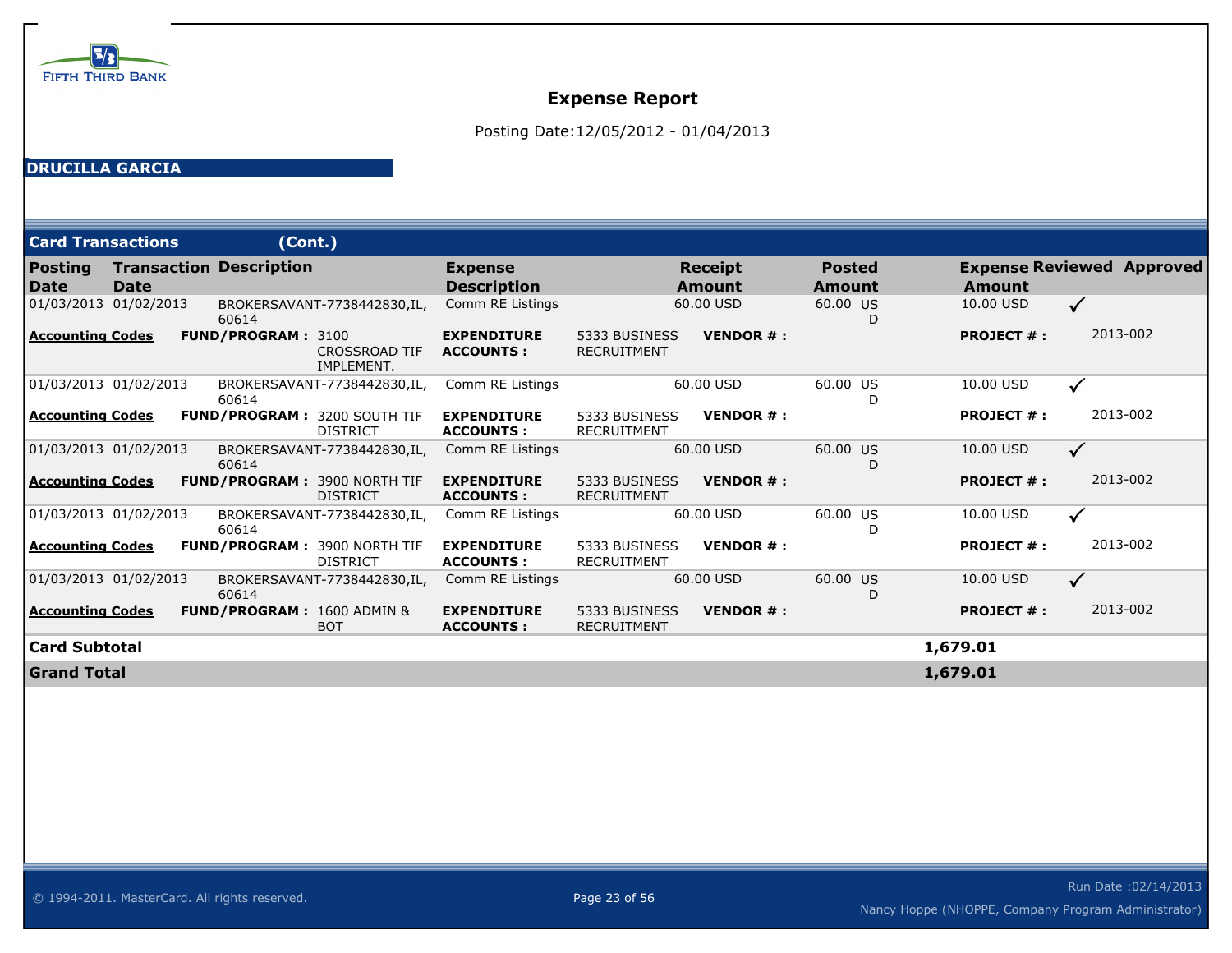

Posting Date:12/05/2012 - 01/04/2013

### **JANET SIMENSON**

**Card Transactions**

| <b>Posting</b>          |                       | <b>Transaction Description</b>   | <b>Expense</b>     |              | <b>Receipt</b> | <b>Posted</b> |                   | <b>Expense Reviewed Approved</b> |
|-------------------------|-----------------------|----------------------------------|--------------------|--------------|----------------|---------------|-------------------|----------------------------------|
| Date                    | <b>Date</b>           |                                  | <b>Description</b> |              | <b>Amount</b>  | <b>Amount</b> | <b>Amount</b>     |                                  |
|                         | 12/31/2012 12/28/2012 | RAY O                            | Badge Repair #128  |              | 26.95 USD      | 26.95 US      | 26.95 USD         |                                  |
|                         |                       | HERRON-217-4420860, IL, 61834    |                    |              |                | D             |                   |                                  |
| <b>Accounting Codes</b> |                       | <b>FUND/PROGRAM: 2100 POLICE</b> | <b>EXPENDITURE</b> | 5106 UNIFORM | VENDOR #:      |               | <b>PROJECT #:</b> |                                  |
|                         |                       | <b>DEPARTMENT</b>                | <b>ACCOUNTS:</b>   | ALLOWANCE    |                |               |                   |                                  |
| Card Subtotal           |                       |                                  |                    |              |                |               | 26.95             |                                  |
| <b>Grand Total</b>      |                       |                                  |                    |              |                |               | 26.95             |                                  |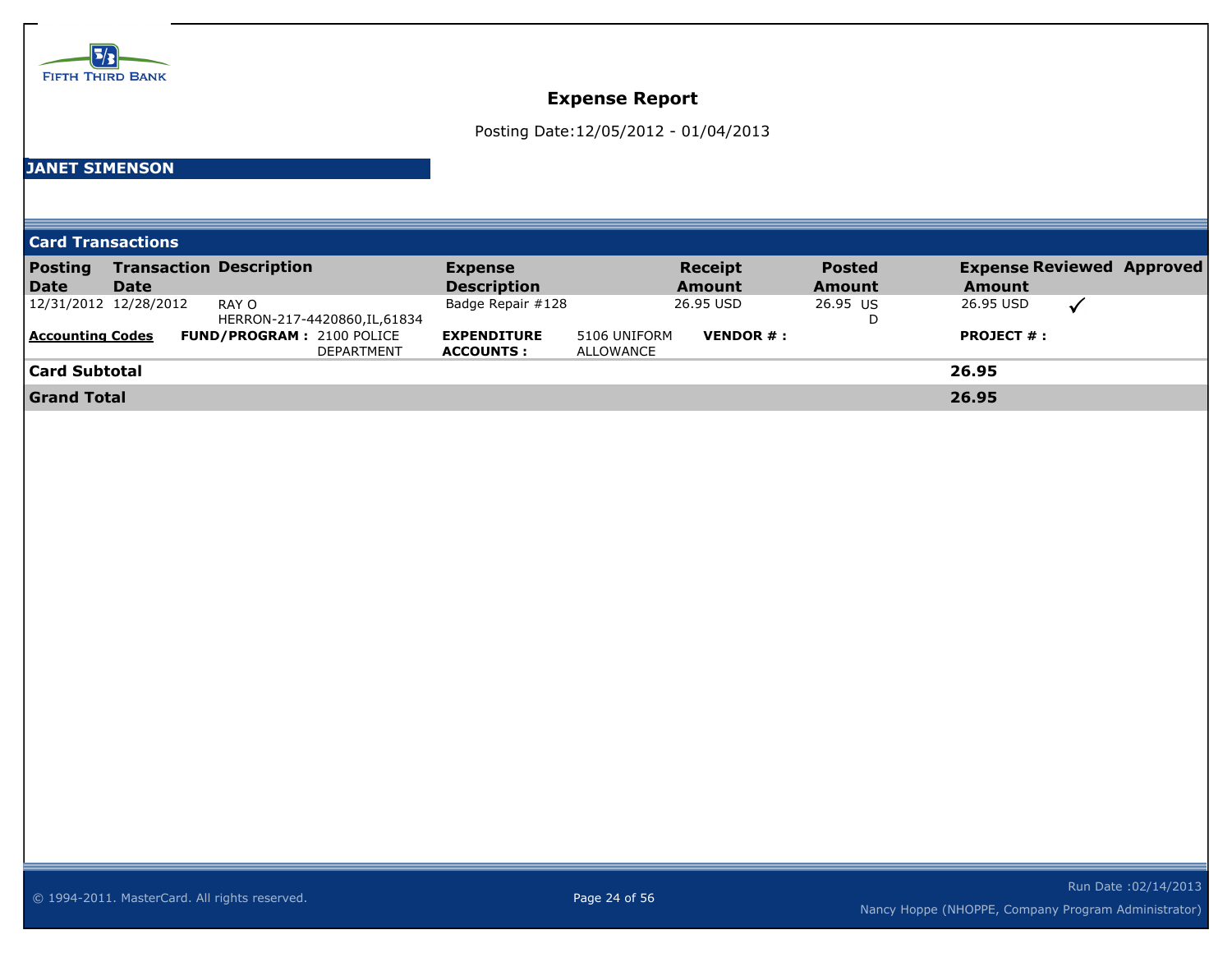

Posting Date:12/05/2012 - 01/04/2013

#### **JEFF WOLFGRAM**

| <b>Card Transactions</b>      |             |                                                              |                 |                                        |                                                   |                                 |                                |                   |                                  |
|-------------------------------|-------------|--------------------------------------------------------------|-----------------|----------------------------------------|---------------------------------------------------|---------------------------------|--------------------------------|-------------------|----------------------------------|
| <b>Posting</b><br><b>Date</b> | <b>Date</b> | <b>Transaction Description</b>                               |                 | <b>Expense</b><br><b>Description</b>   |                                                   | <b>Receipt</b><br><b>Amount</b> | <b>Posted</b><br><b>Amount</b> | <b>Amount</b>     | <b>Expense Reviewed Approved</b> |
| 12/07/2012 12/05/2012         |             | THE HOME DEPOT 1913-MT<br>PROSPECT, IL, 60056                |                 | Seasonal Lights/Lark<br>Park           |                                                   | 49.80 USD                       | 49.80 US<br>D                  | 49.80 USD         | $\checkmark$                     |
| <b>Accounting Codes</b>       |             | <b>FUND/PROGRAM: 1430 FORESTRY</b>                           | <b>DIVISION</b> | <b>EXPENDITURE</b><br><b>ACCOUNTS:</b> | 5506<br><b>STREETSCAPE</b><br><b>IMPROVEMENTS</b> | <b>VENDOR#:</b>                 |                                | <b>PROJECT #:</b> | 2003-008                         |
| 12/10/2012 12/07/2012         |             | JOHN A RABER &<br>ASSOC-MCHENRY, IL, 60050                   |                 | Water samples                          |                                                   | 1,005.00 USD                    | 1,005.00 US<br>D               | 1,005.00 USD      | $\checkmark$                     |
| <b>Accounting Codes</b>       |             | <b>FUND/PROGRAM: 4100 WATER</b>                              | <b>DIVISION</b> | <b>EXPENDITURE</b><br><b>ACCOUNTS:</b> | <b>5308 WATER</b><br><b>SAMPLES</b>               | <b>VENDOR#:</b>                 |                                | <b>PROJECT #:</b> |                                  |
| 12/18/2012 12/13/2012         |             | <b>HBK WATER METER</b><br>SERVIC-ROLLING<br>MEADO, IL, 60008 |                 | <b>Meter Test</b>                      |                                                   | 116.30 USD                      | 116.30 US<br>D                 | 116.30 USD        | $\checkmark$                     |
| <b>Accounting Codes</b>       |             | <b>FUND/PROGRAM: 4100 WATER</b>                              | <b>DIVISION</b> | <b>EXPENDITURE</b><br><b>ACCOUNTS:</b> | 5341 METERS                                       | <b>VENDOR#:</b>                 |                                | <b>PROJECT #:</b> |                                  |
| 12/18/2012 12/17/2012         |             | <b>AUTOMATIC SYSTEMS</b><br>CO-ROSEVILLE, MN, 55112          |                 | Service Call/So Station                |                                                   | 878.00 USD                      | 878.00 US<br>D                 | 878.00 USD        | $\checkmark$                     |
| <b>Accounting Codes</b>       |             | <b>FUND/PROGRAM: 4100 WATER</b>                              | <b>DIVISION</b> | <b>EXPENDITURE</b><br><b>ACCOUNTS:</b> | <b>EQUIP MAINT</b>                                | 5237 TELEMETRY VENDOR #:        |                                | <b>PROJECT #:</b> |                                  |
| 12/21/2012 12/20/2012         |             | <b>HD SUPPLY WATERWORKS</b><br>2-CAROL STREAM, IL, 60188     |                 | CPLG 6" Mission                        |                                                   | 505.24 USD                      | 505.24 US<br>D                 | 505.24 USD        | $\checkmark$                     |
| <b>Accounting Codes</b>       |             | <b>FUND/PROGRAM: 4200 SEWER</b>                              | <b>DIVISION</b> | <b>EXPENDITURE</b><br><b>ACCOUNTS:</b> | MAINTENANCE                                       | 5342 SEWER LINE VENDOR #:       |                                | <b>PROJECT #:</b> |                                  |
| 12/31/2012 12/27/2012         |             | <b>FULLIFE</b><br>SAFETY-ROSELLE, IL, 60172                  |                 | Repair Gas Monitor                     |                                                   | 317.00 USD                      | 317.00 US<br>D                 | 317.00 USD        | $\checkmark$                     |
| <b>Accounting Codes</b>       |             | <b>FUND/PROGRAM: 4200 SEWER</b>                              | <b>DIVISION</b> | <b>EXPENDITURE</b><br><b>ACCOUNTS:</b> | 5220 MAINT<br>OFF/SPEC<br><b>EQUIPMENT</b>        | <b>VENDOR#:</b>                 |                                | <b>PROJECT #:</b> |                                  |
| <b>Card Subtotal</b>          |             |                                                              |                 |                                        |                                                   |                                 |                                | 2,871.34          |                                  |
| <b>Grand Total</b>            |             |                                                              |                 |                                        |                                                   |                                 |                                | 2,871.34          |                                  |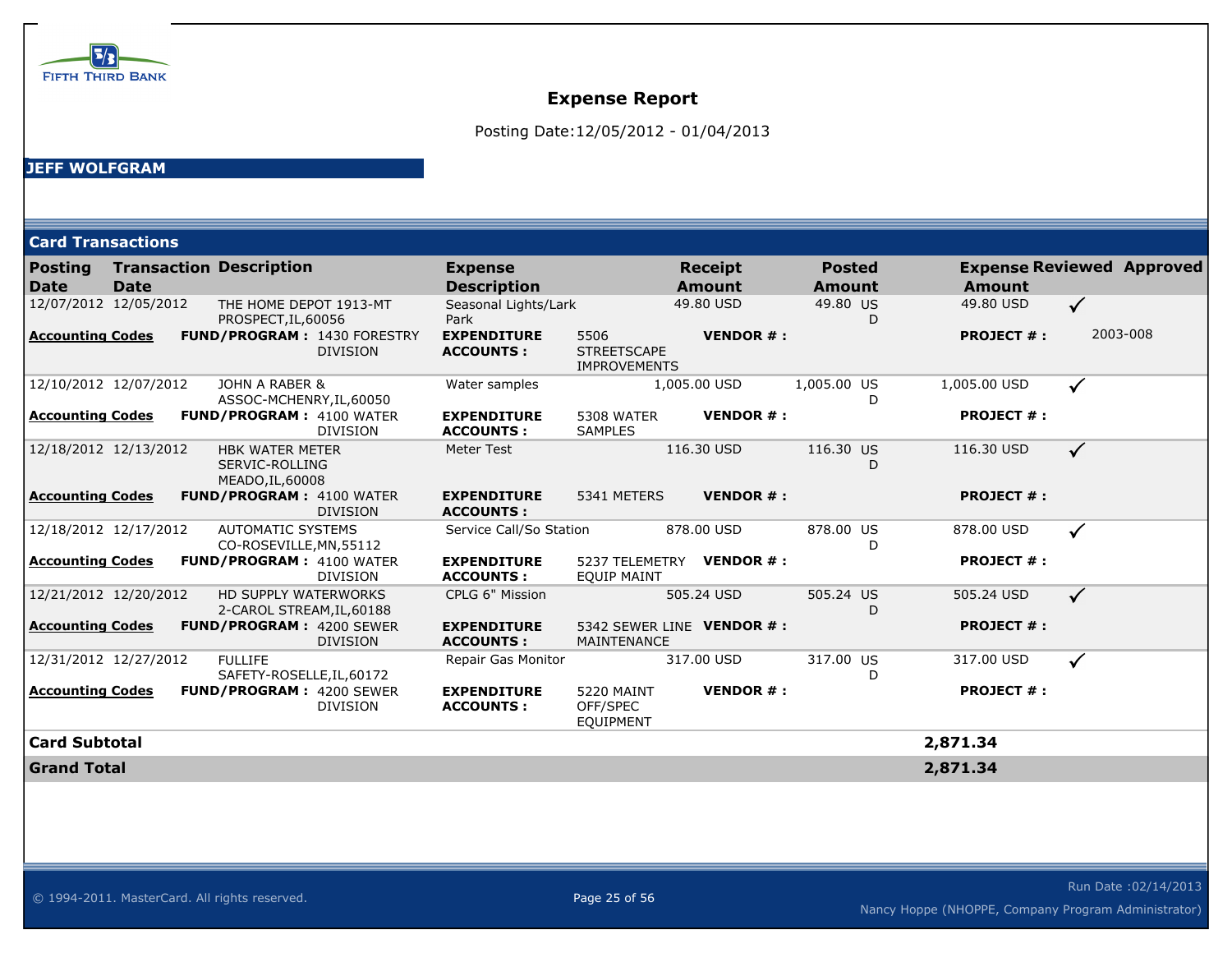

Posting Date:12/05/2012 - 01/04/2013

### **JOHNNY PEREZ**

| <b>Card Transactions</b> |             |                                                      |                                                       |                                        |                                                  |                                 |                                |                                                   |              |  |
|--------------------------|-------------|------------------------------------------------------|-------------------------------------------------------|----------------------------------------|--------------------------------------------------|---------------------------------|--------------------------------|---------------------------------------------------|--------------|--|
| <b>Posting</b><br>Date   | <b>Date</b> | <b>Transaction Description</b>                       |                                                       | <b>Expense</b><br><b>Description</b>   |                                                  | <b>Receipt</b><br><b>Amount</b> | <b>Posted</b><br><b>Amount</b> | <b>Expense Reviewed Approved</b><br><b>Amount</b> |              |  |
| 12/13/2012 12/12/2012    |             | <b>NORTH AMERICAN</b><br>CORP-8478324000, IL, 60025  |                                                       | Janitorial Supplies                    |                                                  | 3,241.65 USD                    | 3,241.65 US<br>D               | 2,300.80 USD                                      | $\checkmark$ |  |
| <b>Accounting Codes</b>  |             |                                                      | <b>FUND/PROGRAM: 1220 BUILDING</b><br><b>SERVICES</b> | <b>EXPENDITURE</b><br><b>ACCOUNTS:</b> | 5309 JANITORIAL VENDOR #:<br><b>SUPPLIES</b>     |                                 |                                | <b>PROJECT #:</b>                                 |              |  |
| 12/13/2012 12/12/2012    |             | <b>NORTH AMERICAN</b><br>CORP-8478324000, IL, 60025  |                                                       | Janitorial Supplies                    |                                                  | 3,241.65 USD                    | 3,241.65 US<br>D               | 803.33 USD                                        | $\checkmark$ |  |
| <b>Accounting Codes</b>  |             | <b>FUND/PROGRAM: 1320 SENIOR</b>                     | <b>CITIZENS</b><br><b>SERVICES</b>                    | <b>EXPENDITURE</b><br><b>ACCOUNTS:</b> | 5317 MISC<br><b>OPERATING</b><br><b>SUPPLIES</b> | <b>VENDOR#:</b>                 |                                | <b>PROJECT #:</b>                                 |              |  |
| 12/13/2012 12/12/2012    |             | <b>NORTH AMERICAN</b><br>CORP-8478324000, IL, 60025  |                                                       | Janitorial Supplies                    |                                                  | 3,241.65 USD                    | 3,241.65 US<br>D               | 108.74 USD                                        | $\checkmark$ |  |
| Accounting Codes         |             |                                                      | <b>FUND/PROGRAM: 1170 COMMUTER</b><br><b>PARKING</b>  | <b>EXPENDITURE</b><br><b>ACCOUNTS:</b> | 5309 JANITORIAL VENDOR #:<br><b>SUPPLIES</b>     |                                 |                                | <b>PROJECT #:</b>                                 |              |  |
| 12/13/2012 12/12/2012    |             | <b>NORTH AMERICAN</b><br>CORP-8478324000, IL, 60025  |                                                       | Janitorial Supplies                    |                                                  | 3,241.65 USD                    | 3,241.65 US<br>D               | 28.78 USD                                         | $\checkmark$ |  |
| <b>Accounting Codes</b>  |             |                                                      | <b>FUND/PROGRAM: 1420 STREETS</b><br><b>DIVISION</b>  | <b>EXPENDITURE</b><br><b>ACCOUNTS:</b> | 5309 JANITORIAL VENDOR #:<br><b>SUPPLIES</b>     |                                 |                                | <b>PROJECT #:</b>                                 |              |  |
| 12/18/2012 12/17/2012    |             | <b>HENRICHSENS FIRE AND</b><br>S-WHEELING, IL, 60090 |                                                       | Extinguisher<br>Maintenance            |                                                  | 120.25 USD                      | 120.25 US<br>D                 | 120.25 USD                                        | $\checkmark$ |  |
| Accounting Codes         |             | <b>FUND/PROGRAM: 2200 FIRE</b>                       | <b>DEPARTMENT</b>                                     | <b>EXPENDITURE</b><br><b>ACCOUNTS:</b> | 5211<br><b>EXTINGUISHER</b><br><b>SERVICE</b>    | <b>VENDOR#:</b>                 |                                | <b>PROJECT #:</b>                                 |              |  |
| 12/28/2012 12/26/2012    |             | <b>EL-COR INDUSTRIES</b>                             | INC-PROSPECT HEIG, IL, 60070                          | Adhesive                               |                                                  | 6.74 USD                        | 6.74 US<br>D                   | 6.74 USD                                          | $\checkmark$ |  |
| Accounting Codes         |             |                                                      | FUND/PROGRAM: 1220 BUILDING<br><b>SERVICES</b>        | <b>EXPENDITURE</b><br><b>ACCOUNTS:</b> | 5303 CHEMICALS VENDOR #:                         |                                 |                                | <b>PROJECT #:</b>                                 |              |  |
| 12/28/2012 12/27/2012    |             | <b>SHERWIN WILLIAMS</b><br>#3711-WHEELING, IL, 60090 |                                                       | Paint                                  |                                                  | 566.90 USD                      | 566.90 US<br>D                 | 566.90 USD                                        | $\checkmark$ |  |
| <b>Accounting Codes</b>  |             |                                                      | <b>FUND/PROGRAM: 1220 BUILDING</b><br><b>SERVICES</b> | <b>EXPENDITURE</b><br><b>ACCOUNTS:</b> | 5303 CHEMICALS VENDOR #:                         |                                 |                                | <b>PROJECT #:</b>                                 |              |  |
| 12/28/2012 12/27/2012    |             | <b>SHERWIN WILLIAMS</b><br>#3711-WHEELING, IL, 60090 |                                                       | Painting Supplies                      |                                                  | 34.39 USD                       | 34.39 US<br>D                  | 34.39 USD                                         | $\checkmark$ |  |
| <b>Accounting Codes</b>  |             |                                                      | FUND/PROGRAM: 1220 BUILDING<br><b>SERVICES</b>        | <b>EXPENDITURE</b><br><b>ACCOUNTS:</b> | 5317 MISC<br><b>OPERATING</b><br><b>SUPPLIES</b> | <b>VENDOR#:</b>                 |                                | <b>PROJECT #:</b>                                 |              |  |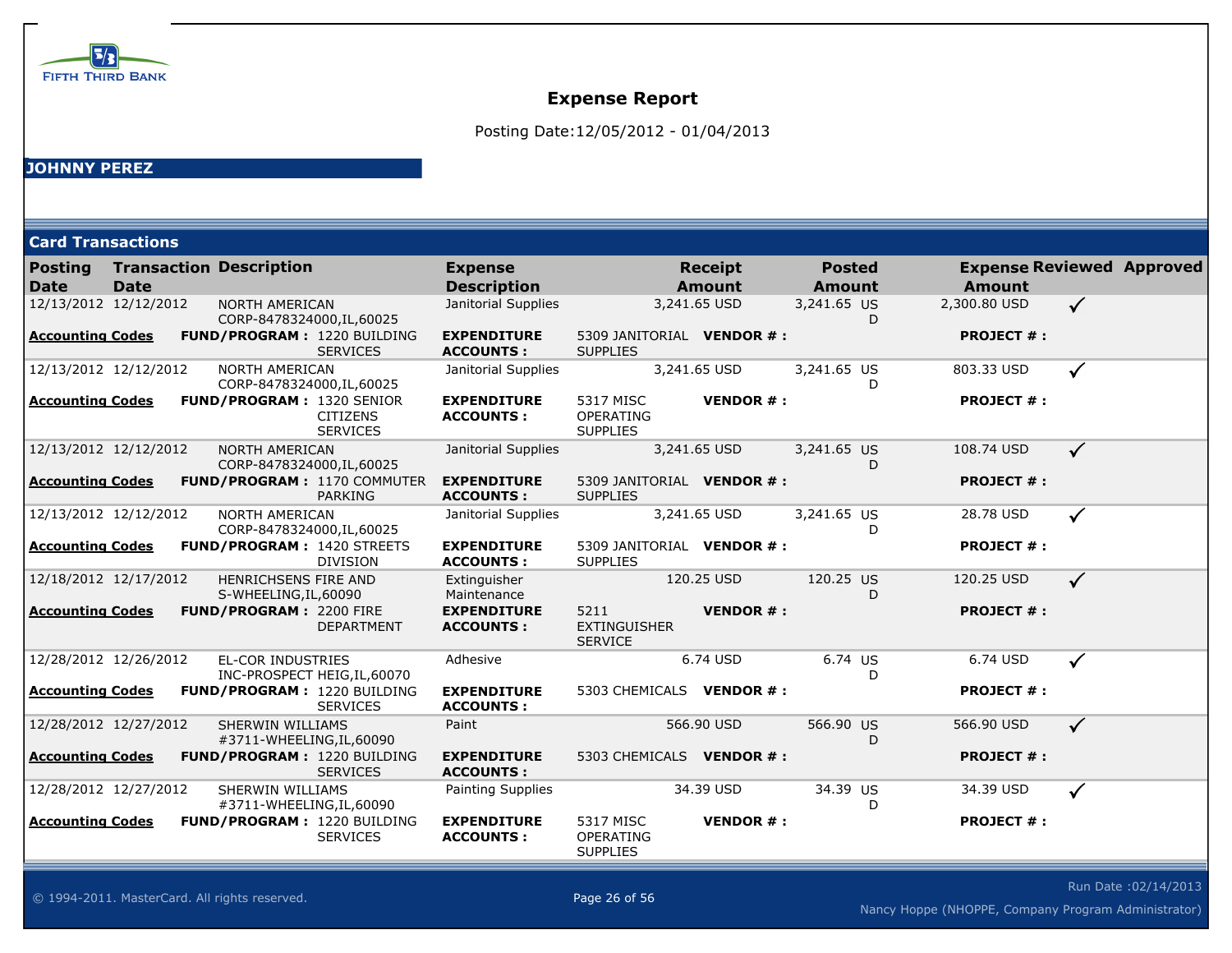

Posting Date:12/05/2012 - 01/04/2013

#### **JOHNNY PEREZ**

| <b>Card Transactions</b>      |                       | (Cont.)                                                 |                                        |                                     |                                 |                         |                                            |              |  |
|-------------------------------|-----------------------|---------------------------------------------------------|----------------------------------------|-------------------------------------|---------------------------------|-------------------------|--------------------------------------------|--------------|--|
| <b>Posting</b><br><b>Date</b> | Date                  | <b>Transaction Description</b>                          | <b>Expense</b><br><b>Description</b>   |                                     | <b>Receipt</b><br><b>Amount</b> | <b>Posted</b><br>Amount | <b>Expense Reviewed Approved</b><br>Amount |              |  |
|                               | 12/31/2012 12/28/2012 | <b>APPL PART</b><br>8009557075-03037611111,CO,80<br>216 | Toaster Knob                           |                                     | 17.84 USD                       | 17.84 US<br>D           | 17.84 USD                                  | $\checkmark$ |  |
| <b>Accounting Codes</b>       |                       | <b>FUND/PROGRAM: 1220 BUILDING</b><br><b>SERVICES</b>   | <b>EXPENDITURE</b><br><b>ACCOUNTS:</b> | 5311<br>BLDG/GROUNDS<br>MAINTENANCE | <b>VENDOR #:</b>                |                         | <b>PROJECT #:</b>                          |              |  |
| <b>Card Subtotal</b>          |                       |                                                         |                                        |                                     |                                 |                         | 3,987.77                                   |              |  |
| <b>Grand Total</b>            |                       |                                                         |                                        |                                     |                                 |                         | 3,987.77                                   |              |  |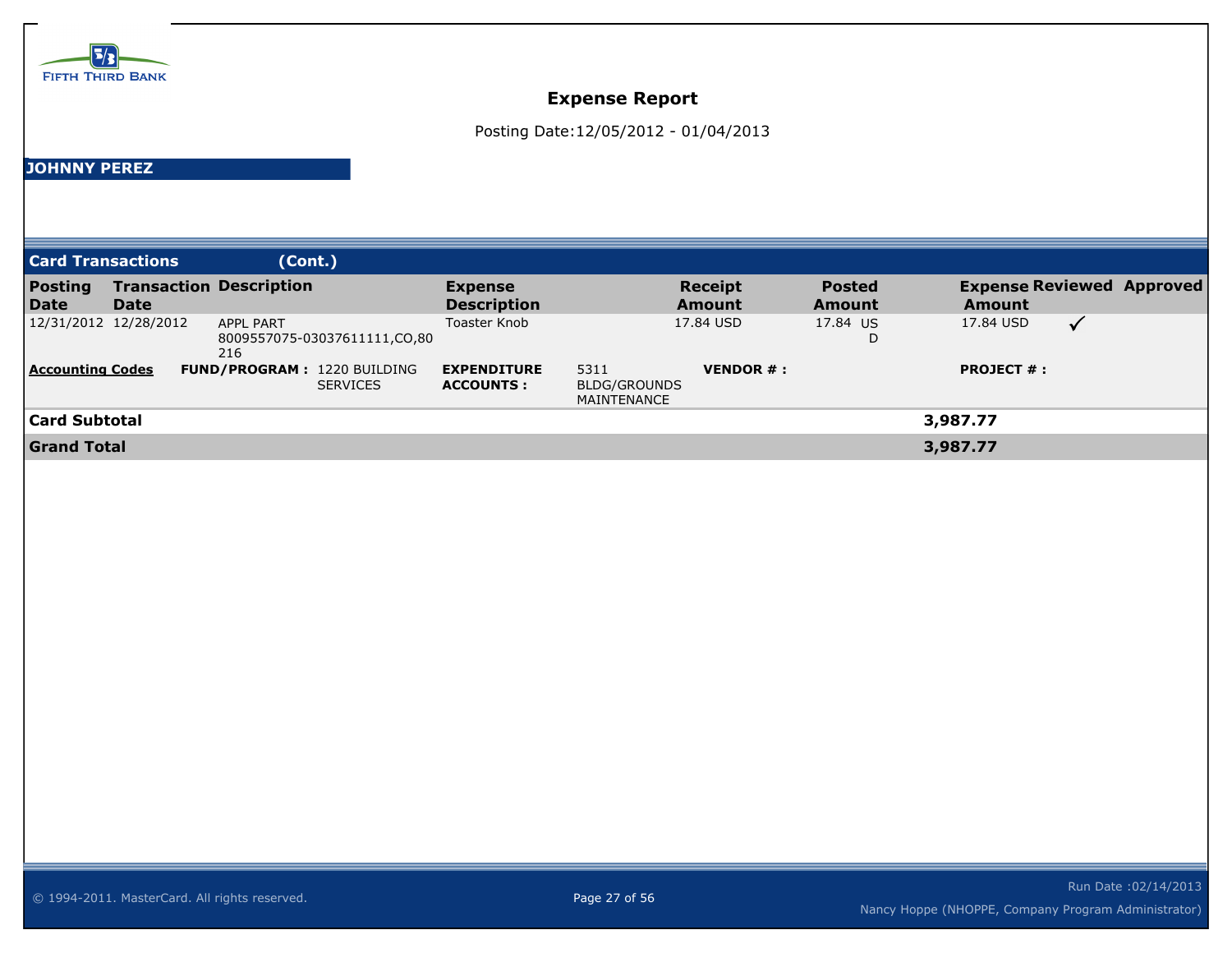

Posting Date:12/05/2012 - 01/04/2013

### **JON SFONDILIS**

| <b>Card Transactions</b> |             |                                |                                                     |                                        |                                                     |                                 |                                |   |                                                   |              |  |
|--------------------------|-------------|--------------------------------|-----------------------------------------------------|----------------------------------------|-----------------------------------------------------|---------------------------------|--------------------------------|---|---------------------------------------------------|--------------|--|
| Posting<br>Date          | <b>Date</b> | <b>Transaction Description</b> |                                                     | <b>Expense</b><br><b>Description</b>   |                                                     | <b>Receipt</b><br><b>Amount</b> | <b>Posted</b><br><b>Amount</b> |   | <b>Expense Reviewed Approved</b><br><b>Amount</b> |              |  |
| 12/13/2012 12/12/2012    |             |                                | METRA ELGIN-ELGIN, IL, 60123                        | NWMC meeting                           |                                                     | 13.50 USD                       | 13.50 US                       | D | 13.50 USD                                         | $\checkmark$ |  |
| Accounting Codes         |             |                                | <b>FUND/PROGRAM: 1600 ADMIN &amp;</b><br><b>BOT</b> | <b>EXPENDITURE</b><br><b>ACCOUNTS:</b> | 5205<br><b>CONFERENCES &amp;</b><br><b>MEETINGS</b> | <b>VENDOR#:</b>                 |                                |   | <b>PROJECT #:</b>                                 |              |  |
| 12/31/2012 12/28/2012    |             | PBD ICMA<br>A,30004            | PUBLICATIONS-800-745-8780,G                         | Publications for VM                    |                                                     | 19.95 USD                       | 19.95 US                       | D | 19.95 USD                                         | $\checkmark$ |  |
| Accounting Codes         |             |                                | <b>FUND/PROGRAM: 1600 ADMIN &amp;</b><br><b>BOT</b> | <b>EXPENDITURE</b><br><b>ACCOUNTS:</b> | 5302 BOOKS &<br><b>SUBSCRIPTIONS</b>                | <b>VENDOR#:</b>                 |                                |   | <b>PROJECT #:</b>                                 |              |  |
| 12/31/2012 12/28/2012    |             | PBD ICMA<br>A,30004            | PUBLICATIONS-800-745-8780,G                         | Publications for VM                    |                                                     | 119.00 USD                      | 119.00 US                      | D | 119.00 USD                                        | $\checkmark$ |  |
| Accounting Codes         |             |                                | <b>FUND/PROGRAM: 1600 ADMIN &amp;</b><br><b>BOT</b> | <b>EXPENDITURE</b><br><b>ACCOUNTS:</b> | 5302 BOOKS &<br><b>SUBSCRIPTIONS</b>                | <b>VENDOR#:</b>                 |                                |   | <b>PROJECT #:</b>                                 |              |  |
| 01/02/2013 12/31/2012    |             | D'AGOSTINO'S                   | PIZZERIA-WHEELING, IL, 60090                        | Mtg w Trustee Vogel,<br>Heer           |                                                     | 37.53 USD                       | 37.53 US                       | D | 37.53 USD                                         | $\checkmark$ |  |
| Accounting Codes         |             |                                | FUND/PROGRAM: 1600 ADMIN &<br><b>BOT</b>            | <b>EXPENDITURE</b><br><b>ACCOUNTS:</b> | 5205<br><b>CONFERENCES &amp;</b><br><b>MEETINGS</b> | <b>VENDOR#:</b>                 |                                |   | <b>PROJECT #:</b>                                 |              |  |
| 01/03/2013 01/02/2013    |             | PBD ICMA<br>A.30004            | PUBLICATIONS-800-745-8780,G                         | Publications for VM                    |                                                     | 225.65 USD                      | 225.65 US                      | D | 225.65 USD                                        | $\checkmark$ |  |
| Accounting Codes         |             |                                | <b>FUND/PROGRAM: 1600 ADMIN &amp;</b><br><b>BOT</b> | <b>EXPENDITURE</b><br><b>ACCOUNTS:</b> | 5302 BOOKS &<br><b>SUBSCRIPTIONS</b>                | <b>VENDOR#:</b>                 |                                |   | <b>PROJECT #:</b>                                 |              |  |
| Card Subtotal            |             |                                |                                                     |                                        |                                                     |                                 |                                |   | 415.63                                            |              |  |
|                          |             |                                |                                                     |                                        |                                                     |                                 |                                |   |                                                   |              |  |

**Grand Total 415.63**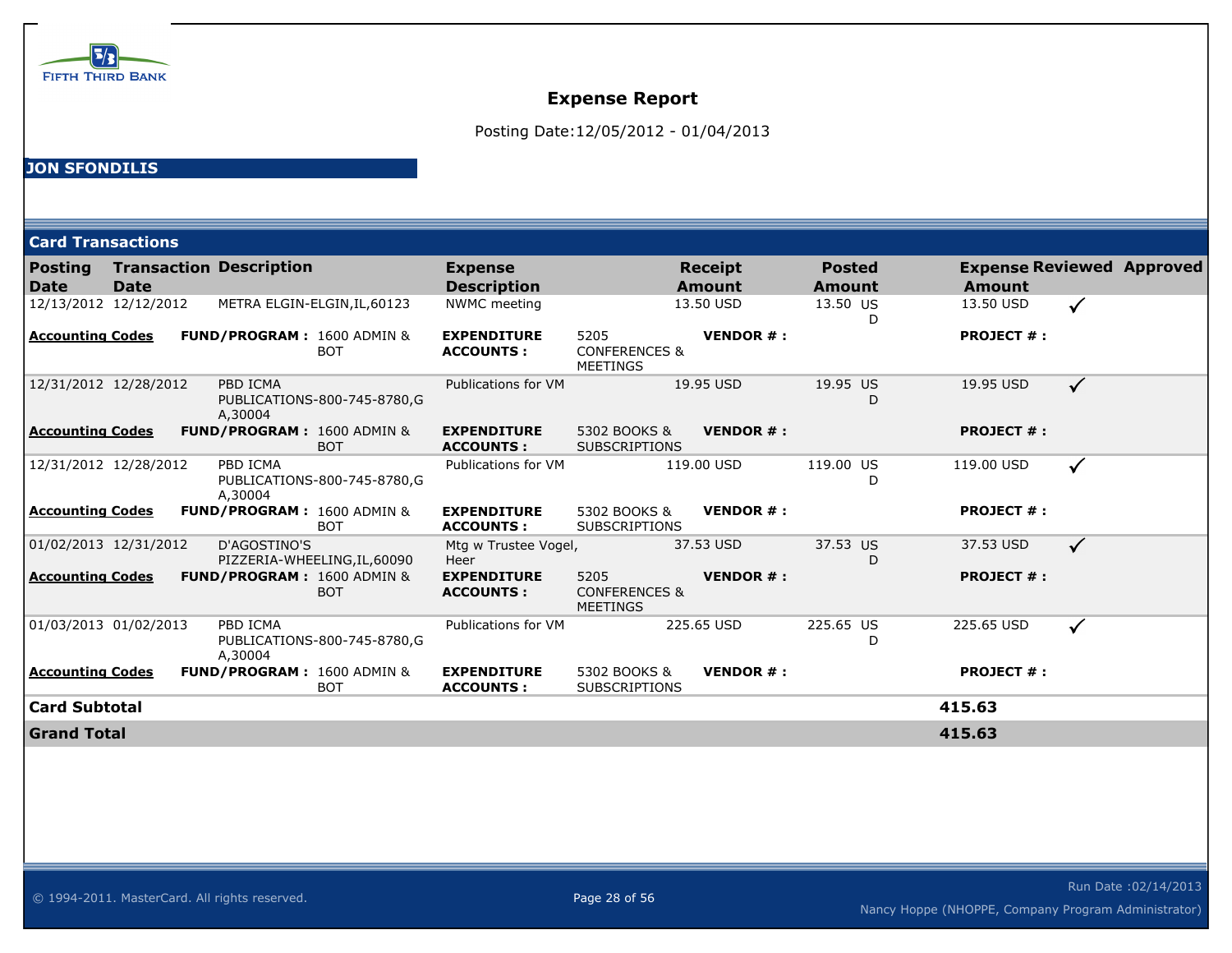

Posting Date:12/05/2012 - 01/04/2013

#### **JOSHUA BERMAN**

**Card Transactions**

| <b>Posting</b>          |                       | <b>Transaction Description</b>  | <b>Expense</b>     | <b>Receipt</b>           | <b>Posted</b> | <b>Expense Reviewed Approved</b> |  |
|-------------------------|-----------------------|---------------------------------|--------------------|--------------------------|---------------|----------------------------------|--|
| Date                    | <b>Date</b>           |                                 | <b>Description</b> | <b>Amount</b>            | <b>Amount</b> | <b>Amount</b>                    |  |
|                         | 12/14/2012 12/12/2012 | <b>BURRIS EQUIPMENT</b>         | Hose Clamps        | 108.23 USD               | 108.23 US     | 108.23 USD                       |  |
|                         |                       | CO-WAUKEGAN, IL, 60087          |                    |                          | D             |                                  |  |
| <b>Accounting Codes</b> |                       | <b>FUND/PROGRAM: 4100 WATER</b> | <b>EXPENDITURE</b> | 5243 PUMPHOUSE VENDOR #: |               | <b>PROJECT #:</b>                |  |
|                         |                       | <b>DIVISION</b>                 | <b>ACCOUNTS :</b>  | MAINTENANCE              |               |                                  |  |
| <b>Card Subtotal</b>    |                       |                                 |                    |                          |               | 108.23                           |  |
| <b>Grand Total</b>      |                       |                                 |                    |                          |               | 108.23                           |  |
|                         |                       |                                 |                    |                          |               |                                  |  |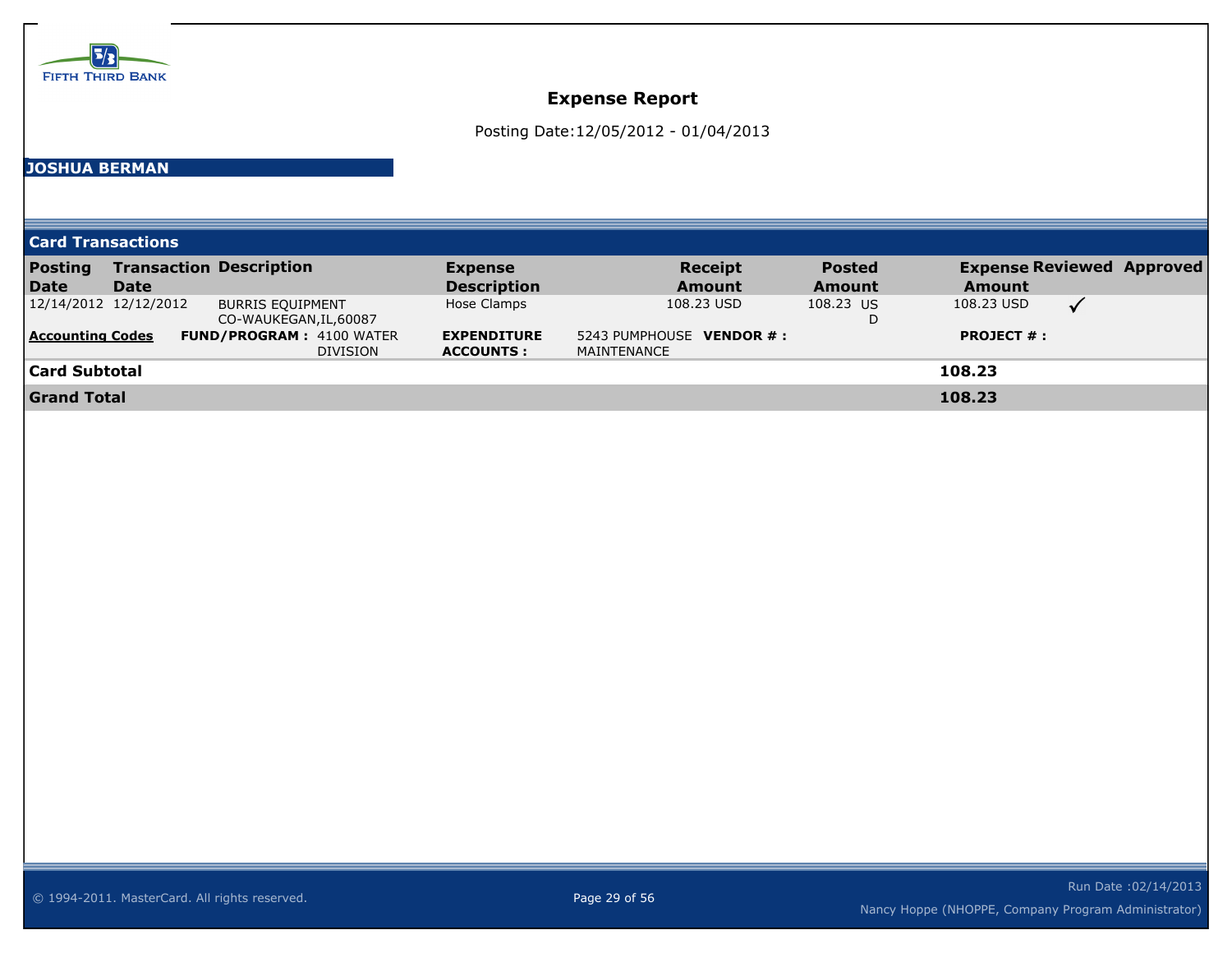

Posting Date:12/05/2012 - 01/04/2013

### **LANA RUDNIK**

| <b>Card Transactions</b> |                       |                                    |                             |                                        |                                     |                          |                                |                                                   |  |
|--------------------------|-----------------------|------------------------------------|-----------------------------|----------------------------------------|-------------------------------------|--------------------------|--------------------------------|---------------------------------------------------|--|
| <b>Posting</b><br>Date   | <b>Date</b>           | <b>Transaction Description</b>     |                             | <b>Expense</b><br><b>Description</b>   |                                     | <b>Receipt</b><br>Amount | <b>Posted</b><br><b>Amount</b> | <b>Expense Reviewed Approved</b><br><b>Amount</b> |  |
|                          | 12/31/2012 12/27/2012 | JA                                 | SEXAUER-08565333261,KY,3224 | Stain-PW Fence                         |                                     | 4,120.52 USD             | 4,120.52 US<br>D               | 4,120.52 USD                                      |  |
| <b>Accounting Codes</b>  |                       | <b>FUND/PROGRAM: 1430 FORESTRY</b> | DIVISION                    | <b>EXPENDITURE</b><br><b>ACCOUNTS:</b> | 5311<br>BLDG/GROUNDS<br>MAINTENANCE | <b>VENDOR#:</b>          |                                | <b>PROJECT #:</b>                                 |  |
| <b>Card Subtotal</b>     |                       |                                    |                             |                                        |                                     |                          |                                | 4,120.52                                          |  |
| <b>Grand Total</b>       |                       |                                    |                             |                                        |                                     |                          |                                | 4,120.52                                          |  |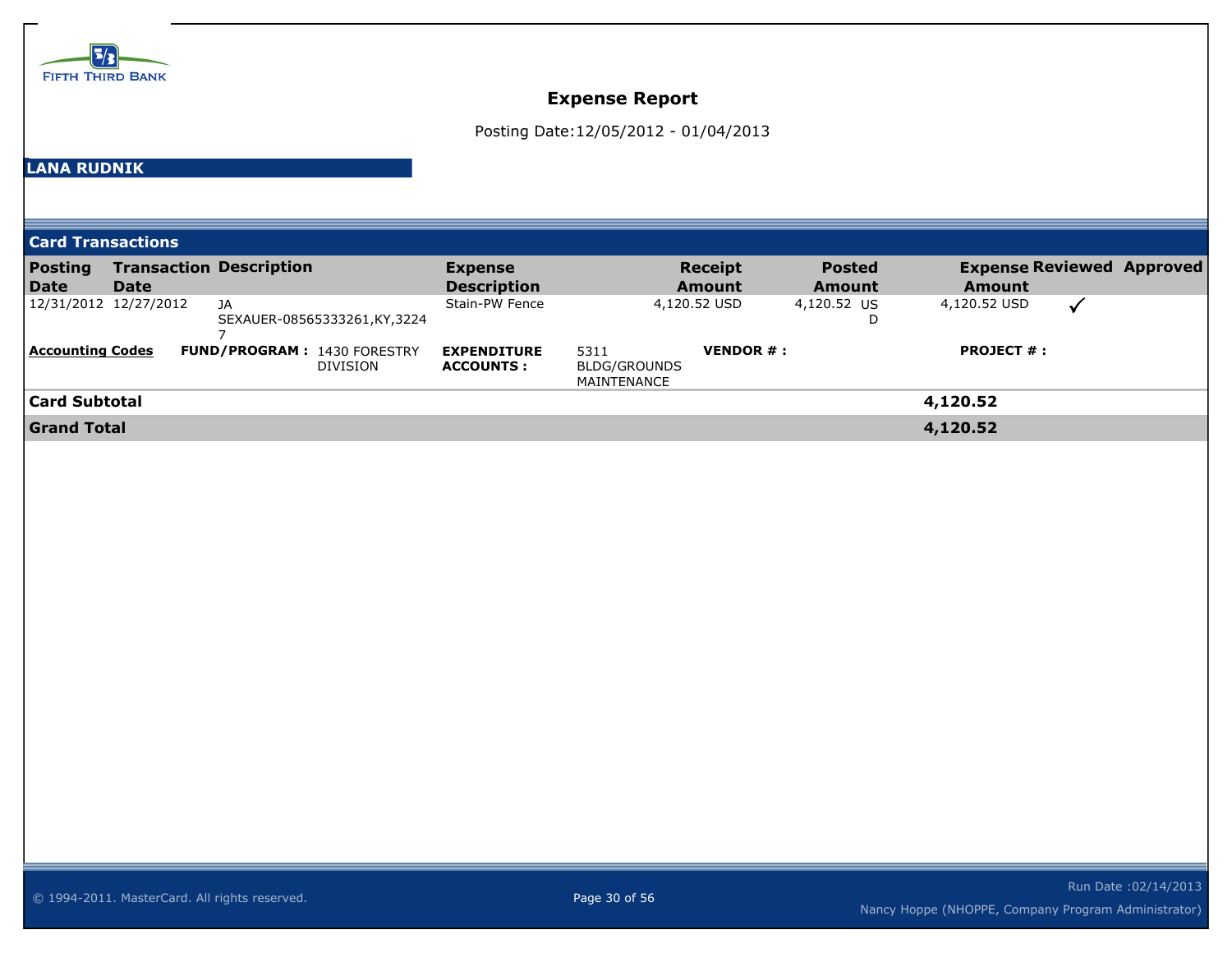

Posting Date:12/05/2012 - 01/04/2013

### **LINDA JOHNSON**

| <b>Card Transactions</b> |             |                                                    |                                        |                                                  |                                 |                                |                   |                                  |
|--------------------------|-------------|----------------------------------------------------|----------------------------------------|--------------------------------------------------|---------------------------------|--------------------------------|-------------------|----------------------------------|
| <b>Posting</b><br>Date   | <b>Date</b> | <b>Transaction Description</b>                     | <b>Expense</b><br><b>Description</b>   |                                                  | <b>Receipt</b><br><b>Amount</b> | <b>Posted</b><br><b>Amount</b> | <b>Amount</b>     | <b>Expense Reviewed Approved</b> |
| 12/24/2012 12/21/2012    |             | OFFICE DEPOT<br>#1105-800-463-3768, IL, 60188      | Battery Back-up Unit                   |                                                  | 53.99 USD                       | 53.99 US<br>D                  | 53.99 USD         | $\sqrt{}$                        |
| <b>Accounting Codes</b>  |             | <b>FUND/PROGRAM: 4100 WATER</b><br><b>DIVISION</b> | <b>EXPENDITURE</b><br><b>ACCOUNTS:</b> | 5315 SMALL<br>TOOLS &<br><b>EQUIPMENT</b>        | <b>VENDOR <math>#</math>:</b>   |                                | <b>PROJECT #:</b> |                                  |
| 12/31/2012 12/28/2012    |             | <b>KARA COMPANY</b><br>INC-COUNTRYSIDE, IL, 60525  | Survey & Marking<br><b>Supplies</b>    |                                                  | 886.40 USD                      | 886.40 US<br>D                 | 886.40 USD        | $\checkmark$                     |
| <b>Accounting Codes</b>  |             | <b>FUND/PROGRAM: 1400 CIP</b><br>ENGINEERING       | <b>EXPENDITURE</b><br><b>ACCOUNTS:</b> | 5317 MISC<br><b>OPERATING</b><br><b>SUPPLIES</b> | <b>VENDOR <math>#</math>:</b>   |                                | <b>PROJECT #:</b> |                                  |
| Card Subtotal            |             |                                                    |                                        |                                                  |                                 |                                | 940.39            |                                  |
| <b>Grand Total</b>       |             |                                                    |                                        |                                                  |                                 |                                | 940.39            |                                  |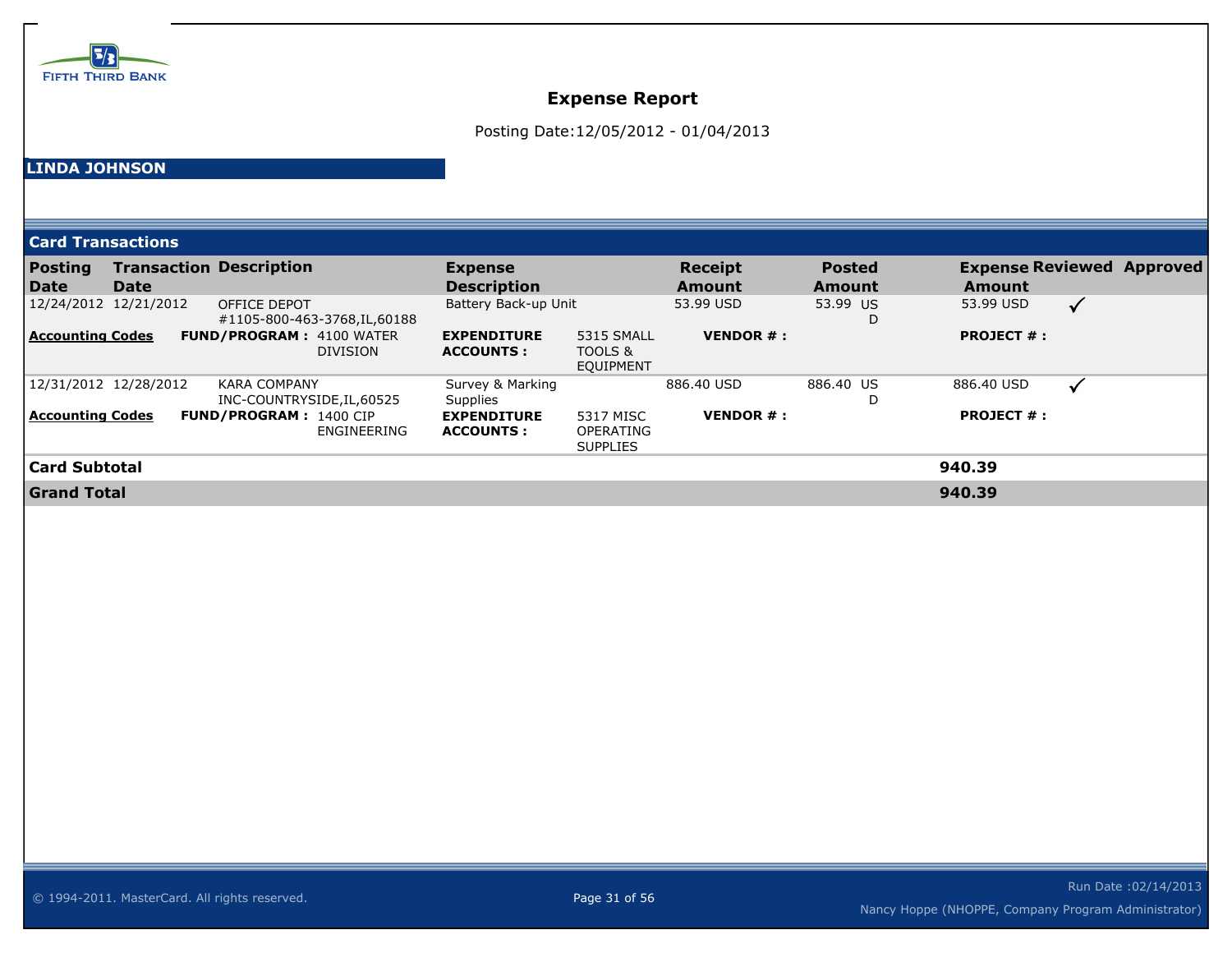

Posting Date:12/05/2012 - 01/04/2013

### **LORI HAZLEWOOD**

| <b>Card Transactions</b>      |             |                                                        |                                |                                        |                                                  |                                 |                                |                   |                                  |
|-------------------------------|-------------|--------------------------------------------------------|--------------------------------|----------------------------------------|--------------------------------------------------|---------------------------------|--------------------------------|-------------------|----------------------------------|
| <b>Posting</b><br><b>Date</b> | <b>Date</b> | <b>Transaction Description</b>                         |                                | <b>Expense</b><br><b>Description</b>   |                                                  | <b>Receipt</b><br><b>Amount</b> | <b>Posted</b><br><b>Amount</b> | <b>Amount</b>     | <b>Expense Reviewed Approved</b> |
| 12/05/2012 12/04/2012         |             | <b>JORDAN INDUSTRIAL</b>                               | SUPP-WHEELING, IL, 60090-2923  | Locating Paint                         |                                                  | 310.68 USD                      | 310.68 US<br>D                 | 310.68 USD        | $\checkmark$                     |
| <b>Accounting Codes</b>       |             | <b>FUND/PROGRAM: 1420 STREETS</b>                      | <b>DIVISION</b>                | <b>EXPENDITURE</b><br><b>ACCOUNTS:</b> | 5317 MISC<br><b>OPERATING</b><br><b>SUPPLIES</b> | <b>VENDOR#:</b>                 |                                | <b>PROJECT #:</b> |                                  |
| 12/05/2012 12/04/2012         |             | GROVE, IL, 60047                                       | GREAT LAKES FARMS, LLC-LONG    | <b>Street Sweeping Leaf</b><br>Dump    |                                                  | 900.00 USD                      | 900.00 US<br>D                 | 900.00 USD        |                                  |
| <b>Accounting Codes</b>       |             | <b>FUND/PROGRAM: 1420 STREETS</b>                      | <b>DIVISION</b>                | <b>EXPENDITURE</b><br><b>ACCOUNTS:</b> | 5208 DEBRIS<br><b>DUMP CHARGES</b>               | <b>VENDOR#:</b>                 |                                | <b>PROJECT #:</b> |                                  |
| 12/07/2012 12/05/2012         |             | THE HOME DEPOT<br>1927-PALATINE, IL, 60067             |                                | Lead Paint Protect Suit                |                                                  | 39.96 USD                       | 39.96 US<br>D                  | 39.96 USD         | $\checkmark$                     |
| <b>Accounting Codes</b>       |             | <b>FUND/PROGRAM: 1430 FORESTRY</b>                     | <b>DIVISION</b>                | <b>EXPENDITURE</b><br><b>ACCOUNTS:</b> | 5319<br><b>PROTECTIVE</b><br><b>CLOTHING</b>     | <b>VENDOR#:</b>                 |                                | <b>PROJECT #:</b> |                                  |
| 12/07/2012 12/06/2012         |             | <b>ARLINGTON POWER</b><br>EQUIPM-PALATINE, IL, 60074   |                                | <b>Weedwhip Repairs</b><br>Parts       |                                                  | 80.75 USD                       | 80.75 US<br>D                  | 80.75 USD         | $\checkmark$                     |
| <b>Accounting Codes</b>       |             | <b>FUND/PROGRAM: 1430 FORESTRY</b>                     | <b>DIVISION</b>                | <b>EXPENDITURE</b><br><b>ACCOUNTS:</b> | 5310 VEHICLE<br>MAINTENANCE                      | <b>VENDOR#:</b>                 |                                | <b>PROJECT #:</b> |                                  |
| 12/07/2012 12/06/2012         |             | <b>STRUT &amp; SUPPLY</b><br>INC-8477564337, IL, 60010 |                                | Sign Posts                             |                                                  | 3,673.00 USD                    | 3,673.00 US<br>D               | 3,673.00 USD      | $\checkmark$                     |
| <b>Accounting Codes</b>       |             | <b>FUND/PROGRAM: 0011 MFT</b>                          |                                | <b>EXPENDITURE</b><br><b>ACCOUNTS:</b> | 5320 STREET<br><b>SIGNS</b>                      | <b>VENDOR#:</b>                 |                                | <b>PROJECT #:</b> |                                  |
| 12/17/2012 12/14/2012         |             | <b>ARLINGTON POWER</b><br>EQUIPM-PALATINE, IL, 60074   |                                | Chain Saw Chain                        |                                                  | 14.78 USD                       | 14.78 US<br>D                  | 14.78 USD         | $\checkmark$                     |
| <b>Accounting Codes</b>       |             | FUND/PROGRAM: 1430 FORESTRY                            | <b>DIVISION</b>                | <b>EXPENDITURE</b><br><b>ACCOUNTS:</b> | <b>5315 SMALL</b><br>TOOLS &<br>EQUIPMENT        | <b>VENDOR#:</b>                 |                                | <b>PROJECT #:</b> |                                  |
| 12/19/2012 12/18/2012         |             | <b>WW</b><br>$\Omega$                                  | GRAINGER-877-2022594, IL, 6009 | Streetlight Bulbs                      |                                                  | 148.46 USD                      | 148.46 US<br>D                 | 148.46 USD        | $\checkmark$                     |
| <b>Accounting Codes</b>       |             | FUND/PROGRAM: 0011 MFT                                 |                                | <b>EXPENDITURE</b><br><b>ACCOUNTS:</b> | 5251 STREET<br><b>LIGHT</b><br>MAINTENANCE       | <b>VENDOR#:</b>                 |                                | <b>PROJECT #:</b> |                                  |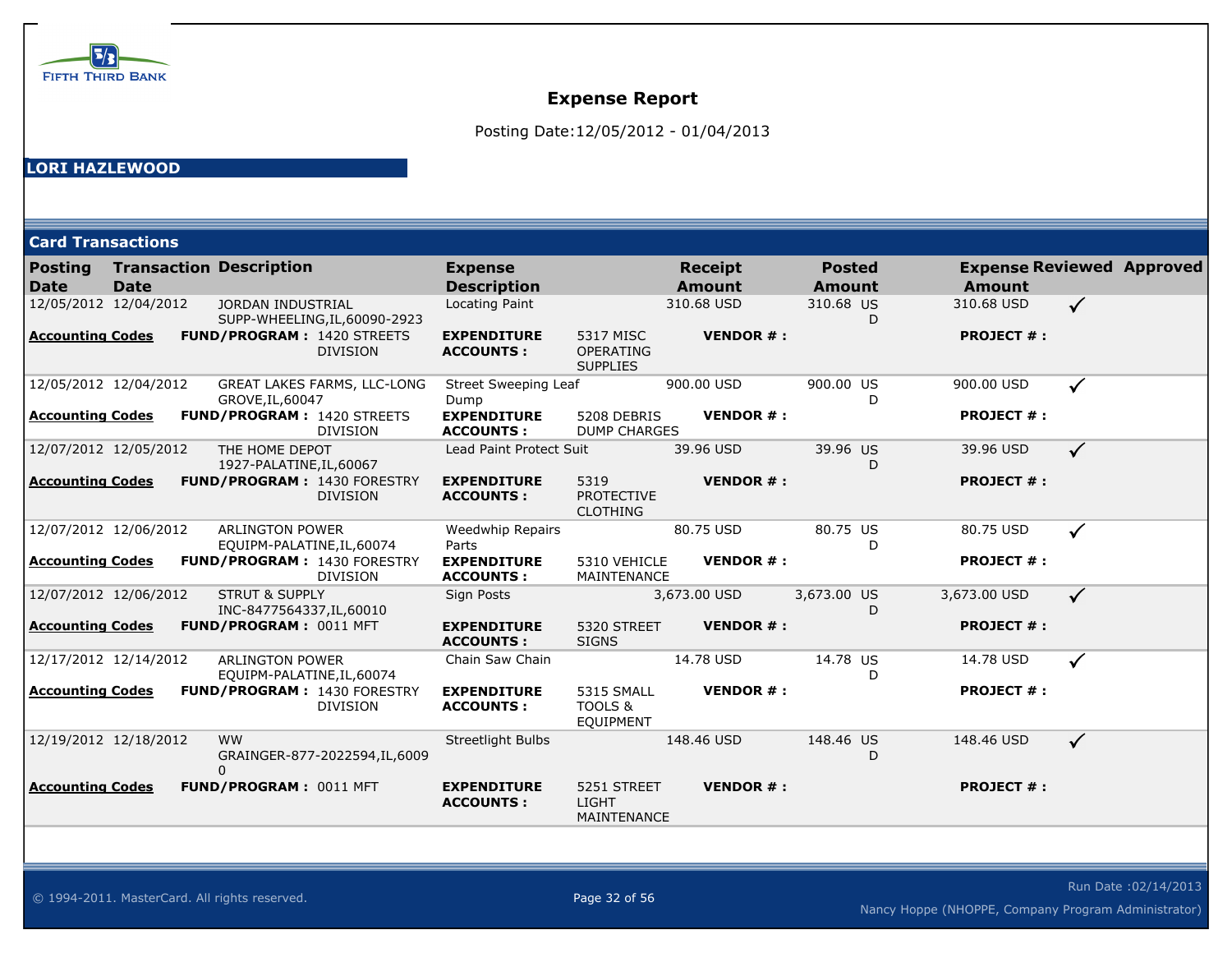

Posting Date:12/05/2012 - 01/04/2013

#### **LORI HAZLEWOOD**

| <b>Card Transactions</b>      |             |                                | (Cont.)                                               |                                        |                                                   |                                 |                                |                   |                                  |
|-------------------------------|-------------|--------------------------------|-------------------------------------------------------|----------------------------------------|---------------------------------------------------|---------------------------------|--------------------------------|-------------------|----------------------------------|
| <b>Posting</b><br><b>Date</b> | <b>Date</b> | <b>Transaction Description</b> |                                                       | <b>Expense</b><br><b>Description</b>   |                                                   | <b>Receipt</b><br><b>Amount</b> | <b>Posted</b><br><b>Amount</b> | <b>Amount</b>     | <b>Expense Reviewed Approved</b> |
| 12/20/2012 12/19/2012         |             | <b>WW</b><br>0                 | GRAINGER-877-2022594,IL,6009                          | Streetlight Bulbs                      |                                                   | 376.86 USD                      | 376.86 US<br>D                 | 376.86 USD        | $\checkmark$                     |
| <b>Accounting Codes</b>       |             | FUND/PROGRAM: 0011 MFT         |                                                       | <b>EXPENDITURE</b><br><b>ACCOUNTS:</b> | 5251 STREET<br>LIGHT<br><b>MAINTENANCE</b>        | <b>VENDOR#:</b>                 |                                | <b>PROJECT #:</b> |                                  |
| 12/20/2012 12/19/2012         |             | <b>WW</b><br>$\mathbf{0}$      | GRAINGER-877-2022594,IL,6009                          | Streetlight Bulbs                      |                                                   | 45.68 USD                       | 45.68 US<br>D                  | 45.68 USD         | $\checkmark$                     |
| <b>Accounting Codes</b>       |             | FUND/PROGRAM: 0011 MFT         |                                                       | <b>EXPENDITURE</b><br><b>ACCOUNTS:</b> | 5251 STREET<br>LIGHT<br>MAINTENANCE               | <b>VENDOR#:</b>                 |                                | <b>PROJECT #:</b> |                                  |
| 12/24/2012 12/21/2012         |             | PROSPECT, IL, 60056            | THE HOME DEPOT 1913-MT                                | <b>Clocktower Supplies</b>             |                                                   | 86.78 USD                       | 86.78 US<br>D                  | 86.78 USD         |                                  |
| <b>Accounting Codes</b>       |             |                                | FUND/PROGRAM: 1430 FORESTRY<br><b>DIVISION</b>        | <b>EXPENDITURE</b><br><b>ACCOUNTS:</b> | 5506<br><b>STREETSCAPE</b><br><b>IMPROVEMENTS</b> | <b>VENDOR#:</b>                 |                                | <b>PROJECT #:</b> | 2009-023                         |
| 12/24/2012 12/21/2012         |             | <b>FULLIFE</b>                 | SAFETY-ROSELLE, IL, 60172                             | Gloves & Vests                         |                                                   | 809.28 USD                      | 809.28 US<br>D                 | 809.28 USD        | $\checkmark$                     |
| <b>Accounting Codes</b>       |             |                                | <b>FUND/PROGRAM: 1430 FORESTRY</b><br><b>DIVISION</b> | <b>EXPENDITURE</b><br><b>ACCOUNTS:</b> | 5319<br><b>PROTECTIVE</b><br><b>CLOTHING</b>      | <b>VENDOR#:</b>                 |                                | <b>PROJECT #:</b> |                                  |
| 12/31/2012 12/27/2012         |             | JA<br>7                        | SEXAUER-08565333261, KY, 3224                         | Stain-Public Works<br>Fence            |                                                   | 4,120.52 USD                    | 4,120.52 US<br>D               | 4,120.52 USD      | $\checkmark$                     |
| <b>Accounting Codes</b>       |             |                                | <b>FUND/PROGRAM: 1430 FORESTRY</b><br><b>DIVISION</b> | <b>EXPENDITURE</b><br><b>ACCOUNTS:</b> | 5311<br><b>BLDG/GROUNDS</b><br>MAINTENANCE        | <b>VENDOR#:</b>                 |                                | <b>PROJECT #:</b> |                                  |
| <b>Card Subtotal</b>          |             |                                |                                                       |                                        |                                                   |                                 |                                | 10,606.75         |                                  |
| <b>Grand Total</b>            |             |                                |                                                       |                                        |                                                   |                                 |                                | 10,606.75         |                                  |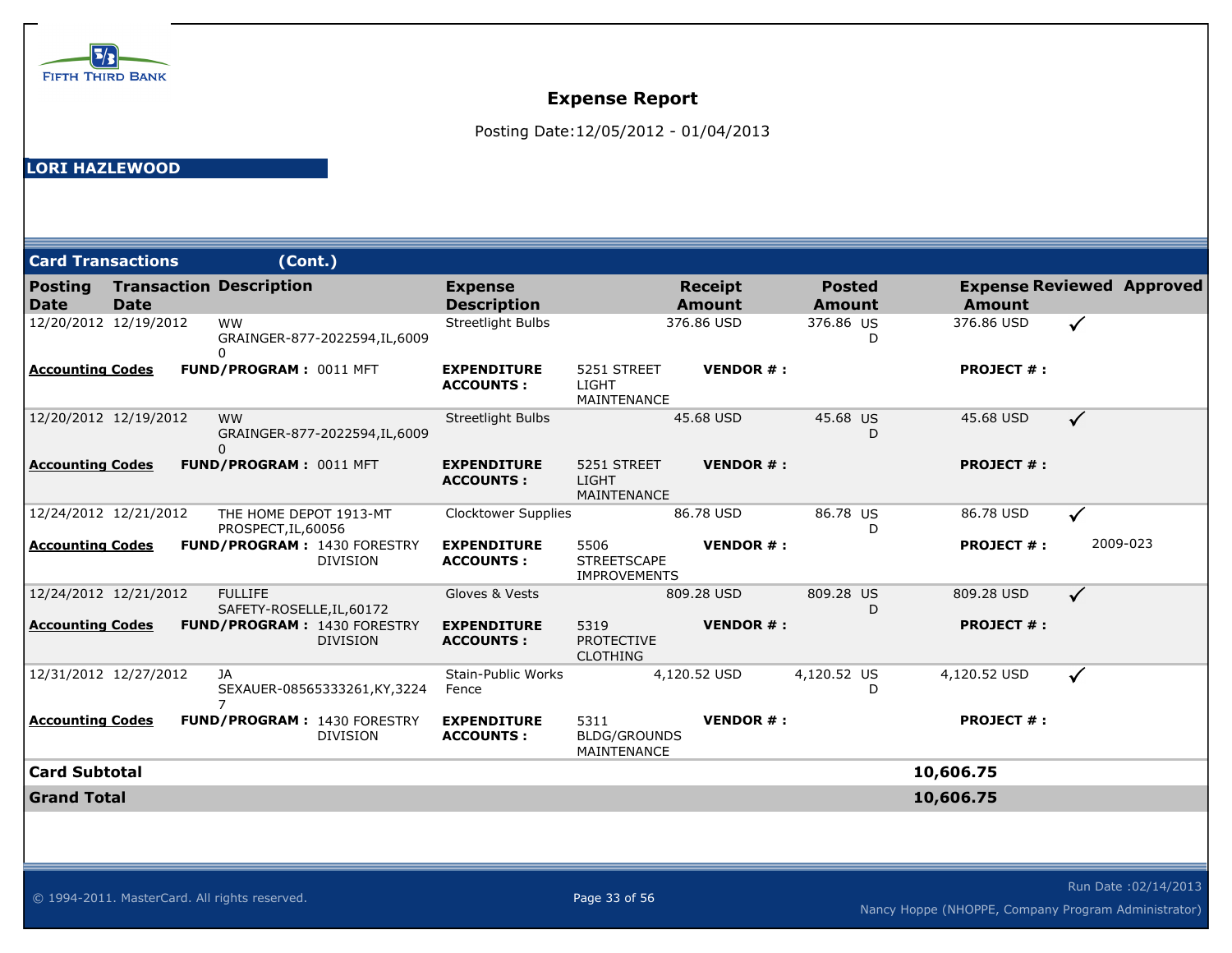

Posting Date:12/05/2012 - 01/04/2013

### **LOUIS MAGURNO**

| <b>Card Transactions</b>      |             |                                                  |                   |                                        |                                                   |                                 |                                |   |                                                   |              |  |
|-------------------------------|-------------|--------------------------------------------------|-------------------|----------------------------------------|---------------------------------------------------|---------------------------------|--------------------------------|---|---------------------------------------------------|--------------|--|
| <b>Posting</b><br><b>Date</b> | <b>Date</b> | <b>Transaction Description</b>                   |                   | <b>Expense</b><br><b>Description</b>   |                                                   | <b>Receipt</b><br><b>Amount</b> | <b>Posted</b><br><b>Amount</b> |   | <b>Expense Reviewed Approved</b><br><b>Amount</b> |              |  |
| 12/07/2012 12/06/2012         |             | CONNEXION-BUFFALO<br>GROVE, IL, 60089            |                   | Light Bulbs                            |                                                   | 147.60 USD                      | 147.60 US                      | D | 147.60 USD                                        | $\checkmark$ |  |
| <b>Accounting Codes</b>       |             | <b>FUND/PROGRAM: 2200 FIRE</b>                   | <b>DEPARTMENT</b> | <b>EXPENDITURE</b><br><b>ACCOUNTS:</b> | 5311<br><b>BLDG/GROUNDS</b><br><b>MAINTENANCE</b> | <b>VENDOR#:</b>                 |                                |   | <b>PROJECT #:</b>                                 |              |  |
| 12/10/2012 12/07/2012         |             | MENARDS MOUNT PROSPECT-MT<br>PROSPECT, IL, 60056 |                   | Dry Wall & Screws                      |                                                   | 136.18 USD                      | 136.18 US                      | D | 136.18 USD                                        | ✓            |  |
| <b>Accounting Codes</b>       |             | <b>FUND/PROGRAM: 1220 BUILDING</b>               | <b>SERVICES</b>   | <b>EXPENDITURE</b><br><b>ACCOUNTS:</b> | 5311<br><b>BLDG/GROUNDS</b><br>MAINTENANCE        | <b>VENDOR#:</b>                 |                                |   | <b>PROJECT #:</b>                                 |              |  |
| 12/10/2012 12/07/2012         |             | THE HOME DEPOT 1913-MT<br>PROSPECT, IL, 60056    |                   | Insulation                             |                                                   | 95.54 USD                       | 95.54 US                       | D | 95.54 USD                                         | $\checkmark$ |  |
| <b>Accounting Codes</b>       |             | <b>FUND/PROGRAM: 1220 BUILDING</b>               | <b>SERVICES</b>   | <b>EXPENDITURE</b><br><b>ACCOUNTS:</b> | 5311<br><b>BLDG/GROUNDS</b><br><b>MAINTENANCE</b> | <b>VENDOR#:</b>                 |                                |   | <b>PROJECT #:</b>                                 |              |  |
| 12/12/2012 12/11/2012         |             | SHERWIN WILLIAMS<br>#3711-WHEELING, IL, 60090    |                   | Mud & Tape Knife                       |                                                   | 12.58 USD                       | 12.58 US                       | D | 12.58 USD                                         | $\checkmark$ |  |
| <b>Accounting Codes</b>       |             | <b>FUND/PROGRAM: 1220 BUILDING</b>               | <b>SERVICES</b>   | <b>EXPENDITURE</b><br><b>ACCOUNTS:</b> | <b>5315 SMALL</b><br>TOOLS &<br><b>EQUIPMENT</b>  | <b>VENDOR#:</b>                 |                                |   | <b>PROJECT #:</b>                                 |              |  |
| 12/14/2012 12/13/2012         |             | SHERWIN WILLIAMS<br>#3711-WHEELING, IL, 60090    |                   | 2 Gallons LTX Primer                   |                                                   | 41.28 USD                       | 41.28 US                       | D | 41.28 USD                                         | $\checkmark$ |  |
| <b>Accounting Codes</b>       |             | <b>FUND/PROGRAM: 1220 BUILDING</b>               | <b>SERVICES</b>   | <b>EXPENDITURE</b><br><b>ACCOUNTS:</b> | 5311<br><b>BLDG/GROUNDS</b><br>MAINTENANCE        | <b>VENDOR#:</b>                 |                                |   | <b>PROJECT #:</b>                                 |              |  |
| 12/28/2012 12/27/2012         |             | PATTEN-ELMHURST, IL, 60126                       |                   | <b>Generator Maintenance</b>           |                                                   | 705.00 USD                      | 705.00 US                      | D | 705.00 USD                                        | $\checkmark$ |  |
| <b>Accounting Codes</b>       |             | FUND/PROGRAM: 1220 BUILDING                      | <b>SERVICES</b>   | <b>EXPENDITURE</b><br><b>ACCOUNTS:</b> | 5299 MISC<br>CONTRACTUAL<br><b>SERVICES</b>       | <b>VENDOR#:</b>                 |                                |   | <b>PROJECT #:</b>                                 |              |  |
| <b>Card Subtotal</b>          |             |                                                  |                   |                                        |                                                   |                                 |                                |   | 1,138.18                                          |              |  |
| <b>Grand Total</b>            |             |                                                  |                   |                                        |                                                   |                                 |                                |   | 1,138.18                                          |              |  |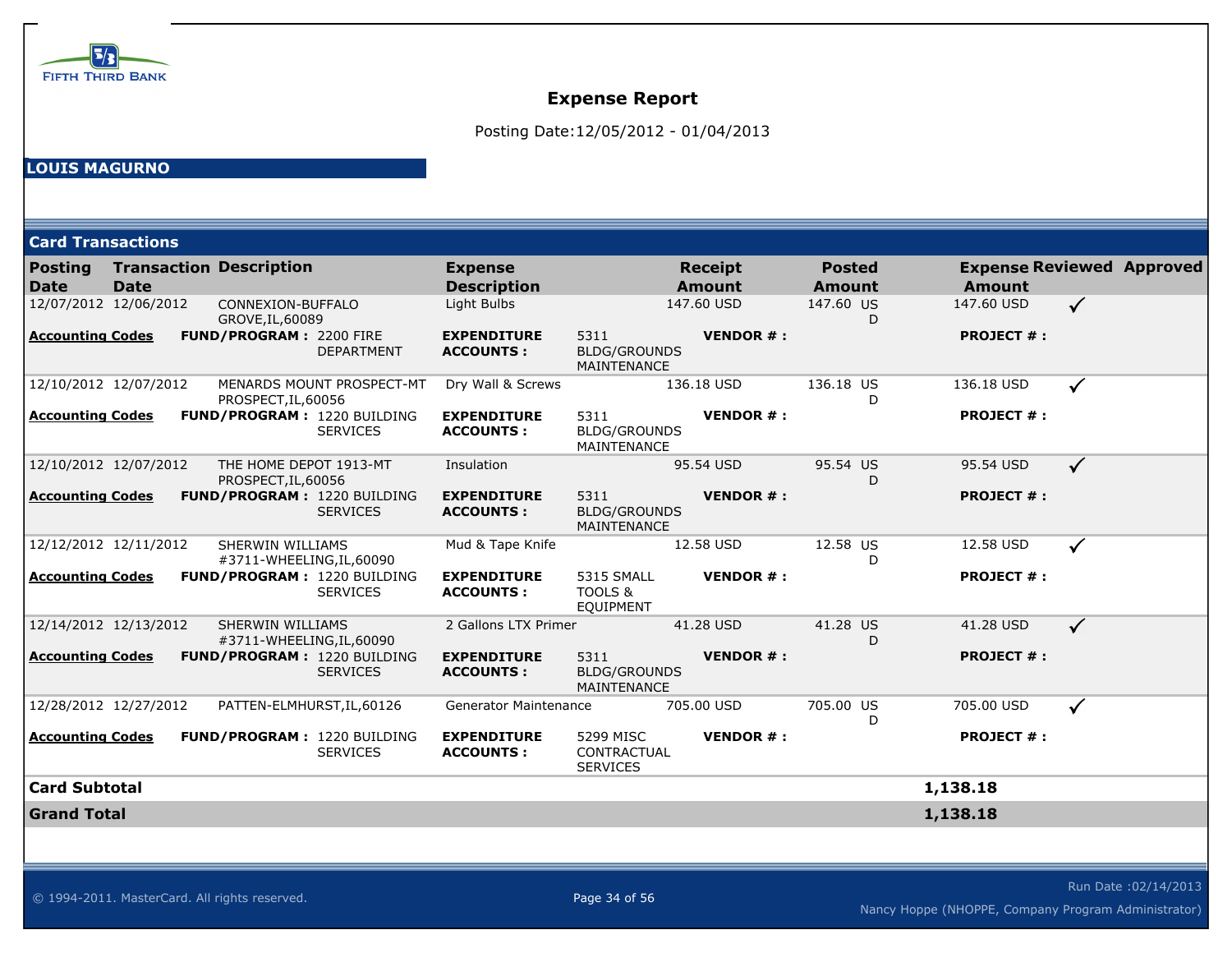

Posting Date:12/05/2012 - 01/04/2013

| <b>Card Transactions</b>      |                       |                                                   |                                      |                                        |                                                    |                                 |                 |                                |   |                   |                                  |
|-------------------------------|-----------------------|---------------------------------------------------|--------------------------------------|----------------------------------------|----------------------------------------------------|---------------------------------|-----------------|--------------------------------|---|-------------------|----------------------------------|
| <b>Posting</b><br><b>Date</b> | <b>Date</b>           | <b>Transaction Description</b>                    |                                      | <b>Expense</b><br><b>Description</b>   |                                                    | <b>Receipt</b><br><b>Amount</b> |                 | <b>Posted</b><br><b>Amount</b> |   | <b>Amount</b>     | <b>Expense Reviewed Approved</b> |
| 12/05/2012 12/05/2012         |                       | <b>COMCAST</b><br>23                              | CHICAGO-800-COMCAST, IL, 605         | HighSpeed Internet<br><b>Svcs</b>      |                                                    | 396.90 USD                      |                 | 396.90 US                      | D | 396.90 USD        | $\checkmark$                     |
| <b>Accounting Codes</b>       |                       | FUND/PROGRAM: 1750                                | <b>INFORMATION</b><br><b>SYSTEMS</b> | <b>EXPENDITURE</b><br><b>ACCOUNTS:</b> | 5207 IS SERV &<br><b>MAINT</b><br><b>AGREEMENT</b> |                                 | <b>VENDOR#:</b> |                                |   | <b>PROJECT #:</b> |                                  |
|                               | 12/07/2012 12/06/2012 | WP-PEPWAVE LIMITED-476<br>CASTLE PE, GBR, UNK     |                                      | Software Upgrade                       |                                                    | 499.00 USD                      |                 | 499.00 US                      | D | 499.00 USD        | $\checkmark$                     |
| <u>Accounting Codes</u>       |                       | FUND/PROGRAM: 1750                                | <b>INFORMATION</b><br><b>SYSTEMS</b> | <b>EXPENDITURE</b><br><b>ACCOUNTS:</b> | 5327 IS MISC<br><b>SOFTWARE</b>                    |                                 | <b>VENDOR#:</b> |                                |   | <b>PROJECT #:</b> |                                  |
|                               | 12/07/2012 12/06/2012 | WP-PEPWAVE LIMITED-476<br>CASTLE PE, GBR, UNKNOWN |                                      | Software Upgrade                       |                                                    | 499.00 USD                      |                 | 499.00 US                      | D | 499.00 USD        | $\checkmark$                     |
| <b>Accounting Codes</b>       |                       | <b>FUND/PROGRAM: 1750</b>                         | <b>INFORMATION</b><br><b>SYSTEMS</b> | <b>EXPENDITURE</b><br><b>ACCOUNTS:</b> | 5327 IS MISC<br><b>SOFTWARE</b>                    |                                 | <b>VENDOR#:</b> |                                |   | <b>PROJECT #:</b> |                                  |
|                               | 12/07/2012 12/06/2012 | APPLIED<br>$\overline{2}$                         | COMMUNICATI-ROSELLE, IL, 6017        | Software Upgrade                       |                                                    | 4,511.50 USD                    |                 | 4,511.50 US                    | D | 4,511.50 USD      | $\checkmark$                     |
| <b>Accounting Codes</b>       |                       | FUND/PROGRAM: 1750                                | <b>INFORMATION</b><br><b>SYSTEMS</b> | <b>EXPENDITURE</b><br><b>ACCOUNTS:</b> | 5327 IS MISC<br><b>SOFTWARE</b>                    |                                 | <b>VENDOR#:</b> |                                |   | <b>PROJECT #:</b> |                                  |
|                               | 12/10/2012 12/07/2012 | <b>DRI</b><br>A, MN, 55343                        | WWW.ELEMENT5.INF-MINNETONK           | Computer Software                      |                                                    | 48.00 USD                       |                 | 48.00 US                       | D | 48.00 USD         | $\checkmark$                     |
| <b>Accounting Codes</b>       |                       | <b>FUND/PROGRAM: 1750</b>                         | <b>INFORMATION</b><br><b>SYSTEMS</b> | <b>EXPENDITURE</b><br><b>ACCOUNTS:</b> | 5327 IS MISC<br><b>SOFTWARE</b>                    |                                 | <b>VENDOR#:</b> |                                |   | <b>PROJECT #:</b> |                                  |
|                               | 12/10/2012 12/08/2012 | CALENDAR WIZ<br>LLC-HAMPTON, NH, 03842            |                                      | Computer Software                      |                                                    | 88.00 USD                       |                 | 88.00 US                       | D | 88.00 USD         | $\checkmark$                     |
| <u>Accounting Codes</u>       |                       | FUND/PROGRAM: 1750                                | <b>INFORMATION</b><br><b>SYSTEMS</b> | <b>EXPENDITURE</b><br><b>ACCOUNTS:</b> | 5327 IS MISC<br><b>SOFTWARE</b>                    |                                 | <b>VENDOR#:</b> |                                |   | <b>PROJECT #:</b> |                                  |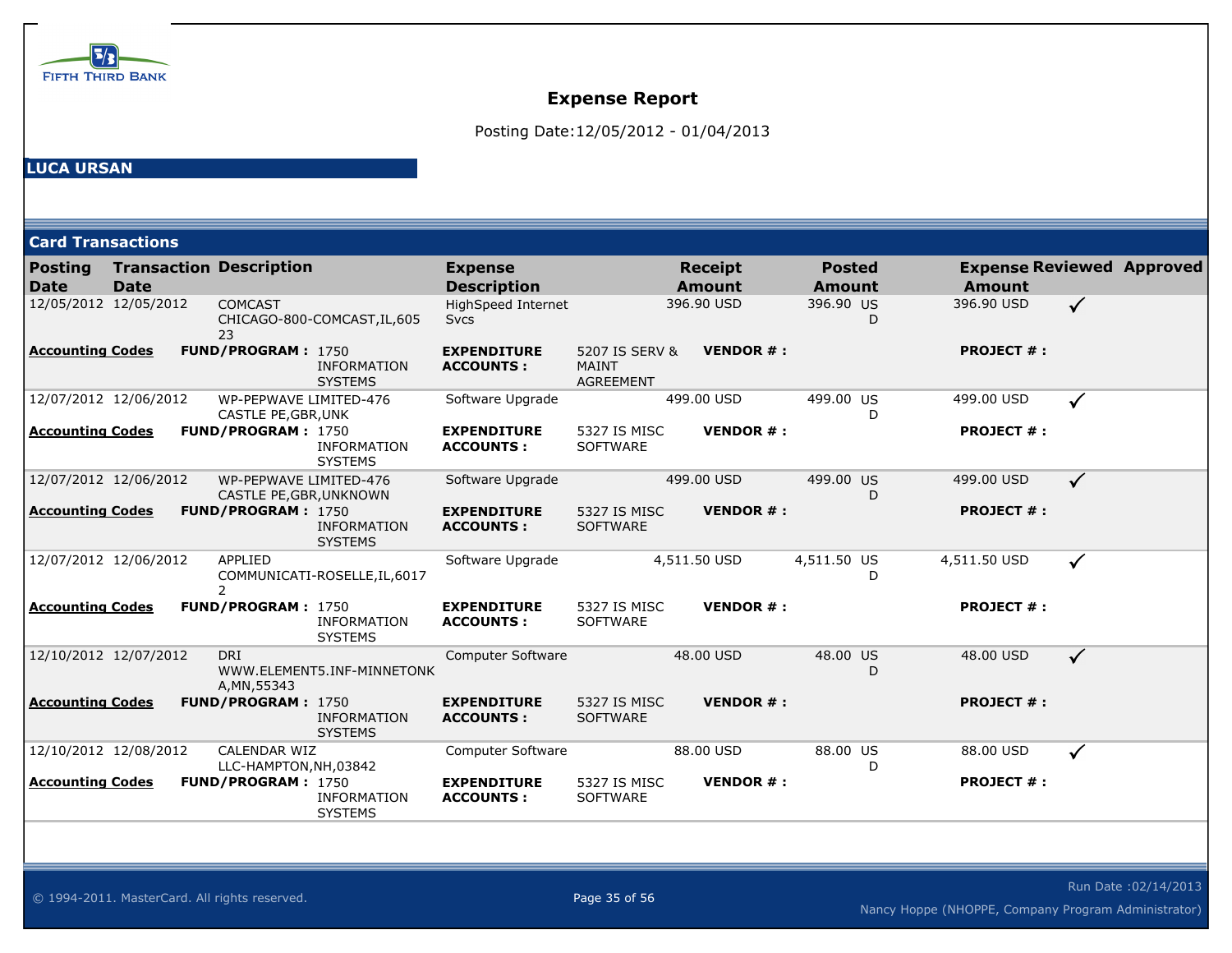

Posting Date:12/05/2012 - 01/04/2013

| <b>Card Transactions</b> |             | (Cont.)                        |                                                     |                                        |                                                    |            |                                 |                                |   |                                                   |              |  |
|--------------------------|-------------|--------------------------------|-----------------------------------------------------|----------------------------------------|----------------------------------------------------|------------|---------------------------------|--------------------------------|---|---------------------------------------------------|--------------|--|
| <b>Posting</b><br>l Date | <b>Date</b> | <b>Transaction Description</b> |                                                     | <b>Expense</b><br><b>Description</b>   |                                                    |            | <b>Receipt</b><br><b>Amount</b> | <b>Posted</b><br><b>Amount</b> |   | <b>Expense Reviewed Approved</b><br><b>Amount</b> |              |  |
| 12/10/2012 12/09/2012    |             | AT&T                           | DATA-08003310500, GA, 30004                         | <b>Wireless Data Services</b>          |                                                    |            | 25.00 USD                       | 25.00 US                       | D | 25.00 USD                                         | $\checkmark$ |  |
| <b>Accounting Codes</b>  |             |                                | <b>FUND/PROGRAM: 1600 ADMIN &amp;</b><br><b>BOT</b> | <b>EXPENDITURE</b><br><b>ACCOUNTS:</b> | 5239 CELLULAR<br><b>SERVICES</b>                   |            | <b>VENDOR#:</b>                 |                                |   | <b>PROJECT #:</b>                                 |              |  |
| 12/10/2012 12/10/2012    |             | <b>VZWRLSS APOCC</b>           | VISN-800-922-0204, CA, 95630                        | Wireless Data Services                 |                                                    | 251.40 USD |                                 | 251.40 US                      | D | 251.40 USD                                        | ✓            |  |
| <b>Accounting Codes</b>  |             |                                | FUND/PROGRAM: 1600 ADMIN &<br><b>BOT</b>            | <b>EXPENDITURE</b><br><b>ACCOUNTS:</b> | 5239 CELLULAR<br><b>SERVICES</b>                   |            | <b>VENDOR#:</b>                 |                                |   | <b>PROJECT #:</b>                                 |              |  |
| 12/11/2012 12/10/2012    |             | AT&T                           | DATA-08003310500, GA, 30004                         | Wireless Data Services                 |                                                    |            | 14.99 USD                       | 14.99 US                       | D | 14.99 USD                                         | $\checkmark$ |  |
| <b>Accounting Codes</b>  |             |                                | <b>FUND/PROGRAM: 1600 ADMIN &amp;</b><br><b>BOT</b> | <b>EXPENDITURE</b><br><b>ACCOUNTS:</b> | 5239 CELLULAR<br><b>SERVICES</b>                   |            | <b>VENDOR#:</b>                 |                                |   | <b>PROJECT #:</b>                                 |              |  |
| 12/11/2012 12/10/2012    |             | AT&T                           | DATA-08003310500, GA, 30004                         | <b>Wireless Data Services</b>          |                                                    |            | 25.00 USD                       | 25.00 US                       | D | 25.00 USD                                         | $\checkmark$ |  |
| <b>Accounting Codes</b>  |             |                                | <b>FUND/PROGRAM: 1600 ADMIN &amp;</b><br><b>BOT</b> | <b>EXPENDITURE</b><br><b>ACCOUNTS:</b> | 5239 CELLULAR<br><b>SERVICES</b>                   |            | <b>VENDOR#:</b>                 |                                |   | <b>PROJECT #:</b>                                 |              |  |
| 12/12/2012 12/10/2012    |             | CA,68128                       | PAYFLOW/PAYPAL-08888839770,                         | Webpayments Fees                       |                                                    |            | 19.95 USD                       | 19.95 US                       | D | 19.95 USD                                         | $\checkmark$ |  |
| <b>Accounting Codes</b>  |             | FUND/PROGRAM: 1750             | <b>INFORMATION</b><br><b>SYSTEMS</b>                | <b>EXPENDITURE</b><br><b>ACCOUNTS:</b> | 5207 IS SERV &<br><b>MAINT</b><br><b>AGREEMENT</b> |            | <b>VENDOR #:</b>                |                                |   | <b>PROJECT #:</b>                                 |              |  |
| 12/12/2012 12/10/2012    |             | AT&T                           | DATA-08003310500, GA, 30004                         | <b>Wireless Data Services</b>          |                                                    |            | 30.00 USD                       | 30.00 US                       | D | 30.00 USD                                         | $\checkmark$ |  |
| <b>Accounting Codes</b>  |             |                                | FUND/PROGRAM: 1600 ADMIN &<br><b>BOT</b>            | <b>EXPENDITURE</b><br><b>ACCOUNTS:</b> | 5239 CELLULAR<br><b>SERVICES</b>                   |            | <b>VENDOR#:</b>                 |                                |   | <b>PROJECT #:</b>                                 |              |  |
| 12/12/2012 12/11/2012    |             | AT&T                           | DATA-08003310500, GA, 30004                         | Wireless Data Services                 |                                                    |            | 14.99 USD                       | 14.99 US                       | D | 14.99 USD                                         | $\checkmark$ |  |
| <b>Accounting Codes</b>  |             |                                | <b>FUND/PROGRAM: 1600 ADMIN &amp;</b><br><b>BOT</b> | <b>EXPENDITURE</b><br><b>ACCOUNTS:</b> | 5239 CELLULAR<br><b>SERVICES</b>                   |            | <b>VENDOR#:</b>                 |                                |   | <b>PROJECT #:</b>                                 |              |  |
| 12/12/2012 12/11/2012    |             | AT&T                           | DATA-08003310500, GA, 30004                         | <b>Wireless Data Services</b>          |                                                    |            | 14.99 USD                       | 14.99 US                       | D | 14.99 USD                                         | $\checkmark$ |  |
| <b>Accounting Codes</b>  |             |                                | <b>FUND/PROGRAM: 1600 ADMIN &amp;</b><br><b>BOT</b> | <b>EXPENDITURE</b><br><b>ACCOUNTS:</b> | 5239 CELLULAR<br><b>SERVICES</b>                   |            | <b>VENDOR#:</b>                 |                                |   | <b>PROJECT #:</b>                                 |              |  |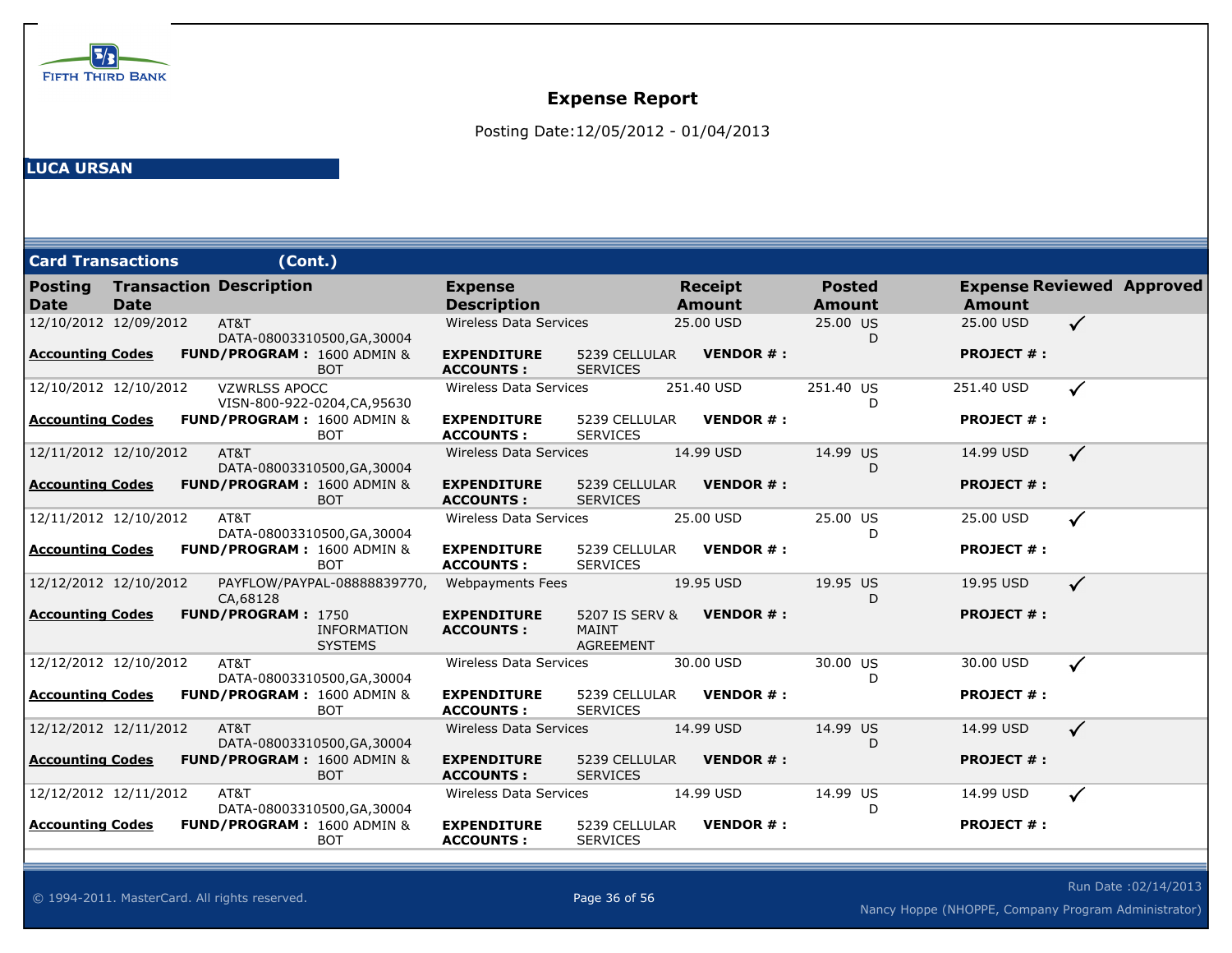

Posting Date:12/05/2012 - 01/04/2013

| <b>Card Transactions</b>      |             | (Cont.)                        |                                                     |                                        |                                  |                                 |                 |                         |    |                   |                                  |
|-------------------------------|-------------|--------------------------------|-----------------------------------------------------|----------------------------------------|----------------------------------|---------------------------------|-----------------|-------------------------|----|-------------------|----------------------------------|
| <b>Posting</b><br><b>Date</b> | <b>Date</b> | <b>Transaction Description</b> |                                                     | <b>Expense</b><br><b>Description</b>   |                                  | <b>Receipt</b><br><b>Amount</b> |                 | <b>Posted</b><br>Amount |    | <b>Amount</b>     | <b>Expense Reviewed Approved</b> |
| 12/12/2012 12/11/2012         |             | AT&T                           | DATA-08003310500, GA, 30004                         | <b>Wireless Data Services</b>          |                                  | 14.99 USD                       |                 | 14.99 US                | D. | 14.99 USD         | $\checkmark$                     |
| <b>Accounting Codes</b>       |             |                                | <b>FUND/PROGRAM: 1600 ADMIN &amp;</b><br><b>BOT</b> | <b>EXPENDITURE</b><br><b>ACCOUNTS:</b> | 5239 CELLULAR<br><b>SERVICES</b> |                                 | <b>VENDOR#:</b> |                         |    | <b>PROJECT #:</b> |                                  |
| 12/13/2012 12/12/2012         |             | AT&T                           | DATA-08003310500, GA, 30004                         | <b>Wireless Data Services</b>          |                                  | 30.00 USD                       |                 | 30.00 US                |    | 30.00 USD         | $\checkmark$                     |
| <b>Accounting Codes</b>       |             |                                | FUND/PROGRAM: 1600 ADMIN &<br><b>BOT</b>            | <b>EXPENDITURE</b><br><b>ACCOUNTS:</b> | 5239 CELLULAR<br><b>SERVICES</b> |                                 | <b>VENDOR#:</b> |                         |    | <b>PROJECT #:</b> |                                  |
| 12/13/2012 12/12/2012         |             | AT&T                           | DATA-08003310500, GA, 30004                         | <b>Wireless Data Services</b>          |                                  | 25.00 USD                       |                 | 25.00 US                | D  | 25.00 USD         | $\checkmark$                     |
| <b>Accounting Codes</b>       |             |                                | <b>FUND/PROGRAM: 1600 ADMIN &amp;</b><br><b>BOT</b> | <b>EXPENDITURE</b><br><b>ACCOUNTS:</b> | 5239 CELLULAR<br><b>SERVICES</b> |                                 | <b>VENDOR#:</b> |                         |    | <b>PROJECT #:</b> |                                  |
| 12/17/2012 12/14/2012         |             | AT&T                           | DATA-08003310500, GA, 30004                         | Wireless Data Services                 |                                  | 25.00 USD                       |                 | 25.00 US                | D  | 25.00 USD         | $\checkmark$                     |
| <b>Accounting Codes</b>       |             |                                | FUND/PROGRAM: 1600 ADMIN &<br><b>BOT</b>            | <b>EXPENDITURE</b><br><b>ACCOUNTS:</b> | 5239 CELLULAR<br><b>SERVICES</b> |                                 | <b>VENDOR#:</b> |                         |    | <b>PROJECT #:</b> |                                  |
| 12/17/2012 12/14/2012         |             | AT&T                           | DATA-08003310500, GA, 30004                         | Wireless Data Services                 |                                  | 25.00 USD                       |                 | 25.00 US                | D  | 25.00 USD         | $\checkmark$                     |
| <b>Accounting Codes</b>       |             |                                | <b>FUND/PROGRAM: 1600 ADMIN &amp;</b><br><b>BOT</b> | <b>EXPENDITURE</b><br><b>ACCOUNTS:</b> | 5239 CELLULAR<br><b>SERVICES</b> |                                 | <b>VENDOR#:</b> |                         |    | <b>PROJECT #:</b> |                                  |
| 12/17/2012 12/14/2012         |             | AT&T                           | DATA-08003310500, GA, 30004                         | <b>Wireless Data Services</b>          |                                  | 25.00 USD                       |                 | 25.00 US                | D  | 25.00 USD         | $\checkmark$                     |
| <b>Accounting Codes</b>       |             |                                | FUND/PROGRAM: 1600 ADMIN &<br><b>BOT</b>            | <b>EXPENDITURE</b><br><b>ACCOUNTS:</b> | 5239 CELLULAR<br><b>SERVICES</b> |                                 | <b>VENDOR#:</b> |                         |    | <b>PROJECT #:</b> |                                  |
| 12/17/2012 12/15/2012         |             | AT&T                           | DATA-08003310500, GA, 30004                         | Wireless Data Services                 |                                  | 25.00 USD                       |                 | 25.00 US                | D  | 25.00 USD         | $\checkmark$                     |
| <b>Accounting Codes</b>       |             |                                | <b>FUND/PROGRAM: 1600 ADMIN &amp;</b><br><b>BOT</b> | <b>EXPENDITURE</b><br><b>ACCOUNTS:</b> | 5239 CELLULAR<br><b>SERVICES</b> |                                 | <b>VENDOR#:</b> |                         |    | <b>PROJECT #:</b> |                                  |
| 12/18/2012 12/17/2012         |             | 94065                          | AVANGATECOM-8882471614,CA,                          | Software                               |                                  | 29.50 USD                       |                 | 29.50 US                | D  | 29.50 USD         | ✓                                |
| <b>Accounting Codes</b>       |             | <b>FUND/PROGRAM: 1750</b>      | <b>INFORMATION</b><br><b>SYSTEMS</b>                | <b>EXPENDITURE</b><br><b>ACCOUNTS:</b> | 5327 IS MISC<br><b>SOFTWARE</b>  |                                 | <b>VENDOR#:</b> |                         |    | <b>PROJECT #:</b> |                                  |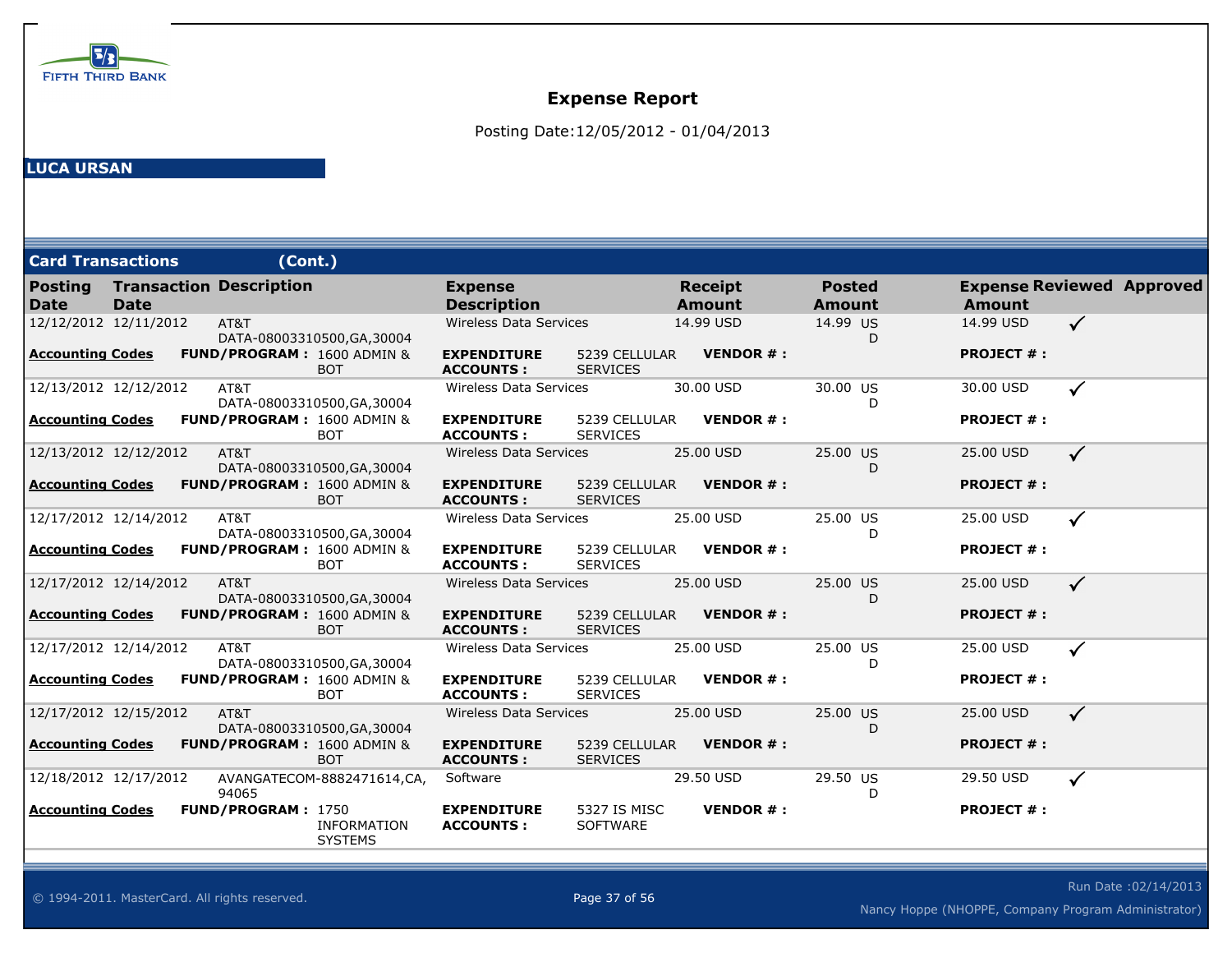

Posting Date:12/05/2012 - 01/04/2013

| <b>Card Transactions</b> |             | (Cont.)                                 |                                      |                                        |                                                    |                                 |                                |   |                                                   |              |  |
|--------------------------|-------------|-----------------------------------------|--------------------------------------|----------------------------------------|----------------------------------------------------|---------------------------------|--------------------------------|---|---------------------------------------------------|--------------|--|
| <b>Posting</b><br>Date   | <b>Date</b> | <b>Transaction Description</b>          |                                      | <b>Expense</b><br><b>Description</b>   |                                                    | <b>Receipt</b><br><b>Amount</b> | <b>Posted</b><br><b>Amount</b> |   | <b>Expense Reviewed Approved</b><br><b>Amount</b> |              |  |
| 12/20/2012 12/18/2012    |             | AT&T                                    | DATA-08003310500, GA, 30004          | <b>Wireless Data Services</b>          |                                                    | 30.00 USD                       | 30.00 US                       | D | 30.00 USD                                         | $\checkmark$ |  |
| <b>Accounting Codes</b>  |             | <b>FUND/PROGRAM: 1600 ADMIN &amp;</b>   | <b>BOT</b>                           | <b>EXPENDITURE</b><br><b>ACCOUNTS:</b> | 5239 CELLULAR<br><b>SERVICES</b>                   | <b>VENDOR #:</b>                |                                |   | <b>PROJECT #:</b>                                 |              |  |
| 12/24/2012 12/22/2012    |             | AT&T                                    | DATA-08003310500, GA, 30004          | Wireless Data Services                 |                                                    | 25.00 USD                       | 25.00 US                       | D | 25.00 USD                                         | ✓            |  |
| <b>Accounting Codes</b>  |             | FUND/PROGRAM: 1600 ADMIN &              | <b>BOT</b>                           | <b>EXPENDITURE</b><br><b>ACCOUNTS:</b> | 5239 CELLULAR<br><b>SERVICES</b>                   | <b>VENDOR#:</b>                 |                                |   | <b>PROJECT #:</b>                                 |              |  |
| 12/26/2012 12/24/2012    |             | AT&T                                    | DATA-08003310500, GA, 30004          | Wireless Data Services                 |                                                    | 14.99 USD                       | 14.99 US                       | D | 14.99 USD                                         | $\checkmark$ |  |
| Accounting Codes         |             | <b>FUND/PROGRAM: 1600 ADMIN &amp;</b>   | <b>BOT</b>                           | <b>EXPENDITURE</b><br><b>ACCOUNTS:</b> | 5239 CELLULAR<br><b>SERVICES</b>                   | <b>VENDOR#:</b>                 |                                |   | <b>PROJECT #:</b>                                 |              |  |
| 12/26/2012 12/25/2012    |             | AT&T                                    | DATA-08003310500, GA, 30004          | <b>Wireless Data Services</b>          |                                                    | 14.99 USD                       | 14.99 US                       | D | 14.99 USD                                         | ✓            |  |
| <b>Accounting Codes</b>  |             | <b>FUND/PROGRAM: 1600 ADMIN &amp;</b>   | <b>BOT</b>                           | <b>EXPENDITURE</b><br><b>ACCOUNTS:</b> | 5239 CELLULAR<br><b>SERVICES</b>                   | <b>VENDOR#:</b>                 |                                |   | <b>PROJECT #:</b>                                 |              |  |
| 12/27/2012 12/27/2012    |             | <b>COMCAST</b><br>23                    | CHICAGO-800-COMCAST, IL, 605         | HighSpeed Internet<br><b>Sycs</b>      |                                                    | 379.95 USD                      | 379.95 US                      | D | 379.95 USD                                        | $\checkmark$ |  |
| <b>Accounting Codes</b>  |             | FUND/PROGRAM: 1750                      | <b>INFORMATION</b><br><b>SYSTEMS</b> | <b>EXPENDITURE</b><br><b>ACCOUNTS:</b> | 5207 IS SERV &<br>MAINT<br><b>AGREEMENT</b>        | <b>VENDOR#:</b>                 |                                |   | <b>PROJECT #:</b>                                 |              |  |
| 12/28/2012 11/20/2012    |             | WALMART.COM                             |                                      | Credit for Disputed<br>Trans           |                                                    | $(113.97)$ USD                  | $(113.97)$ US                  | D | $(113.97)$ USD                                    | $\checkmark$ |  |
| <b>Accounting Codes</b>  |             | <b>FUND/PROGRAM: 1750</b>               | INFORMATION<br><b>SYSTEMS</b>        | <b>EXPENDITURE</b><br><b>ACCOUNTS:</b> | 5317 MISC<br>OPERATING<br><b>SUPPLIES</b>          | <b>VENDOR#:</b>                 |                                |   | <b>PROJECT #:</b>                                 |              |  |
| 12/31/2012 12/28/2012    |             | MEDIASERVE<br>LLC-8003456600, TN, 37064 |                                      | <b>Webcasting Fees</b>                 |                                                    | 63.00 USD                       | 63.00 US                       | D | 63.00 USD                                         | $\checkmark$ |  |
| Accounting Codes         |             | FUND/PROGRAM: 1750                      | <b>INFORMATION</b><br><b>SYSTEMS</b> | <b>EXPENDITURE</b><br><b>ACCOUNTS:</b> | 5207 IS SERV &<br><b>MAINT</b><br><b>AGREEMENT</b> | <b>VENDOR#:</b>                 |                                |   | <b>PROJECT #:</b>                                 |              |  |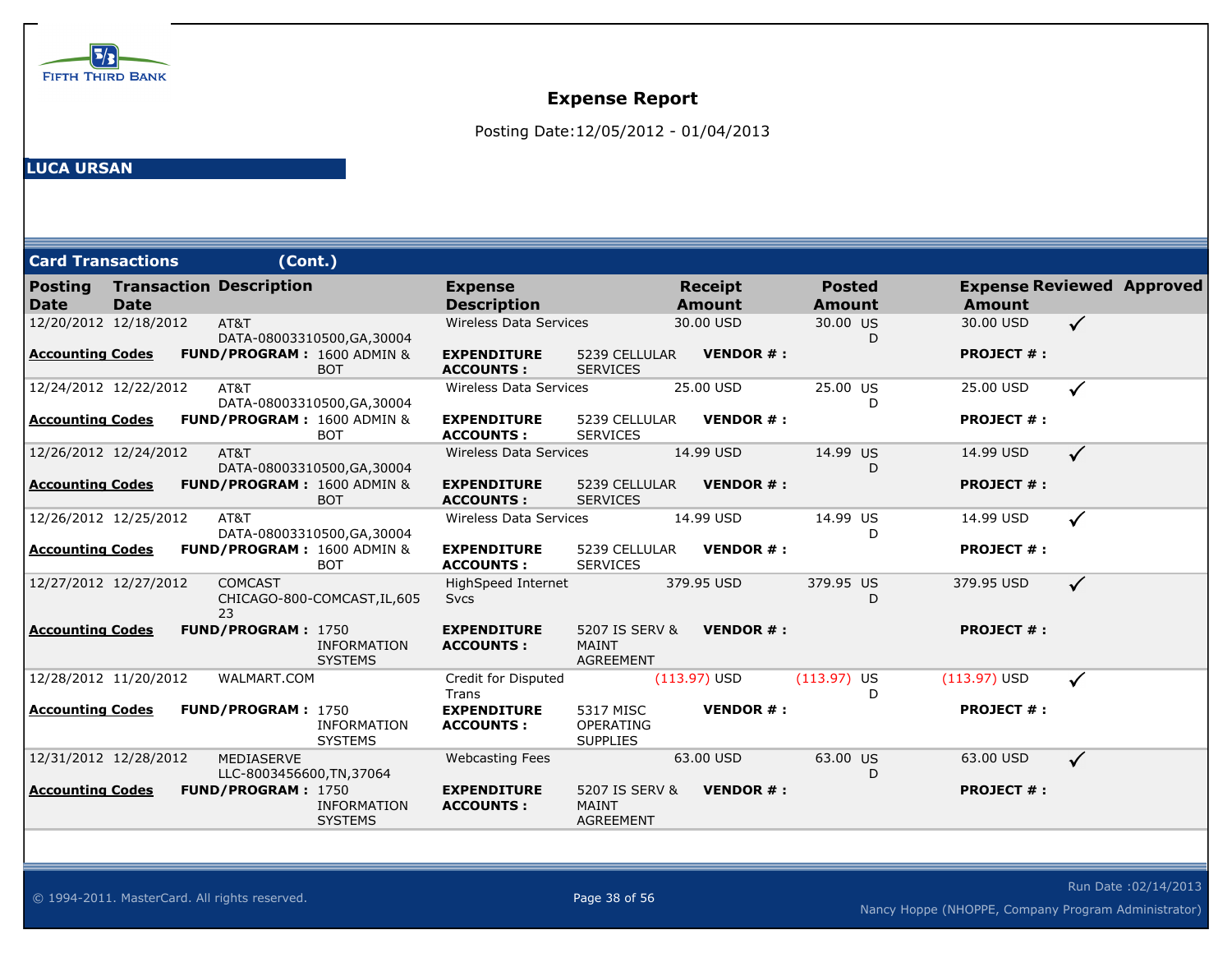

Posting Date:12/05/2012 - 01/04/2013

| <b>Card Transactions</b>                     | (Cont.)                               |                                      |                                        |                                             |                                 |                                |                   |                                  |
|----------------------------------------------|---------------------------------------|--------------------------------------|----------------------------------------|---------------------------------------------|---------------------------------|--------------------------------|-------------------|----------------------------------|
| <b>Posting</b><br><b>Date</b><br><b>Date</b> | <b>Transaction Description</b>        |                                      | <b>Expense</b><br><b>Description</b>   |                                             | <b>Receipt</b><br><b>Amount</b> | <b>Posted</b><br><b>Amount</b> | <b>Amount</b>     | <b>Expense Reviewed Approved</b> |
| 12/31/2012 12/28/2012                        | <b>HSW</b><br>60606                   | HOSTWAY.COM-866-4678929,IL,          | Webhosting Fees                        |                                             | 126.00 USD                      | 126.00 US<br>D                 | 126,00 USD        | $\checkmark$                     |
| <b>Accounting Codes</b>                      | FUND/PROGRAM: 1750                    | <b>INFORMATION</b><br><b>SYSTEMS</b> | <b>EXPENDITURE</b><br><b>ACCOUNTS:</b> | 5207 IS SERV &<br>MAINT<br><b>AGREEMENT</b> | <b>VENDOR#:</b>                 |                                | <b>PROJECT #:</b> |                                  |
| 12/31/2012 12/29/2012                        | AT&T                                  | DATA-08003310500, GA, 30004          | <b>Wireless Data Services</b>          |                                             | 14.99 USD                       | 14.99 US<br>D                  | 14.99 USD         | $\checkmark$                     |
| <b>Accounting Codes</b>                      | FUND/PROGRAM: 1600 ADMIN &            | <b>BOT</b>                           | <b>EXPENDITURE</b><br><b>ACCOUNTS:</b> | 5239 CELLULAR<br><b>SERVICES</b>            | <b>VENDOR#:</b>                 |                                | <b>PROJECT #:</b> |                                  |
| 12/31/2012 12/30/2012                        | AT&T                                  | DATA-08003310500, GA, 30004          | Wireless Data Services                 |                                             | 14.99 USD                       | 14.99 US<br>D                  | 14.99 USD         | $\checkmark$                     |
| <b>Accounting Codes</b>                      | <b>FUND/PROGRAM: 1600 ADMIN &amp;</b> | <b>BOT</b>                           | <b>EXPENDITURE</b><br><b>ACCOUNTS:</b> | 5239 CELLULAR<br><b>SERVICES</b>            | <b>VENDOR#:</b>                 |                                | <b>PROJECT #:</b> |                                  |
| 01/02/2013 12/31/2012                        | AT&T                                  | DATA-08003310500, GA, 30004          | <b>Wireless Data Services</b>          |                                             | 14.99 USD                       | 14.99 US<br>D                  | 14.99 USD         | $\checkmark$                     |
| Accounting Codes                             | FUND/PROGRAM: 1600 ADMIN &            | <b>BOT</b>                           | <b>EXPENDITURE</b><br><b>ACCOUNTS:</b> | 5239 CELLULAR<br><b>SERVICES</b>            | <b>VENDOR#:</b>                 |                                | <b>PROJECT #:</b> |                                  |
| 01/02/2013 12/31/2012                        | AT&T                                  | DATA-08003310500, GA, 30004          | Wireless Data Services                 |                                             | 14.99 USD                       | 14.99 US<br>D                  | 14.99 USD         | ✓                                |
| <b>Accounting Codes</b>                      | <b>FUND/PROGRAM: 1600 ADMIN &amp;</b> | <b>BOT</b>                           | <b>EXPENDITURE</b><br><b>ACCOUNTS:</b> | 5239 CELLULAR<br><b>SERVICES</b>            | <b>VENDOR#:</b>                 |                                | <b>PROJECT #:</b> |                                  |
| 01/02/2013 01/01/2013                        | AT&T                                  | DATA-08003310500, GA, 30004          | <b>Wireless Data Services</b>          |                                             | 25.00 USD                       | 25.00 US<br>D                  | 25.00 USD         | $\checkmark$                     |
| <b>Accounting Codes</b>                      | FUND/PROGRAM: 1600 ADMIN &            | <b>BOT</b>                           | <b>EXPENDITURE</b><br><b>ACCOUNTS:</b> | 5239 CELLULAR<br><b>SERVICES</b>            | <b>VENDOR#:</b>                 |                                | <b>PROJECT #:</b> |                                  |
| 01/02/2013 01/01/2013                        | AT&T                                  | DATA-08003310500, GA, 30004          | <b>Wireless Data Services</b>          |                                             | 25.00 USD                       | 25.00 US<br>D                  | 25.00 USD         | $\checkmark$                     |
| <u>Accounting Codes</u>                      | <b>FUND/PROGRAM: 1600 ADMIN &amp;</b> | <b>BOT</b>                           | <b>EXPENDITURE</b><br><b>ACCOUNTS:</b> | 5239 CELLULAR<br><b>SERVICES</b>            | <b>VENDOR#:</b>                 |                                | <b>PROJECT #:</b> |                                  |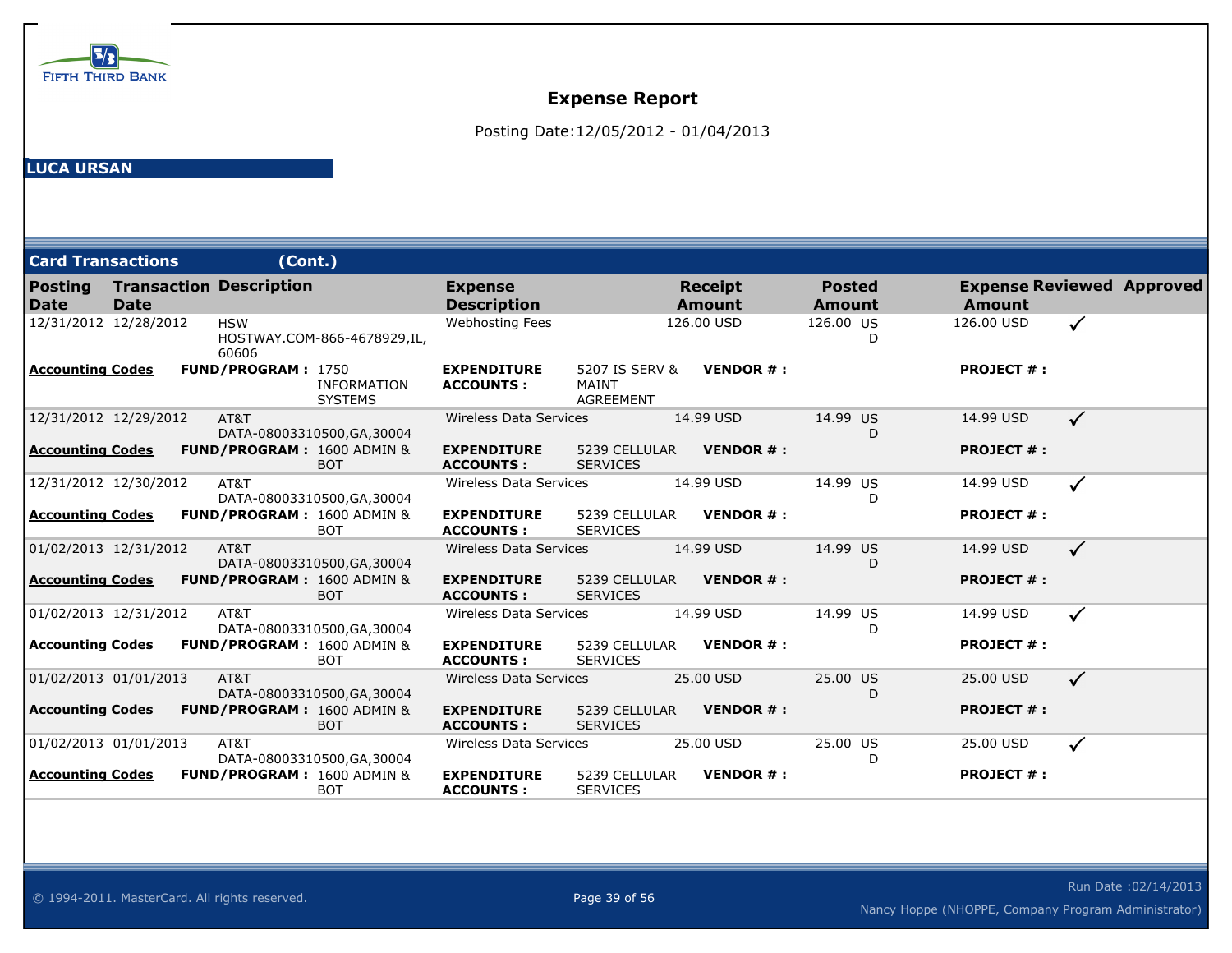

Posting Date:12/05/2012 - 01/04/2013

| <b>Card Transactions</b> |                       | (Cont.)                               |                                      |                                        |                                             |                                 |                         |                   |                                  |
|--------------------------|-----------------------|---------------------------------------|--------------------------------------|----------------------------------------|---------------------------------------------|---------------------------------|-------------------------|-------------------|----------------------------------|
| <b>Posting</b><br>l Date | <b>Date</b>           | <b>Transaction Description</b>        |                                      | <b>Expense</b><br><b>Description</b>   |                                             | <b>Receipt</b><br><b>Amount</b> | <b>Posted</b><br>Amount | <b>Amount</b>     | <b>Expense Reviewed Approved</b> |
|                          | 01/02/2013 01/01/2013 | AT&T                                  | DATA-08003310500, GA, 30004          | <b>Wireless Data Services</b>          |                                             | 14.99 USD                       | 14.99 US                | 14.99 USD         | $\checkmark$                     |
| <u>Accounting Codes</u>  |                       | <b>FUND/PROGRAM: 1600 ADMIN &amp;</b> | <b>BOT</b>                           | <b>EXPENDITURE</b><br><b>ACCOUNTS:</b> | 5239 CELLULAR<br><b>SERVICES</b>            | <b>VENDOR #:</b>                |                         | <b>PROJECT #:</b> |                                  |
| 01/04/2013 01/04/2013    |                       | <b>COMCAST</b><br>23                  | CHICAGO-800-COMCAST, IL, 605         | HighSpeed Internet<br>Svcs             |                                             | 396.90 USD                      | 396.90 US<br>D          | 396.90 USD        | $\checkmark$                     |
| <b>Accounting Codes</b>  |                       | <b>FUND/PROGRAM: 1750</b>             | <b>INFORMATION</b><br><b>SYSTEMS</b> | <b>EXPENDITURE</b><br><b>ACCOUNTS:</b> | 5207 IS SERV &<br>MAINT<br><b>AGREEMENT</b> | <b>VENDOR#:</b>                 |                         | <b>PROJECT #:</b> |                                  |
| 01/04/2013 01/04/2013    |                       | <b>SERVER CENTRAL</b><br>6            | NETWORK-312-829-1111, IL, 6060       | Website Hosting Fees                   |                                             | 365.00 USD                      | 365.00 US<br>D          | 365.00 USD        | $\checkmark$                     |
| <b>Accounting Codes</b>  |                       | <b>FUND/PROGRAM: 1750</b>             | <b>INFORMATION</b><br><b>SYSTEMS</b> | <b>EXPENDITURE</b><br><b>ACCOUNTS:</b> | 5207 IS SERV &<br>MAINT<br>AGREEMENT        | <b>VENDOR #:</b>                |                         | <b>PROJECT #:</b> |                                  |
| <b>Card Subtotal</b>     |                       |                                       |                                      |                                        |                                             |                                 |                         | 8,065.02          |                                  |
| <b>Grand Total</b>       |                       |                                       |                                      |                                        |                                             |                                 |                         | 8,065.02          |                                  |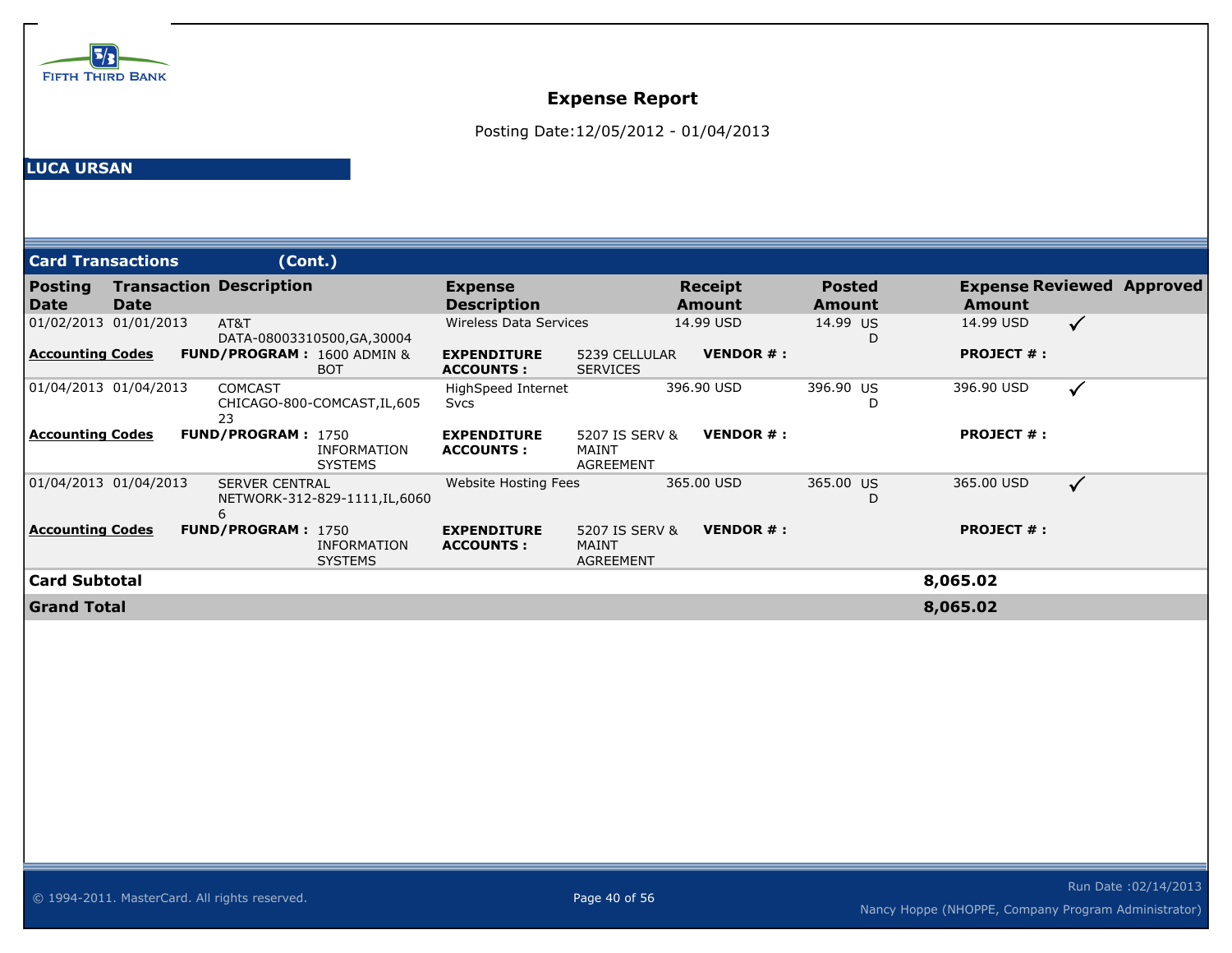

Posting Date:12/05/2012 - 01/04/2013

### **MELODY BONK**

| <b>Card Transactions</b>      |             |                                  |                                |                                        |                                                     |                                 |                                |                   |                                  |
|-------------------------------|-------------|----------------------------------|--------------------------------|----------------------------------------|-----------------------------------------------------|---------------------------------|--------------------------------|-------------------|----------------------------------|
| <b>Posting</b><br><b>Date</b> | <b>Date</b> | <b>Transaction Description</b>   |                                | <b>Expense</b><br><b>Description</b>   |                                                     | <b>Receipt</b><br><b>Amount</b> | <b>Posted</b><br><b>Amount</b> | <b>Amount</b>     | <b>Expense Reviewed Approved</b> |
| 12/10/2012 12/07/2012         |             | PAYPAL<br>131                    | ILLINOISLAW-4029357733,CA,95   | 2013 ILEAS<br>Conference               |                                                     | 400.00 USD                      | 400.00 US<br>D                 | 400.00 USD        | ✓                                |
| <b>Accounting Codes</b>       |             | FUND/PROGRAM: 2100 POLICE        | <b>DEPARTMENT</b>              | <b>EXPENDITURE</b><br><b>ACCOUNTS:</b> | 5205<br><b>CONFERENCES &amp;</b><br><b>MEETINGS</b> | <b>VENDOR#:</b>                 |                                | <b>PROJECT #:</b> |                                  |
| 12/11/2012 12/10/2012         |             | PORTABLE POWER<br>$1 - 3110$     | SYSTEMS-303-4608261,CO,8024    | <b>COBAN batteries</b>                 |                                                     | 92.14 USD                       | 92.14 US<br>D.                 | 92.14 USD         | $\checkmark$                     |
| <b>Accounting Codes</b>       |             | FUND/PROGRAM: 2100 POLICE        | <b>DEPARTMENT</b>              | <b>EXPENDITURE</b><br><b>ACCOUNTS:</b> | 5313 IS MISC<br><b>EOPT &amp; SUPPLIES</b>          | <b>VENDOR#:</b>                 |                                | <b>PROJECT #:</b> |                                  |
| 12/11/2012 12/11/2012         |             | <b>VZWRLSS MW</b><br>04          | M5761-01-800-922-0204, GA, 300 | Cell Phone-Bieschke                    |                                                     | 129.99 USD                      | 129.99 US<br>D                 | 129.99 USD        | $\checkmark$                     |
| <b>Accounting Codes</b>       |             | FUND/PROGRAM: 2100 POLICE        | <b>DEPARTMENT</b>              | <b>EXPENDITURE</b><br><b>ACCOUNTS:</b> | 5106 UNIFORM<br><b>ALLOWANCE</b>                    | <b>VENDOR#:</b>                 |                                | <b>PROJECT #:</b> |                                  |
| 12/12/2012 12/11/2012         |             | PAYPAL<br>131                    | ILLINOISASS-4029357733,CA,95   | <b>ILACP Dues-Benson</b>               |                                                     | 200.00 USD                      | 200.00 US<br>D                 | 200.00 USD        | $\checkmark$                     |
| <b>Accounting Codes</b>       |             | <b>FUND/PROGRAM: 2100 POLICE</b> | <b>DEPARTMENT</b>              | <b>EXPENDITURE</b><br><b>ACCOUNTS:</b> | 5222<br>MEMBERSHIP<br><b>DUES</b>                   | <b>VENDOR#:</b>                 |                                | <b>PROJECT #:</b> |                                  |
| 12/12/2012 12/11/2012         |             | <b>MARKET</b><br>73              | SQUARE-WHEELING, IL, 60090-26  | <b>Volunteer Party</b>                 |                                                     | 300.00 USD                      | 300.00 US<br>D                 | 200.00 USD        | $\checkmark$                     |
| <b>Accounting Codes</b>       |             | <b>FUND/PROGRAM: 2100 POLICE</b> | <b>DEPARTMENT</b>              | <b>EXPENDITURE</b><br><b>ACCOUNTS:</b> | 5317 MISC<br>OPERATING<br><b>SUPPLIES</b>           | <b>VENDOR#:</b>                 |                                | <b>PROJECT #:</b> |                                  |
| 12/12/2012 12/11/2012         |             | <b>MARKET</b><br>73              | SQUARE-WHEELING, IL, 60090-26  | <b>Volunteer Party</b>                 |                                                     | 300.00 USD                      | 300.00 US<br>D                 | 100.00 USD        | $\checkmark$                     |
| <b>Accounting Codes</b>       |             | <b>FUND/PROGRAM: 1315 SOCIAL</b> | <b>SERVICES</b>                | <b>EXPENDITURE</b><br><b>ACCOUNTS:</b> | 5317 MISC<br><b>OPERATING</b><br><b>SUPPLIES</b>    | <b>VENDOR#:</b>                 |                                | <b>PROJECT #:</b> |                                  |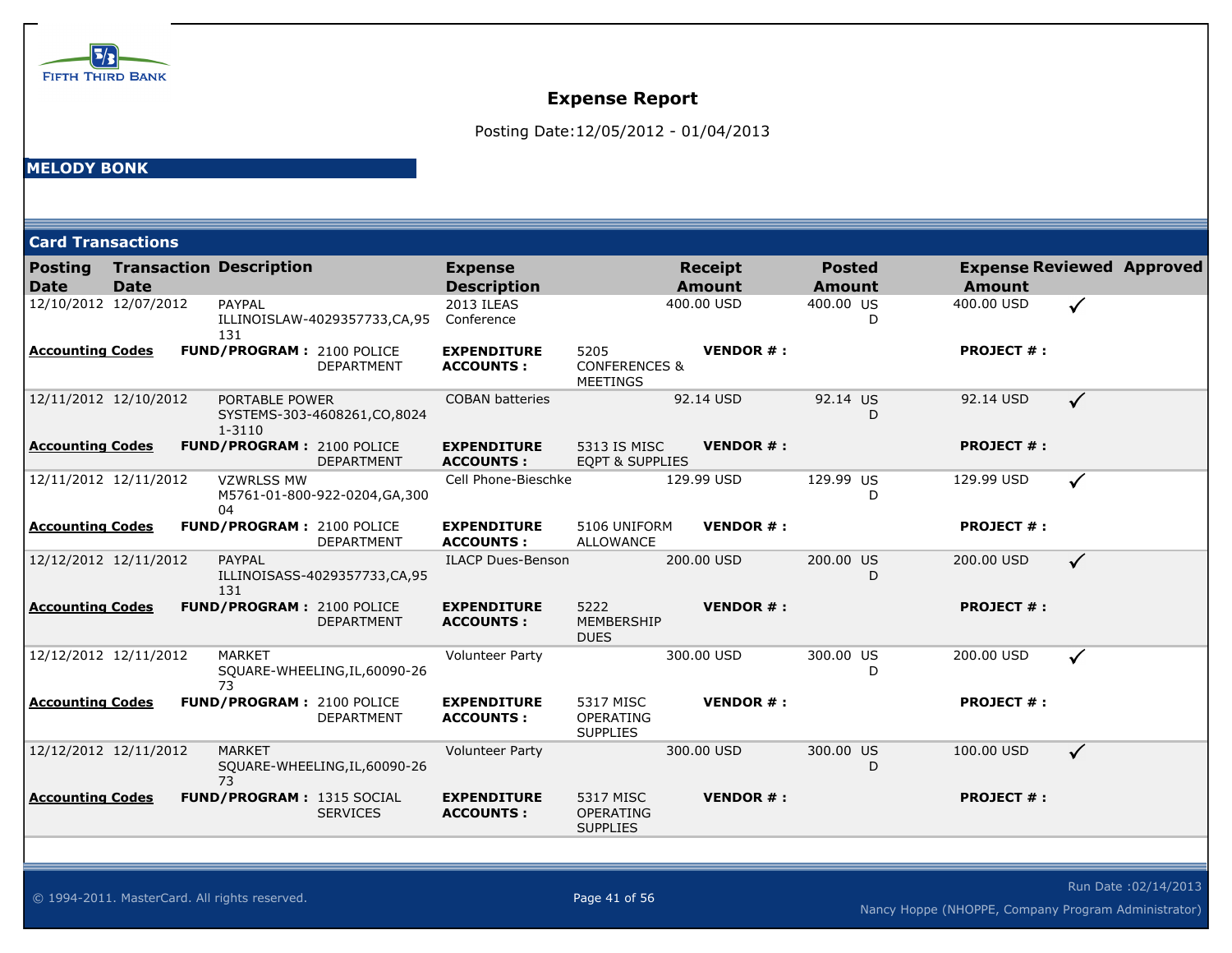

Posting Date:12/05/2012 - 01/04/2013

### **MELODY BONK**

| <b>Card Transactions</b>      |      |   | (Cont.)                        |                                                       |                                        |                                            |                                 |                         |                   |                                  |
|-------------------------------|------|---|--------------------------------|-------------------------------------------------------|----------------------------------------|--------------------------------------------|---------------------------------|-------------------------|-------------------|----------------------------------|
| <b>Posting</b><br><b>Date</b> | Date |   | <b>Transaction Description</b> |                                                       | <b>Expense</b><br><b>Description</b>   |                                            | <b>Receipt</b><br><b>Amount</b> | <b>Posted</b><br>Amount | Amount            | <b>Expense Reviewed Approved</b> |
| 12/13/2012 12/11/2012         |      |   |                                | IACP-ALEXANDRIA, VA, 22314                            | <b>IACP Memb</b><br>Dues-Benson        |                                            | 120.00 USD                      | 120.00 US<br>D          | 120.00 USD        | $\checkmark$                     |
| <b>Accounting Codes</b>       |      |   |                                | FUND/PROGRAM: 2100 POLICE<br><b>DEPARTMENT</b>        | <b>EXPENDITURE</b><br><b>ACCOUNTS:</b> | 5222<br>MEMBERSHIP<br><b>DUES</b>          | <b>VENDOR#:</b>                 |                         | <b>PROJECT #:</b> |                                  |
| 12/13/2012 12/11/2012         |      |   | <b>CHIEF SUPPLY</b>            | CORP-CHARLOTTE, NC, 28269                             | Uniform Equipment                      |                                            | 299.96 USD                      | 299.96 US<br>D          | 299.96 USD        | $\checkmark$                     |
| <b>Accounting Codes</b>       |      |   |                                | FUND/PROGRAM: 2100 POLICE<br><b>DEPARTMENT</b>        | <b>EXPENDITURE</b><br><b>ACCOUNTS:</b> | 5106 UNIFORM<br><b>ALLOWANCE</b>           | <b>VENDOR #:</b>                |                         | <b>PROJECT #:</b> |                                  |
| 12/28/2012 12/28/2012         |      | 4 | <b>VZWRLSS S</b>               | P1667-01-800-922-0204, GA, 3000                       | <b>Bluetooth Speaker</b>               |                                            | 44.99 USD                       | 44.99 US<br>D           | 44.99 USD         | $\checkmark$                     |
| <b>Accounting Codes</b>       |      |   |                                | <b>FUND/PROGRAM: 2100 POLICE</b><br><b>DEPARTMENT</b> | <b>EXPENDITURE</b><br><b>ACCOUNTS:</b> | 5106 UNIFORM<br><b>ALLOWANCE</b>           | <b>VENDOR#:</b>                 |                         | <b>PROJECT #:</b> |                                  |
| 12/31/2012 12/27/2012         |      |   | <b>MONOPRICE</b>               | INC-09099896887,CA,91730                              | Micro Cable                            |                                            | 10.70 USD                       | 10.70 US<br>D           | 10.70 USD         | $\checkmark$                     |
| <b>Accounting Codes</b>       |      |   |                                | FUND/PROGRAM: 2100 POLICE<br><b>DEPARTMENT</b>        | <b>EXPENDITURE</b><br><b>ACCOUNTS:</b> | 5313 IS MISC<br><b>EQPT &amp; SUPPLIES</b> | <b>VENDOR#:</b>                 |                         | <b>PROJECT #:</b> |                                  |
| 12/31/2012 12/28/2012         |      |   | PAYPAL<br>5131                 | ILEETASUPPO-4029357733,CA,9                           | <b>ILEETA Memb</b><br>Dues-Benson      |                                            | 45.00 USD                       | 45.00 US<br>D           | 45.00 USD         | $\checkmark$                     |
| <b>Accounting Codes</b>       |      |   |                                | <b>FUND/PROGRAM: 2100 POLICE</b><br><b>DEPARTMENT</b> | <b>EXPENDITURE</b><br><b>ACCOUNTS:</b> | 5222<br>MEMBERSHIP<br><b>DUES</b>          | <b>VENDOR#:</b>                 |                         | <b>PROJECT #:</b> |                                  |
| 12/31/2012 12/28/2012         |      |   | <b>AMAZON MKTPLACE</b>         | PMTS-AMZN.COM/BILL, WA, 98108                         | iPad/iPhone Car<br>Chargers            |                                            | 31.26 USD                       | 31.26 US<br>D           | 31.26 USD         | $\checkmark$                     |
| <b>Accounting Codes</b>       |      |   |                                | FUND/PROGRAM: 2100 POLICE<br><b>DEPARTMENT</b>        | <b>EXPENDITURE</b><br><b>ACCOUNTS:</b> | 5106 UNIFORM<br><b>ALLOWANCE</b>           | <b>VENDOR#:</b>                 |                         | <b>PROJECT #:</b> |                                  |
| 01/03/2013 01/02/2013         |      |   | 19, CA, 91745                  | WWW.NEWEGG.COM-800-390-11                             | Samsung Hard Drive                     |                                            | 59.99 USD                       | 59.99 US<br>D           | 59.99 USD         | $\checkmark$                     |
| <b>Accounting Codes</b>       |      |   |                                | <b>FUND/PROGRAM: 2100 POLICE</b><br><b>DEPARTMENT</b> | <b>EXPENDITURE</b><br><b>ACCOUNTS:</b> | 5317 MISC<br>OPERATING<br><b>SUPPLIES</b>  | <b>VENDOR#:</b>                 |                         | <b>PROJECT #:</b> |                                  |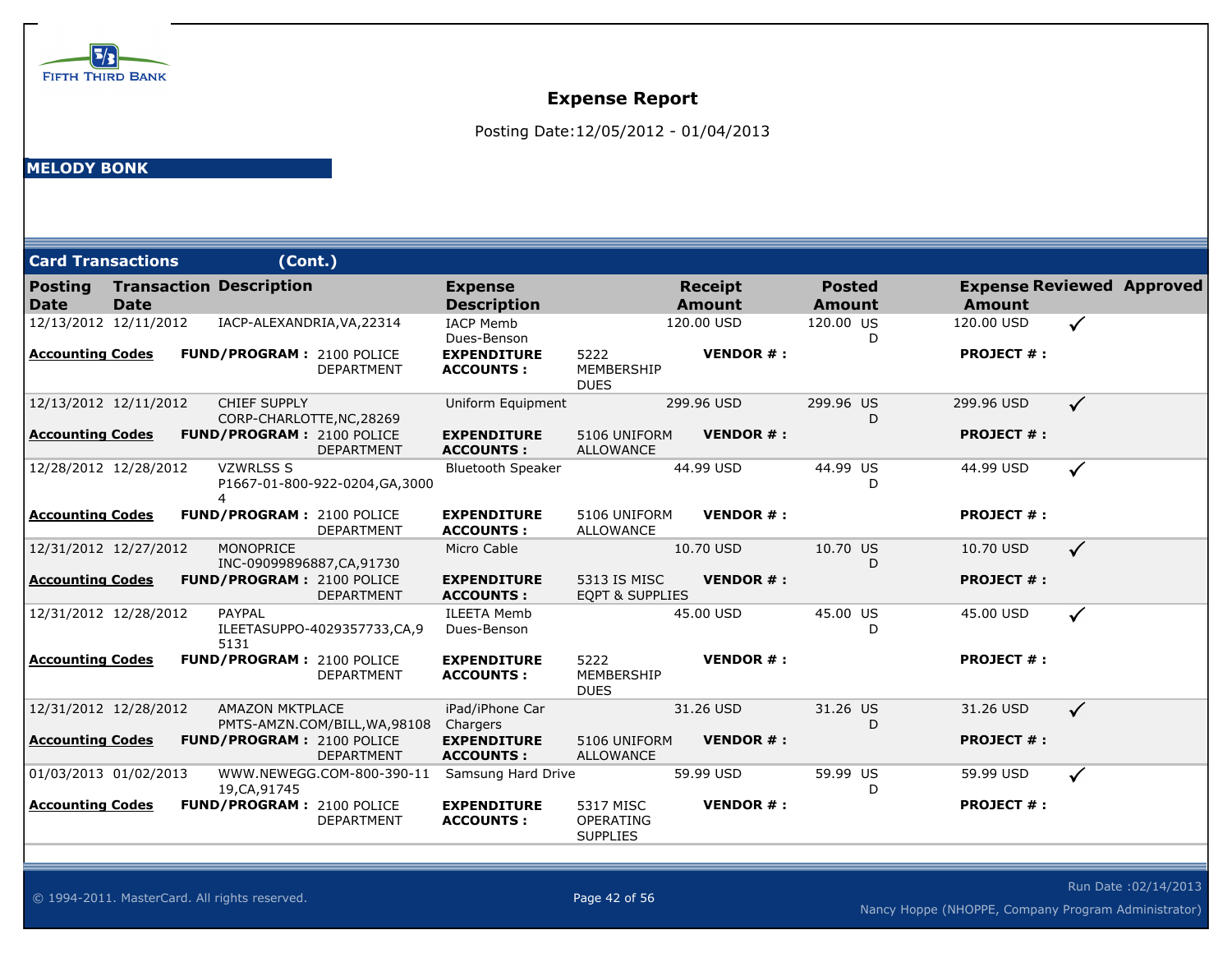

Posting Date:12/05/2012 - 01/04/2013

### **MELODY BONK**

| <b>Card Transactions</b>      |                       | (Cont.)                                                      |                                        |                                                            |                                |                                                   |  |
|-------------------------------|-----------------------|--------------------------------------------------------------|----------------------------------------|------------------------------------------------------------|--------------------------------|---------------------------------------------------|--|
| <b>Posting</b><br><b>Date</b> | <b>Date</b>           | <b>Transaction Description</b>                               | <b>Expense</b><br><b>Description</b>   | <b>Receipt</b><br>Amount                                   | <b>Posted</b><br><b>Amount</b> | <b>Expense Reviewed Approved</b><br><b>Amount</b> |  |
|                               | 01/04/2013 01/03/2013 | <b>APL</b><br>APPLEONLINESTOREUS-800-676-<br>2775, CA, 94014 | iPhone Cable                           | 20.19 USD                                                  | 20.19 US<br>D                  | 20.19 USD<br>$\checkmark$                         |  |
| <b>Accounting Codes</b>       |                       | <b>FUND/PROGRAM: 2100 POLICE</b><br><b>DEPARTMENT</b>        | <b>EXPENDITURE</b><br><b>ACCOUNTS:</b> | <b>VENDOR <math>#</math>:</b><br>5106 UNIFORM<br>ALLOWANCE |                                | <b>PROJECT <math>#</math>:</b>                    |  |
| <b>Card Subtotal</b>          |                       |                                                              |                                        |                                                            |                                | 1,754.22                                          |  |
| <b>Grand Total</b>            |                       |                                                              |                                        |                                                            |                                | 1,754.22                                          |  |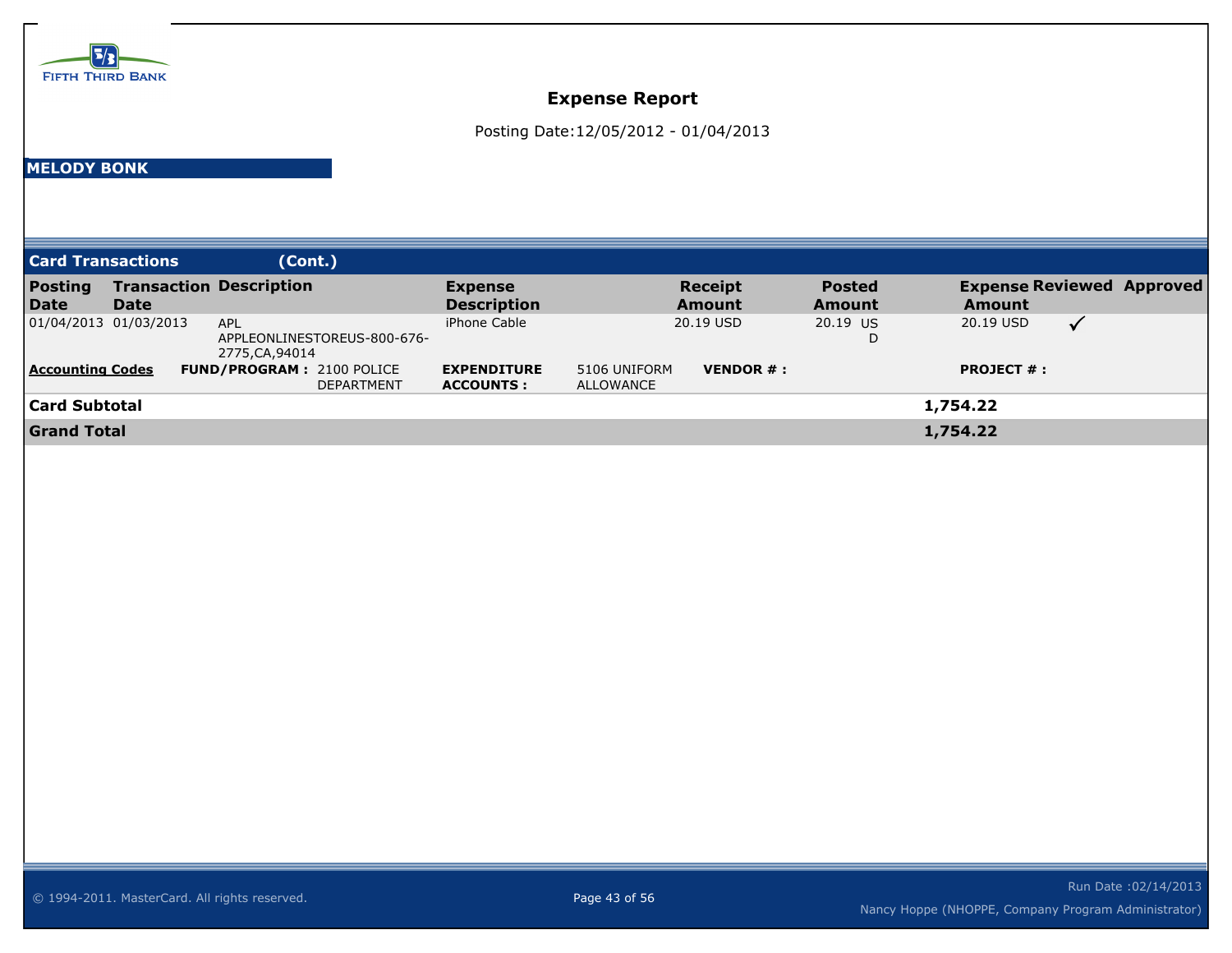

Posting Date:12/05/2012 - 01/04/2013

### **MICHAEL BLIEFERNICH**

| <b>Card Transactions</b> |      |                                             |                 |                                         |                                    |                               |                         |                                            |              |  |
|--------------------------|------|---------------------------------------------|-----------------|-----------------------------------------|------------------------------------|-------------------------------|-------------------------|--------------------------------------------|--------------|--|
| <b>Posting</b><br>  Date | Date | <b>Transaction Description</b>              |                 | <b>Expense</b><br><b>Description</b>    |                                    | <b>Receipt</b><br>Amount      | <b>Posted</b><br>Amount | <b>Expense Reviewed Approved</b><br>Amount |              |  |
| 12/10/2012 12/07/2012    |      | W W GRAINGER<br>916-877-2022594, IL, 60069  |                 | Janitorial Supplies                     |                                    | 139.64 USD                    | 139.64 US<br>D          | 139.64 USD                                 | $\checkmark$ |  |
| <b>Accounting Codes</b>  |      | FUND/PROGRAM: 1220 BUILDING                 | <b>SERVICES</b> | <b>EXPENDITURE</b><br><b>ACCOUNTS:</b>  | 5309 JANITORIAL<br><b>SUPPLIES</b> | <b>VENDOR <math>#</math>:</b> |                         | <b>PROJECT #:</b>                          |              |  |
| 12/13/2012 12/11/2012    |      | <b>FULLIFE</b><br>SAFETY-ROSELLE, IL, 60172 |                 | Meter Repair &<br>Calibrate             |                                    | 252.50 USD                    | 252.50 US<br>D          | 252.50 USD                                 | $\checkmark$ |  |
| <b>Accounting Codes</b>  |      | <b>FUND/PROGRAM: 1220 BUILDING</b>          | <b>SERVICES</b> | <b>EXPENDITURE</b><br><b>ACCOUNTS :</b> | 5315 SMALL<br>TOOLS &<br>EQUIPMENT | <b>VENDOR #:</b>              |                         | <b>PROJECT #:</b>                          |              |  |
| 12/31/2012 12/28/2012    |      | W W GRAINGER<br>916-877-2022594,IL,60069    |                 | Digital Sound Meter Kit                 |                                    | 415.35 USD                    | 415.35 US<br>D          | 415.35 USD                                 | $\checkmark$ |  |
| <b>Accounting Codes</b>  |      | FUND/PROGRAM: 1220 BUILDING                 | <b>SERVICES</b> | <b>EXPENDITURE</b><br><b>ACCOUNTS :</b> | 5315 SMALL<br>TOOLS &<br>EQUIPMENT | <b>VENDOR#:</b>               |                         | <b>PROJECT #:</b>                          |              |  |
| <b>Card Subtotal</b>     |      |                                             |                 |                                         |                                    |                               |                         | 807.49                                     |              |  |
| <b>Grand Total</b>       |      |                                             |                 |                                         |                                    |                               |                         | 807.49                                     |              |  |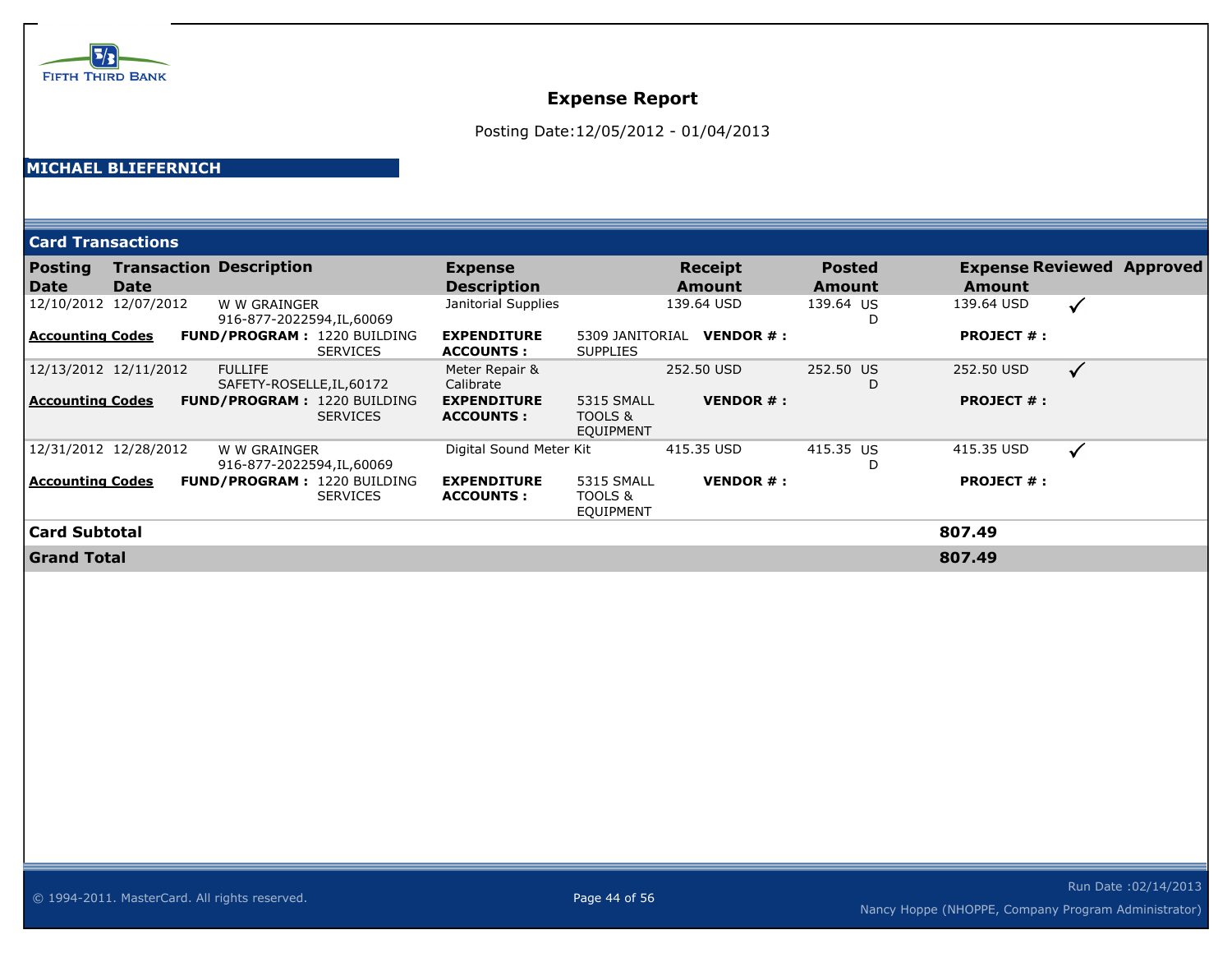

Posting Date:12/05/2012 - 01/04/2013

#### **MICHAEL CROTTY**

|                               | <b>Card Transactions</b> |                                                                    |                                         |                                                     |                               |                                |                   |                                  |  |
|-------------------------------|--------------------------|--------------------------------------------------------------------|-----------------------------------------|-----------------------------------------------------|-------------------------------|--------------------------------|-------------------|----------------------------------|--|
| <b>Posting</b><br><b>Date</b> | <b>Date</b>              | <b>Transaction Description</b>                                     | <b>Expense</b><br><b>Description</b>    |                                                     | Receipt<br><b>Amount</b>      | <b>Posted</b><br><b>Amount</b> | <b>Amount</b>     | <b>Expense Reviewed Approved</b> |  |
|                               | 12/05/2012 12/03/2012    | <b>UNITED</b><br>AIRLINES-713-324-5000, TX, 7700                   | NPELRA-Airfare/Crotty                   |                                                     | 381.60 USD                    | 381.60 US<br>D                 | 381.60 USD        | ✓                                |  |
| <b>Accounting Codes</b>       |                          | <b>FUND/PROGRAM: 1800 HUMAN</b><br><b>RESOURCES</b><br><b>DEPT</b> | <b>EXPENDITURE</b><br><b>ACCOUNTS :</b> | 5205<br><b>CONFERENCES &amp;</b><br><b>MEETINGS</b> | <b>VENDOR#:</b>               |                                | <b>PROJECT #:</b> | 2013                             |  |
|                               | 12/13/2012 12/12/2012    | NATL PUBLIC EMPLOYER<br>L-07604331686, CA, 94043                   | <b>NPELRA Memb</b><br>Dues-Crotty       |                                                     | 190.00 USD                    | 190.00 US<br>D                 | 190.00 USD        | $\checkmark$                     |  |
| <b>Accounting Codes</b>       |                          | <b>FUND/PROGRAM: 1800 HUMAN</b><br><b>RESOURCES</b><br><b>DEPT</b> | <b>EXPENDITURE</b><br><b>ACCOUNTS :</b> | 5222<br>MEMBERSHIP<br><b>DUES</b>                   | <b>VENDOR <math>#</math>:</b> |                                | <b>PROJECT #:</b> | 2013                             |  |
|                               | 12/13/2012 12/12/2012    | <b>ICMA</b><br>INTERNET-02029623547,DC,200<br>02                   | <b>ICMA Member</b><br>Dues-Crotty       |                                                     | 1,056.00 USD                  | 1,056.00 US<br>D               | 1,056.00 USD      | $\checkmark$                     |  |
| <b>Accounting Codes</b>       |                          | <b>FUND/PROGRAM: 1600 ADMIN &amp;</b><br><b>BOT</b>                | <b>EXPENDITURE</b><br><b>ACCOUNTS:</b>  | 5222<br>MEMBERSHIP<br><b>DUES</b>                   | <b>VENDOR#:</b>               |                                | <b>PROJECT #:</b> | 2013                             |  |
| Card Subtotal                 |                          |                                                                    |                                         |                                                     |                               |                                | 1,627.60          |                                  |  |
| <b>Grand Total</b>            |                          |                                                                    |                                         |                                                     |                               |                                | 1,627.60          |                                  |  |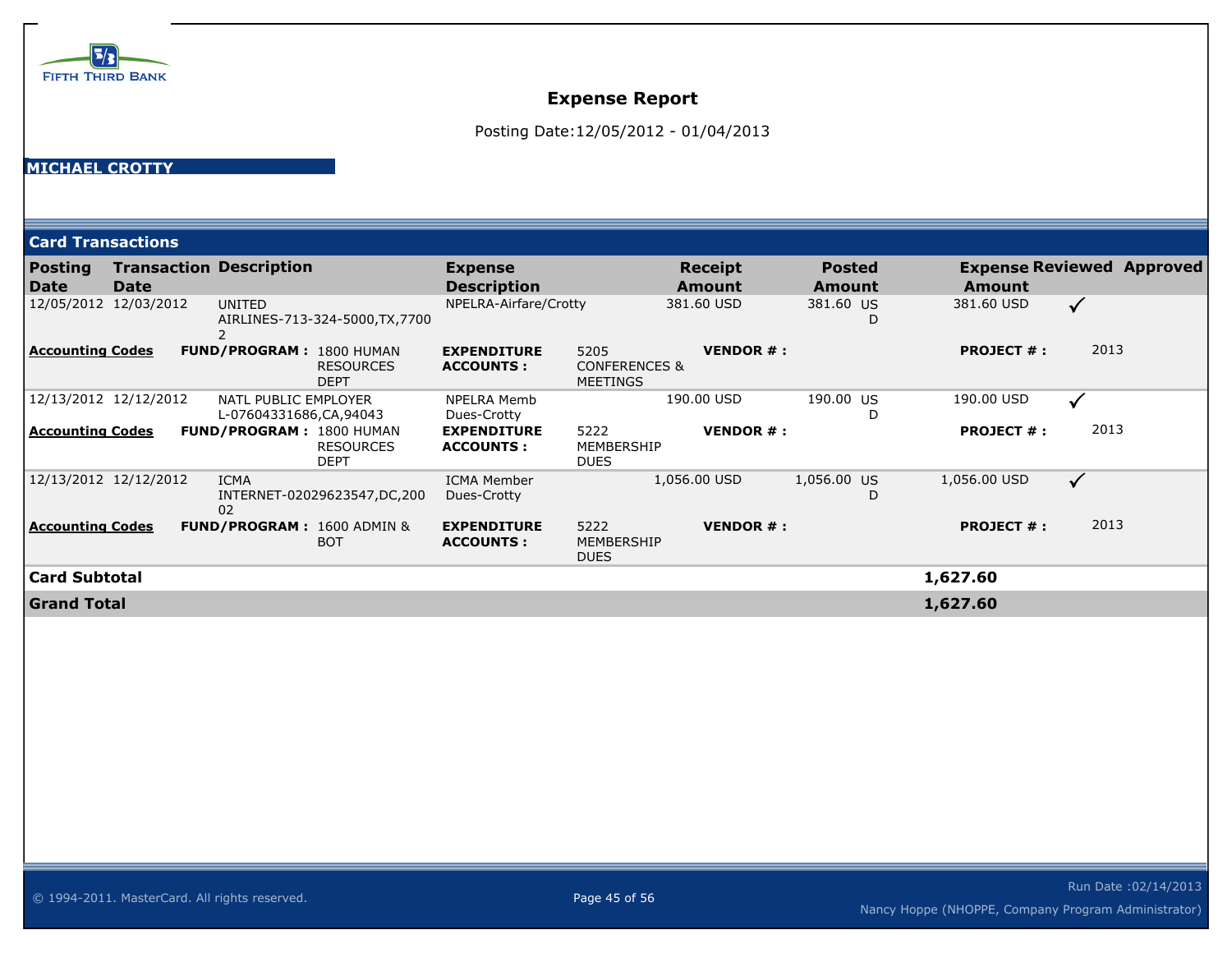

Posting Date:12/05/2012 - 01/04/2013

#### **MICHAEL SCHROEDER**

|                               | <b>Card Transactions</b> |  |                                            |                                                                        |                                        |                                            |                                 |                                |   |                   |                                  |
|-------------------------------|--------------------------|--|--------------------------------------------|------------------------------------------------------------------------|----------------------------------------|--------------------------------------------|---------------------------------|--------------------------------|---|-------------------|----------------------------------|
| <b>Posting</b><br><b>Date</b> | <b>Date</b>              |  | <b>Transaction Description</b>             |                                                                        | <b>Expense</b><br><b>Description</b>   |                                            | <b>Receipt</b><br><b>Amount</b> | <b>Posted</b><br><b>Amount</b> |   | <b>Amount</b>     | <b>Expense Reviewed Approved</b> |
| 12/14/2012 12/13/2012         |                          |  | 089                                        | CONNEXION-08474998300, IL, 60                                          | Floodlight Door<br>Assembly            |                                            | 125.00 USD                      | 125.00 US                      | D | 125.00 USD        | $\checkmark$                     |
| <b>Accounting Codes</b>       |                          |  | <b>FUND/PROGRAM: 4100 WATER</b>            | <b>DIVISION</b>                                                        | <b>EXPENDITURE</b><br><b>ACCOUNTS:</b> | 5311<br><b>BLDG/GROUNDS</b><br>MAINTENANCE | <b>VENDOR#:</b>                 |                                |   | <b>PROJECT #:</b> |                                  |
| 12/14/2012 12/13/2012         |                          |  | W W GRAINGER<br>916-877-2022594, IL, 60069 |                                                                        | Shop Vac Filter Bags                   |                                            | 153.94 USD                      | 153.94 US                      | D | 34.56 USD         | $\checkmark$                     |
| <b>Accounting Codes</b>       |                          |  |                                            | FUND/PROGRAM: 1220 BUILDING<br><b>SERVICES</b>                         | <b>EXPENDITURE</b><br><b>ACCOUNTS:</b> | 5317 MISC<br>OPERATING<br><b>SUPPLIES</b>  | <b>VENDOR#:</b>                 |                                |   | <b>PROJECT #:</b> |                                  |
| 12/14/2012 12/13/2012         |                          |  | W W GRAINGER<br>916-877-2022594,IL,60069   |                                                                        | Fuses/HVAC Dirve Belt                  |                                            | 153.94 USD                      | 153.94 US                      | D | 119.38 USD        | $\checkmark$                     |
| <b>Accounting Codes</b>       |                          |  |                                            | <b>FUND/PROGRAM: 1220 BUILDING</b><br><b>SERVICES</b>                  | <b>EXPENDITURE</b><br><b>ACCOUNTS:</b> | 5311<br><b>BLDG/GROUNDS</b><br>MAINTENANCE | <b>VENDOR#:</b>                 |                                |   | <b>PROJECT #:</b> |                                  |
| 12/28/2012 12/27/2012         |                          |  | <b>FASTENAL</b>                            | COMPANY01-WHEELING, IL, 60090                                          | Self Sealing Hex<br><b>Screws</b>      |                                            | 29.60 USD                       | 29.60 US                       | D | 29.60 USD         | $\checkmark$                     |
| <b>Accounting Codes</b>       |                          |  |                                            | <b>FUND/PROGRAM: 1220 BUILDING</b><br><b>SERVICES</b>                  | <b>EXPENDITURE</b><br><b>ACCOUNTS:</b> | 5311<br><b>BLDG/GROUNDS</b><br>MAINTENANCE | <b>VENDOR#:</b>                 |                                |   | <b>PROJECT #:</b> |                                  |
| 01/02/2013 12/31/2012         |                          |  | W W GRAINGER<br>916-877-2022594, IL, 60069 |                                                                        | Condensing Fan Motor                   |                                            | 151.20 USD                      | 151.20 US                      | D | 151.20 USD        | $\checkmark$                     |
| <b>Accounting Codes</b>       |                          |  |                                            | FUND/PROGRAM: 1220 BUILDING<br><b>SERVICES</b>                         | <b>EXPENDITURE</b><br><b>ACCOUNTS:</b> | 5310 VEHICLE<br>MAINTENANCE                | <b>VENDOR#:</b>                 |                                |   | <b>PROJECT #:</b> |                                  |
| 01/04/2013 01/02/2013         |                          |  | <b>HVAC PARTS</b>                          | OUTLET-301-845-8005, MD, 21793                                         | Fasco Inducer Motor                    |                                            | 310.29 USD                      | 310.29 US                      | D | 310.29 USD        | $\checkmark$                     |
| <b>Accounting Codes</b>       |                          |  |                                            | <b>FUND/PROGRAM: 1320 SENIOR</b><br><b>CITIZENS</b><br><b>SERVICES</b> | <b>EXPENDITURE</b><br><b>ACCOUNTS:</b> | 5311<br><b>BLDG/GROUNDS</b><br>MAINTENANCE | <b>VENDOR#:</b>                 |                                |   | <b>PROJECT #:</b> |                                  |
| <b>Card Subtotal</b>          |                          |  |                                            |                                                                        |                                        |                                            |                                 |                                |   | 770.03            |                                  |
| <b>Grand Total</b>            |                          |  |                                            |                                                                        |                                        |                                            |                                 |                                |   | 770.03            |                                  |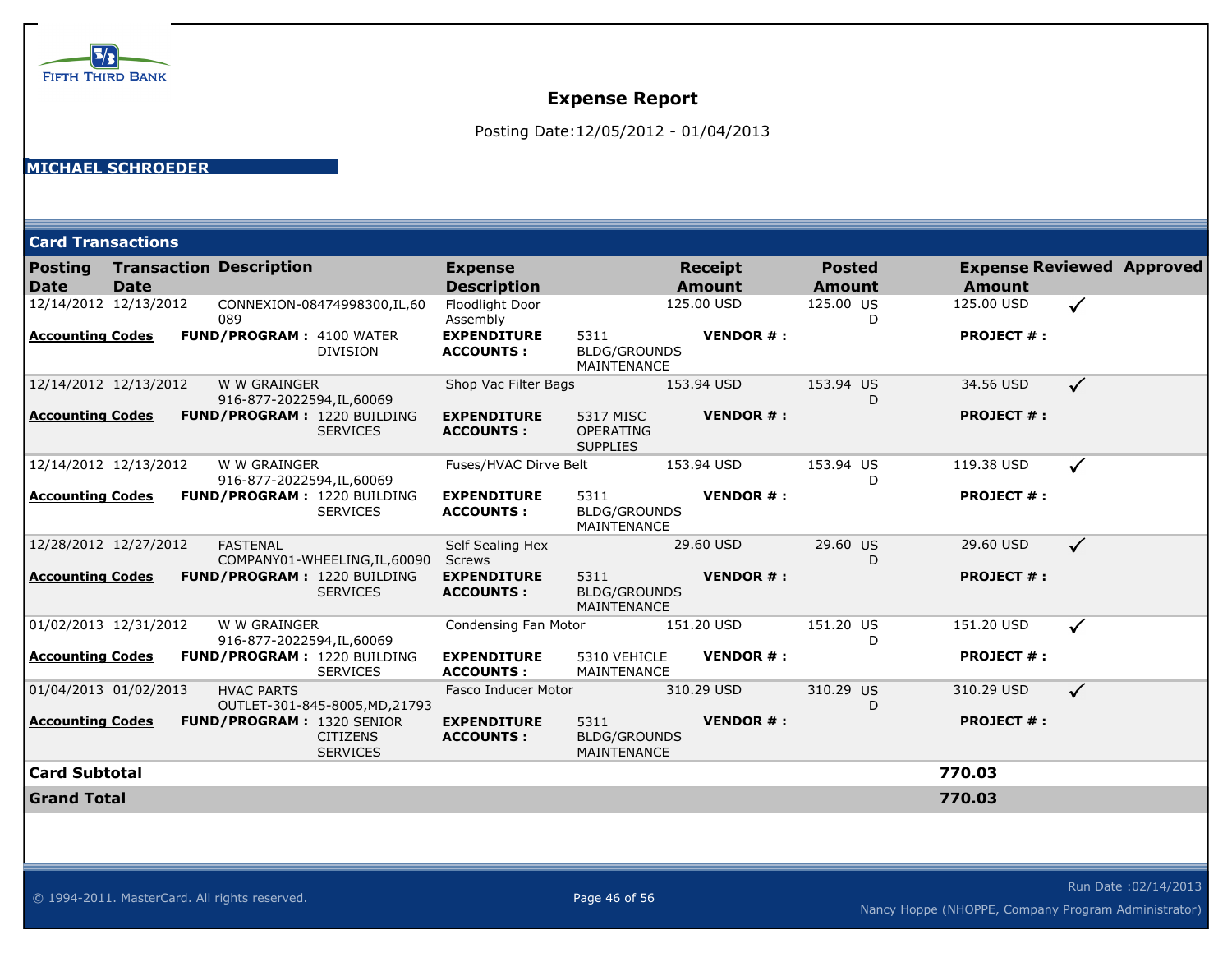

Posting Date:12/05/2012 - 01/04/2013

#### **PETER RODGERS**

| <b>Card Transactions</b>      |      |                                |                                                       |                                         |                                                  |                          |                         |                   |                                  |
|-------------------------------|------|--------------------------------|-------------------------------------------------------|-----------------------------------------|--------------------------------------------------|--------------------------|-------------------------|-------------------|----------------------------------|
| <b>Posting</b><br><b>Date</b> | Date | <b>Transaction Description</b> |                                                       | <b>Expense</b><br><b>Description</b>    |                                                  | <b>Receipt</b><br>Amount | <b>Posted</b><br>Amount | <b>Amount</b>     | <b>Expense Reviewed Approved</b> |
| 12/10/2012 12/07/2012         |      | <b>DASH MEDICAL</b>            | GLOVES-FRANKLIN, WI, 53132                            | Nitrile Gloves                          |                                                  | 194.70 USD               | 194.70 US<br>D          | 194.70 USD        | $\checkmark$                     |
| <b>Accounting Codes</b>       |      |                                | <b>FUND/PROGRAM: 2100 POLICE</b><br><b>DEPARTMENT</b> | <b>EXPENDITURE</b><br><b>ACCOUNTS:</b>  | 5317 MISC<br><b>OPERATING</b><br><b>SUPPLIES</b> | <b>VENDOR#:</b>          |                         | <b>PROJECT #:</b> |                                  |
| 12/12/2012 12/11/2012         |      | <b>RADIOSHACK</b>              | 00164228-WHEELING, IL, 60090                          | SD Cards & Card<br>Reader               |                                                  | 42.97 USD                | 42.97 US<br>D           | 42.97 USD         | $\checkmark$                     |
| <b>Accounting Codes</b>       |      |                                | <b>FUND/PROGRAM: 2100 POLICE</b><br><b>DEPARTMENT</b> | <b>EXPENDITURE</b><br><b>ACCOUNTS:</b>  | 5317 MISC<br><b>OPERATING</b><br><b>SUPPLIES</b> | <b>VENDOR#:</b>          |                         | <b>PROJECT #:</b> |                                  |
| 12/20/2012 12/19/2012         |      |                                | WAL-MART-WHEELING, IL, 60090                          | <b>Prisoner Meals</b>                   |                                                  | 54.00 USD                | 54.00 US<br>D           | 54.00 USD         | $\checkmark$                     |
| <b>Accounting Codes</b>       |      |                                | <b>FUND/PROGRAM: 2100 POLICE</b><br><b>DEPARTMENT</b> | <b>EXPENDITURE</b><br><b>ACCOUNTS :</b> | 5229 PRISONER<br>WELFARE                         | <b>VENDOR#:</b>          |                         | <b>PROJECT #:</b> |                                  |
| <b>Card Subtotal</b>          |      |                                |                                                       |                                         |                                                  |                          |                         | 291.67            |                                  |
| <b>Grand Total</b>            |      |                                |                                                       |                                         |                                                  |                          |                         | 291.67            |                                  |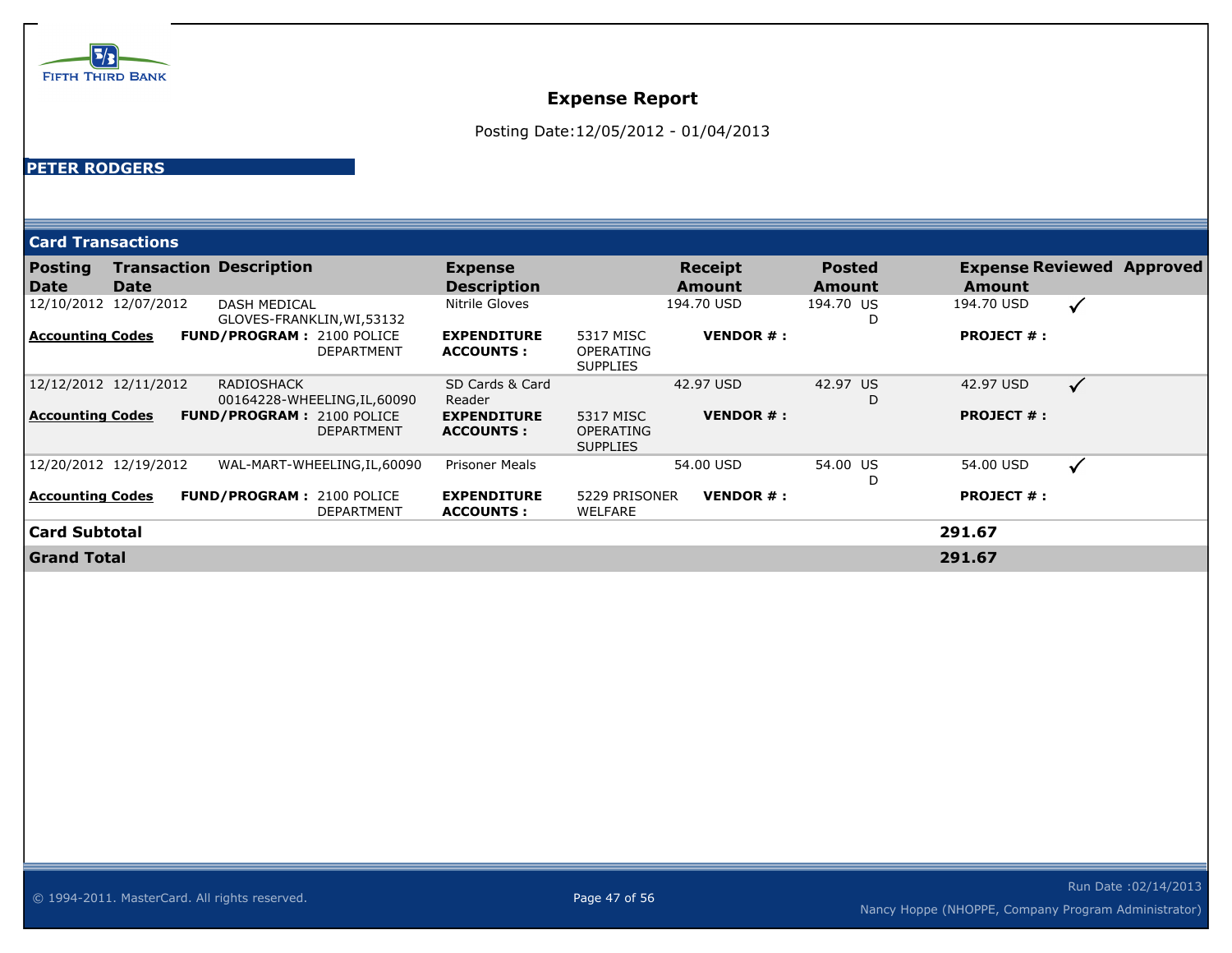

Posting Date:12/05/2012 - 01/04/2013

#### **PETER VADOPALAS**

| <b>Posting</b><br>Date  | <b>Date</b>           | <b>Transaction Description</b>                      | <b>Expense</b><br><b>Description</b>    |                              | <b>Receipt</b><br><b>Amount</b> | <b>Posted</b><br>Amount | <b>Amount</b>     | <b>Expense Reviewed Approved</b> |
|-------------------------|-----------------------|-----------------------------------------------------|-----------------------------------------|------------------------------|---------------------------------|-------------------------|-------------------|----------------------------------|
|                         | 12/21/2012 12/20/2012 | <b>DAILY</b><br>HERALD-8474274348, IL, 60005        | DailyHeraldads: WidWhl<br>ng            |                              | 2,303.21 USD                    | 2,303.21 US<br>D        | 2,303.21 USD      | $\checkmark$                     |
| <b>Accounting Codes</b> |                       | <b>FUND/PROGRAM: 1600 ADMIN &amp;</b><br><b>BOT</b> | <b>EXPENDITURE</b><br><b>ACCOUNTS :</b> | 5333 BUSINESS<br>RECRUITMENT | <b>VENDOR <math>#</math>:</b>   |                         | <b>PROJECT #:</b> |                                  |
|                         | 12/24/2012 12/22/2012 | <b>GETTY</b><br>IMAGES-877-438-8966, WA, 9812       | StockImg: WidWhingad<br>grphc           |                              | 99.00 USD                       | 99.00 US<br>D           | 99.00 USD         |                                  |
| <b>Accounting Codes</b> |                       | <b>FUND/PROGRAM: 1600 ADMIN &amp;</b><br><b>BOT</b> | <b>EXPENDITURE</b><br><b>ACCOUNTS:</b>  | 5333 BUSINESS<br>RECRUITMENT | <b>VENDOR <math>#</math>:</b>   |                         | <b>PROJECT #:</b> |                                  |
| <b>Card Subtotal</b>    |                       |                                                     |                                         |                              |                                 |                         | 2,402.21          |                                  |
| <b>Grand Total</b>      |                       |                                                     |                                         |                              |                                 |                         | 2,402.21          |                                  |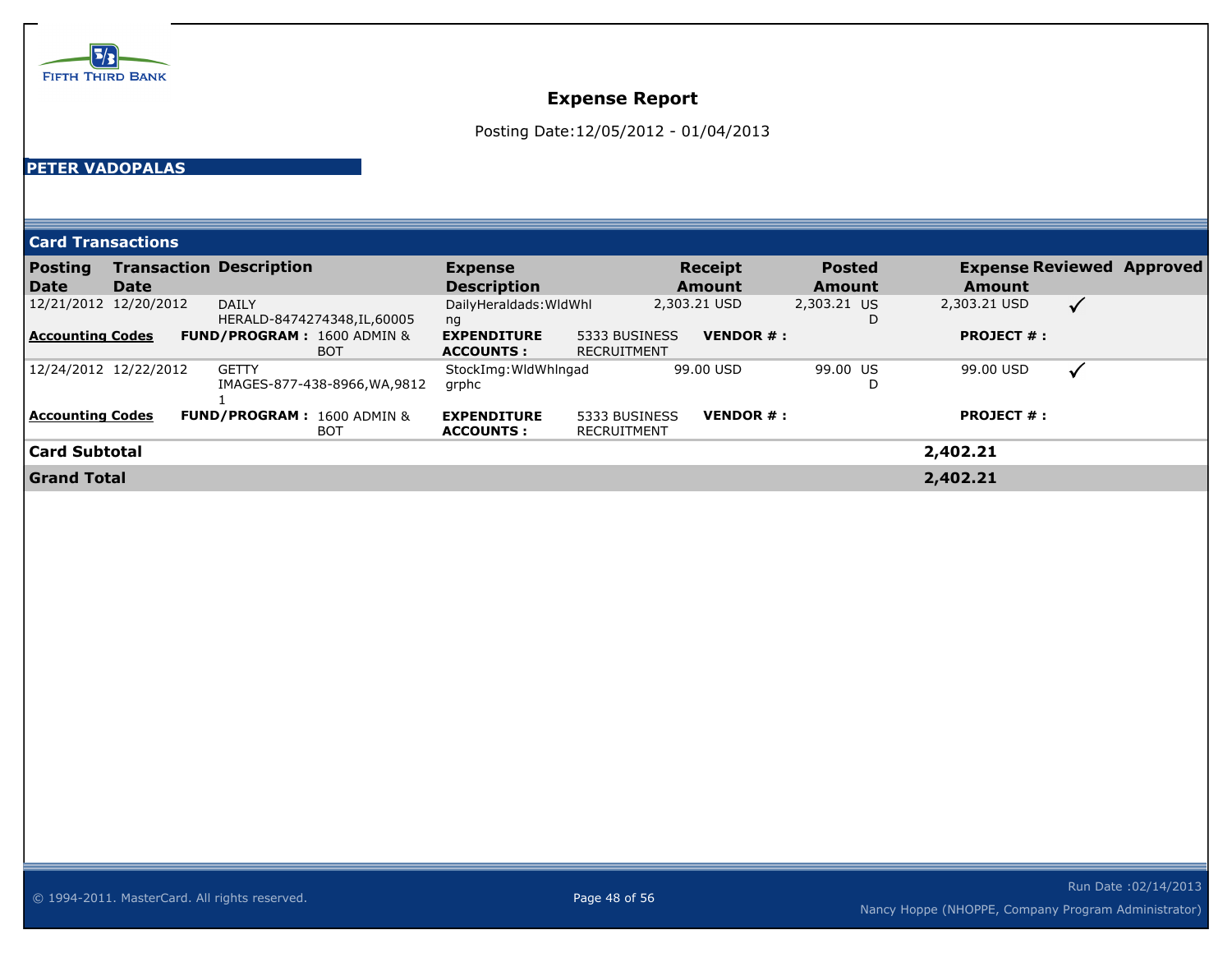

Posting Date:12/05/2012 - 01/04/2013

### **SCOTT WILSON**

| <b>Card Transactions</b>      |                       |                                                          |                                        |                                                  |                          |                                |                   |                                  |
|-------------------------------|-----------------------|----------------------------------------------------------|----------------------------------------|--------------------------------------------------|--------------------------|--------------------------------|-------------------|----------------------------------|
| <b>Posting</b><br><b>Date</b> | <b>Date</b>           | <b>Transaction Description</b>                           | <b>Expense</b><br><b>Description</b>   |                                                  | <b>Receipt</b><br>Amount | <b>Posted</b><br><b>Amount</b> | Amount            | <b>Expense Reviewed Approved</b> |
|                               | 12/13/2012 12/12/2012 | INNOVATIVE CONTROLS<br>IN-04128242264, PA, 15112         | Foam Tank Sending<br>Unit              |                                                  | 235.81 USD               | 235.81 US<br>D                 | 235.81 USD        | $\checkmark$                     |
| Accounting Codes              |                       | <b>FUND/PROGRAM: 2200 FIRE</b><br><b>DEPARTMENT</b>      | <b>EXPENDITURE</b><br><b>ACCOUNTS:</b> | 5310 VEHICLE<br>MAINTENANCE                      | <b>VENDOR#:</b>          |                                | <b>PROJECT #:</b> |                                  |
|                               | 12/26/2012 12/21/2012 | <b>EL-COR INDUSTRIES</b><br>INC-PROSPECT HEIG, IL, 60070 | Air Brake Fitting                      |                                                  | 98.44 USD                | 98.44 US<br>D                  | 33.60 USD         | $\checkmark$                     |
| Accounting Codes              |                       | FUND/PROGRAM: 2200 FIRE<br><b>DEPARTMENT</b>             | <b>EXPENDITURE</b><br><b>ACCOUNTS:</b> | 5310 VEHICLE<br>MAINTENANCE                      | <b>VENDOR#:</b>          |                                | <b>PROJECT #:</b> |                                  |
|                               | 12/26/2012 12/21/2012 | <b>EL-COR INDUSTRIES</b><br>INC-PROSPECT HEIG, IL, 60070 | Cable Ties-Shop<br><b>Supplies</b>     |                                                  | 98.44 USD                | 98.44 US<br>D                  | 64.84 USD         | $\checkmark$                     |
| Accounting Codes              |                       | <b>FUND/PROGRAM: 1240 FLEET</b><br><b>SERVICES</b>       | <b>EXPENDITURE</b><br><b>ACCOUNTS:</b> | 5317 MISC<br><b>OPERATING</b><br><b>SUPPLIES</b> | <b>VENDOR#:</b>          |                                | <b>PROJECT #:</b> |                                  |
|                               | 12/26/2012 12/21/2012 | <b>EL-COR INDUSTRIES</b><br>INC-PROSPECT HEIG, IL, 60070 | <b>Plow Couplers</b>                   |                                                  | 141.78 USD               | 141.78 US<br>D                 | 141.78 USD        | ✓                                |
| Accounting Codes              |                       | <b>FUND/PROGRAM: 1420 STREETS</b><br><b>DIVISION</b>     | <b>EXPENDITURE</b><br><b>ACCOUNTS:</b> | 5310 VEHICLE<br><b>MAINTENANCE</b>               | <b>VENDOR#:</b>          |                                | <b>PROJECT #:</b> |                                  |
|                               | 01/04/2013 01/03/2013 | ZIMMERMANN'S TRUE<br>VALU-BUFFALO GROVE, IL, 60089       | Gas Pump Parts                         |                                                  | 18.08 USD                | 18.08 US<br>D                  | 18.08 USD         | $\checkmark$                     |
| Accounting Codes              |                       | <b>FUND/PROGRAM: 1240 FLEET</b><br><b>SERVICES</b>       | <b>EXPENDITURE</b><br><b>ACCOUNTS:</b> | 5317 MISC<br><b>OPERATING</b><br><b>SUPPLIES</b> | <b>VENDOR#:</b>          |                                | <b>PROJECT #:</b> |                                  |
| Card Subtotal                 |                       |                                                          |                                        |                                                  |                          |                                | 494.11            |                                  |
| <b>Grand Total</b>            |                       |                                                          |                                        |                                                  |                          |                                | 494.11            |                                  |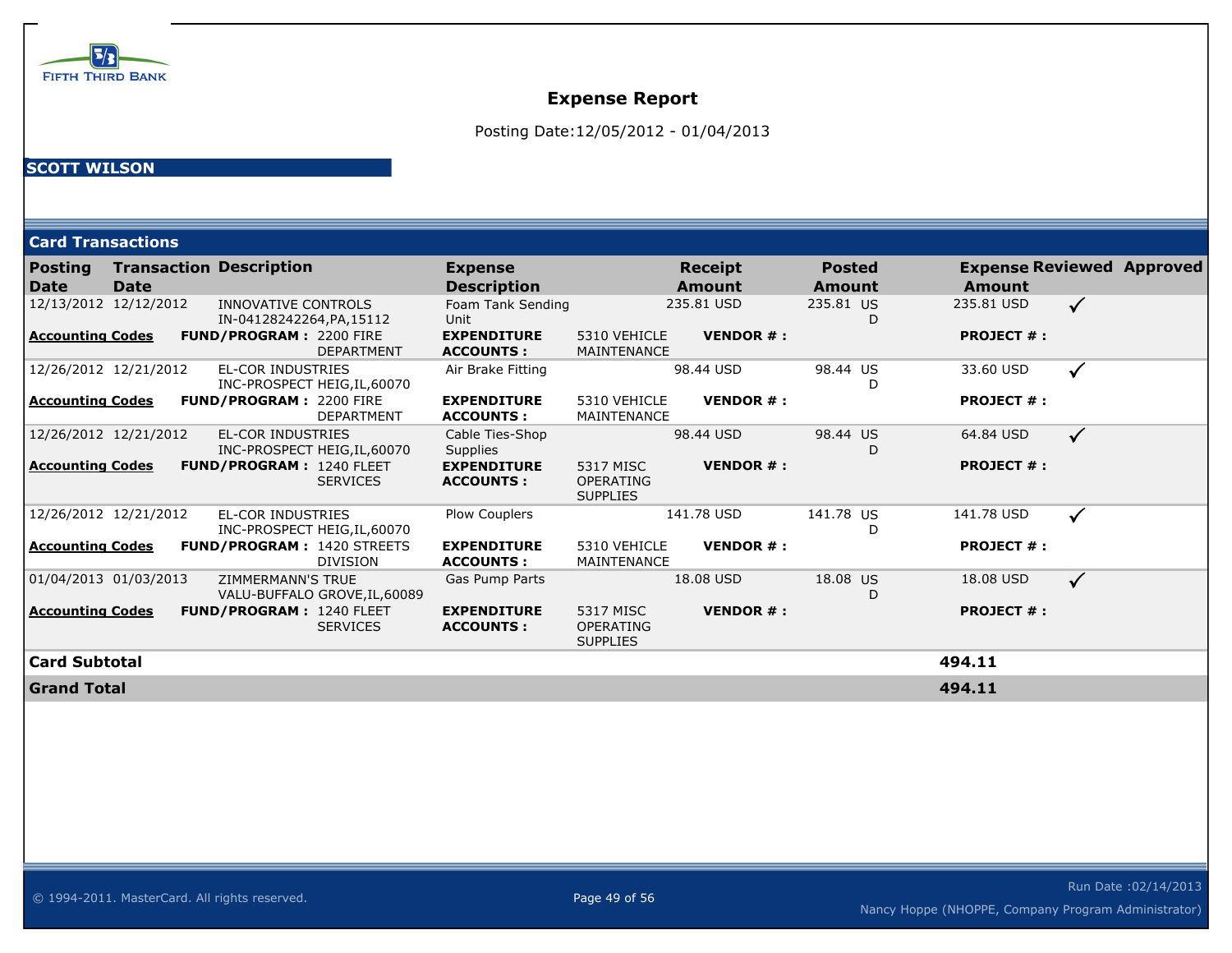

Posting Date:12/05/2012 - 01/04/2013

#### **SEAN LINDSAY**

|                               | <b>Card Transactions</b> |                                                       |                                        |                                                                      |                         |                   |                                  |  |  |  |
|-------------------------------|--------------------------|-------------------------------------------------------|----------------------------------------|----------------------------------------------------------------------|-------------------------|-------------------|----------------------------------|--|--|--|
| <b>Posting</b><br><b>Date</b> | Date                     | <b>Transaction Description</b>                        | <b>Expense</b><br><b>Description</b>   | <b>Receipt</b><br><b>Amount</b>                                      | <b>Posted</b><br>Amount | Amount            | <b>Expense Reviewed Approved</b> |  |  |  |
|                               | 12/06/2012 12/05/2012    | HI<br>DIRECT-08007482927, OH, 44139                   | 400w Ballasts                          | 269.88 USD                                                           | 269.88 US<br>D          | 269.88 USD        | ✓                                |  |  |  |
| <b>Accounting Codes</b>       |                          | <b>FUND/PROGRAM: 1220 BUILDING</b><br><b>SERVICES</b> | <b>EXPENDITURE</b><br><b>ACCOUNTS:</b> | <b>VENDOR#:</b><br>5311<br><b>BLDG/GROUNDS</b><br><b>MAINTENANCE</b> |                         | <b>PROJECT #:</b> |                                  |  |  |  |
|                               | 12/07/2012 12/06/2012    | PLATINUM ELECTRIC<br>SUPP-STREAMWOOD, IL, 60107       | Elec Supplies-Wire                     | 242.91 USD                                                           | 242.91 US<br>D          | 242.91 USD        | $\checkmark$                     |  |  |  |
| <b>Accounting Codes</b>       |                          | <b>FUND/PROGRAM: 1430 FORESTRY</b><br><b>DIVISION</b> | <b>EXPENDITURE</b><br><b>ACCOUNTS:</b> | 5506<br><b>VENDOR#:</b><br><b>STREETSCAPE</b><br><b>IMPROVEMENTS</b> |                         | <b>PROJECT #:</b> | 2003-008                         |  |  |  |
|                               | 12/31/2012 12/28/2012    | MUNCHS SUPPLY<br>1-847-2299333, IL, 60090             | <b>HVAC Parts</b>                      | 46.56 USD                                                            | 46.56 US<br>D           | 46.56 USD         | $\checkmark$                     |  |  |  |
| <b>Accounting Codes</b>       |                          | <b>FUND/PROGRAM: 1220 BUILDING</b><br><b>SERVICES</b> | <b>EXPENDITURE</b><br><b>ACCOUNTS:</b> | <b>VENDOR#:</b><br>5311<br><b>BLDG/GROUNDS</b><br>MAINTENANCE        |                         | <b>PROJECT #:</b> |                                  |  |  |  |
|                               | 01/03/2013 01/02/2013    | W W GRAINGER<br>916-877-2022594, IL, 60069            | Exit Signs/Elec<br><b>Supplies</b>     | 337.66 USD                                                           | 337.66 US<br>D          | 337.66 USD        | $\checkmark$                     |  |  |  |
| <b>Accounting Codes</b>       |                          | FUND/PROGRAM: 1220 BUILDING<br><b>SERVICES</b>        | <b>EXPENDITURE</b><br><b>ACCOUNTS:</b> | 5311<br><b>VENDOR#:</b><br><b>BLDG/GROUNDS</b><br>MAINTENANCE        |                         | <b>PROJECT #:</b> |                                  |  |  |  |
|                               | 01/04/2013 01/03/2013    | W W GRAINGER<br>916-877-2022594,IL,60069              | Breaker/Switch<br>Lockouts             | 65.30 USD                                                            | 65.30 US<br>D           | 65.30 USD         | $\checkmark$                     |  |  |  |
| <b>Accounting Codes</b>       |                          | <b>FUND/PROGRAM: 4100 WATER</b><br><b>DIVISION</b>    | <b>EXPENDITURE</b><br><b>ACCOUNTS:</b> | 5243 PUMPHOUSE VENDOR # :<br>MAINTENANCE                             |                         | <b>PROJECT #:</b> |                                  |  |  |  |
| <b>Card Subtotal</b>          |                          |                                                       |                                        |                                                                      |                         | 962.31            |                                  |  |  |  |
| <b>Grand Total</b>            |                          |                                                       |                                        |                                                                      |                         | 962.31            |                                  |  |  |  |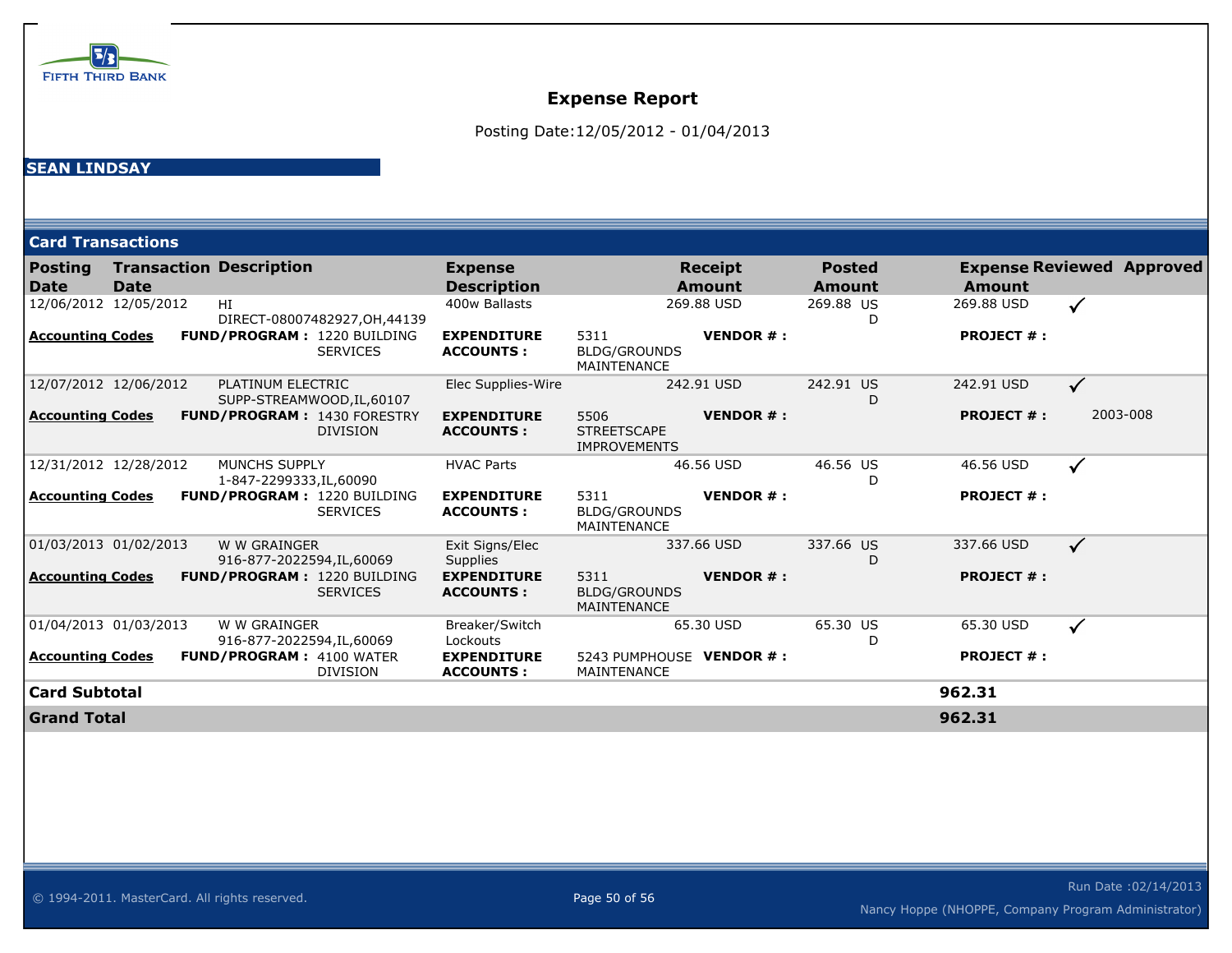

Posting Date:12/05/2012 - 01/04/2013

### **SHARI MATTHEWS HUIZAR**

**Card Transactions**

| <b>Posting</b>          |             | <b>Transaction Description</b>   | <b>Expense</b>     |                          | <b>Receipt</b>                | <b>Posted</b> |                                | <b>Expense Reviewed Approved</b> |
|-------------------------|-------------|----------------------------------|--------------------|--------------------------|-------------------------------|---------------|--------------------------------|----------------------------------|
| Date                    | <b>Date</b> |                                  | <b>Description</b> |                          | <b>Amount</b>                 | <b>Amount</b> | <b>Amount</b>                  |                                  |
| 12/07/2012 12/04/2012   |             | ALWAYS AMAZING                   | Luncheon Supplies  |                          | 20.39 USD                     | 20.39 US      | 20.39 USD                      |                                  |
|                         |             | SAVINGS-WHEELING, IL, 60090      |                    |                          |                               | D             |                                |                                  |
| <b>Accounting Codes</b> |             | <b>FUND/PROGRAM: 1320 SENIOR</b> | <b>EXPENDITURE</b> | 5205                     | <b>VENDOR <math>#</math>:</b> |               | <b>PROJECT <math>#</math>:</b> |                                  |
|                         |             | <b>CITIZENS</b>                  | <b>ACCOUNTS:</b>   | <b>CONFERENCES &amp;</b> |                               |               |                                |                                  |
|                         |             | <b>SERVICES</b>                  |                    | MEETINGS                 |                               |               |                                |                                  |
| Card Subtotal           |             |                                  |                    |                          |                               |               | 20.39                          |                                  |
| <b>Grand Total</b>      |             |                                  |                    |                          |                               |               | 20.39                          |                                  |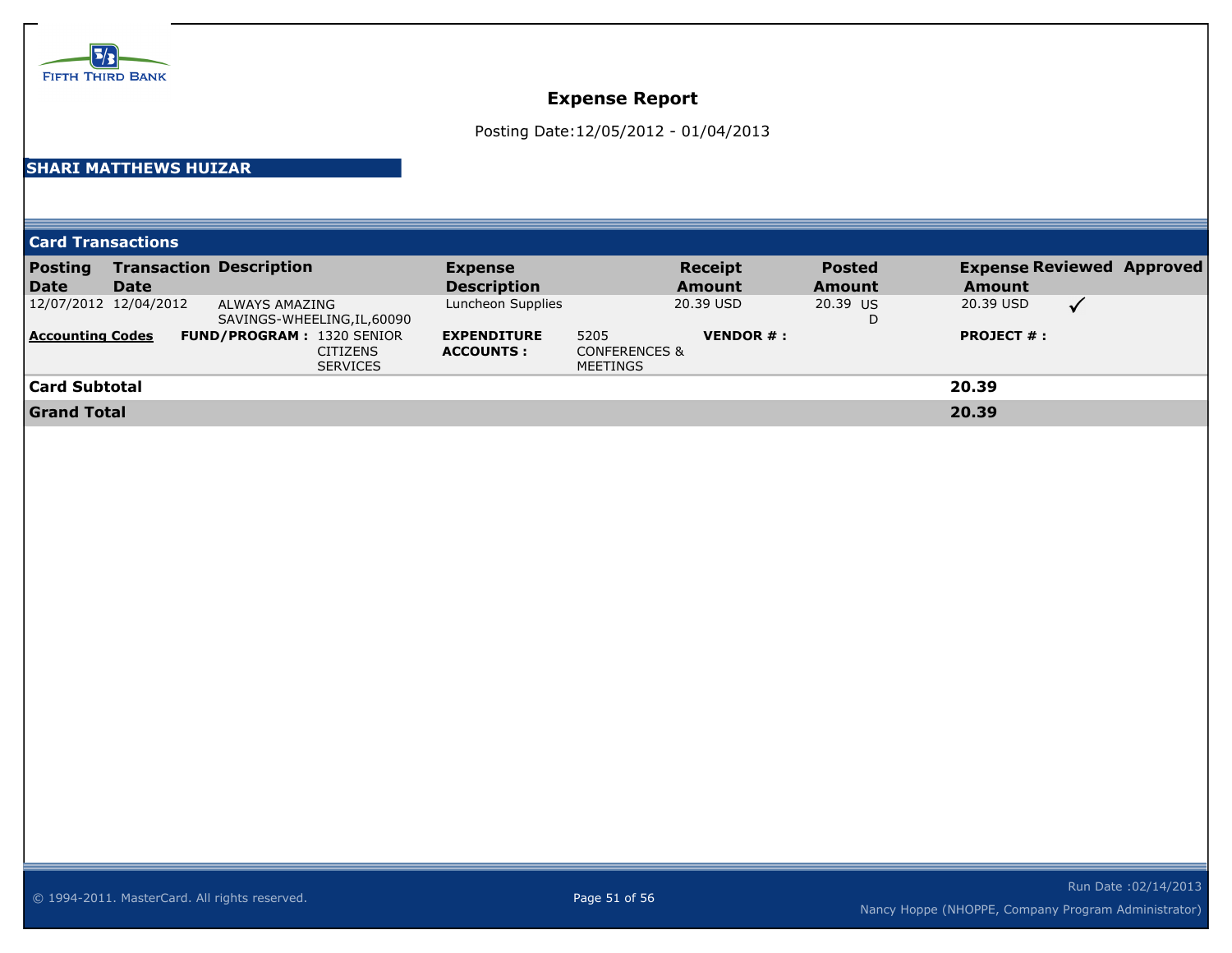

Posting Date:12/05/2012 - 01/04/2013

### **STEPHEN D KRAUS**

| <b>Card Transactions</b>      |             |                                                     |                                |                                        |                                                   |                                 |                                |                   |                                  |  |
|-------------------------------|-------------|-----------------------------------------------------|--------------------------------|----------------------------------------|---------------------------------------------------|---------------------------------|--------------------------------|-------------------|----------------------------------|--|
| <b>Posting</b><br><b>Date</b> | <b>Date</b> | <b>Transaction Description</b>                      |                                | <b>Expense</b><br><b>Description</b>   |                                                   | <b>Receipt</b><br><b>Amount</b> | <b>Posted</b><br><b>Amount</b> | <b>Amount</b>     | <b>Expense Reviewed Approved</b> |  |
| 12/10/2012 12/06/2012         |             | THE HOME DEPOT 1913-MT<br>PROSPECT, IL, 60056       |                                | Gasket Glue                            |                                                   | 4.88 USD                        | 4.88 US<br>D                   | 4.88 USD          | $\checkmark$                     |  |
| <b>Accounting Codes</b>       |             | <b>FUND/PROGRAM: 4100 WATER</b>                     | <b>DIVISION</b>                | <b>EXPENDITURE</b><br><b>ACCOUNTS:</b> | 5243 PUMPHOUSE VENDOR # :<br>MAINTENANCE          |                                 |                                | <b>PROJECT #:</b> |                                  |  |
| 12/10/2012 12/07/2012         |             | <b>ZIMMERMANN'S TRUE</b>                            | VALU-BUFFALO GROVE, IL, 60089  | Pliers & Torch Head                    |                                                   | 104.98 USD                      | 104.98 US<br>D                 | 104.98 USD        | $\checkmark$                     |  |
| <b>Accounting Codes</b>       |             | <b>FUND/PROGRAM: 4100 WATER</b>                     | <b>DIVISION</b>                | <b>EXPENDITURE</b><br><b>ACCOUNTS:</b> | 5341 METERS                                       | <b>VENDOR#:</b>                 |                                | <b>PROJECT #:</b> |                                  |  |
| 12/10/2012 12/07/2012         |             | NORTHWEST ELECTRICAL<br>S-847-2553700, IL, 60056    |                                | <b>Holiday Lights</b>                  |                                                   | 5.70 USD                        | 5.70 US<br>D                   | 5.70 USD          | $\checkmark$                     |  |
| <b>Accounting Codes</b>       |             | FUND/PROGRAM: 1430 FORESTRY                         | DIVISION                       | <b>EXPENDITURE</b><br><b>ACCOUNTS:</b> | 5506<br><b>STREETSCAPE</b><br><b>IMPROVEMENTS</b> | <b>VENDOR#:</b>                 |                                | <b>PROJECT #:</b> | 2003-008                         |  |
| 12/11/2012 12/07/2012         |             | <b>WW</b><br>9                                      | GRAINGER-877-2022594, IL, 6006 | Holiday Lights                         |                                                   | 71.13 USD                       | 71.13 US<br>D                  | 71.13 USD         | $\checkmark$                     |  |
| <b>Accounting Codes</b>       |             | <b>FUND/PROGRAM: 1430 FORESTRY</b>                  | <b>DIVISION</b>                | <b>EXPENDITURE</b><br><b>ACCOUNTS:</b> | 5506<br><b>STREETSCAPE</b><br><b>IMPROVEMENTS</b> | <b>VENDOR#:</b>                 |                                | <b>PROJECT #:</b> | 2003-008                         |  |
| 12/18/2012 12/17/2012         |             | <b>GREAT LAKES FIRE AND</b><br>S-MCHENRY, IL, 60050 |                                | Hose Nozzle                            |                                                   | 29.80 USD                       | 29.80 US<br>D                  | 29.80 USD         | ✓                                |  |
| <b>Accounting Codes</b>       |             | <b>FUND/PROGRAM: 4100 WATER</b>                     | <b>DIVISION</b>                | <b>EXPENDITURE</b><br><b>ACCOUNTS:</b> | 5214 HYDRANT<br>MAINTENANCE                       | <b>VENDOR#:</b>                 |                                | <b>PROJECT #:</b> |                                  |  |
| 12/21/2012 12/19/2012         |             | SMITH ECOLOGICAL                                    | SYSTE-ROCKFORD, IL, 61104      | Service CL2 System                     |                                                   | 1,315.21 USD                    | 1,315.21 US<br>D               | 1,315.21 USD      | $\checkmark$                     |  |
| <b>Accounting Codes</b>       |             | <b>FUND/PROGRAM: 4100 WATER</b>                     | <b>DIVISION</b>                | <b>EXPENDITURE</b><br><b>ACCOUNTS:</b> | 5243 PUMPHOUSE VENDOR # :<br>MAINTENANCE          |                                 |                                | <b>PROJECT #:</b> |                                  |  |
| 12/21/2012 12/19/2012         |             | SMITH ECOLOGICAL                                    | SYSTE-ROCKFORD, IL, 61104      | Service CL2 System                     |                                                   | 1,151.07 USD                    | 1,151.07 US<br>D.              | 1,151.07 USD      | $\checkmark$                     |  |
| <b>Accounting Codes</b>       |             | <b>FUND/PROGRAM: 4100 WATER</b>                     | <b>DIVISION</b>                | <b>EXPENDITURE</b><br><b>ACCOUNTS:</b> | 5243 PUMPHOUSE VENDOR # :<br>MAINTENANCE          |                                 |                                | <b>PROJECT #:</b> |                                  |  |
| <b>Card Subtotal</b>          |             |                                                     |                                |                                        |                                                   |                                 |                                | 2,682.77          |                                  |  |
| <b>Grand Total</b>            |             |                                                     |                                |                                        |                                                   |                                 |                                | 2,682.77          |                                  |  |

Run Date :02/14/2013 Nancy Hoppe (NHOPPE, Company Program Administrator)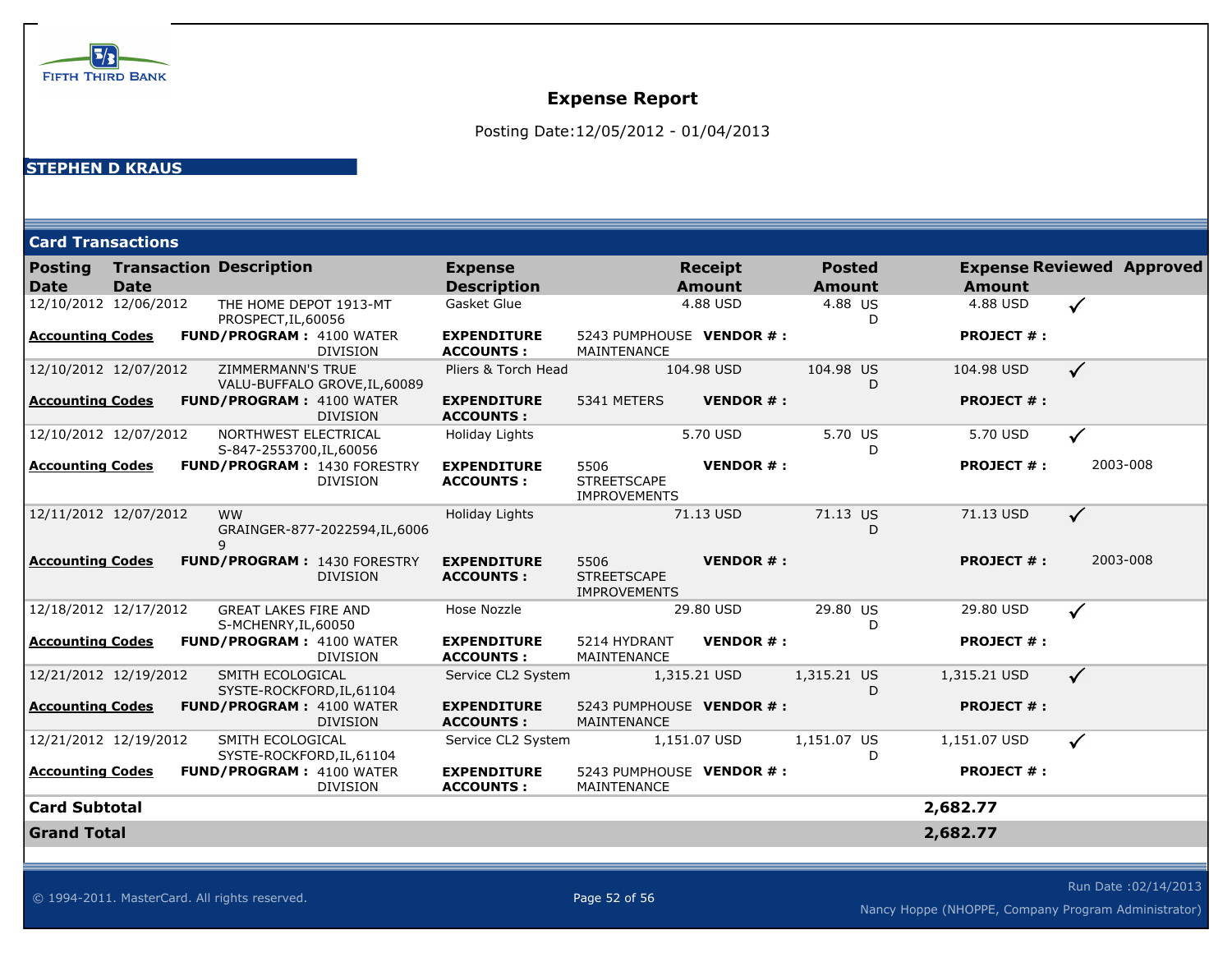

Posting Date:12/05/2012 - 01/04/2013

#### **THOMAS LUEDERS**

| <b>Card Transactions</b> |                       |                                 |                         |                                         |                                            |                           |                         |   |                                            |              |  |
|--------------------------|-----------------------|---------------------------------|-------------------------|-----------------------------------------|--------------------------------------------|---------------------------|-------------------------|---|--------------------------------------------|--------------|--|
| <b>Posting</b><br>Date   | <b>Date</b>           | <b>Transaction Description</b>  |                         | <b>Expense</b><br><b>Description</b>    |                                            | <b>Receipt</b><br>Amount  | <b>Posted</b><br>Amount |   | <b>Expense Reviewed Approved</b><br>Amount |              |  |
|                          | 12/07/2012 12/06/2012 | GROVE, IL, 60047                | MENARDS LONG GROVE-LONG | Fence for Well #7                       |                                            | 95.07 USD                 | 95.07 US                | D | 95.07 USD                                  | $\checkmark$ |  |
| Accounting Codes         |                       | <b>FUND/PROGRAM: 4100 WATER</b> | <b>DIVISION</b>         | <b>EXPENDITURE</b><br><b>ACCOUNTS:</b>  | 5311<br>BLDG/GROUNDS<br><b>MAINTENANCE</b> | <b>VENDOR #:</b>          |                         |   | <b>PROJECT #:</b>                          |              |  |
|                          | 12/28/2012 12/27/2012 | PATTEN-ELMHURST, IL, 60126      |                         | <b>Generator Maintenance</b>            |                                            | 2,813.00 USD              | 2,813.00 US             |   | 641.00 USD                                 | $\checkmark$ |  |
| Accounting Codes         |                       | <b>FUND/PROGRAM: 4200 SEWER</b> | <b>DIVISION</b>         | <b>EXPENDITURE</b><br><b>ACCOUNTS :</b> | 5340 LIFT<br><b>STATIONS</b>               | <b>VENDOR#:</b>           |                         |   | <b>PROJECT #:</b>                          |              |  |
| 12/28/2012 12/27/2012    |                       | PATTEN-ELMHURST, IL, 60126      |                         | <b>Generator Maintenance</b>            |                                            | 2,813.00 USD              | 2,813.00 US             | Ð | 2,172.00 USD                               | $\checkmark$ |  |
| <b>Accounting Codes</b>  |                       | <b>FUND/PROGRAM: 4100 WATER</b> | <b>DIVISION</b>         | <b>EXPENDITURE</b><br><b>ACCOUNTS:</b>  | <b>MAINTENANCE</b>                         | 5243 PUMPHOUSE VENDOR # : |                         |   | <b>PROJECT #:</b>                          |              |  |
| <b>Card Subtotal</b>     |                       |                                 |                         |                                         |                                            |                           |                         |   | 2,908.07                                   |              |  |
| <b>Grand Total</b>       |                       |                                 |                         |                                         |                                            |                           |                         |   | 2,908.07                                   |              |  |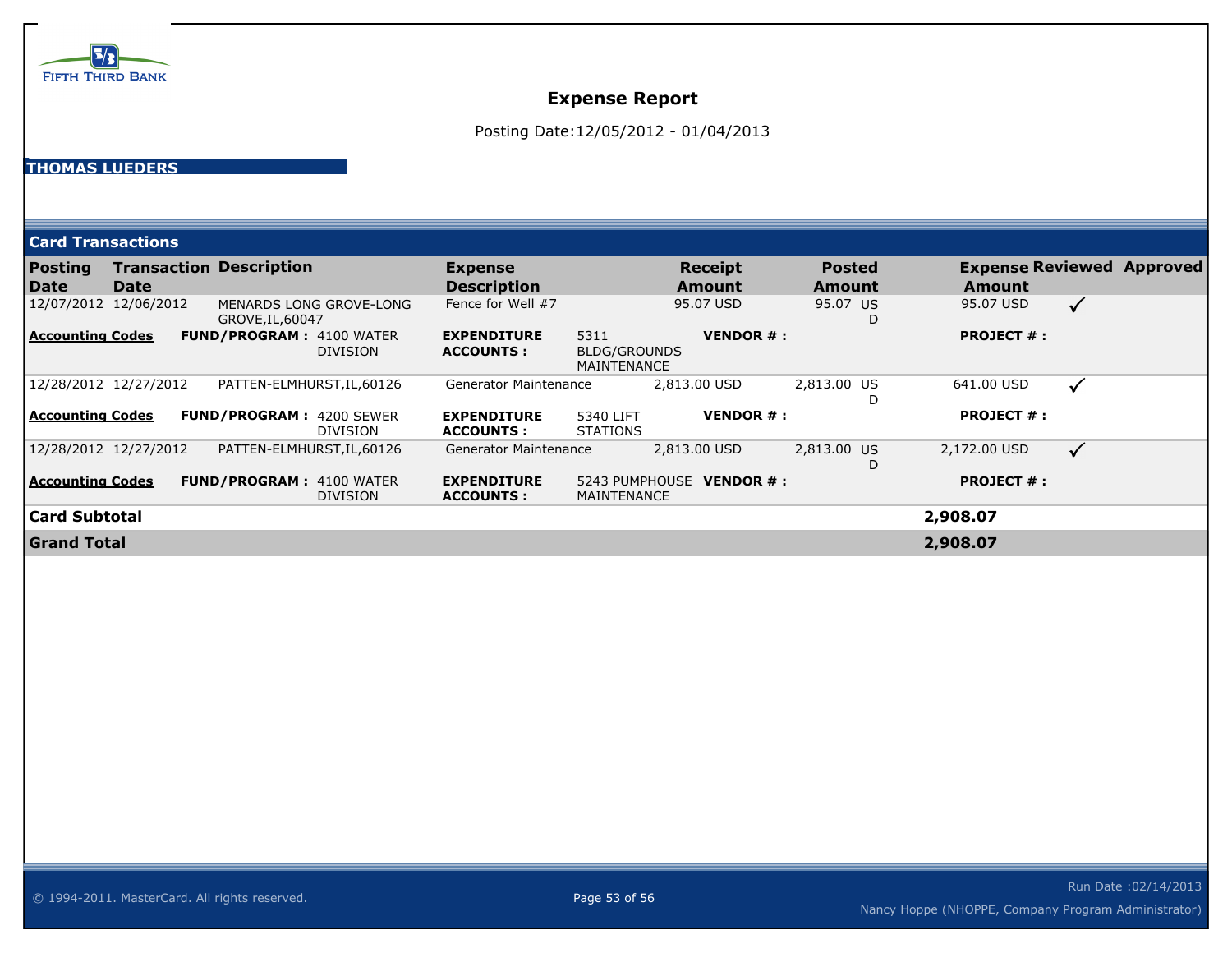

## **Expense Report**

Posting Date:12/05/2012 - 01/04/2013

#### **TIMOTHY W MERRIHEW**

| <b>Card Transactions</b> |  |
|--------------------------|--|
|                          |  |
|                          |  |

| <b>Posting</b><br>Date                           | Date | <b>Transaction Description</b>                                                                   | <b>Expense</b><br><b>Description</b>                                  |                                      | <b>Receipt</b><br><b>Amount</b>             | <b>Posted</b><br>Amount | <b>Expense Reviewed Approved</b><br><b>Amount</b> |  |
|--------------------------------------------------|------|--------------------------------------------------------------------------------------------------|-----------------------------------------------------------------------|--------------------------------------|---------------------------------------------|-------------------------|---------------------------------------------------|--|
| 12/27/2012 12/26/2012<br><b>Accounting Codes</b> |      | AMER SOC CIVIL<br>ENGINEE-08005482723, VA, 20191<br><b>FUND/PROGRAM: 1400 CIP</b><br>ENGINEERING | EJC Contract/Agree.<br>Docs<br><b>EXPENDITURE</b><br><b>ACCOUNTS:</b> | 5302 BOOKS &<br><b>SUBSCRIPTIONS</b> | 350.00 USD<br><b>VENDOR <math>#</math>:</b> | 350.00 US<br>D          | 350.00 USD<br><b>PROJECT <math>#</math>:</b>      |  |
| Card Subtotal                                    |      |                                                                                                  |                                                                       |                                      |                                             |                         | 350.00                                            |  |
| <b>Grand Total</b>                               |      |                                                                                                  |                                                                       |                                      |                                             |                         | 350.00                                            |  |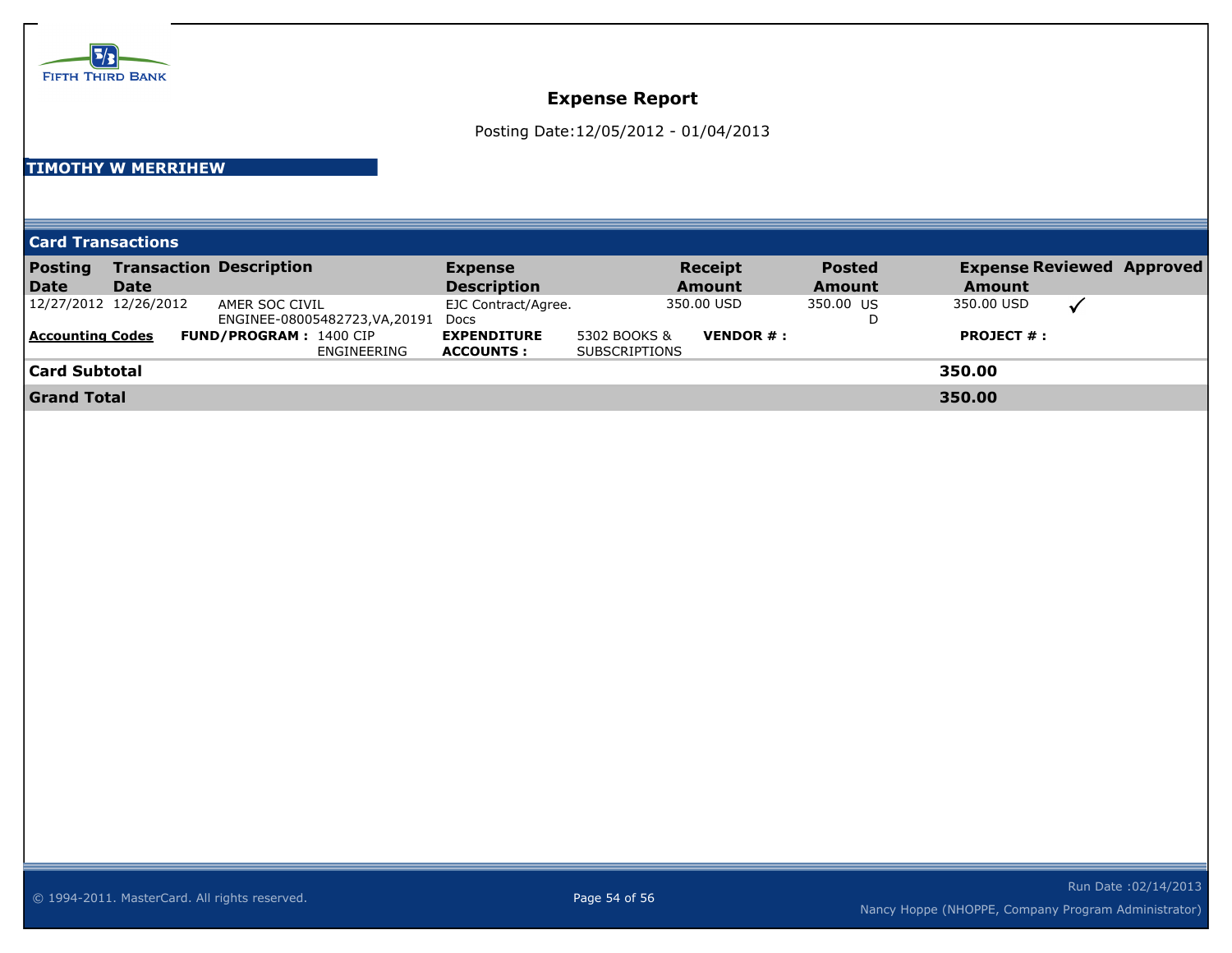

## **Expense Report**

Posting Date:12/05/2012 - 01/04/2013

#### **TY JOHNSON**

|                         | <b>Card Transactions</b> |                                                      |                 |                                        |                                                   |                                 |                                |                   |                                  |
|-------------------------|--------------------------|------------------------------------------------------|-----------------|----------------------------------------|---------------------------------------------------|---------------------------------|--------------------------------|-------------------|----------------------------------|
| <b>Posting</b><br>Date  | <b>Date</b>              | <b>Transaction Description</b>                       |                 | <b>Expense</b><br><b>Description</b>   |                                                   | <b>Receipt</b><br><b>Amount</b> | <b>Posted</b><br><b>Amount</b> | <b>Amount</b>     | <b>Expense Reviewed Approved</b> |
|                         | 12/20/2012 12/19/2012    | <b>SHERWIN WILLIAMS</b><br>#3711-WHEELING, IL, 60090 |                 | <b>Painting Supplies</b>               |                                                   | 44.76 USD                       | 44.76 US<br>D                  | 44.76 USD         | $\checkmark$                     |
| <b>Accounting Codes</b> |                          | <b>FUND/PROGRAM: 1220 BUILDING</b>                   | <b>SERVICES</b> | <b>EXPENDITURE</b><br><b>ACCOUNTS:</b> | 5317 MISC<br><b>OPERATING</b><br><b>SUPPLIES</b>  | <b>VENDOR#:</b>                 |                                | <b>PROJECT #:</b> |                                  |
|                         | 12/24/2012 12/21/2012    | ADI SECURITY PRD<br>CH-08479568161, IL, 60007        |                 | Card Readers                           |                                                   | 255.48 USD                      | 255.48 US<br>D                 | 255.48 USD        | $\checkmark$                     |
| <b>Accounting Codes</b> |                          | <b>FUND/PROGRAM: 1220 BUILDING</b>                   | <b>SERVICES</b> | <b>EXPENDITURE</b><br><b>ACCOUNTS:</b> | <b>5220 MAINT</b><br>OFF/SPEC<br><b>EQUIPMENT</b> | <b>VENDOR#:</b>                 |                                | <b>PROJECT #:</b> |                                  |
|                         | 12/27/2012 12/26/2012    | <b>SHERWIN WILLIAMS</b><br>#3711-WHEELING, IL, 60090 |                 | <b>Painting Supplies</b>               |                                                   | 277.59 USD                      | 277.59 US<br>D                 | 28.14 USD         | $\checkmark$                     |
| <b>Accounting Codes</b> |                          | <b>FUND/PROGRAM: 1220 BUILDING</b>                   | <b>SERVICES</b> | <b>EXPENDITURE</b><br><b>ACCOUNTS:</b> | 5317 MISC<br><b>OPERATING</b><br><b>SUPPLIES</b>  | <b>VENDOR#:</b>                 |                                | <b>PROJECT #:</b> |                                  |
|                         | 12/27/2012 12/26/2012    | <b>SHERWIN WILLIAMS</b><br>#3711-WHEELING, IL, 60090 |                 | Paint                                  |                                                   | 277.59 USD                      | 277.59 US<br>D                 | 249.45 USD        | $\checkmark$                     |
| <b>Accounting Codes</b> |                          | <b>FUND/PROGRAM: 1220 BUILDING</b>                   | <b>SERVICES</b> | <b>EXPENDITURE</b><br><b>ACCOUNTS:</b> |                                                   | 5303 CHEMICALS VENDOR #:        |                                | <b>PROJECT #:</b> |                                  |
|                         | 01/04/2013 01/03/2013    | <b>SHERWIN WILLIAMS</b><br>#3711-WHEELING, IL, 60090 |                 | Paint                                  |                                                   | 83.17 USD                       | 83.17<br><b>US</b><br>D        | 83.17 USD         | $\checkmark$                     |
| <b>Accounting Codes</b> |                          | <b>FUND/PROGRAM: 1220 BUILDING</b>                   | <b>SERVICES</b> | <b>EXPENDITURE</b><br><b>ACCOUNTS:</b> | 5303 CHEMICALS                                    | VENDOR #:                       |                                | <b>PROJECT #:</b> |                                  |
| <b>Card Subtotal</b>    |                          |                                                      |                 |                                        |                                                   |                                 |                                | 661.00            |                                  |
| <b>Grand Total</b>      |                          |                                                      |                 |                                        |                                                   |                                 |                                | 661.00            |                                  |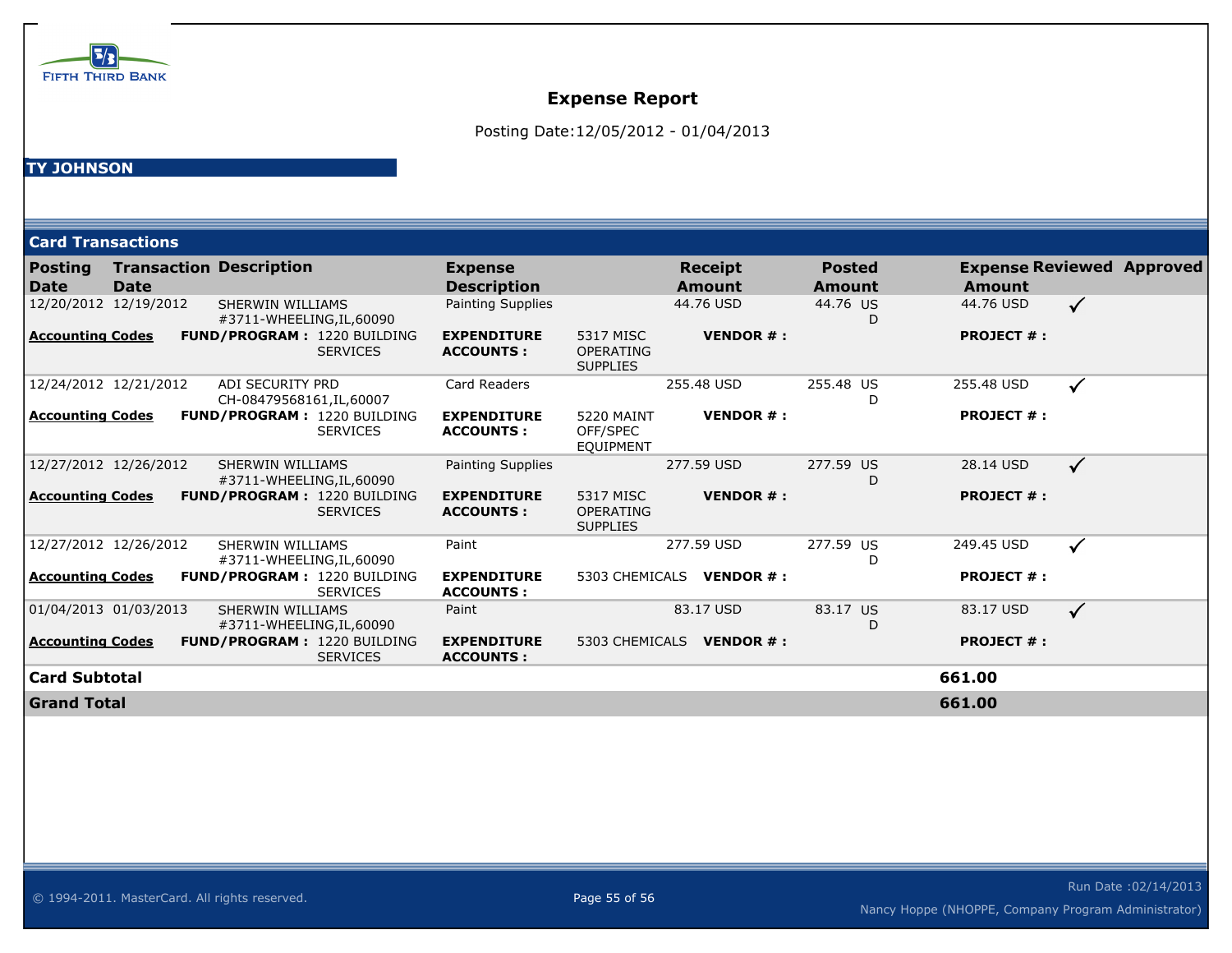

## **Expense Report**

Posting Date:12/05/2012 - 01/04/2013

#### **VINCENT HOFFMAN**

| <b>Card Transactions</b>      |                       |                                                       |                                        |                             |                                 |                         |                                                   |  |
|-------------------------------|-----------------------|-------------------------------------------------------|----------------------------------------|-----------------------------|---------------------------------|-------------------------|---------------------------------------------------|--|
| <b>Posting</b><br><b>Date</b> | Date                  | <b>Transaction Description</b>                        | <b>Expense</b><br><b>Description</b>   |                             | <b>Receipt</b><br><b>Amount</b> | <b>Posted</b><br>Amount | <b>Expense Reviewed Approved</b><br><b>Amount</b> |  |
|                               | 12/21/2012 12/20/2012 | ARLINGTON POWER<br>EQUIPM-PALATINE, IL, 60074         | Blade for Weedwacker                   |                             | 25.51 USD                       | 25.51 US                | 25.51 USD                                         |  |
| <b>Accounting Codes</b>       |                       | <b>FUND/PROGRAM: 1430 FORESTRY</b><br><b>DIVISION</b> | <b>EXPENDITURE</b><br><b>ACCOUNTS:</b> | 5310 VEHICLE<br>MAINTENANCE | <b>VENDOR <math>#</math>:</b>   |                         | <b>PROJECT <math>#</math>:</b>                    |  |
| <b>Card Subtotal</b>          |                       |                                                       |                                        |                             |                                 |                         | 25.51                                             |  |
| <b>Grand Total</b>            |                       |                                                       |                                        |                             |                                 |                         | 25.51                                             |  |

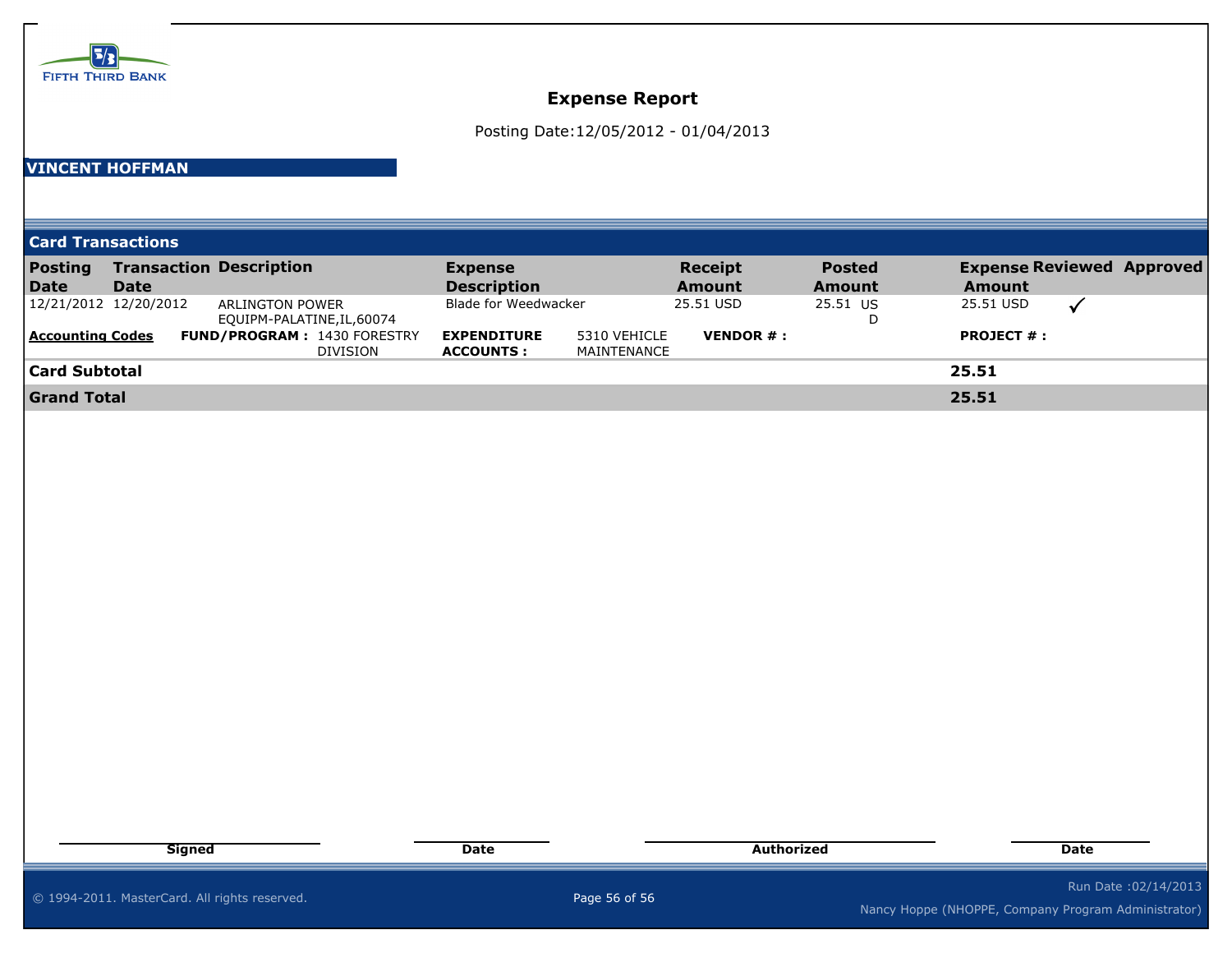# **Village of Wheeling Payroll Summary**

## **Pay Period Ended 3/1/2013**

| <b>Fund Number</b> | Fund                            | <b>Salaries</b> | <b>Benefits</b> | <b>Total Payroll</b> |
|--------------------|---------------------------------|-----------------|-----------------|----------------------|
|                    |                                 |                 |                 |                      |
| 01                 | <b>General Fund</b>             | 677,504.76      | 60,011.48       | 737,516.24           |
| 30                 | <b>Town Center TIF</b>          | 542.38          | 112.87          | 655.25               |
| 31                 | <b>Crossroads TIF</b>           | 542.38          | 112.87          | 655.25               |
| 32                 | So Milwaukee TIF                | 542.38          | 112.87          | 655.25               |
| 37                 | <b>Southeast TIF</b>            | 542.38          | 112.87          | 655.25               |
| 39                 | Lake Cook/Milwaukee TIF         | 542.40          | 112.89          | 655.29               |
| 40                 | Water & Sewer Fund              | 51,628.21       | 11,501.35       | 63,129.56            |
| 55                 | <b>Grant Fund</b>               |                 | 620.94          | 4,453.76             |
|                    |                                 |                 |                 |                      |
|                    | <b>Total Gross Payroll</b>      | 735,677.71      | 72,698.14       | 808,375.85           |
|                    |                                 |                 |                 |                      |
|                    | <b>Total Payroll Deductions</b> | 252,250.82      | 72,698.14       | 324,948.96           |
|                    |                                 |                 |                 |                      |
|                    | <b>Total Net Payroll</b>        | 483,426.89      | 0.00            | 483,426.89           |
|                    |                                 |                 |                 |                      |
|                    |                                 |                 |                 |                      |
|                    | <b>Payroll Checks</b>           | 2,144.90        |                 |                      |
|                    |                                 |                 |                 |                      |
|                    | <b>Direct Deposits</b>          | 481,281.99      |                 |                      |
|                    |                                 |                 |                 |                      |
|                    | <b>Total Net Payroll</b>        | 483,426.89      |                 |                      |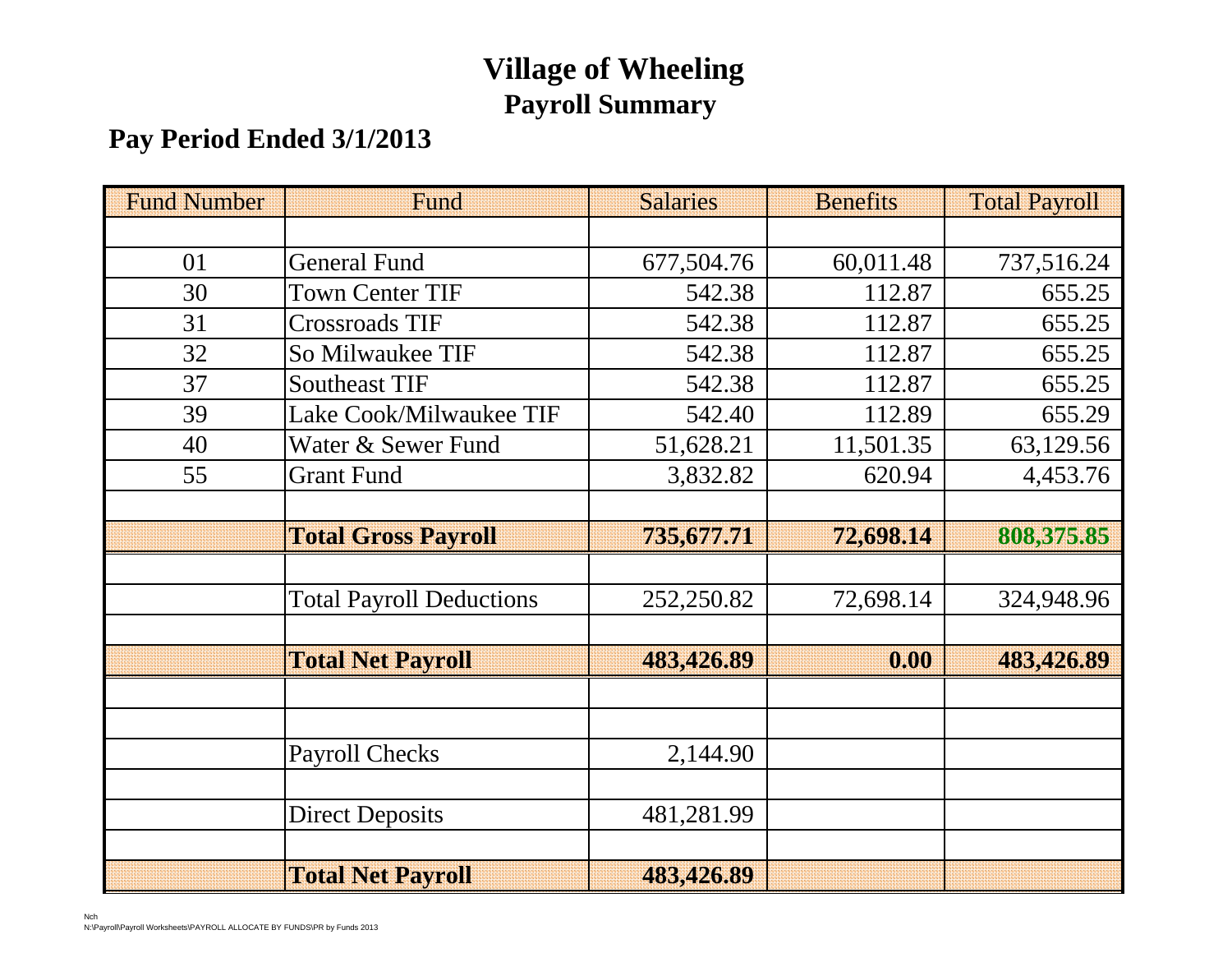PAGE NUMBER: 1

| VENDOR                                                  | <b>ORGANIZATION</b>  | <b>ACCOUNT</b>       | PURCHASE OR                      | INVOICE                    | AMOUNT                            | DESCRIPTION                                                          |
|---------------------------------------------------------|----------------------|----------------------|----------------------------------|----------------------------|-----------------------------------|----------------------------------------------------------------------|
| 69<br>ADVANCE ENGINE REBUILDERS IN<br>TOTAL CHECK       | 1420                 | 5310                 | 13000604                         | 25302                      | 100.33<br>100.33                  | PLOW REPAIR PARTS                                                    |
|                                                         |                      |                      |                                  |                            |                                   |                                                                      |
| 84<br>AIR ONE EQUIPMENT, INC<br>TOTAL CHECK             | 2200<br>2200         | 5319<br>5305         | 13000363<br>13000306             | 85741/85881<br>85806       | 35.00<br>1,659.00<br>1,694.00     | HELMET REPAIR PARTS<br>GAS MONITOR                                   |
| 136<br>AMERICAN CHARGE SERVICE                          | 1320                 | 5231                 | 13000644                         |                            | 16.00                             | SENIOR TAXI PROGRAM                                                  |
| TOTAL CHECK                                             |                      |                      |                                  |                            | 16.00                             |                                                                      |
| 8035<br>AMERICAN WELDING & GAS INC                      | 2200                 | 5220                 | 13000674                         | 02138794                   | 142.80                            | CYLINDER RENTALS                                                     |
| TOTAL CHECK                                             |                      |                      |                                  |                            | 142.80                            |                                                                      |
| 127<br>AMERICA'S CAR WASH - WHEELIN 1400<br>TOTAL CHECK | 1300<br>2100         | 5310<br>5310<br>5310 | 13000648<br>13000648<br>13000648 | 22813<br>22813<br>22813    | 14.50<br>7.25<br>514.75<br>536.50 | FEB. CAR WASHES<br>FEB. CAR WASHES<br>FEB. CAR WASHES                |
|                                                         |                      |                      |                                  |                            |                                   |                                                                      |
| 179<br>ANDERSON PEST SOLUTIONS<br>TOTAL CHECK           | 1300                 | 5210                 | 13000656                         |                            | 824.96<br>824.96                  | EXTERMINATION SERVICE                                                |
|                                                         |                      |                      |                                  |                            |                                   |                                                                      |
| 4175<br>ARLINGTON HEIGHTS FORD<br>TOTAL CHECK           | 1430                 | 5310                 | 13000605                         | 626945                     | 22.69<br>22.69                    | REPAIR PARTS                                                         |
|                                                         |                      |                      |                                  |                            |                                   |                                                                      |
| 263<br>AUTO TECH CENTERS INC                            | 1300<br>2100<br>2200 | 5310<br>5310<br>5310 | 13000606<br>13000606<br>13000606 | 242348<br>242348<br>242348 | 570.56<br>47.50<br>3,832.12       | REPL TIRES FOR FLEET<br>REPL TIRES FOR FLEET<br>REPL TIRES FOR FLEET |
| TOTAL CHECK                                             |                      |                      |                                  |                            | 4,450.18                          |                                                                      |
| 5092<br>BONNELL INDUSTRIES INC                          | 1420<br>4100<br>4200 | 5310<br>5310<br>5310 | 13000608<br>13000608             | 0144979-IN<br>0144979-IN   | 784.00<br>470.40<br>313.60        | REPLACE CUTTING EDGES<br>REPLACE CUTTING EDGES                       |
| TOTAL CHECK                                             |                      |                      | 13000608                         | 0144979-IN                 | 1,568.00                          | REPLACE CUTTING EDGES                                                |
| 3006                                                    | 1300                 | 5206                 | 13000657                         | 109807                     | 1,867.29                          | RETAINING WALL DESIGN-DUN                                            |
| CHRISTOPHER B BURKE ENGINEER 1300<br>TOTAL CHECK        |                      | 5206                 | 13000684                         | 109834                     | 7,388.32<br>9,255.61              | DUNDEE PATH PROJECT                                                  |
| 443<br>CDW-GOVERNMENT                                   | 2100                 | 5313                 | 13000548                         | Z128160                    | 2,827.79                          | SOFTWARE LICENSES                                                    |
| TOTAL CHECK                                             |                      |                      |                                  |                            | 2,827.79                          |                                                                      |
| 478<br>CHICAGO BADGE & INSIGNIA CO                      | 2200                 | 5106                 | 13000599                         | 12060                      | 30.00                             | UNIFORM ALLOWANCE                                                    |
| TOTAL CHECK                                             |                      |                      |                                  |                            | 30.00                             |                                                                      |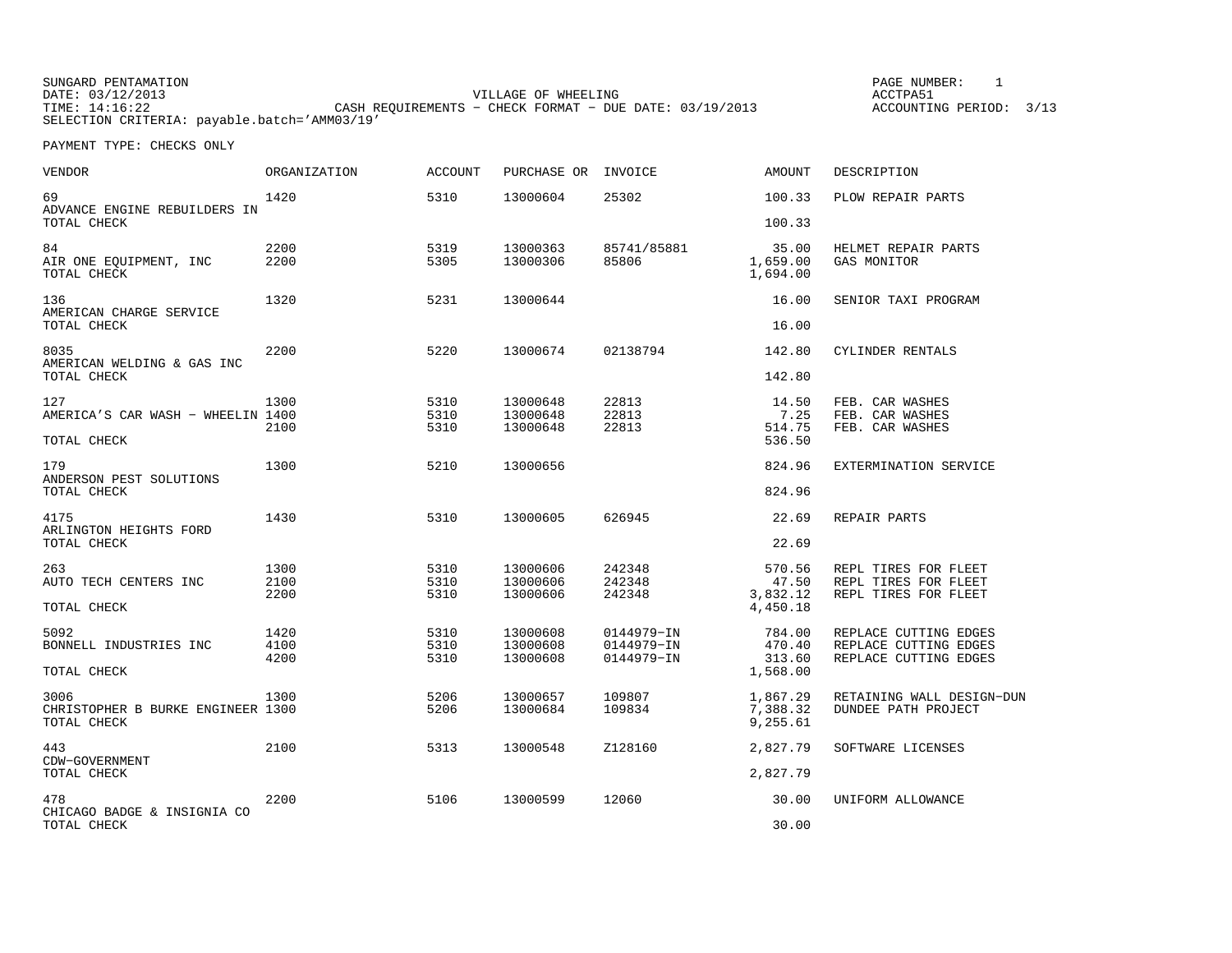PAGE NUMBER: 2

| <b>VENDOR</b>                                            | <b>ORGANIZATION</b>                                                        | <b>ACCOUNT</b>                                                               | PURCHASE OR                                                                                                          | INVOICE                                                              | <b>AMOUNT</b>                                                                                                     | DESCRIPTION                                                                                                                                                                             |
|----------------------------------------------------------|----------------------------------------------------------------------------|------------------------------------------------------------------------------|----------------------------------------------------------------------------------------------------------------------|----------------------------------------------------------------------|-------------------------------------------------------------------------------------------------------------------|-----------------------------------------------------------------------------------------------------------------------------------------------------------------------------------------|
| 7460<br>CHICAGO OFFICE TECHNOLOGY GR 1320<br>TOTAL CHECK | 2100<br>2100<br>1600<br>1300<br>1750                                       | 5318<br>5220<br>5244<br>5244<br>5220<br>5220                                 | 13000575<br>13000577<br>13000567<br>13000557<br>13000560<br>13000560                                                 | 191375 1<br>191849 1<br>191850 1<br>192225 1<br>192226 1<br>192226 1 | 32.08<br>182.56<br>213.37<br>148.76<br>95.76<br>47.89<br>720.42                                                   | COLOR COPY FEE<br>COLOR COPIES<br>COLOR COPIES<br>COLOR COPIES<br>COLOR COPIES<br>COLOR COPIES                                                                                          |
| 6074<br>CHICAGO PARTS & SOUND LLC<br>TOTAL CHECK         | 2100                                                                       | 5310                                                                         | 13000614                                                                                                             |                                                                      | 366.16<br>366.16                                                                                                  | REPLACE BRAKE PARTS                                                                                                                                                                     |
| 492<br>CHICAGO TITLE INSURANCE COMP<br>TOTAL CHECK       | 3100                                                                       | 5299                                                                         | 13000594                                                                                                             | 8426383                                                              | 500.00<br>500.00                                                                                                  | TITLE WORK                                                                                                                                                                              |
| 529<br>CL GRAPHICS<br>TOTAL CHECK                        | 1700                                                                       | 5228                                                                         | 13000651                                                                                                             | 57540                                                                | 232.70<br>232.70                                                                                                  | PRINT REPORT COVERS                                                                                                                                                                     |
| 549<br>COLLEGE OF DUPAGE<br>TOTAL CHECK                  | 2100                                                                       | 5105                                                                         | 13000584                                                                                                             |                                                                      | 275.00<br>275.00                                                                                                  | TRAINING                                                                                                                                                                                |
| 556<br>COMED<br>TOTAL CHECK                              | 4100<br>4200<br>1170<br>1320<br>1420<br>3420<br>4100<br>4200<br>1430<br>11 | 5209<br>5209<br>5209<br>5311<br>5209<br>5209<br>5209<br>5209<br>5209<br>5209 | 13000531<br>13000531<br>13000631<br>13000631<br>13000631<br>13000631<br>13000631<br>13000631<br>13000652<br>13000659 |                                                                      | 1,495.58<br>195.02<br>284.06<br>49.98<br>15.56<br>1,375.32<br>2,977.15<br>645.86<br>1,595.65<br>60.44<br>8,694.62 | ENERGY SERVICE<br>ENERGY SERVICE<br>ENERGY SERVICE<br>ENERGY SERVICE<br>ENERGY SERVICE<br><b>ENERGY SERVICE</b><br>ENERGY SERVICE<br>ENERGY SERVICE<br>ENERGY SERVICE<br>ENERGY SERVICE |
| 557<br>COMED<br>TOTAL CHECK                              | 11<br>11                                                                   | 5209<br>5209                                                                 | 13000632<br>13000660                                                                                                 |                                                                      | 3,004.17<br>1,121.62<br>4,125.79                                                                                  | ENERGY SERVICE<br>ENERGY SERVICE                                                                                                                                                        |
| 3145<br>CUMMINS NPOWER LLC<br>TOTAL CHECK                | 2200                                                                       | 5310                                                                         | 13000609                                                                                                             | 711-26941                                                            | 41.23<br>41.23                                                                                                    | REPL GEN SWITCH                                                                                                                                                                         |
| 7502<br>CUSTOM MAILING SERVICE INC<br>TOTAL CHECK        | 1600                                                                       | 5227                                                                         | 13000649                                                                                                             | 15774                                                                | 1,488.66<br>1,488.66                                                                                              | JAN. MAIL/POSTAGE                                                                                                                                                                       |
| 5174<br>DELL MARKETING L.P.<br>TOTAL CHECK               | 2100<br>2100<br>2100                                                       | 5313<br>5220<br>5315                                                         | 13000549<br>13000453<br>13000453                                                                                     | XJ3F76F33<br>XJ3F76F33                                               | 223.86<br>170.00<br>879.25<br>1,273.11                                                                            | NEW COMPUTERS<br>PORTABLE PROJECTOR<br>PORTABLE PROJECTOR                                                                                                                               |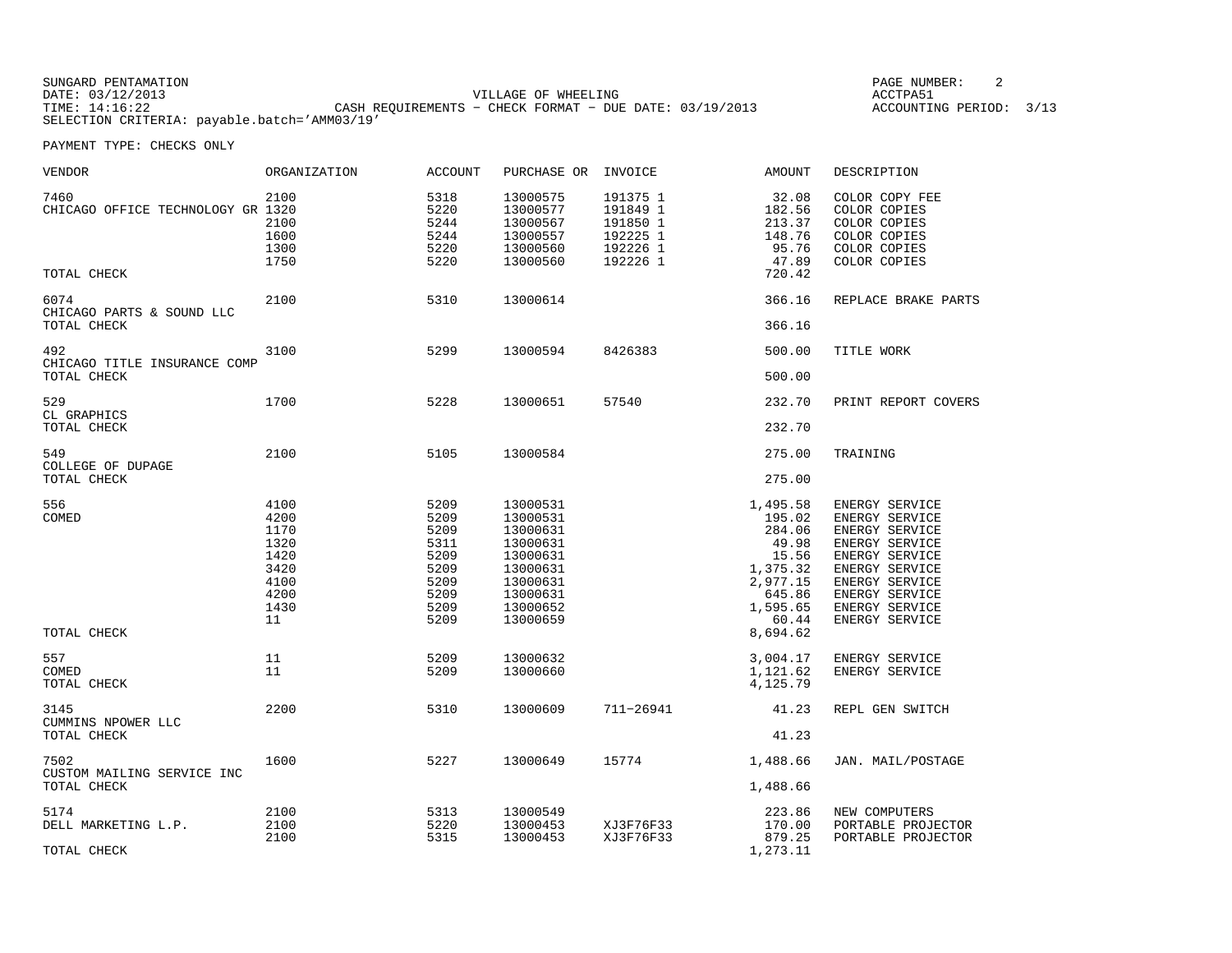PAGE NUMBER: 3

| <b>VENDOR</b>                                            | <b>ORGANIZATION</b>                          | <b>ACCOUNT</b>                               | PURCHASE OR                                                          | INVOICE                                 | <b>AMOUNT</b>                                                      | DESCRIPTION                                                                                                                |
|----------------------------------------------------------|----------------------------------------------|----------------------------------------------|----------------------------------------------------------------------|-----------------------------------------|--------------------------------------------------------------------|----------------------------------------------------------------------------------------------------------------------------|
| 3700<br>DIVE RESCUE INTERNATIONAL IN                     | 2200                                         | 5305                                         | 13000460                                                             | 164498                                  | 786.77                                                             | DIVE EOUIPMENT                                                                                                             |
| TOTAL CHECK                                              |                                              |                                              |                                                                      |                                         | 786.77                                                             |                                                                                                                            |
| 756<br>E J EQUIPMENT<br>TOTAL CHECK                      | 4200                                         | 5310                                         | 13000610                                                             | 0054795                                 | 108.27<br>108.27                                                   | REPAIR PARTS                                                                                                               |
| 3004<br>EMERALD PRINTING & PROMOTION 2100<br>TOTAL CHECK | 2100<br>2100                                 | 5228<br>5228<br>5228                         | 13000490<br>13000640<br>13000582                                     | 16076<br>16082<br>16088                 | 421.35<br>338.00<br>1,006.95<br>1,766.30                           | PRINT ENVELOPES<br>PRINTING REPORTS<br>PRINT WARN VIOLATION                                                                |
| 935<br>GALLS INC<br>TOTAL CHECK                          | 2100<br>2100<br>2100<br>2100<br>2100<br>2100 | 5106<br>5106<br>5106<br>5106<br>5106<br>5106 | 13000412<br>13000586<br>13000641<br>13000484<br>13000543<br>13000424 | 000420331<br>357625<br>372862<br>376046 | 229.25<br>875.57<br>397.46<br>68.98<br>92.17<br>364.45<br>2,027.88 | UNIFORM EQUIPMENT<br>UNIFORM EQUIPMENT<br>UNIFORM EQUIPMENT<br>UNIFORM EQUIPMENT<br>UNIFORM EQUIPMENT<br>UNIFORM EQUIPMENT |
| 3628                                                     | 2100                                         | 5318                                         | 13000489                                                             |                                         | 40.38                                                              | OFFICE SUPPLIES                                                                                                            |
| GARVEY'S OFFICE PRODUCTS<br>TOTAL CHECK                  |                                              |                                              |                                                                      |                                         | 40.38                                                              |                                                                                                                            |
| 4214<br>GASAWAY DISTRIBUTORS INC                         | 11                                           | 5303                                         | 13000629                                                             | 1032337                                 | 2,241.68                                                           | CALCIUM CHLORIDE                                                                                                           |
| TOTAL CHECK                                              |                                              |                                              |                                                                      |                                         | 2,241.68                                                           |                                                                                                                            |
| 944<br>GENE'S VILLAGE TOWING                             | 01                                           | 4790                                         | 13000547                                                             | T3456                                   | 110.00                                                             | TOW FEE- #13-00525                                                                                                         |
| TOTAL CHECK                                              |                                              |                                              |                                                                      |                                         | 110.00                                                             |                                                                                                                            |
| 953<br>GEWALT HAMILTON<br>TOTAL CHECK                    | 3900<br>3900                                 | 5206<br>5206                                 | 13000658<br>13000537                                                 | 4648.000-5<br>4648000-4                 | 1,290.00<br>3,970.00<br>5,260.00                                   | MEADOW LN DETENTION<br>MEADOW LANE DETENTION STU                                                                           |
| 2752<br><b>GRAINGER</b><br>TOTAL CHECK                   | 4100<br>4200                                 | 5310<br>5310                                 | 13000611<br>13000611                                                 |                                         | 64.94<br>149.99<br>214.93                                          | REPR PARTS FOR FLEET<br>REPR PARTS FOR FLEET                                                                               |
| 1010<br>H & H ELECTRIC CO                                | 51                                           | 5272                                         | 13000566                                                             | 21038                                   | 4,329.80                                                           | STREETLIGHT REPAIRS                                                                                                        |
| TOTAL CHECK                                              |                                              |                                              |                                                                      |                                         | 4,329.80                                                           |                                                                                                                            |
| 1094<br>HR SIMPLIFIED                                    | 1800                                         | 5206                                         | 13000643                                                             | 34790                                   | 100.00                                                             | JAN COBRA NOTICE                                                                                                           |
| TOTAL CHECK                                              |                                              |                                              |                                                                      |                                         | 100.00                                                             |                                                                                                                            |
| 1117<br>IAMMA                                            | 1600                                         | 5205                                         | 13000618                                                             | 239                                     | 30.00                                                              | LUNCHEON                                                                                                                   |
| TOTAL CHECK                                              |                                              |                                              |                                                                      |                                         | 30.00                                                              |                                                                                                                            |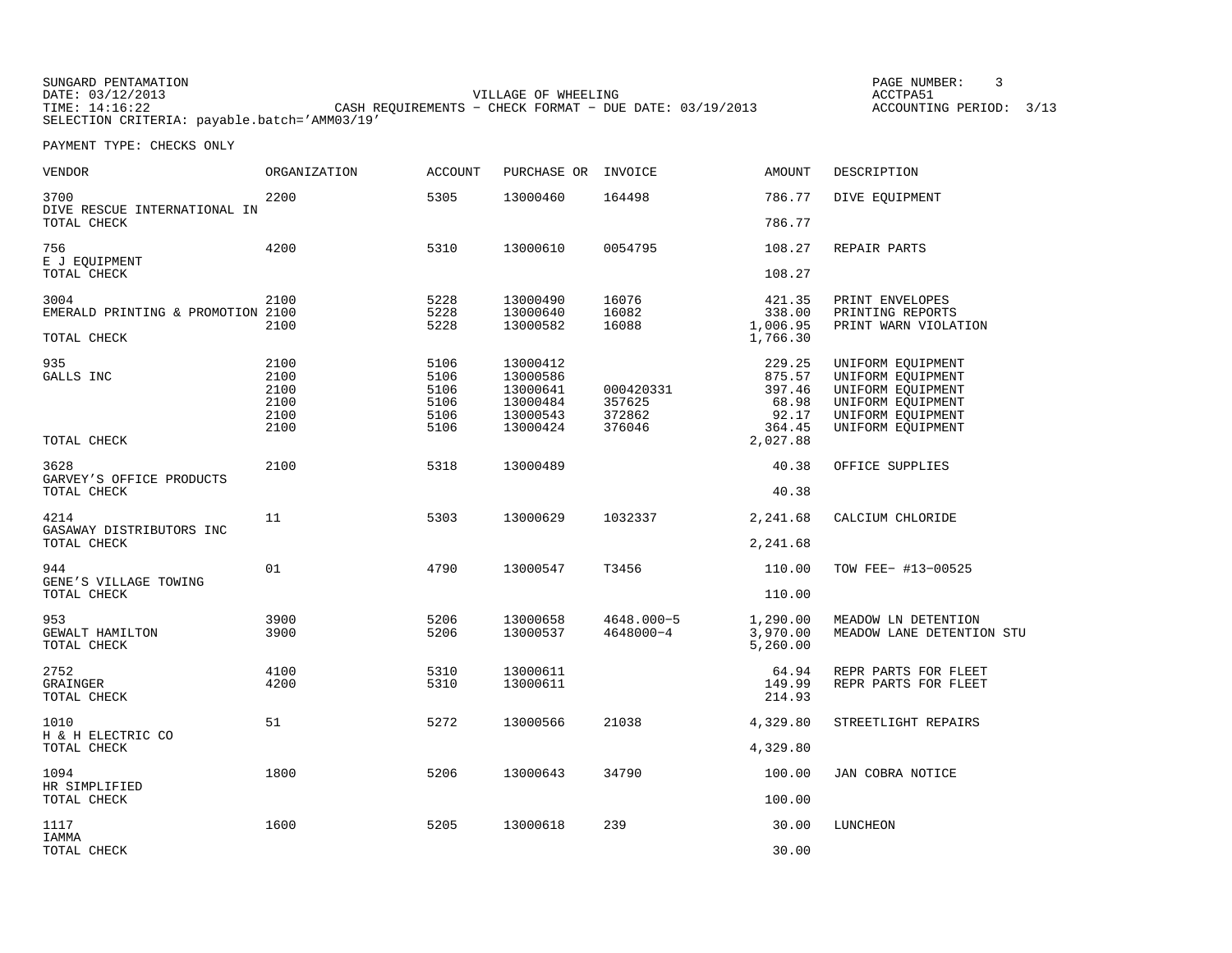| SUNGARD PENTAMATION                          |                                                         |                     | PAGE NUMBER:            |  |
|----------------------------------------------|---------------------------------------------------------|---------------------|-------------------------|--|
| DATE: 03/12/2013                             |                                                         | VILLAGE OF WHEELING | ACCTPA51                |  |
| TIME: 14:16:22                               | CASH REQUIREMENTS - CHECK FORMAT - DUE DATE: 03/19/2013 |                     | ACCOUNTING PERIOD: 3/13 |  |
| SELECTION CRITERIA: payable.batch='AMM03/19' |                                                         |                     |                         |  |

 $4\overline{4}$ 

| VENDOR                               | <b>ORGANIZATION</b> | <b>ACCOUNT</b> | PURCHASE OR          | INVOICE          | <b>AMOUNT</b>    | DESCRIPTION                                |
|--------------------------------------|---------------------|----------------|----------------------|------------------|------------------|--------------------------------------------|
| 6946<br>ICCI                         | 1300                | 5206           | 13000634             | 20130303         | 350.00           | CODE REVIEW/CONSULT                        |
| TOTAL CHECK                          |                     |                |                      |                  | 350.00           |                                            |
| 5421<br>ILLINOIS FIRE SERVICE ADMIN  | 2200                | 5222           | 13000680             |                  | 55.00            | MEMBERSHIP DUES                            |
| TOTAL CHECK                          |                     |                |                      |                  | 55.00            |                                            |
| 1268                                 | 2100                | 5310           | 13000613             |                  | 423.80           | BATTERIES FOR FLEET                        |
| INTERSTATE BATTERY                   | 4100<br>4200        | 5310<br>5340   | 13000613<br>13000613 |                  | 107.95<br>18.95  | BATTERIES FOR FLEET<br>BATTERIES FOR FLEET |
| TOTAL CHECK                          |                     |                |                      |                  | 550.70           |                                            |
| 4285                                 | 2100                | 5106           | 13000569             | 29958            | 139.10           | UNIFORM EQUIPMENT                          |
| J.G. UNIFORMS INC<br>TOTAL CHECK     |                     |                |                      |                  | 139.10           |                                            |
| 8133<br>JUMP START WEB SOLUTIONS     | 1315                | 5299           | 13000646             |                  | 5,120.00         | DATABASE DEVELOPMENT                       |
| TOTAL CHECK                          |                     |                |                      |                  | 5,120.00         |                                            |
| 1415                                 | 2100                | 5106           | 13000425             |                  | 36.46            | UNIFORM EQUIPMENT                          |
| KALE UNIFORMS                        | 2100<br>2100        | 5106<br>5106   | 13000497<br>13000541 | 822048<br>826808 | 143.97<br>374.67 | UNIFORM EQUIPMENT<br>UNIFORM EQUIPMENT     |
| TOTAL CHECK                          |                     |                |                      |                  | 555.10           |                                            |
| 4379<br>KANZLER LANDSCAPE CONTRACTOR | 4100                | 5208           | 13000628             | 237              | 1,650.00         | SPOILS REMOVED                             |
| TOTAL CHECK                          |                     |                |                      |                  | 1,650.00         |                                            |
| 6502<br>KIESLER'S POLICE SUPPLY INC  | 2100                | 5316           | 13000574             | 0697423A         | 624.13           | RANGE AMMUNITION                           |
| TOTAL CHECK                          |                     |                |                      |                  | 624.13           |                                            |
| 1497<br>LAMINATIONS UNLIMITED        | 4100                | 5317           | 13000563             | 32962            | 86.40            | POSTERS                                    |
| TOTAL CHECK                          |                     |                |                      |                  | 86.40            |                                            |
| 7180                                 | 1300                | 5106           | 13000655             | 1714228          | 516.79           | CD UNIFORM ORDER                           |
| LECHNER AND SONS INC<br>TOTAL CHECK  | 1300                | 5319           | 13000633             | 1724550          | 130.50<br>647.29 | SAM DORO JACKET                            |
| 3956<br>LEROY'S WELDING & FABRICATIN | 4200                | 5310           | 13000612             | 41399            | 403.00           | STEEL PLATE FOR SEWER TRU                  |
| TOTAL CHECK                          |                     |                |                      |                  | 403.00           |                                            |
| 4278                                 | 01                  | 4790           | 13000625             | $13 - 013$       | 749.00           | CALL #12-0035429                           |
| MABAS DIVISION 1<br>TOTAL CHECK      |                     |                |                      |                  | 749.00           |                                            |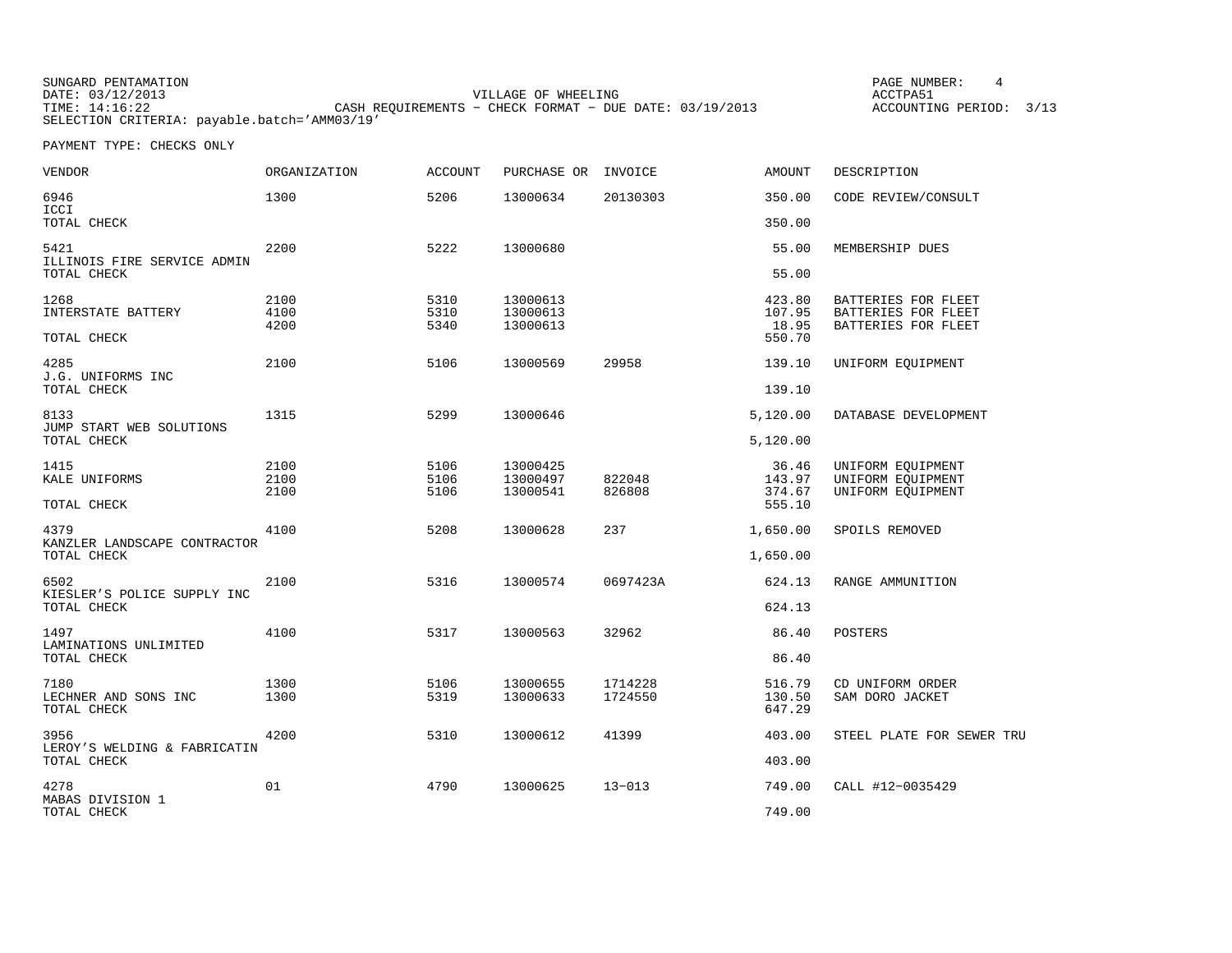PAGE NUMBER: 5

| VENDOR                                              | ORGANIZATION                                               | <b>ACCOUNT</b>                                               | PURCHASE OR INVOICE                                                                          |                          | AMOUNT                                                                                     | DESCRIPTION                                                                                                                                  |
|-----------------------------------------------------|------------------------------------------------------------|--------------------------------------------------------------|----------------------------------------------------------------------------------------------|--------------------------|--------------------------------------------------------------------------------------------|----------------------------------------------------------------------------------------------------------------------------------------------|
| 7321<br>MC SQUARED ENERGY<br>TOTAL CHECK            | 4100<br>4200<br>11<br>1170<br>1320<br>1420<br>4100<br>4200 | 5209<br>5209<br>5209<br>5209<br>5311<br>5209<br>5209<br>5209 | 13000630<br>13000630<br>13000653<br>13000653<br>13000653<br>13000653<br>13000653<br>13000653 |                          | 1,742.18<br>255.34<br>5.19<br>833.14<br>103.02<br>184.73<br>4,404.47<br>655.13<br>8,183.20 | ENERGY SERVICE<br>ENERGY SERVICE<br>ENERGY SERVICE<br>ENERGY SERVICE<br>ENERGY SERVICE<br>ENERGY SERVICE<br>ENERGY SERVICE<br>ENERGY SERVICE |
| 1669<br>MCHENRY ANALYTICAL WATER LAB<br>TOTAL CHECK | 4100                                                       | 5308                                                         | 13000564                                                                                     | 310187                   | 1,740.00<br>1,740.00                                                                       | WATER SAMPLES                                                                                                                                |
| 1675<br>MEADE ELECTRIC CO INC<br>TOTAL CHECK        | 11                                                         | 5251                                                         | 13000654                                                                                     | 658689                   | 230.00<br>230.00                                                                           | TRAFFIC SIGNAL MAINT                                                                                                                         |
| 1710<br>MEYER MATERIAL CO<br>TOTAL CHECK            | 4100                                                       | 5214                                                         | 13000565                                                                                     | 704011579                | 126.00<br>126.00                                                                           | WASH ROCK                                                                                                                                    |
| 5989<br>MGP INC<br>TOTAL CHECK                      | 1600<br>4100<br>4200                                       | 5207<br>5207<br>5207                                         | 13000513<br>13000513<br>13000513                                                             | 1868<br>1868<br>1868     | 5,315.50<br>2,657.75<br>2,657.75<br>10,631.00                                              | FEB. GIS STAFFING<br>FEB. GIS STAFFING<br>FEB. GIS STAFFING                                                                                  |
| 1743<br>MICROSYSTEMS INC<br>TOTAL CHECK             | 1300<br>2100                                               | 5244<br>5299                                                 | 13000529<br>13000552                                                                         | I000067824<br>I000067826 | 358.08<br>891.40<br>1,249.48                                                               | CD SCANNING<br>MICROFILMING                                                                                                                  |
| 6625<br>MUNICIPAL CODE CORP<br>TOTAL CHECK          | 1600                                                       | 5204                                                         | 13000558                                                                                     | 00226490                 | 2,339.64<br>2,339.64                                                                       | CODE SUPPLEMENT 21-4                                                                                                                         |
| 1805<br>MUNICIPAL ELECTRONICS INC<br>TOTAL CHECK    | 2100                                                       | 5324                                                         | 13000487                                                                                     | 059993                   | 187.38<br>187.38                                                                           | RADAR REPAIR                                                                                                                                 |
| 1695<br>MUNICIPAL EMERGENCY SERVICES<br>TOTAL CHECK | 2200                                                       | 5319                                                         | 13000224                                                                                     | 00384458_SNV             | 897.45<br>897.45                                                                           | PROTECTIVE CLOTHING                                                                                                                          |
| 5927<br>NICOR GAS<br>TOTAL CHECK                    | 1170<br>4100<br>4200                                       | 5209<br>5209<br>5209                                         | 13000650<br>13000650<br>13000650                                                             |                          | 387.89<br>1,062.42<br>263.69<br>1,714.00                                                   | GAS SERVICE<br>GAS SERVICE<br>GAS SERVICE                                                                                                    |
| 1917<br>NORTH REGIONAL MAJOR CRIMES<br>TOTAL CHECK  | 2100                                                       | 5231                                                         | 13000642                                                                                     | $13 - 011$               | 4,100.00<br>4,100.00                                                                       | ANNUAL ASSESSMENT                                                                                                                            |
| 6361<br>NORTHSHORE UNIVERSITY<br>TOTAL CHECK        | 2100                                                       | 5246                                                         | 13000636                                                                                     |                          | 113.00<br>113.00                                                                           | MEDICAL EXAM                                                                                                                                 |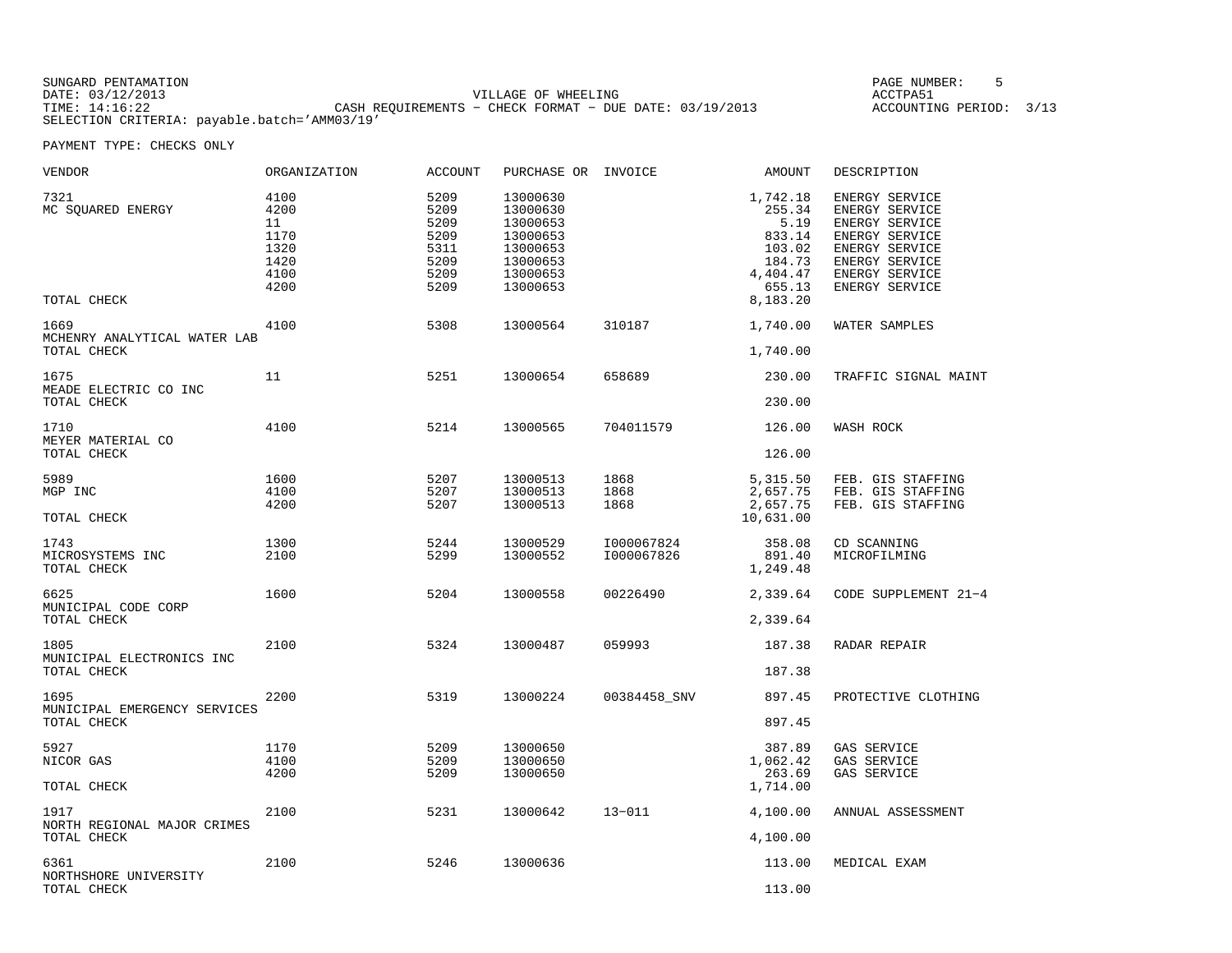SUNGARD PENTAMATION DATE: 03/12/2013 VILLAGE OF WHEELING ACCTPA51 TIME: 14:16:22 CASH REQUIREMENTS − CHECK FORMAT − DUE DATE: 03/19/2013 ACCOUNTING PERIOD: 3/13

PAGE NUMBER: 6

SELECTION CRITERIA: payable.batch='AMM03/19'

| VENDOR                                      | ORGANIZATION | <b>ACCOUNT</b> | PURCHASE OR INVOICE  |                            | AMOUNT                           | DESCRIPTION                                              |
|---------------------------------------------|--------------|----------------|----------------------|----------------------------|----------------------------------|----------------------------------------------------------|
| 1956<br>NORTHWEST POLICE ACADEMY            | 2100         | 5105           | 13000540             |                            | 25.00                            | TRAINING                                                 |
| TOTAL CHECK                                 |              |                |                      |                            | 25.00                            |                                                          |
| 8329<br>PALATINE RURAL FPD                  | 01           | 4790           | 13000623             | 2013-001                   | 1,481.90                         | CALL #12-0035429                                         |
| TOTAL CHECK                                 |              |                |                      |                            | 1,481.90                         |                                                          |
| 2139<br>OBM MAINTENANCE<br>TOTAL CHECK      | 1170<br>1220 | 5215<br>5215   | 13000627<br>13000627 | 38112/38113<br>38112/38113 | 530.00<br>10,230.00<br>10,760.00 | <b>JANITORIAL SERVICES</b><br><b>JANITORIAL SERVICES</b> |
| 6658                                        | 1300         | 5317           | 13000579             | 62733                      | 86.91                            | COFFEE SUPPLIES                                          |
| RAINBOW REFRESHMENTS<br>TOTAL CHECK         | 1600<br>1700 | 5317<br>5317   | 13000579<br>13000579 | 62733<br>62733             | 86.92<br>86.92<br>260.75         | <b>COFFEE SUPPLIES</b><br><b>COFFEE SUPPLIES</b>         |
|                                             |              |                |                      |                            |                                  |                                                          |
| 2370<br>SIDWELL COMPANY                     | 1300<br>1400 | 5228<br>5228   | 13000561<br>13000561 | 91464<br>91464             | 163.73<br>81.87                  | COOK COUNTY ATLAS<br>COOK COUNTY ATLAS                   |
| TOTAL CHECK                                 | 1300         | 5228           | 13000559             | 91481                      | 100.00<br>345.60                 | COOK COUNTY ATLAS                                        |
| 2375                                        | 1700         | 5203           | 13000595             | 155028                     | 4,700.00                         | <b>AUDIT SERVICES</b>                                    |
| SIKICH LLP<br>TOTAL CHECK                   |              |                |                      |                            | 4,700.00                         |                                                          |
| 3904                                        | 2200         | 5310           | 13000607             | IN00535683                 | 200.58                           | REPL DOOR HANDLE                                         |
| SPARTAN CHASSIS INC<br>TOTAL CHECK          |              |                |                      |                            | 200.58                           |                                                          |
| 2456                                        | 2100         | 5317           | 13000570             | 4003956496                 | 523.23                           | HAZARD WASTE REMOVAL                                     |
| STERICYCLE INC<br>TOTAL CHECK               |              |                |                      |                            | 523.23                           |                                                          |
| 2509                                        | 2100         | 5317           | 13000573             | 14386                      | 285.00                           | K9 TRAINING                                              |
| T O P S IN DOG TRAINING CORP<br>TOTAL CHECK |              |                |                      |                            | 285.00                           |                                                          |
| 8180<br>TECHSTAR AMERICA CORPORATION 2100   | 2100         | 5244<br>5244   | 13000571<br>13000572 | 26720<br>26721             | 1,224.00<br>1,710.00             | MAINTENANCE AGREEMENT REC<br>MAINTENANCE AGREEMENT REC   |
|                                             | 1600<br>1600 | 5244<br>5244   | 13000617<br>13000616 | 26722<br>26723             | 1,224.00<br>1,026.00             | ANNUAL COLOR COPIES<br>ANNUAL B/W COPIES                 |
|                                             | 1300         | 5220           | 13000581             | 26724                      | 456.00                           | SERVICE AGREEMENT                                        |
|                                             | 1750         | 5220           | 13000581             | 26724                      | 228.00                           | SERVICE AGREEMENT                                        |
|                                             | 1300         | 5220           | 13000580             | 26725                      | 816.00                           | COLOR COPIES                                             |
|                                             | 1750<br>1320 | 5220<br>5220   | 13000580<br>13000645 | 26725<br>26726/26727       | 408.00<br>1,787.00               | COLOR COPIES<br>COPIER CONTRACT                          |
| TOTAL CHECK                                 | 2200         | 5220           | 13000679             | 26758                      | 16.95<br>8,895.95                | TONER SHIPPING CHARGE                                    |
|                                             |              |                |                      |                            |                                  |                                                          |
| 8123<br>TESKA ASSOCIATES INC                | 3700         | 5206           | 13000536             | 3910                       | 1,207.50                         | SE TIF REDEVELOPMENT                                     |
| TOTAL CHECK                                 |              |                |                      |                            | 1,207.50                         |                                                          |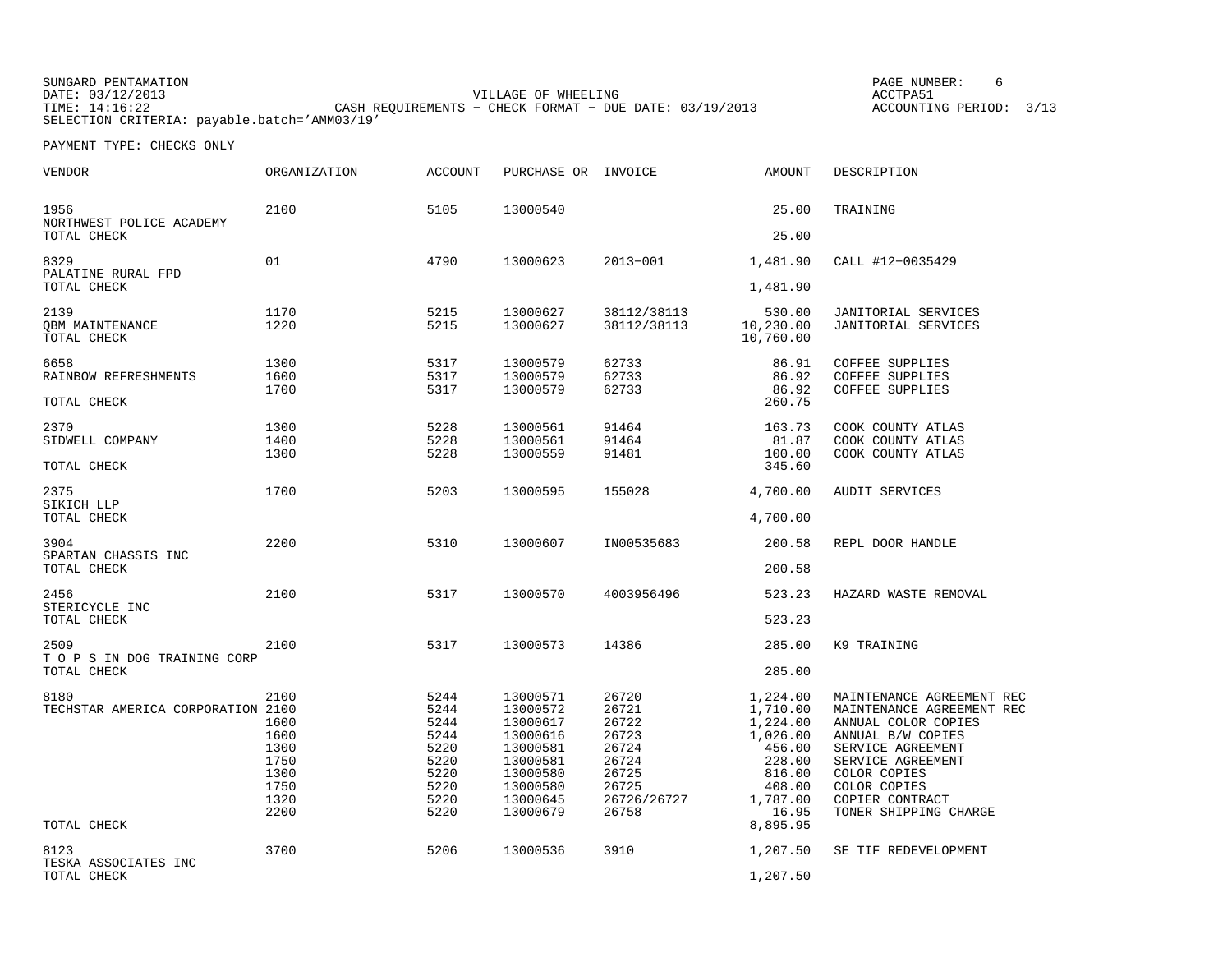| <b>VENDOR</b>                                       | ORGANIZATION | <b>ACCOUNT</b> | PURCHASE OR INVOICE  |                  | AMOUNT                   | DESCRIPTION                              |
|-----------------------------------------------------|--------------|----------------|----------------------|------------------|--------------------------|------------------------------------------|
| 7894<br>THERMO SCIENTIFIC PAI INC                   | 2200         | 5220           | 13000506             | INV24923         | 3,800.00                 | HAZ MAT MAINTENANCE                      |
| TOTAL CHECK                                         |              |                |                      |                  | 3,800.00                 |                                          |
| 2573                                                | 1160         | 5228           | 13000067             | 15531            | 28.97                    | PRINT WATER BILLS                        |
| THIRD MILLENNIUM ASSOCIATES                         | 4100<br>4200 | 5228<br>5228   | 13000067<br>13000067 | 15531<br>15531   | 772.49<br>164.15         | PRINT WATER BILLS<br>PRINT WATER BILLS   |
| TOTAL CHECK                                         |              |                |                      |                  | 965.61                   |                                          |
| 8                                                   | 1320         | 5231           | 13000508             | 20015            | 6.00                     | SENIOR TAXI PROGRAM                      |
| 303 TAXI<br>TOTAL CHECK                             |              |                |                      |                  | 6.00                     |                                          |
| 3940                                                | 2200         | 5106           | 13000601             |                  | 226.75                   | UNIFORM ALLOWANCE                        |
| UNIFORMITY INC                                      | 2200         | 5106           | 13000682             |                  | 487.00                   | UNIFORM ALLOWANCE                        |
| TOTAL CHECK                                         | 2100         | 5106           | 13000542             | IN217462         | 60.95<br>774.70          | UNIFORM EQUIPMENT                        |
| 2712<br>VILLAGE OF ARLINGTON HEIGHTS<br>TOTAL CHECK | 01           | 4790           | 13000624             | 63375            | 108.96                   | CALL #12-0035429                         |
|                                                     |              |                |                      |                  | 108.96                   |                                          |
| 4858<br>VILLAGE OF BUFFALO GROVE<br>TOTAL CHECK     | 01           | 4790           | 13000620             | 2013-0000001     | 3,842.14                 | CALL #12-0035429                         |
|                                                     |              |                |                      |                  | 3,842.14                 |                                          |
| 7108                                                | 01           | 4790           | 13000621             | 0000000536       | 172.13                   | CALL #12-0035429                         |
| VILLAGE OF LIBERTYVILLE<br>TOTAL CHECK              |              |                |                      |                  | 172.13                   |                                          |
| 2725<br>VILLAGE OF PALATINE<br>TOTAL CHECK          | 01           | 4790           | 13000677             | FRSR000156       | 196.35                   | CALL #12-0035429                         |
|                                                     |              |                |                      |                  | 196.35                   |                                          |
| 8330                                                | 01           | 4790           | 13000676             | 15531            | 6,327.80                 | CALL #12-0035429                         |
| VILLAGE OF SCHAUMBURG<br>TOTAL CHECK                |              |                |                      |                  | 6,327.80                 |                                          |
| 3815                                                | 2100         | 5302           | 13000553             | 826665091        | 247.56                   | BOOK SUBSCRIPTIONS                       |
| WEST PAYMENT CENTER<br>TOTAL CHECK                  |              |                |                      |                  | 247.56                   |                                          |
| 4339<br>WHEELING ANIMAL HOSPITAL<br>TOTAL CHECK     | 2100         | 5317           | 13000639             | 175075           | 65.00                    | K9 CHECK UP                              |
|                                                     |              |                |                      |                  | 65.00                    |                                          |
| 2853                                                | 2200         | 5311           | 13000597             | 025094           | 53.00                    | NAME PLATES                              |
| ZIP SPECIALTIES INC                                 | 1600<br>2100 | 5317<br>5317   | 13000619<br>13000637 | 025546<br>025561 | 15.00<br>62.00           | COMMISSIONER BADGES<br>NAME PLATE FRAMES |
|                                                     | 2200         | 5311           | 13000678             | 025577           | 24.00                    | NAME PLATES                              |
| TOTAL CHECK                                         |              |                |                      |                  | 154.00                   |                                          |
| TOTAL CASHABLE CHECKS<br>TOTAL EFT VOUCHERS         |              |                |                      |                  | 143,989.19<br>$\sim$ 0.0 |                                          |